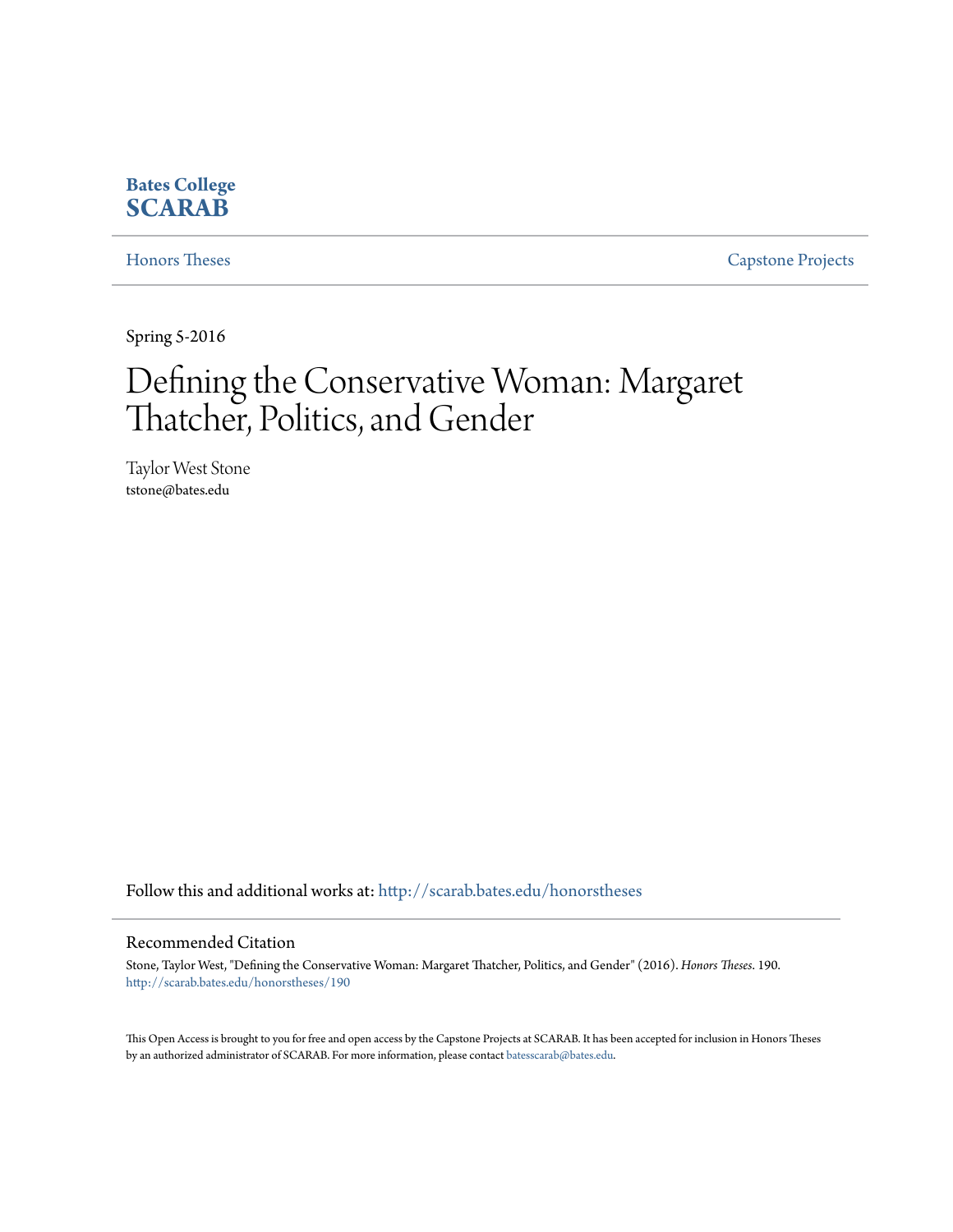## **Defining the Conservative Woman: Margaret Thatcher, Politics, and Gender**

An Honors Thesis Presented to The Faculty of the Department of History Bates College in partial fulfillment of the requirements for the Degree of Bachelor of Arts by Taylor West Stone Lewiston, Maine March 28, 2016

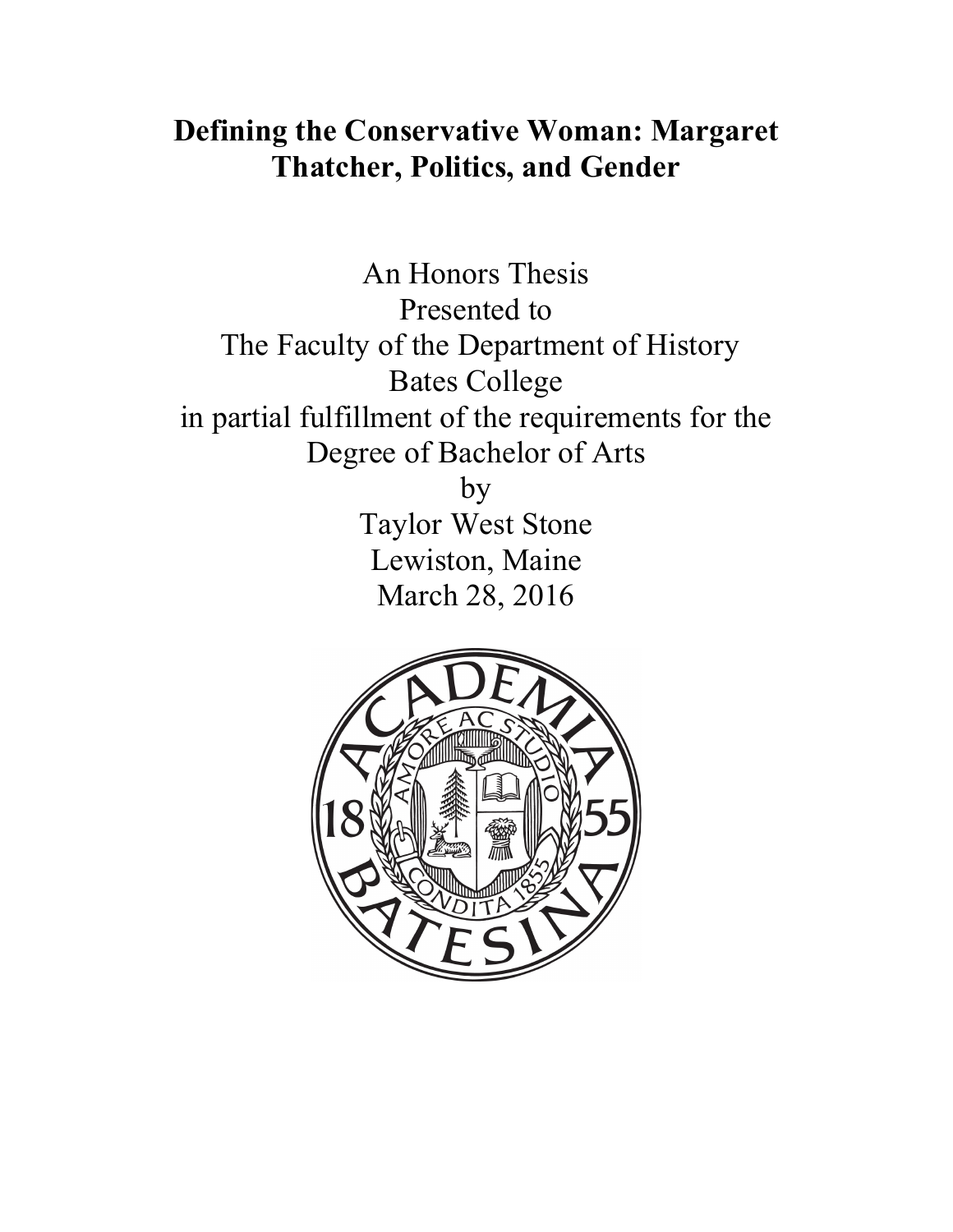#### **Acknowledgements**

This thesis has been an extremely long process that I could not have finished without the help of several people. I would first like to thank my advisor Caroline Shaw for your constant guidance and patience with me. I do not have enough words to explain how much you have helped me over the last year. This thesis would be an unorganized mess without you. Also, the donuts. Next I would like to thank my friends Patrick Smith, Sarah Wainshal, and Rebeccah Bassell. Thank you for taking the time to proofread this even though you had your own theses to work on and keeping me sane when I lost sight of the finish line. Thank you also to the entire Help Desk family for keeping me focused (sometimes) and listening to me complain. Thank you to my grandparents for being supportive throughout my entire education and for always being there for me when I need you; I greatly appreciate everything you've done for me. Finally, I would like to thank my parents. Thank you for always being just a phone call away on my walks across campus. This thesis is for you.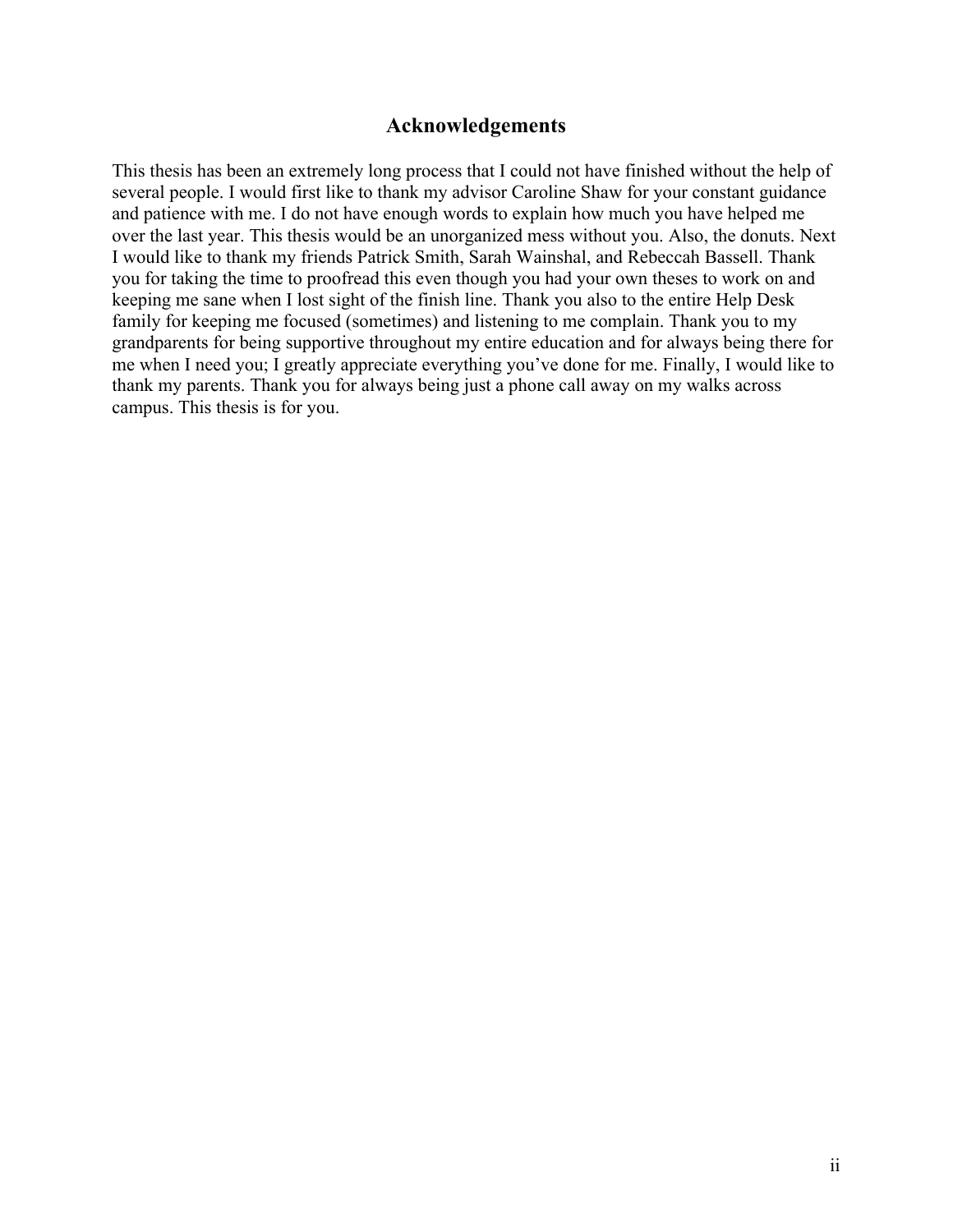### **Table of Contents**

| The Election of 1979: Selling the First Female Candidate, Extreme Politics and All9     |  |
|-----------------------------------------------------------------------------------------|--|
|                                                                                         |  |
|                                                                                         |  |
| Urban Development Corporations: Thatcher's Battle Against the Welfare State Continued61 |  |
|                                                                                         |  |
|                                                                                         |  |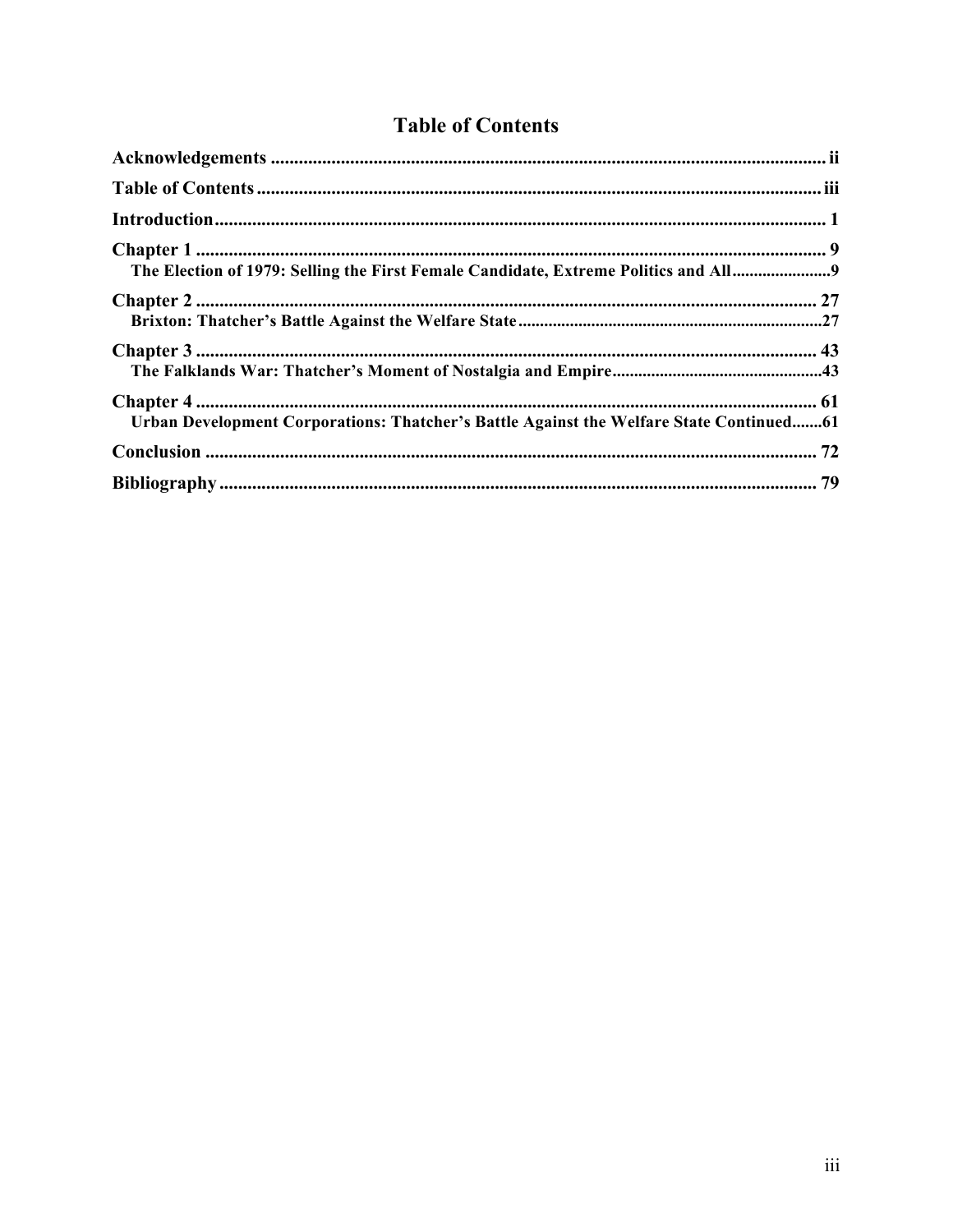#### **Introduction**

In 1974, the Conservative Party of Britain lost the general election for only the second time in twenty years, with Harold Wilson beating Edward Heath for Prime Minister. This election, however, was not a landslide victory for Labour. Not only did Labour fail to receive the 318 seats in parliament required for the majority, but they also did not win the popular vote.<sup>1</sup> If Labour had only just won the election in 1974, then by 1979 they were only barely hanging onto control. In the five years that Labour was in power, inflation rose a point where the government required an IMF loan to dampen the affects, the IRA increased violent action against the government, and the labor unions went on strike. Until the winter of 1978, the strongest defense that Labour had against the Conservatives was their relationship with the unions. The relationship became tense when the Labour government had to go against their social contract<sup>23</sup> with the unions and impose restrictions on pay rises. In retaliation for this limitation, the labor unions began to strike, and did not stop until February of the following year. The Labour government's inability to control these strikes in part helped the Conservative Party, with Margaret Thatcher at the helm, to win the general election in 1979.

Thatcher's climb to the top of the Conservative Party was no less tumultuous than Labour's drawn out dance with the unions. Thatcher grew up in the town of Grantham, a small, mostly middle class town. There, the two strongest influences on her life were her father and her environment. Her father held the position of town Alderman for the majority of her youth, thus

<sup>&</sup>lt;sup>1</sup> Labour had 301 seats, Conservative had 297, and Labour had 14.

<sup>&</sup>lt;sup>2</sup> The Social Contract was set up between the Labour Party and the trade unions in exchange for repealing the 1971 Industrial Relations act, which had frozen wages and prices. The contract established that the unions and the government would work together to set fair wage rises and prices. Though this plan provided the basis for a good relationship between Labour and the Trade Union Congress, it failed to establish good controls for the economy as it did not allow for restrictions of inflation.

<sup>&</sup>lt;sup>3</sup> "The Miners Strike and the Social Contract," The National Archives,

http://www.nationalarchives.gov.uk/cabinetpapers/themes/miners-strike-social-contract.htm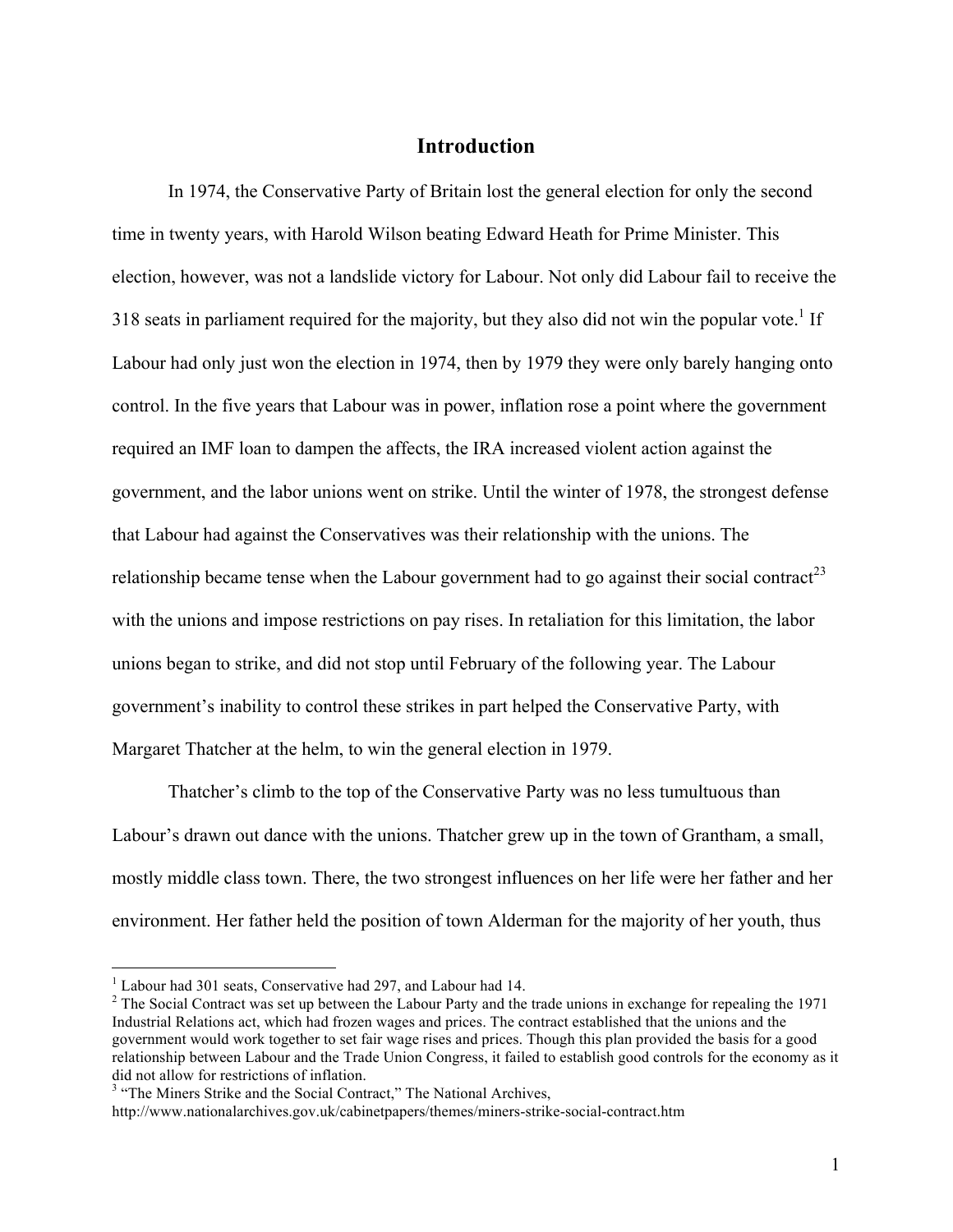giving her a first hand look at politics from a young age. Thatcher looked up to her father, and even if she did not always agree with his politics, she agreed with the way that he supported their town and always attempted to do what was right. Despite her father's position as town leader, her family was lower-middle class, which frequently put a young Thatcher at odds with her wealthier classmates. She competed with her classmates at almost every given academic opportunity and gained a scholarship to the private upper school in her town. And though her grades frequently put her at the top of the class academically, her social skills made her a somewhat awkward addition to any social group.

Thatcher's need to succeed as a child shaped the competitive drive she exhibited later in her political life. After she graduated high school, Thatcher put herself through Oxford in the natural sciences program, gaining a degree in chemistry. While in school, Thatcher became the president of Oxford's Conservative Association, and following graduation she joined another local Conservative society. It was through this group that Thatcher's public political career began.<sup>4</sup> In 1950, Thatcher was chosen as the Conservative candidate for the safe Labour seat in Dartford. Following her second loss in Dartford in 1951, Thatcher took a break from politics to get married. After taking seven years off to become a qualified barrister and to raise her children, Thatcher began looking for a safe Conservative seat to run for in order to finally enter Parliament. She found one in Finchley in 1958, and thus became a Member of Parliament in the 1959 general election.

Thatcher' swift and unprecedented rise to Leader of the Opposition in 1976 and later to Prime Minister in 1979 brings to mind several questions about the intersection of politics and gender that this thesis will explore and seek to answer. The first question is whether or not it

<sup>&</sup>lt;sup>4</sup> It was also through this Conservative Society, the Dartford Conservative Association in Kent, that she met her future husband Denis.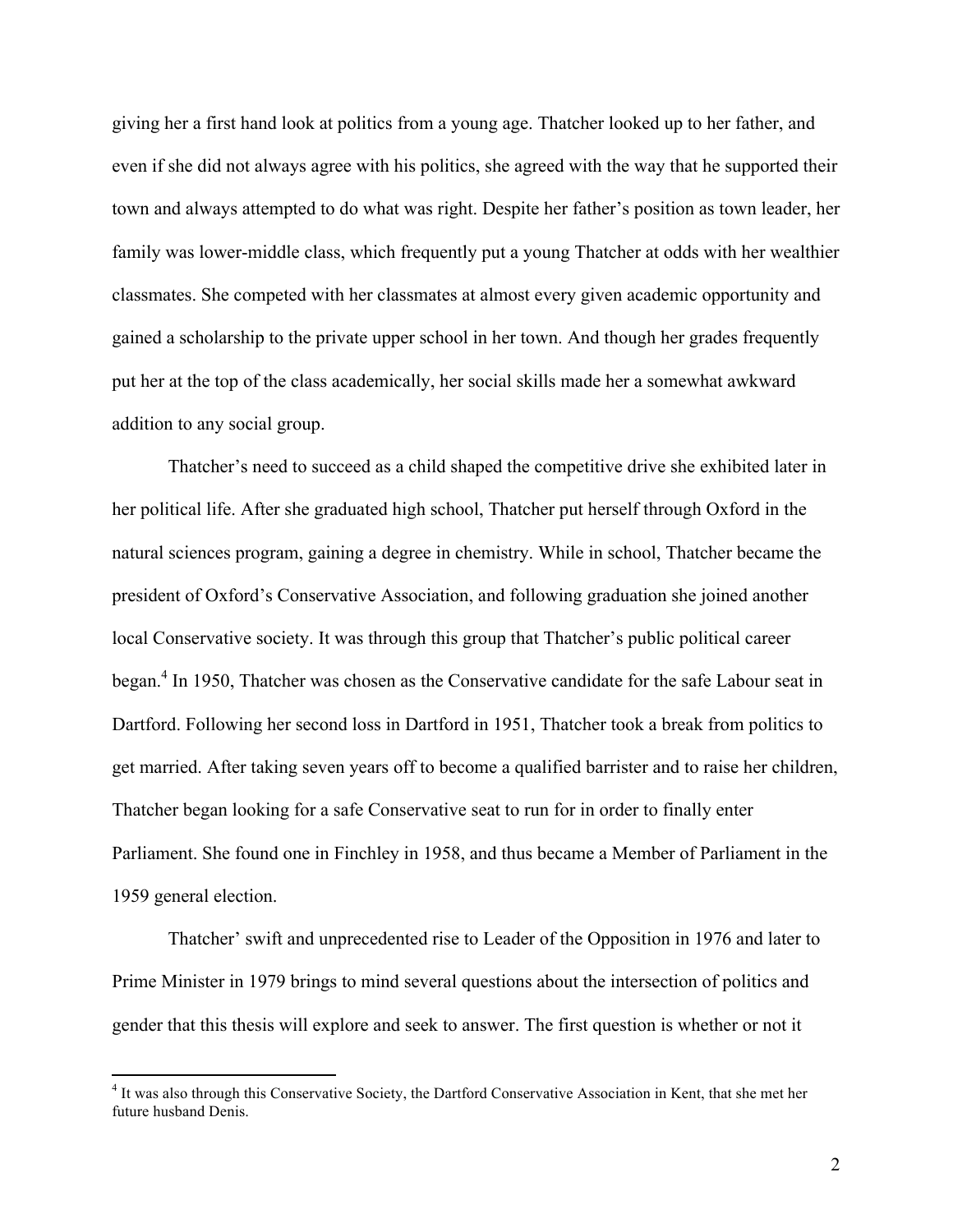mattered that Thatcher was a woman. In today's world, we are eager to focus on the accomplishments of women and to point out how far women have come on the road towards gender equality. And, yet, while gender equality is a necessary and noble aspiration for any female politician to add to their platform, it was not necessarily a part of Thatcher's. For Thatcher herself, her gender was almost a necessary evil. She was a woman who believed in the place of women in the home and the need to provide a good living for her husband and children, but she was also a woman with an unstoppable political vision. When Thatcher appeared in public, she would dress in a feminine way with a nice hat and matching handbag. However, her rigid, and sometimes extreme political opinions were the focus of her public appearances, rather than her put together appearance. Thatcher did not speak about women's issues or the fact that she was a woman unless it was pertinent to her party's politics. So how much did it matter in her rise to the top that she was, in fact, a woman?

Although none of those questions can be answered with a simple yes or no, this thesis will seek to answer this question through particular moments in Thatcher's time in office. Each of these moments, as I will discuss later, sheds light on a different aspect of Thatcher's personality and method of governing, and therefore can help us understand how exactly Thatcher was able to redefine Conservatism. As arguably the most right-wing Prime Minister in the last century, Thatcher drastically changed the face of the Conservative party. Between 1945 and 1979, the Conservative party had been at a bit of a standstill when it came to their political innovations. Shortly after the war, there was a consensus among the parties that the welfare system was a necessary addition British life, and thus it was established and supported by almost every Prime Minister regardless of party for the next 35 years.<sup>5</sup> Thatcher brought change to the

<sup>&</sup>lt;sup>5</sup> Necessary though it was, some Conservatives saw it as a necessary evil due to the welfare system's resemblance to Socialism.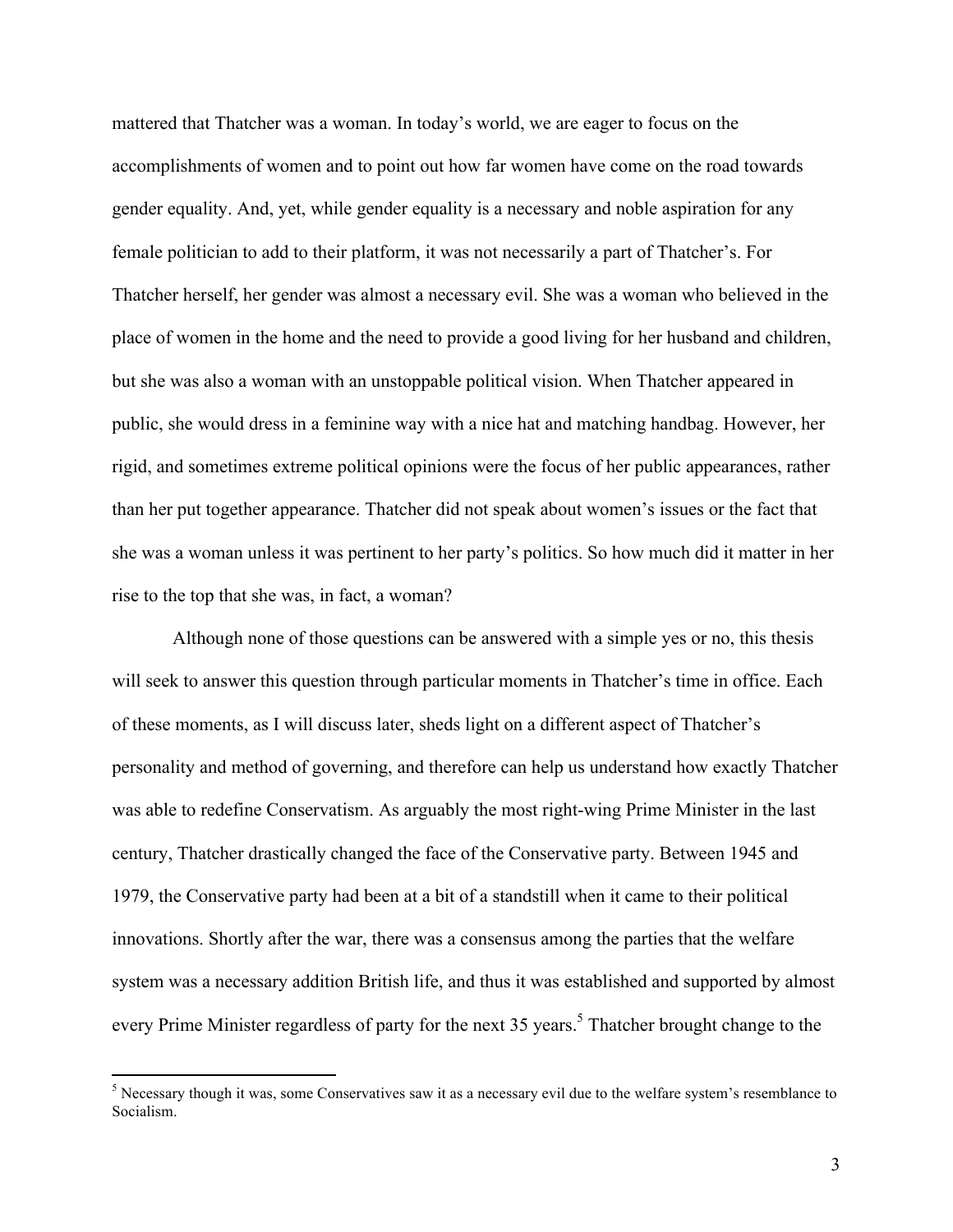party when she refused to take the welfare state in stride. Rather than going along with Labour's welfare initiatives, she sought to dismantle the system and return Britain to a state of selfsufficiency. This massive shift from the relative complacency of the last thirty years of Conservative leadership necessarily reshaped the Conservative party. In order to understand this new version of the party and subsequently the place that Margaret Thatcher created for women and Conservatives in British politics, one must ask three more questions: what did it mean to be a Conservative in Britain through the 1980s, what did it mean to be a woman in Britain in this period, and what did it mean to be a Conservative woman in Britain? It is only after answering these three questions that this thesis will be able to discern whether or not it mattered that Thatcher was a woman.

 In order to answer these questions, I attempted to find sources written about Thatcher and her time in office. This endeavor proved to be more complicated than I expected. Since Thatcher was in office so recently, many of the primary sources that would be useful for this project, like news productions and government documents, are not yet available due to privacy and official secrecy laws that mandate a thirty-year wait period. As such, many of the sources that I have been able to find fall into two categories: primary source journal articles and books written about her election, and compilations of her speeches/biographies. This first category of sources has both its uses and its problems. The articles are useful because they show what political writers were thinking about the changing party dynamics in the moments that I am writing about. For instance, many articles write about the breakdown of the stereotypical class system and how that made party alignments harder to predict.<sup>6</sup> There were also several books in

<sup>&</sup>lt;sup>6</sup> One article in particular studied the working class and how their self-identification as working or middle class changed the way that they voted. The authors discovered that it was impossible to predict how the working class would vote because there were four separate voting blocs: those who identified as middle class and voted Conservative, those who identified as working class and voted Conservative, those who identified as middle class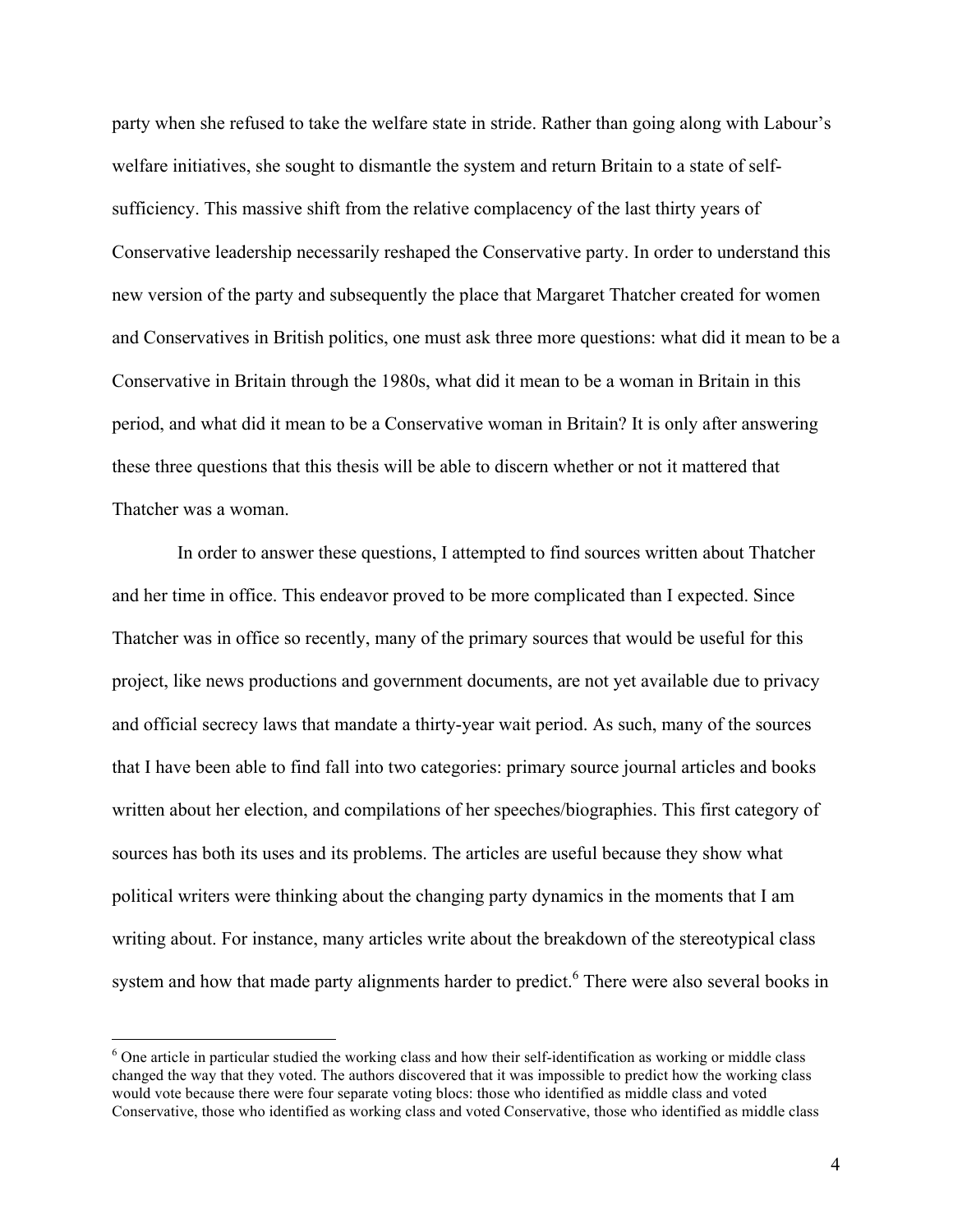the *General Election* series that compile data and tell the detailed story of each election, but as they are written so immediately after the election, they lack the ability to talk about the implications of the events that they are centered on. Thus, while I am able to use the material in these books and articles as background for my chapters, I am the only source available to provide the implications, which allows me the unique opportunity to break new ground on this topic. The uses of the second category of sources are similar: I am able to use Thatcher's speeches as primary sources, but I am lacking the content that would allow me to hear or see them spoken in her own words.

The most consistent source of material that I used in writing this thesis is the biography of Thatcher written by Charles Moore. Written in two parts, the biography spans Thatcher's life from before birth to her death, all in great detail. I chose this particular biography of Thatcher because it was the only one that she authorized. While Moore's book was an incredibly important source for this thesis, as it provided background information and some clues as to which speeches I should seek out in more detail, there are a couple of problems that arise when using this particular book as source material. As Moore says in his introduction, he was personally close with Thatcher and had a deep respect for her as a Prime Minister and as a biographical subject. The closeness of their relationship is both a good and bad thing for the reliability of the material inside the book. It is good because their closeness allowed him to know her character, and therefore be able to tell when she was exaggerating certain stories or painting them in a more flattering light. Their relationship became a detriment to the book when at times his fondness for her appeared to overtake his objectivity. In some places in the biography, the

and voted Labour, and finally those who identified as working class and voted Labour. As the amount of people in each bloc shifts, so too does the amount of support that each party gets, thus making it hard to track the amount of support any one party may hope to receive from the working class. Mark Abrams, "Social Class and British Politics," *The Public Opinion Quarterly*, vol. 25, no. 3, 1961.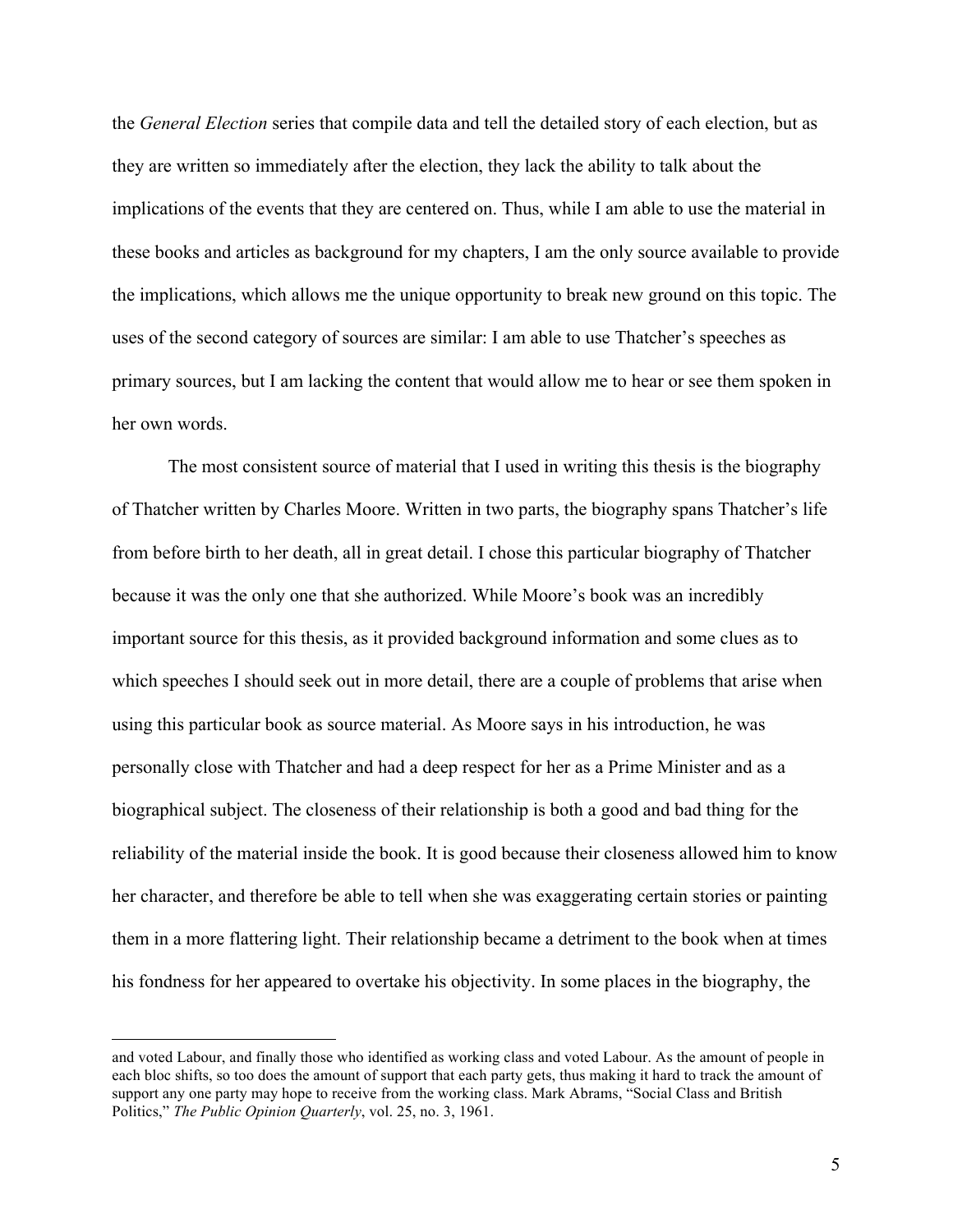tone shifts from professional to almost overly sympathetic, thus creating an image of Thatcher that was perhaps overly awkward and socially inept, as if to exaggerate these qualities to make an excuse for whatever setbacks they may have caused in her life. Because of this, it is sometimes hard to deduce if her awkwardness was really the cause of some unfortunate moments in her life or rather just an excuse for her own inability to sometimes grasp the full picture of what was going on. I therefore used this source as a detailed timeline of the events in Thatcher's life, taking each of the personal details with some skepticism.

This thesis seeks to fill the gap in material surrounding the intersection of Thatcher's politics and her gender. It is possible that this gap exists because the majority of the material that would be necessary to study this intersection is not yet available, or because Thatcher's legacy is just now starting to solidify. I seek to study this particular area of her life because it is important to establish the place she left for women in politics, especially as more and more women are entering the field. In order to best answer the questions about the importance of Thatcher's gender and what it meant to be a Conservative woman, I have chosen three particular moments of her time in office that I believe most clearly exemplify the answers to those questions: her first election in 1979, the race riots and economic struggles of 1981, and the Falklands War of 1982. Following these three chapters I will provide a brief look at the years that followed the war as a way of continuing my arguments from the chapter on the race and welfare conflicts of 1981. In each of my chapters I will be discussing how her actions in those particular moments more clearly define what it meant to be a Conservative woman in her time. I have chosen these particular moments because they occurred while Thatcher still had to prove her worth to the country so that they would keep electing her, thus showing her at what she believed to be her absolute best. My fourth chapter will take a different look at Thatcher's actions, as it takes place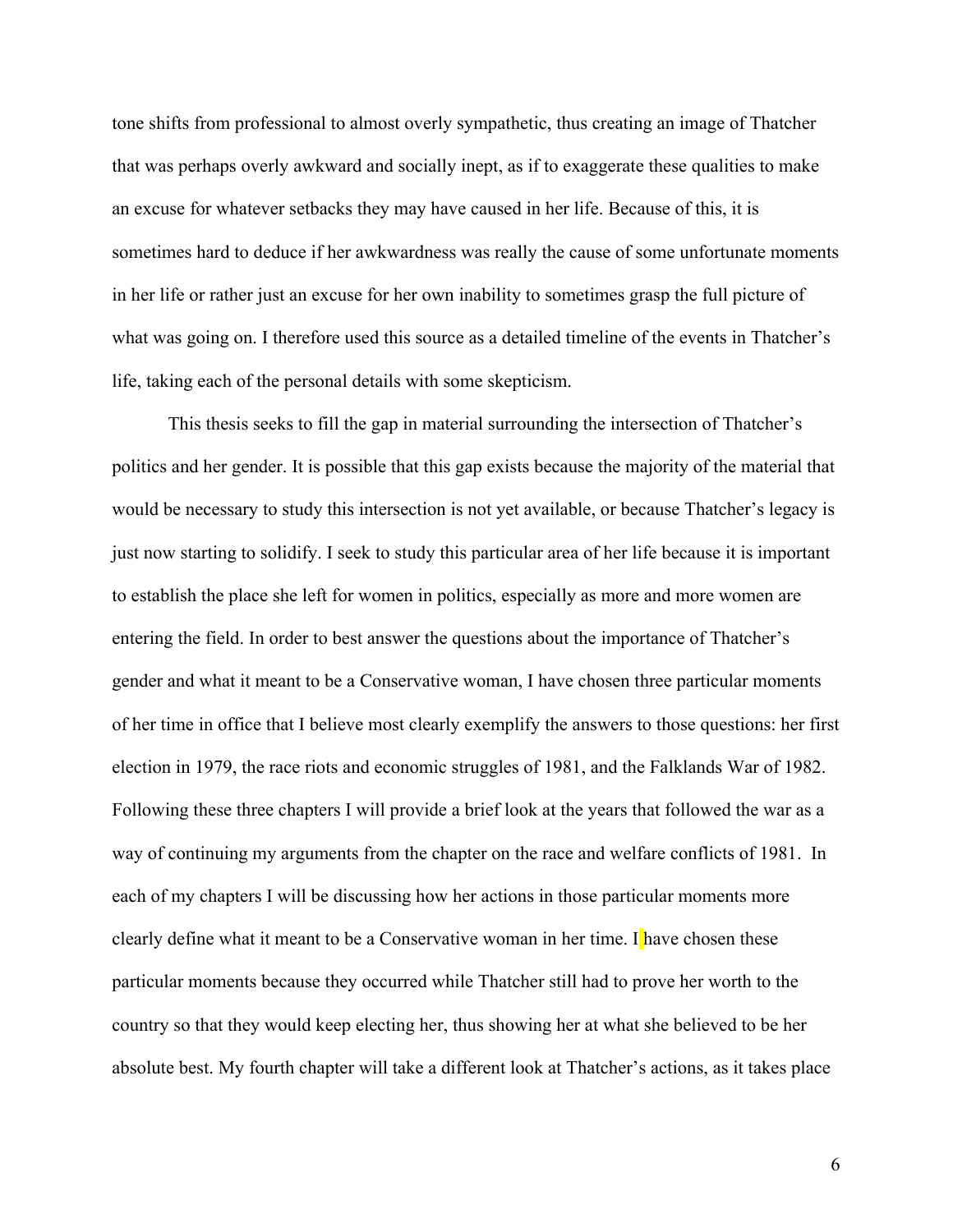in a time where she had already established herself, therefore allowing her to effectively accomplish her Conservative agenda.

Each of the chapters sheds a different light on my primary questions. In the first chapter, I look particularly into what it meant to be a Conservative and a Conservative woman. By analyzing her first election, I am able to see which of her policies were particularly palatable to the public as a Conservative platform, and which were not. A direct comparison of the election strategies used by her opponent, Callaghan, and her advisors will show how she was forced to make different moves because of her gender, and how she worked to either downplay or highlight her gender depending on the campaign event and the audience being targeted. In the second chapter, I focus primarily on her gender and her politics separately. The strict gender roles that Thatcher adhered to may have affected her policies, but I will discuss how this may have been personal to her and not representative of being a Conservative in general. I will focus on Thatcher's attempts to fix the economy, welfare, and racial tensions in my second and fourth chapters. In these chapters I will discuss both the Conservative aspect of the race riots and how the politics of the time created the perfect combination of tension necessary to cause the riots and how Thatcher's personal politics may have exacerbated the problems. This topic is split into two chapters because the actual events were abruptly put on hold due to the outbreak of war. The war necessarily drew attention from the issues being discussed, so this thesis will follow the same path. The third chapter, therefore, will discuss the Falklands War, and how Thatcher's gender and Conservative beliefs about empire shaped the way that she handled the conflict. I will discuss how perceptions of her gender may have effected the way that she made her decisions in times when her gender may not have been relevant, as well as times when she used her gender to better convince people of her own politics. Together these chapters will show when her gender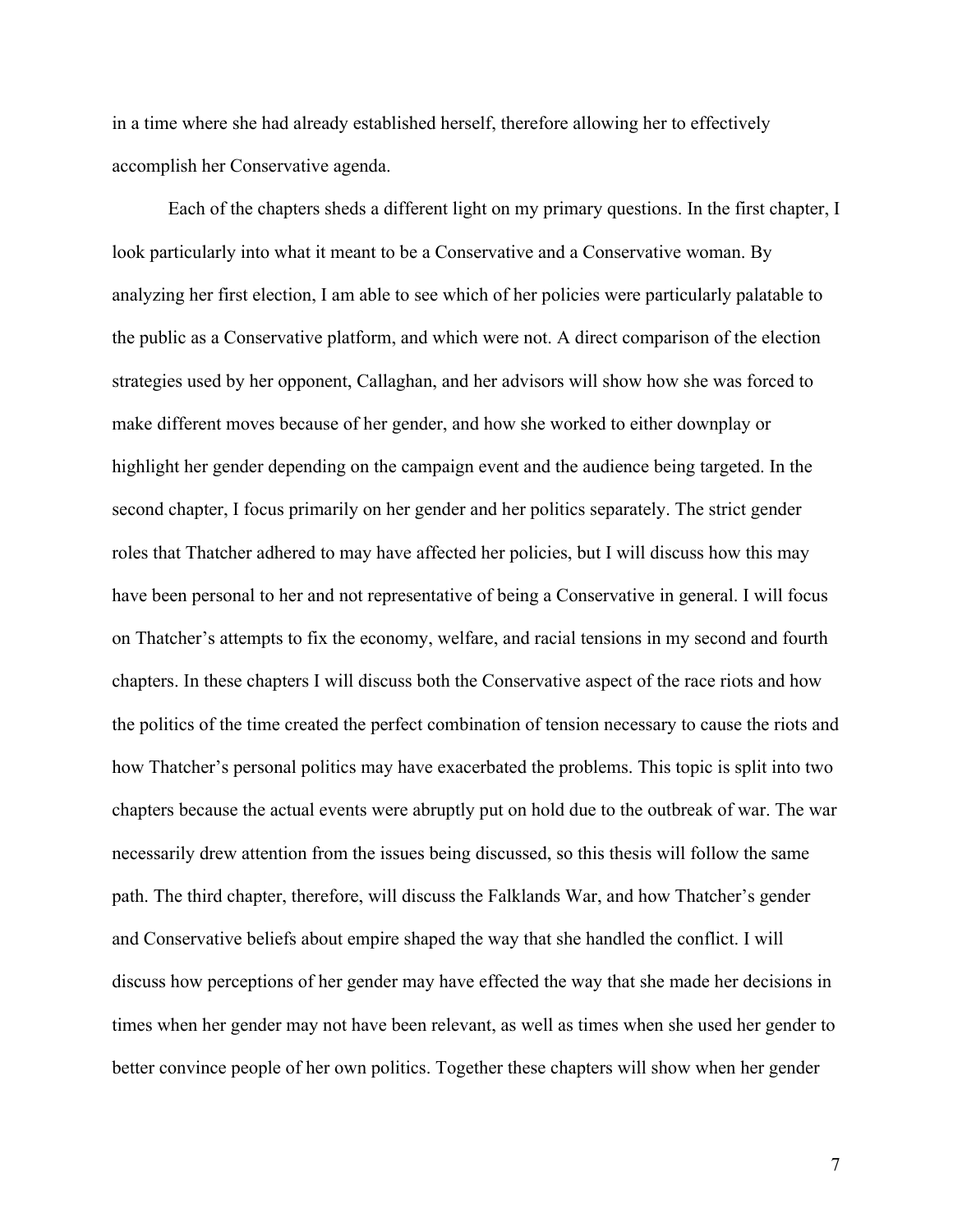mattered and when it did not, and the significance of each. In the conclusion of this thesis I will discuss Thatcher's legacy, and why the importance of her gender may have been added later on. By thoroughly examining these moments in Thatcher's life and the legacy that she left, this thesis will show how Thatcher used her gender, politics, and values to redefine a space for women in politics, and how she became the Iron Lady that we remember her as today.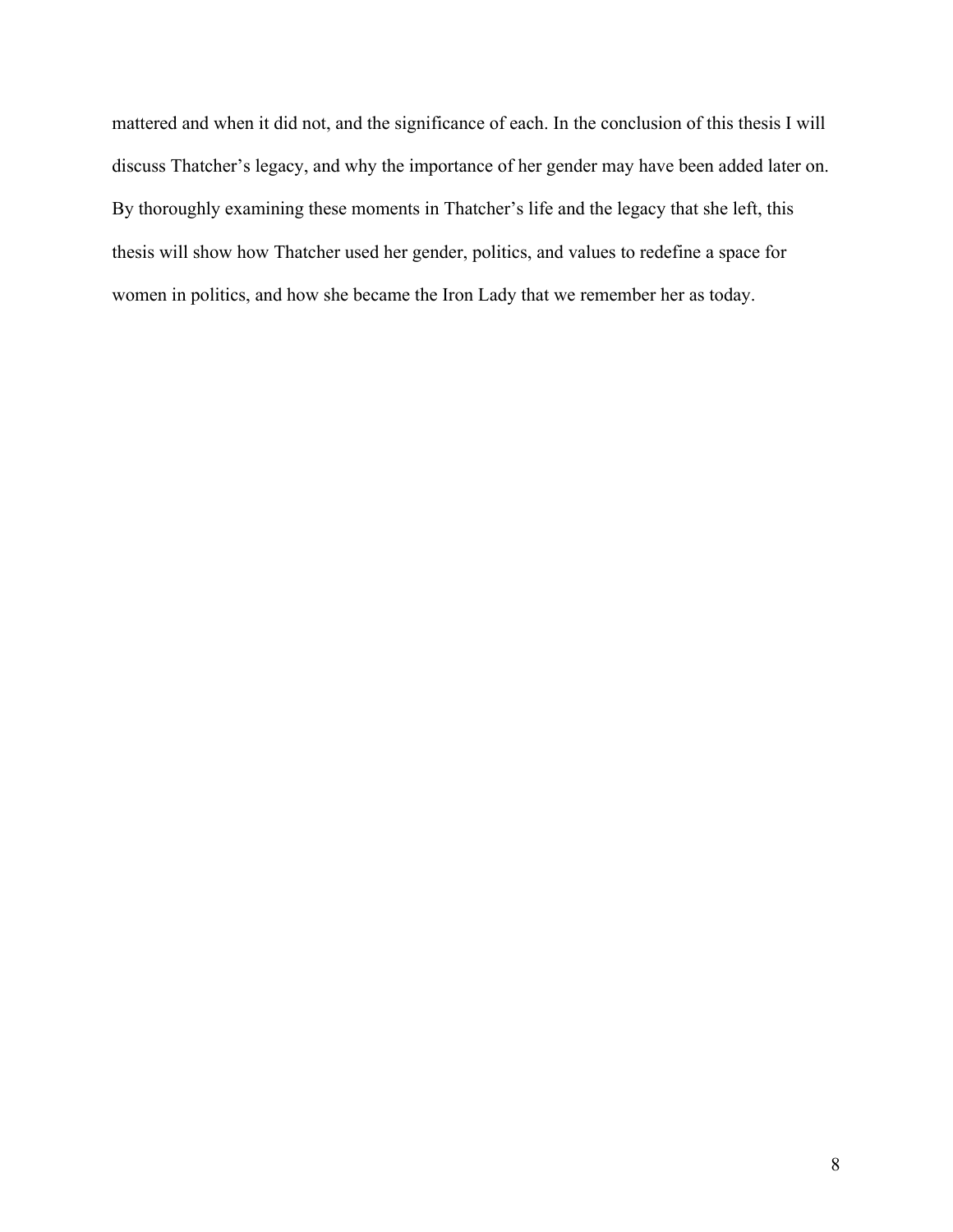#### **Chapter 1 The Election of 1979: Selling the First Female Candidate, Extreme Politics and All**

On May 2, 1979, the Conservative Party won the British general election with the biggest margin of victory since 1945 when Labour defeated Winston Churchill with a landslide margin of 198 seats. Despite this massive victory, when Margaret Thatcher drove to the Central Office for the Party in the early hours of the following day, she still refused to claim her victory. On May 4, Thatcher met with the Queen to be congratulated on her victory, but even still she refused to claim her victory. Thatcher did not claim her new title of Prime Minister until it was officially confirmed by Parliament.<sup>7</sup> Thatcher's determination not to claim an early victory is an indication of the gravity of her campaign Everything in Thatcher's campaign was composed to be as serious and strong as possible. Not only did she have to overcome the political minefield that the Labor government had caused in their debacle with the unions, but she had to overcome the greater challenge of being the first woman to run for the position of Prime Minister. In attempting to overcome these challenges, Thatcher had to be extremely careful not to make any mistakes, as every mistake she made would have been not only attributed to the party that she was representing, but also to her gender as a whole.<sup>8</sup> Because she was the first woman to be in this position, everything she did set a standard for her gender, in spite of the fact that she herself did not always draw attention to her femininity. In this instance, then, gender did matter, for even if the public did not attribute any of her personal successes to the entire gender, they would do so with any of her mistakes.

 <sup>7</sup> Charles Moore, *Margaret Thatcher, The Authorized Biography: From Grantham to the Falklands* (New York: Alfred A. Knopf, 2013), 435.<br><sup>8</sup> This happened in part because people wrongfully assume that every woman would act the same in the position that

she was in.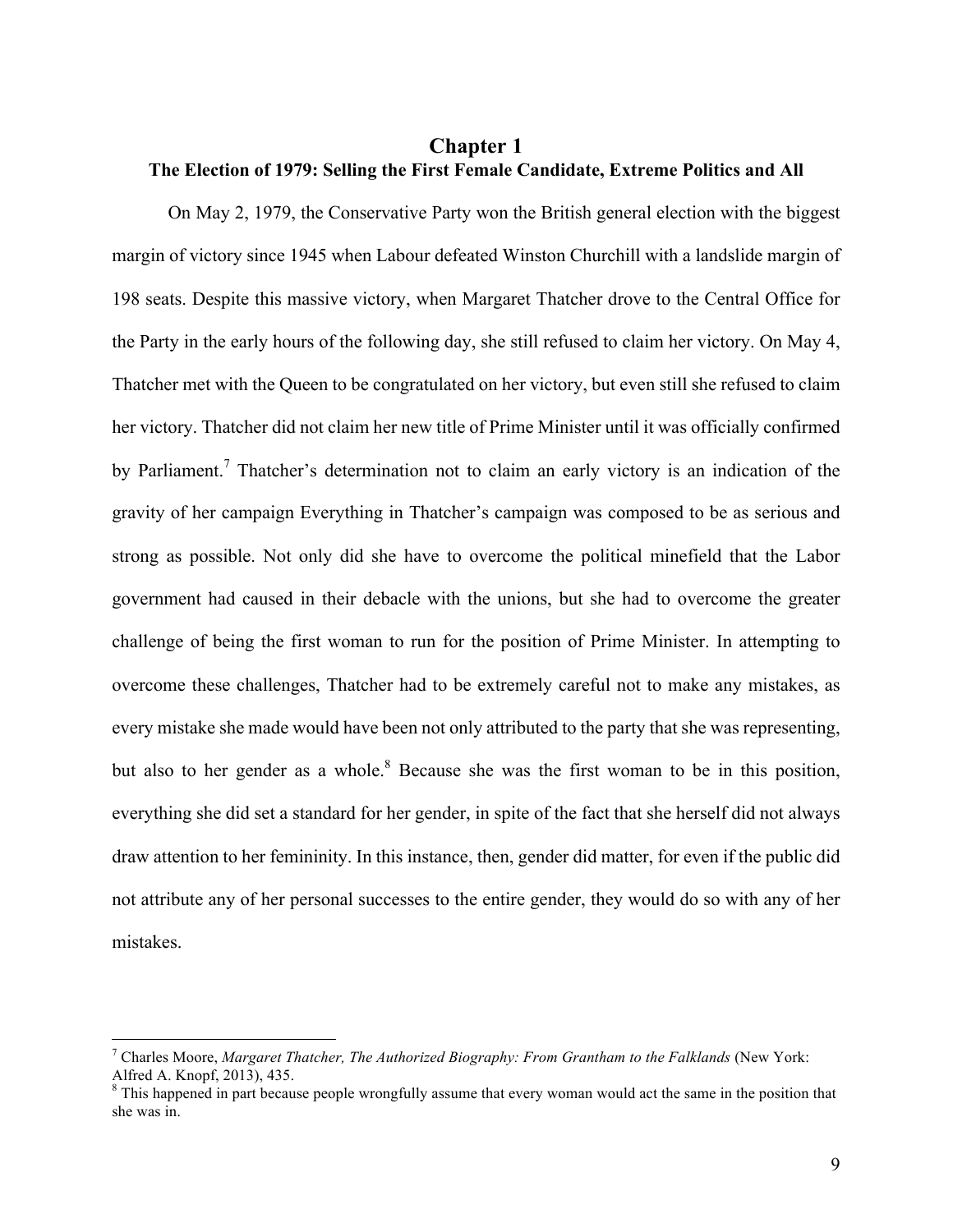If this campaign were happening today, Thatcher's gender would be an issue constantly in the mind of the press, the public, and the candidates themselves. And at face value, it would appear that this was the case as well with Thatcher's election in 1979. However, it is unclear how much Thatcher's gender mattered in comparison with her politics. Rather than voting for a candidate like in American elections, people vote for parties on tickets in Britain, thus making it more challenging to understand if it was Thatcher the person or Thatcher's politics that won the election. Both clearly played a distinct role in the campaign, if not necessarily in the choices individuals made at the polls. In this chapter, I will be examining a selection of campaign moves from both the Labour and Conservative sides in order to tell which side of Thatcher's persona, be that her politics and her personality, had more of an impact. In doing so, I will also be moving closer to finding answers to the questions that were previously outlined in the introduction to this thesis: 1) What does it mean to be a Conservative? 2) What does it mean to be a woman? and 3) What does it mean to be a Conservative woman? Drawing on descriptions of the election written shortly after the fact and descriptions of ad campaigns and television appearances, this chapter ultimately argues that Thatcher was trained to be sensitive so that the new, more extreme Conservative politics she was promoting would sound more palatable, and allowed to be more somber and intense when she was addressing existing problems.

Much of the literature that exists on this election focuses more on the politics rather than the people involved. *The Great British Election of 1979*, part of the *Great British Election* series, tracked the election from beginning to end in the format of an incredibly detailed timeline. The book starts with a brief description of the previous administration, including how both Callaghan and Thatcher became leaders of their parties, and then continues with the actual election. The detailed nature of this book has been extremely helpful, especially because it contains transcripts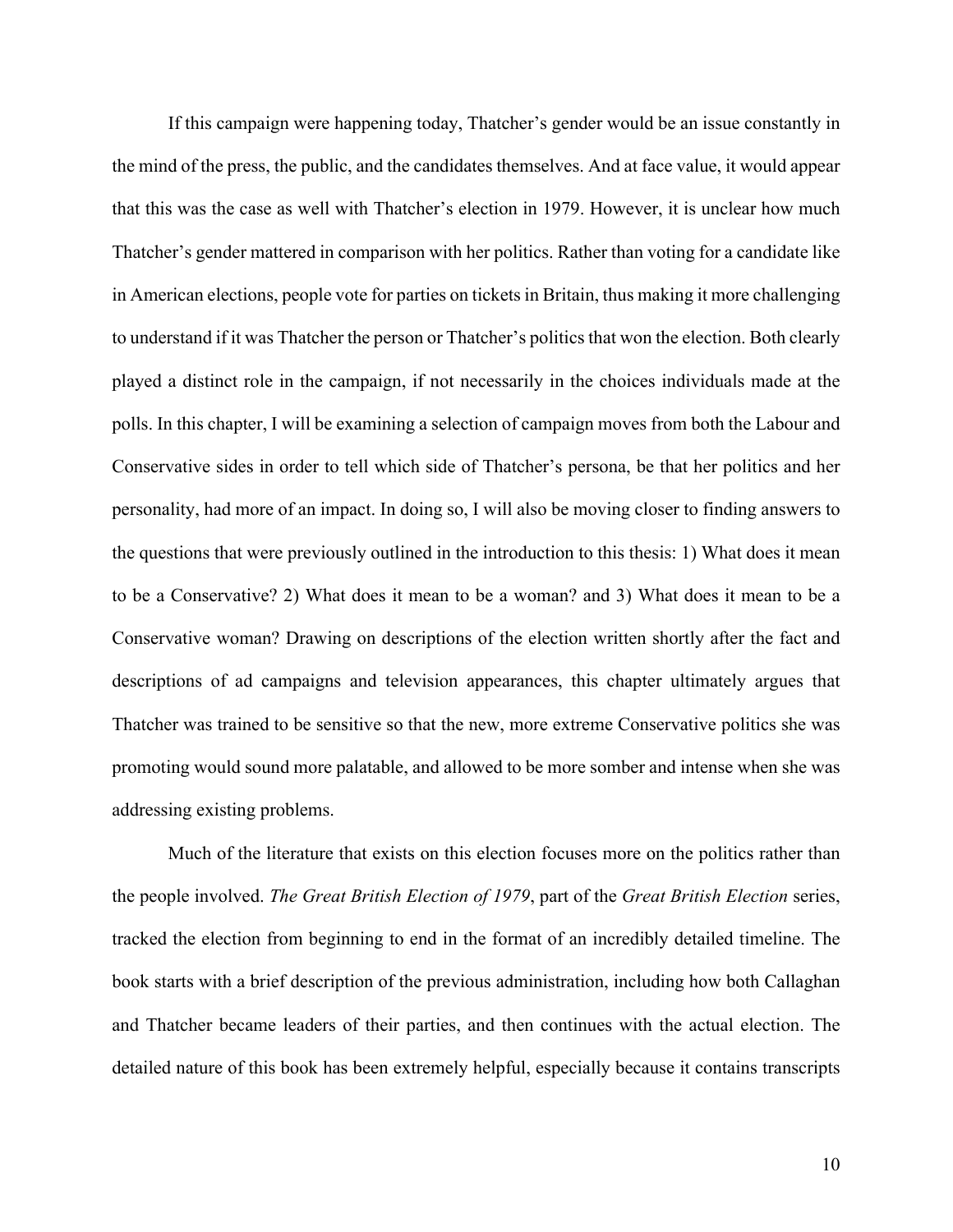from television advertisements that I am unable to watch due to copyright restrictions.<sup>9</sup> *Britain at the Polls* by Howard Penniman, et al.*,* a book very similar to *The Great British Election*, describes the election from the perspective of different voting blocs. Its chapter on women, while promising, falls into a description of stereotypical voting practices, saying that women either do not talk to their husbands about politics because it is inappropriate or vote the way their husbands want them to.<sup>10</sup> Along with these types of books, there is also a group of articles that assess the predictability of previously rigid voting groups, specifically the working class. Both the articles "British Parties in the Balance: A Time Series Analysis of Long-Term Trends in Labour and Conservative Support" by William Mishler, Marilyn Hoskin, and Roy Fitzgerald and "Social Class and British Politics" by Mark Abrams argue that the stratification of the working class into more income levels makes it harder to predict whether or not the stereotypically Labour voting group will continue to vote for Labour.<sup>11</sup> Though both these analyses are set in the 1960s, they are still relevant to this chapter because they show that both parties would have to work harder to gain the votes of previously decided working class.

As will be discussed later, the issues that the heart of this election were such that they required the Conservative party to take on alliances that would usually fall to Labour. Due to the conflict with the unions, Thatcher was required to make statements that could be perceived as supporting the unions in general while also condemning their striking. She was required to be somewhat sneaky and appear more sensitive to the unions problems in this instance due to the way

 <sup>9</sup> David Butler and Dennis Kavanagh, *The British General Election of 1979* (London: The Macmillan Press Ltd., 1980).<br><sup>10</sup> Howard R. Penniman, ed, *Britain at the Polls, 1979: A Study of the General Election* (Washington: American

Enterprise Institute for Public Policy Research, 1981).

<sup>&</sup>lt;sup>11</sup> William Mishler, Marilyn Hoskin and Roy Fitzgerald. "British Parties in the Balance: A Time-Series Analysis of Long-Term Trends in Labour and Conservative Support." *British Journal of Political Science* 19, no. 2 (1989), 211- 236. Abrams, Mark. "Social Class and British Politics." *The Public Opinion Quarterly* 25, no. 3 (1961), 342-350.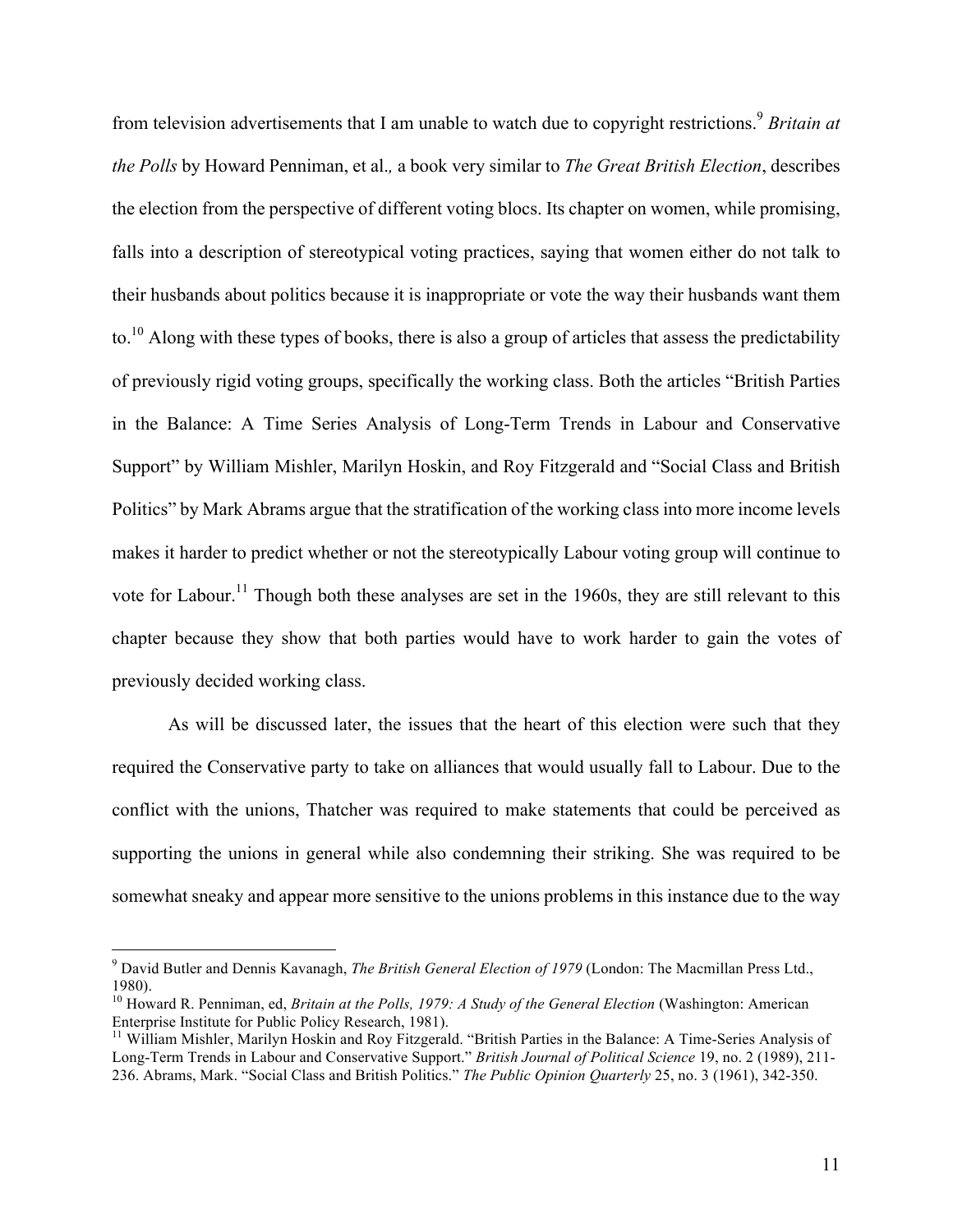the election was structured. Not only did the Conservatives have to sell their politics in this election, just like any other, they also had to navigate the added challenge of selling Thatcher herself. These two challenges were frequently intertwined, as Thatcher came with her own brand of extreme right leaning beliefs. In order to sell both Thatcher and her values, her strategists had to come up with a way to make both more palatable. They believed that the public would be intimidated by a tall, assuming woman telling them that they should be living their lives differently. Regardless of whether or not they were right, this belief guided the way that they marketed their candidate. Marketing Thatcher was even more challenging given that she was not known for her feminine sensitivity. In Parliament debates, she would frequently state her thoughts in a clear and concise manner, especially if they were made in disagreement.<sup>12</sup> In order to counteract this negative perception, Thatcher herself went on television several times and took part in activities that made her look more feminine and more relatable to the public. This was done with the hopes that if people believed that she as more relatable, her politics would appear more relatable as well.

This problem of relatability and sensitivity, however, was not one that the Conservatives could have predicted they would have in immediate aftermath of the 1974 election. When Labour won, neither Thatcher nor James Callaghan were the clear choices for the next leaders of their

<sup>&</sup>lt;sup>12</sup> For example, in July of 1962, Thatcher took part in a Parliamentary debate on increased rates of national assistance. When finally called upon to speak on the matter, the first thing she does is say how alarmed she is that more people have not stepped forward to speak on the issue, calling out particular departments as she speaks. She then proceeds to point out how previous speakers have misused statistics to distract the House from the actual issues. After she makes her opening statements, a Labour member tries to make her look incompetent her by asking why she chose to reference something that happened in 1946 rather than 1948. In response, Thatcher says that she does not have those particular figures with her, and then continues with her point. This particular example of conflict that Thatcher frequently encountered in Parliament shows that Thatcher was not only capable of strongly defending herself, but also well versed in making the men that tried to trip her look stupid for even trying. This particular capability of hers was problematic when it came to marketing her as a candidate to a population of men. As will be discussed later in this chapter, ensuring that the public's masculinity was not undermined by the campaign was a top priority.

House of Commons, Parliamentary Debate, Commons Sitting, vol. 662, July 13, 1962, http://hansard.millbanksystems.com/commons/1962/jul/13/national-assistance-increasedrates#S5CV0662P0\_19620713\_HOC\_86.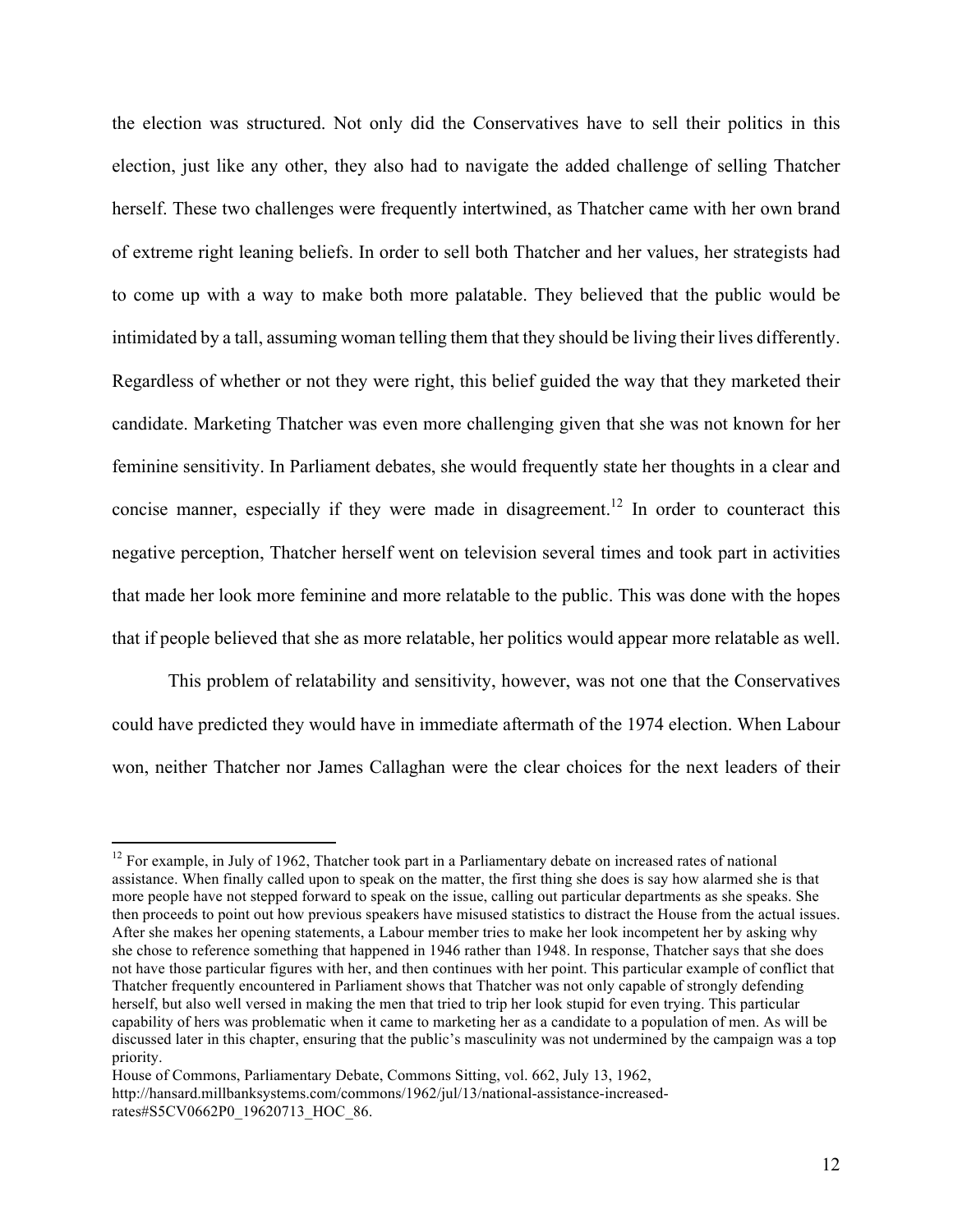respective parties. In fact, neither of them were the leaders of their parties until mid-way through Labour's term. Though Callaghan was chosen second out of the two, his selection was less complicated and had fewer implications for the way the next campaign would have to be conducted. On March 16, 1976, Prime Minister Harold Wilson announced that he was going to be retiring from office, much to the surprise of the majority of his colleagues because he had just won the previous election and had not mentioned a retirement plan. What happened next was rather groundbreaking, though again not as significantly as what happened in the Conservative party: it was the first time that the Labour Party ever had the opportunity to chose a leader while they were in office. Between March 22 and April 5, the party elected James Callaghan to be the head of the party. The other significant candidates were Michael Foot, who was more moderate and had loyalty from Wilson's cabinet as Deputy Leader of the Party, and Denis Healey, the Chancellor of the Exequer. Healey gained some heat from within the party when he demanded a third ballot after only receiving 38 votes on the second ballot, but it did not end up really mattering as he did not get any votes on the third. David Butler and Dennis Kavanagh wrote in *The British General Election of 1979* (1980) that Callaghan ultimately won due to his age and his middle of the road politics.<sup>1314</sup>

 $13$  It is important to note that in the 1979 election, unlike in in American politics, the race to the middle was seen as a good thing rather than bad as it is seen here.

<sup>14</sup> Butler and Kavanagh, *The British Election of 1979,* 30.

At this point in time, Callaghan was enjoying lingering success from his time in the Home Office (1967-70) when he had defended the unions in the Labour party's White Paper. He moved up in party ranks after successfully handling issues in Northern Ireland during those same years. More immediately before he was chosen for Prime Minister, he renegotiated the terms of Britain's entrance into the European Economic Community, which kept the Labour party from splitting over disagreements. All of these events made his party believe that he was the best candidate to replace Heath in 1976. Kenneth O Morgan, "James Callaghan: a great PM who, 100 years on, still stands tall," *The Guardian*, March 27, 2012, http://www.theguardian.com/commentisfree/2012/mar/27/james-callaghan-primeminister-centenary.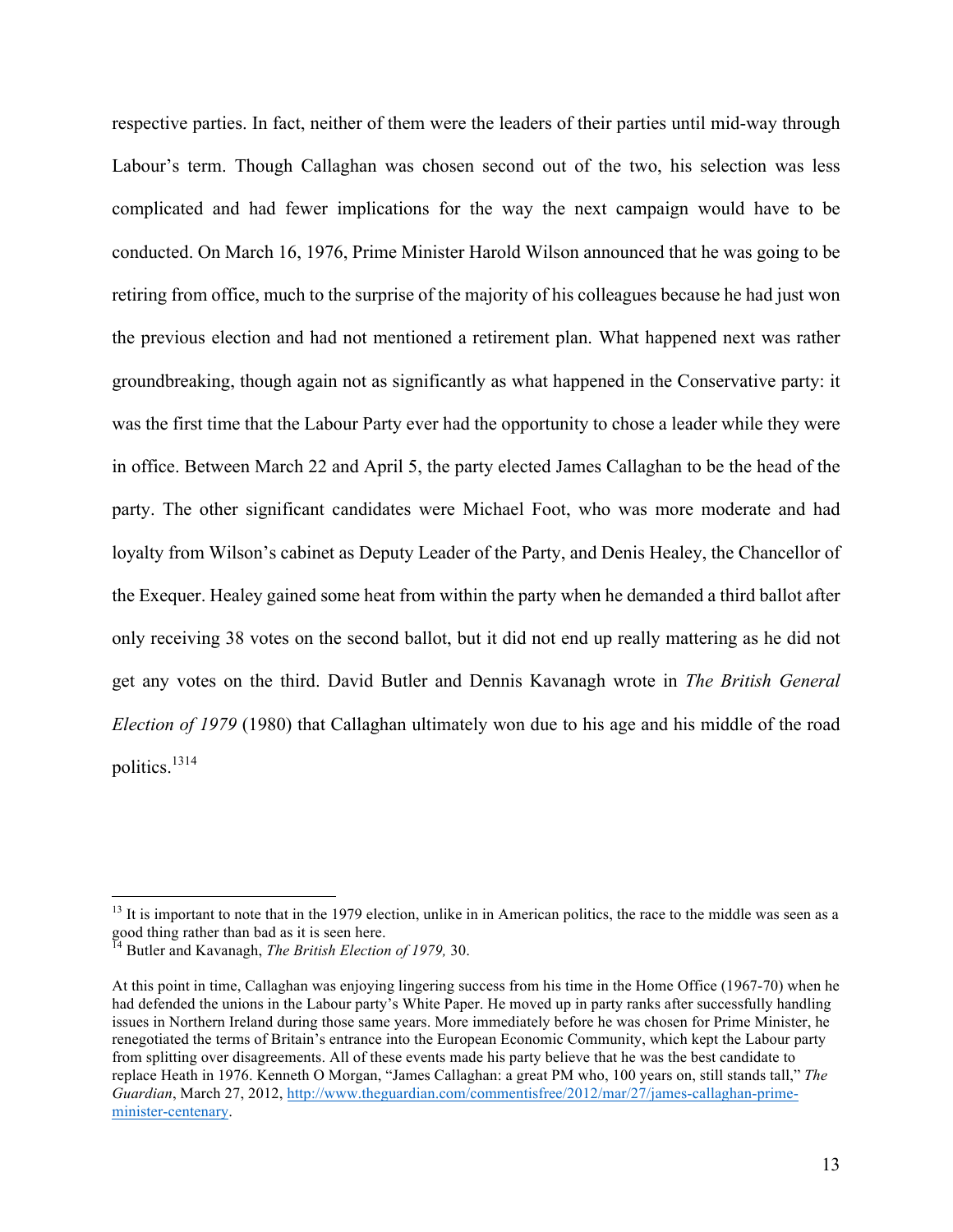One year before Callaghan became Prime Minister, the Conservative party encountered a similar, though more notable rearranging of their top ranking members. Unlike Callaghan, Thatcher was not chosen to replace Edward Heath, former Prime Minister, as the Leader of the Opposition because she was the middle of the road candidate. Quite on the contrary, Thatcher was chosen in part due to her unshakeable far right Conservative values and in part because she was far from the influence of Heath, former Prime Minister and current Leader of the Opposition. When Heath ran for office in the late 1960s, he said that he would be tough on the economy and the unions. However, he was unable to stay true to his word, and his time as Prime Minister was most notably filled with almost endless labor strikes.<sup>15</sup> When he ran again for office in 1974, he asked whether or not the unions or the government ran the country. One year later, with Labour in charge and the unions still striking, it was clear that the answer to his question was not what he had hoped. For some Conservatives, Heath was a leader who had already failed at solving the problems that the country was still facing. Thatcher, strong in her beliefs and known for not backing down, was the opposite. As Secretary of State for Education from 1970-1974, Thatcher had been in the Cabinet, but not close to the party strategizing, thus making her more attractive to people that had felt alienated by Heath. One MP at the time said that he did not believe there were  $139$  votes<sup>16</sup> for Thatcher within the party at any time, but it was noted that she was the candidate to vote for if the party wanted any kind of change. When it came down to the ballots, Thatcher beat Heath by 11 votes. While she did not have the required majority, Health resigned immediately, possibly out of embarrassment. The next week, Thatcher acquired 146 votes and won by 67, thus decisively becoming the first female leader of a British political party.17

 <sup>15</sup> "Edward Heath: A profile of the former UK Prime Minister," *BBC News*, August 4, 2015, http://www.bbc.com/news/uk-politics-33772016.<br><sup>16</sup> The number required for victory.<br><sup>17</sup> Butler and Kavanagh, 62-63.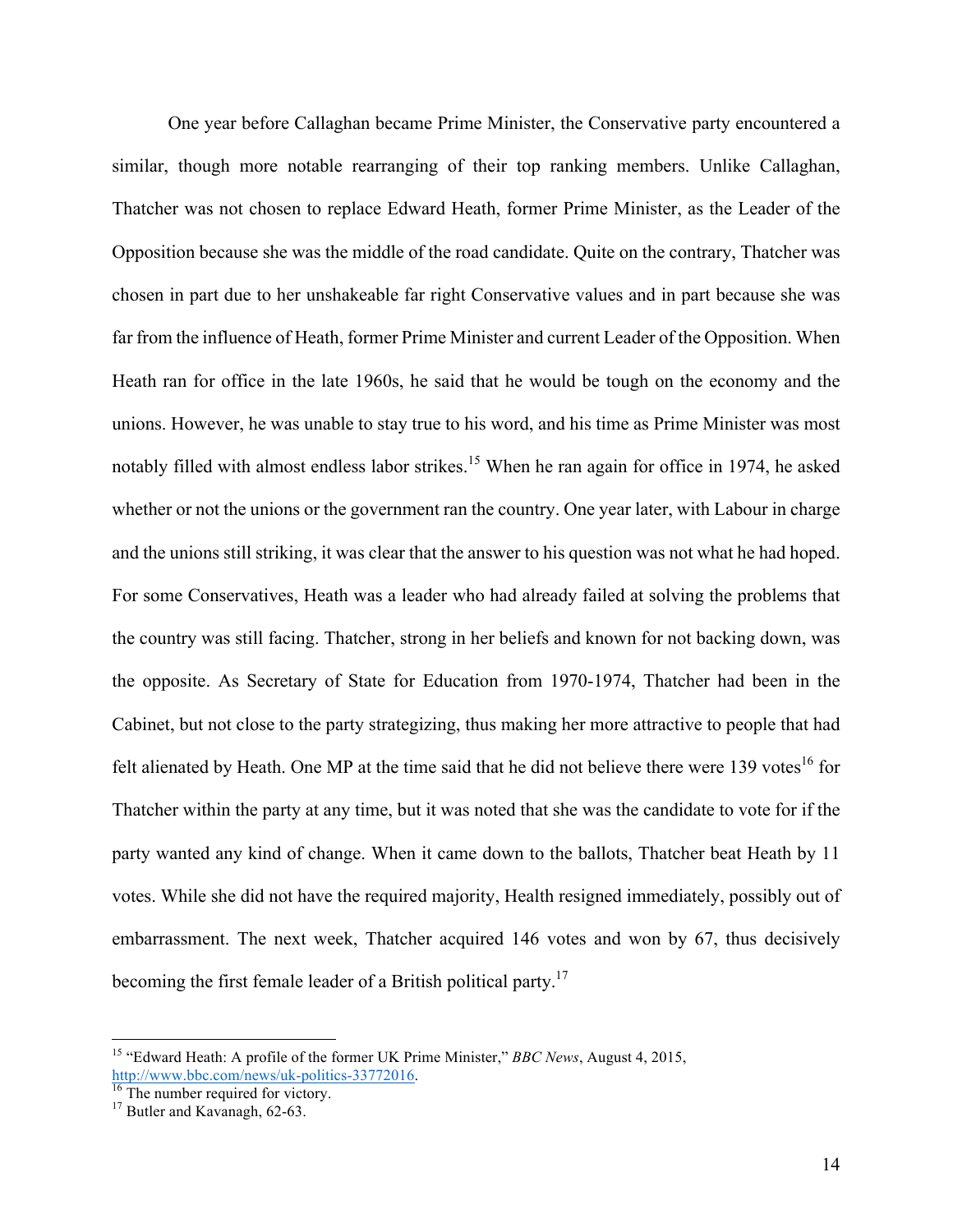Though Thatcher was the first woman to rise as high as she did in either party, she was not the first woman to be prominent in either party. At the same time that Thatcher was breaking new ground for women in the Conservative party, women running for Parliament for the Labour party were struggling to make their own impression as well. The most prominent of these women was Barbara Castle, who won her first election for Parliament in 1945. Castle appears to have had less of a problem with her gender than Thatcher, as there is little that has been said about her election in particular. The issue of gender was more complicated for women within the Labour party because the party was, by definition, more progressive than that of the Conservatives. As Labour issues like union wages and bargaining abilities came more to the forefront of politics towards the late 50s and into the 60s, feminist issues were pushed to the periphery of the party goals. Because of this, female MPs had to toe the line between being too feminist and being feminist enough to be supported by women in order to remain relevant in Parliament. On this issue, Barbara Castle said that she never considered herself to be a female MP, but rather just an  $MP<sup>18</sup>$ 

Clearly Thatcher and Castle handed their gender quite differently. For Castle, gender was something was almost irrelevant. She was a powerhouse within the Labour party regardless of the fact that she was a woman. Even though it was almost expected of her to take on women's issues, or at least address them, she refused to do so until she found an issue that was more general and only tangentially related to feminism, like the turnstiles in the underground.<sup>19</sup> For Labour women in general it seems that gender was less of an issue when they tried to get elected

<sup>&</sup>lt;sup>18</sup> Amy Black and Stephen Brooke, "The Labour Party, Women, and the Problem of Gender, 1951-1966," *Journal of British Studies* 36, no. 4 (1997), 445.

<sup>&</sup>lt;sup>19</sup> In the late 1960s, Castle sponsored a bill to get rid of the turnstiles in the underground because they were built in such a way that certain women's bodies could not get through them. She said that she not did not support this bill particularly because it was about women, but rather because it was for the betterment of society in general and just happened to help women the most.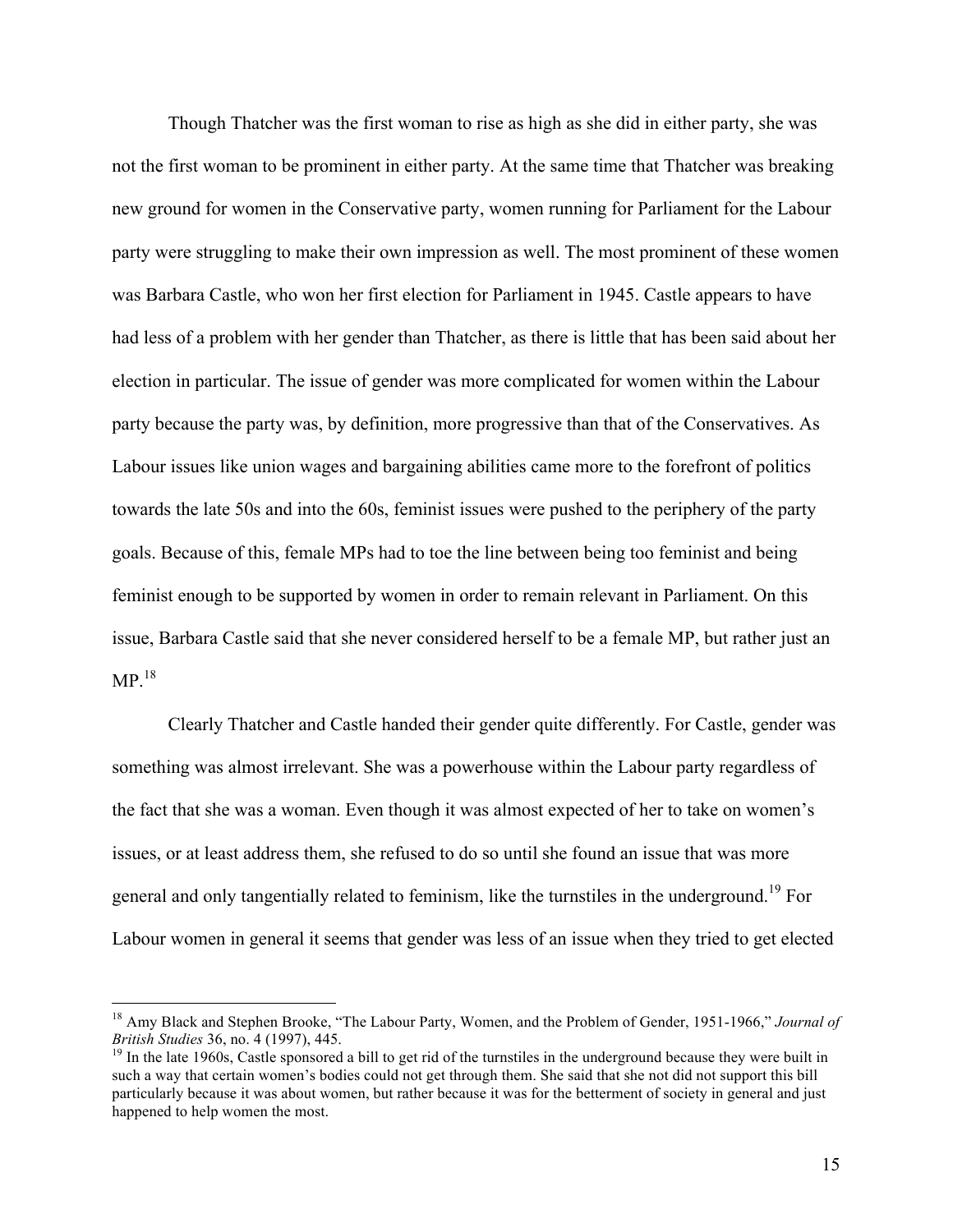and more of an issue once they were in Parliament. This is the opposite of the way that gender affected Thatcher and her time in Parliament. The public was hyper aware of her gender when she was trying to get elected; they focused on what she wore, how she spoke, and how feminine she appeared to be at any given moment. Thatcher had to make herself appear more sensitive when she was speaking about her extreme values in order to make them more accessible to the public, since the public was less accustomed to hearing women speak in with such force. However, once she was in Parliament, she was not expected to take on women's issues because they the Conservative party did not particularly care about women's issues. Instead, the problems that she had in Parliament because of her gender were that men refused to take her seriously when she spoke. Clearly, gender was important on both sides of the aisle, but it mattered more for Labour when it came to the issues, and more for the Conservatives it came to the elected officials.

Not only did Thatcher's election as Leader of the Opposition represent a shift in the power of gender within Parliament, but it also represented a shift in the both the tenor and ideological base of Parliament's politics. David Bulter and Dennis Kavanagh argue in *The British General Election of 1979*, a retrospective on the election written in 1980, that "Mrs. Thatcher's election was widely represented as a shift to the political right, by supporters and opponents alike."<sup>20</sup> Thatcher immediately began to rub some people the wrong way with her abrasive style of speech and debate.<sup>21</sup> Even before she made it to Prime Minister, she was changing what it meant to be a Conservative because she truly tried to represent her beliefs without backing down.<sup>22</sup> This was somewhat of a concern within the party because she did not believe in compromising with the

<sup>&</sup>lt;sup>20</sup> Butler and Kavanagh, 64.<br><sup>21</sup> Ibid. <sup>22</sup> See chapters 2 and 4 for examples of Conservative leaders agreeing with Labour on controversial issues like welfare because they believed it was a necessary evil, despite the party's general stance against Socialism.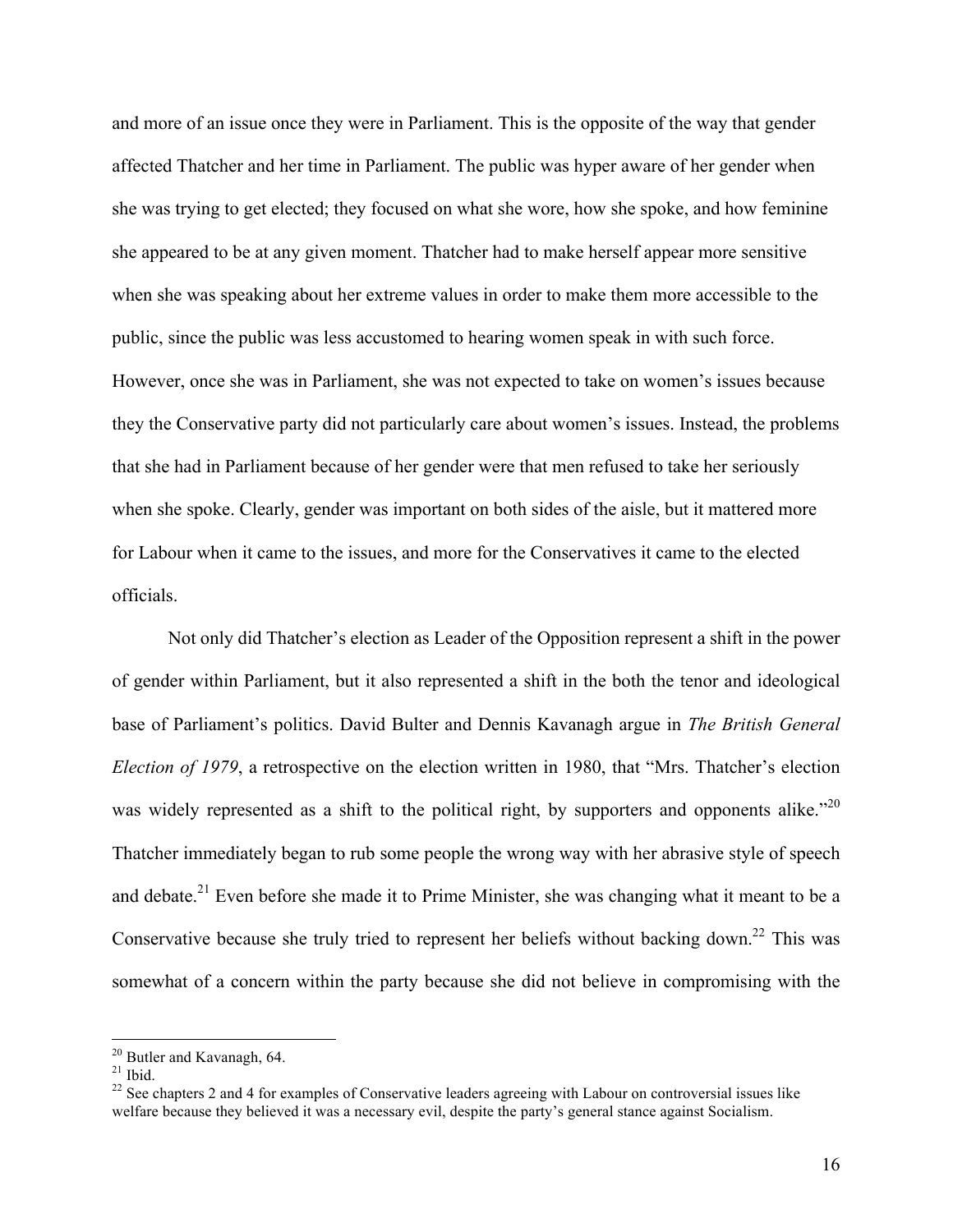Labour leaders. She additionally did not believe in consensus politics and thus took on her issues in somewhat of a militant fashion. This caused worry within and outside of the party because people believed that her inability to budge on issues might cause instability if the Conservatives were to take the government in the next election. A *Sunday Telegraph* article stated in 1978 that the Conservative Party was one of tolerance, and therefore Thatcher would have to demonstrate that she was understanding of other people's views if she was going to appropriately<sup>23</sup> lead the party.

Thatcher's image of being divisive was fueled by Heath supporters within the party, who were still unsupportive of her victory despite many years having passed since. This bitterness may have been because of the sheer volume of difference between Heath's and Thatcher's styles of leadership. Heath was powerful because of his support from within his Cabinet, whereas Thatcher had more pull with the backbenchers.<sup>24</sup> This support from the backbench thus stands somewhat in opposition with the opinion of the *Telegraph* article, because Thatcher was able to make herself accessible to the wide ranges of Parliament; it just became a matter of making herself accessible to the wide varieties of voters. This would later become a strategy that she and her campaign advisors would use in 1979.

By the turn of 1979, the need for an election was starting to become extreme. Labour's relationship with the unions had broken down and the government was starting to lose confidence in its leader. While things were starting to look dark for Labour, the opposite was happening to the Conservatives. Labour's missteps with the unions had left room for the Conservatives to a create a new voter base. In a January 1979 television broadcast, Thatcher

 $^{23}$  In this context, the word appropriately means politely. However, later in this thesis the concept of appropriateness will take on a different meaning in the context of Enoch Powell and his racism.<br><sup>24</sup> Butler and Kavanagh, 66-67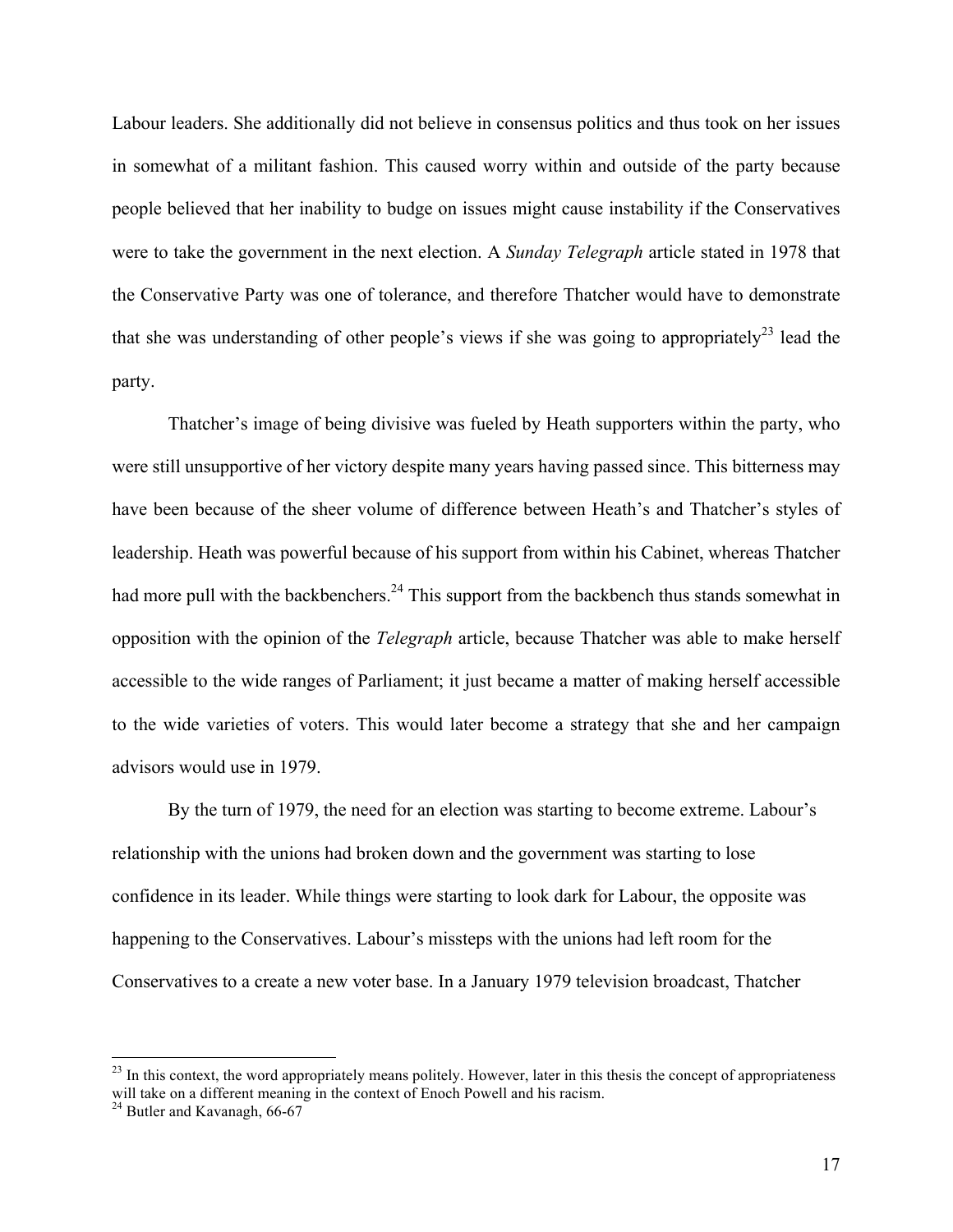capitalized on Labour's failings with the unions in order to spread a message of unity. She said, "I recognize how hard this is for the Labour Party, because of their close connection with the unions. Without the unions there would be no Labour Party. Without union money there would be no Labour funds…We have to learn again to be one nation, or one day we shall be no nation."<sup>25</sup> This quote should not necessarily be read as Thatcher supporting the unions and their strikes. Rather, Thatcher is saying that everyone, including those who were striking at the moment must work together and do their part to make Britain great. Though it may have sounded at the offset like she was supporting the unions against the Labour government, she was actually supporting the idea of 'one nation,' a very Conservative idea, reflecting their belief that that only way to succeed is to work hard. In this Thatcher is reminding the public of her own belief that every person should be able to do their own part, ideally without help from the government, thus beginning to establishing the Conservative stance on the unions for the election.

While her "Winter of Discontent" speech made it clear that she was going to be a formidable opponent for Labour, she could not afford mistakes if she wanted to remain in control. Rather than make a campaign out of attacks, the Labour strategy was to wait for Thatcher to make a mistake. The first step in doing this was to start the election at the end of March and therefore drag it out for five weeks. The Labour campaign strategist believed that Thatcher would either work herself up into a characteristic argument within that time, or that her voice would break from the stress of the election. However, the Conservatives negated this perceived advantage by not starting their campaign until mid-April because they were already in the lead. After this, Labour believed that they needed to prompt Thatcher to make a mistake, so they invited her to a debate. Callaghan sent her the invitation to have a debate on television not

<sup>&</sup>lt;sup>25</sup> Margaret Thatcher, "Winter of Discontent," (speech, House of Commons, January 17, 1979), Margaret Thatcher Foundation, http://www.margaretthatcher.org/document/103926.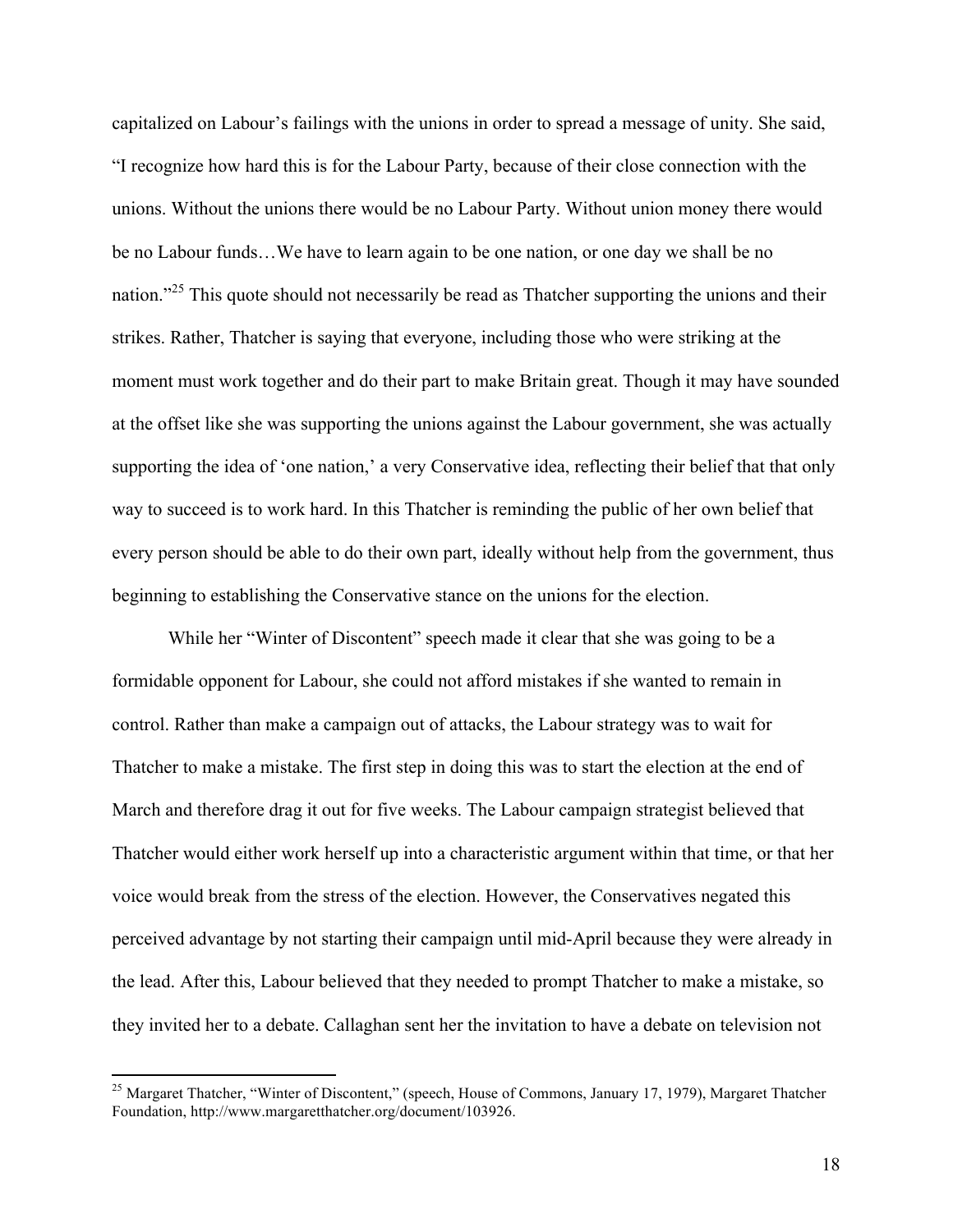because he wanted to, but rather because it was something that he needed to do for his image. If Callaghan had not sent in the invitation, he would have looked weak and unwilling to engage with her. Though he would have looked ridiculous if he had lost the debate, they believed that it might have provided a much-needed opportunity for Thatcher to say something detrimental to her campaign. However, even though Callaghan had something to lose from not engaging in the debate, Thatcher had more to lose if she did engage. For her, it was a lose-lose situation if she participated at all. If she participated and did well, she ran the risk of making Callaghan look weak. Her advisors believed that if this happened it would emasculate the male population, who would then be less likely to vote conservative. The consequences of a potential loss in the debate were not any better; if she lost, she would be the one looking weak, and for her that would be attributed to her gender. In the same way that her victory would be applied to all men, her loss would have been applied to all women.<sup>26</sup> Not only would it have shown that she in particular was not strong enough to lead, but it would have shown that no women were strong enough for the job. If Thatcher could not manage to beat Callaghan when she was the strongest woman the party had to offer, then clearly no woman could beat him if they were given the opportunity.<sup>27</sup> Thatcher's strength in this moment was shown in her ability to turn down Callaghan's invitation to make a mistake. By turning him down, she showed that both the party was strong enough without having to go head to head against the opposition, but also that she, as a woman and a candidate, was strong enough without needing to prove herself.

Though Thatcher did not give Labour the gift of a mistake in the form of a debate, a small gaffe did appear in the Thatcher campaign in form of an unfortunate letter. The mistake

<sup>&</sup>lt;sup>26</sup> Moore, *Margaret Thatcher*, 402.<br><sup>27</sup> Though perhaps a false dichotomy because Thatcher's personal politics were also on state, Thatcher was creating a new standard for women just based on her gender, and therefore if she failed in this moment it would be perceived as a failure of gender rather than a failure of politics because a man could have done the debate without question.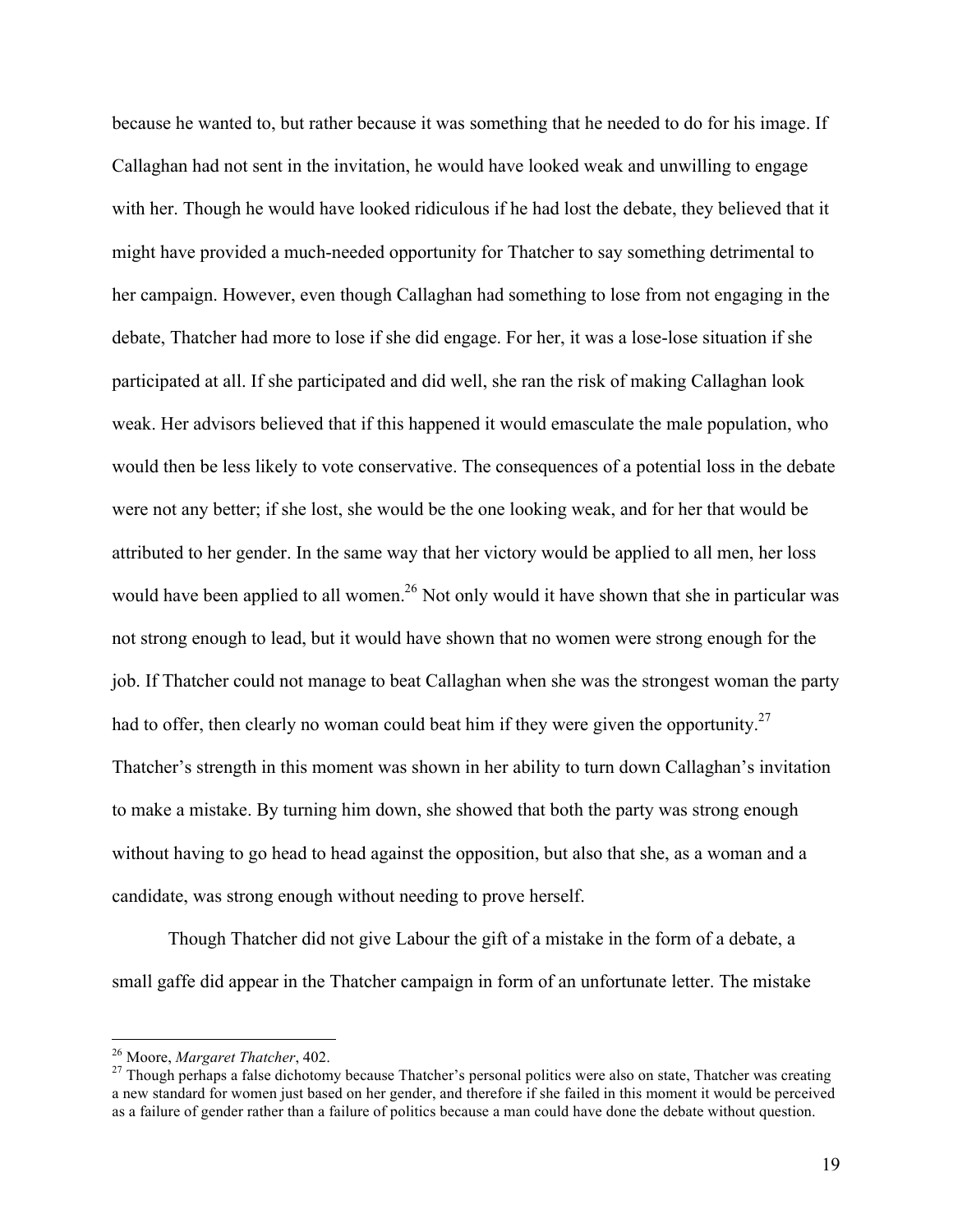actually happened in 1978, but the story did not break until much later. To Thatcher's credit, the gaffe in question did not come directly from her, but rather from her staff. Unfortunately for Thatcher that fact did not much matter, as the sentiments in the letter were attributed to her anyway. The letter in question was written in response to a woman from Erith, who wrote about the bad condition of the council house in her town. One of Thatcher's staffers responded that she should be happy with the accommodations regardless of their condition because she was not the one paying for it (it was paid for by taxes).28 The insensitive letter was leaked to the *Daily Mirror*, where editors sat on it until a time that they deemed the most damaging to the Conservative campaign.29 That day was March 30, 1979. The story broke in the morning edition, coloring Thatcher as an insensitive woman who was unwilling to respectfully respond to critics, especially critics making comments about welfare.<sup>30</sup> This portrayal of Thatcher was particularly problematic because sensitivity was something that she worked on her entire career. Due to the odd cadence and tone of her voice, it was often difficult to tell if she was being serious or making fun of an issue. That, in combination with the fact that she was not the most sensitive woman to begin with, made gaffes of this kind more damaging. Her portrayal as insensitive was more problematic from a gender perspective, because it is for that a woman to feel sympathy for her constituents. It would be harder for Thatcher to appear relatable if the public believed that she was an unsympathetic person, especially when one takes into consideration the harsh Conservative values she was trying to sell. Especially in the case of something so small as a badly maintained council building, that situation could have made her look like she did not care about anything having to do with welfare or the lower class.

<sup>&</sup>lt;sup>28</sup> Moore, 404.<br><sup>29</sup> A questionable choice considering that the Conservative campaign did not officially start until three weeks later.<br><sup>30</sup> it is of note that Thatcher never approved the content of the letter.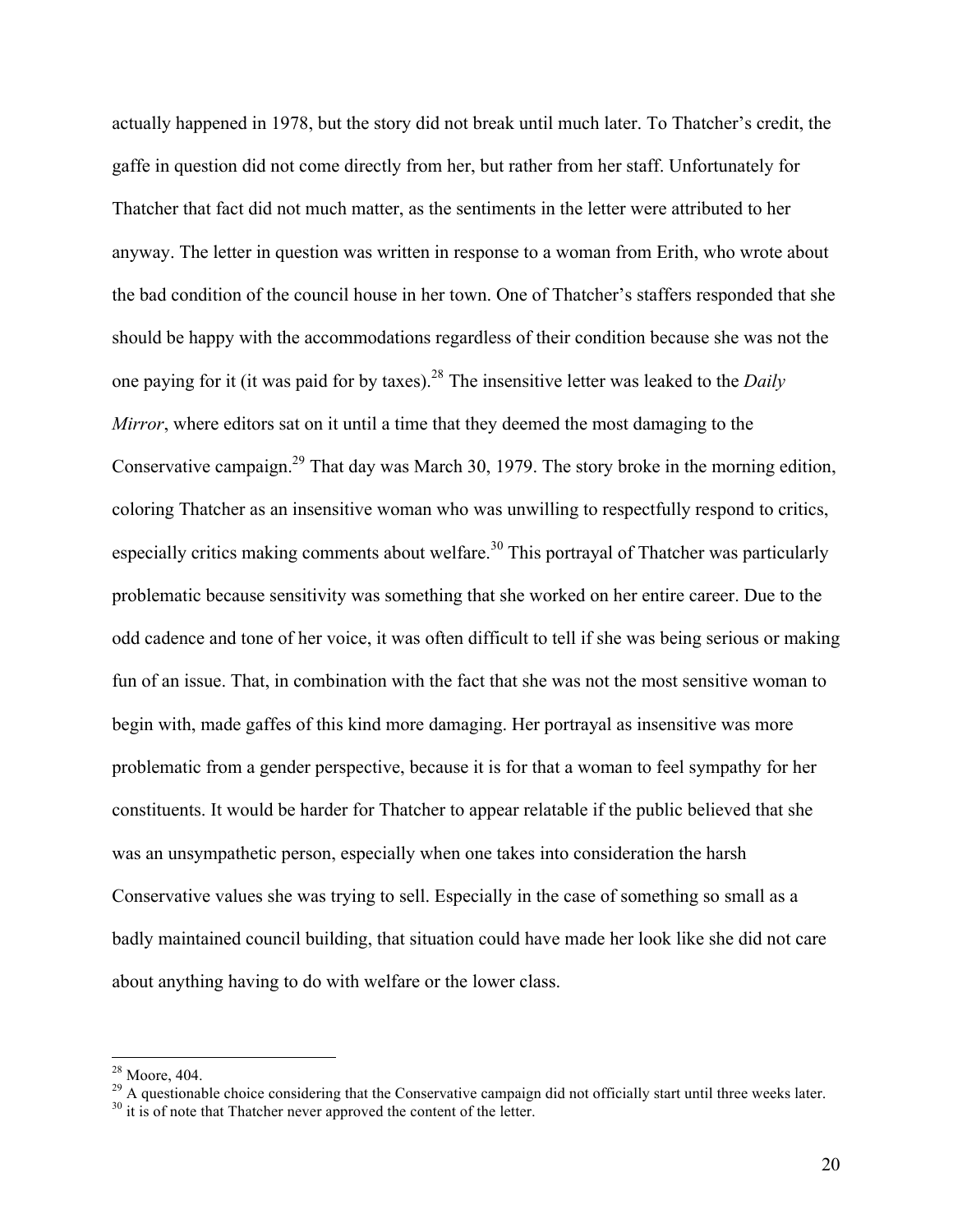In the end, the publication of this particular gaffe did not have much political sway because it happened on the same day that Airey Neave's car was bombed by the IRA. As that story rightfully took the attention of the media, the story of Thatcher's gaffe flew by mostly unnoticed.

Even though Thatcher as not particularly hurt by the story, it is important to understand why it would have mattered to her. Had Thatcher been painted as insensitive and thus made out to be mean and not relatable, she probably would not have been able to win the election as easily. Throughout her campaign, Thatcher had to balance her femininity with her politics in the way that she was perceived by the public. If her character were destroyed by this event, she only would have had the issues to go on, and it is unclear if she would have been able to carry strength through those issues if people had lost faith in her as a both a candidate and a woman.

The newspapers were not the only place where Thatcher was on display. Throughout her entire campaign, the Conservatives maintained a fairly steady television presence, which escalated aggressively towards the end of April following the publication of the letter and the bombing. Thatcher was featured several times on daily news programs, which followed her doing common things like visiting a farm, talking to people in a factory, or hosting tea within her own home.<sup>31</sup> The choice of these particular activities was important for it served two purposes: making Thatcher appeal to the public at large and making Thatcher appear more feminine. It was important to Thatcher's campaign that she appear more generally likable because the polling numbers showed that Thatcher as a person was polling lower than the Conservative party in general.<sup>32</sup> These

 $31$  Butler and Kavanagh, 205-6.<br><sup>32</sup> When people were asked whether they supported the Conservative Party or the Labour Party, Conservative won with a margin of around 10%. When people were asked which particular candidate they preferred, Callaghan won by a small margin. Further, the closer it got to polling day (May 5), the smaller the gap was between the two candidates, which could be interpreted as people being less comfortable with Thatcher herself. Ibid.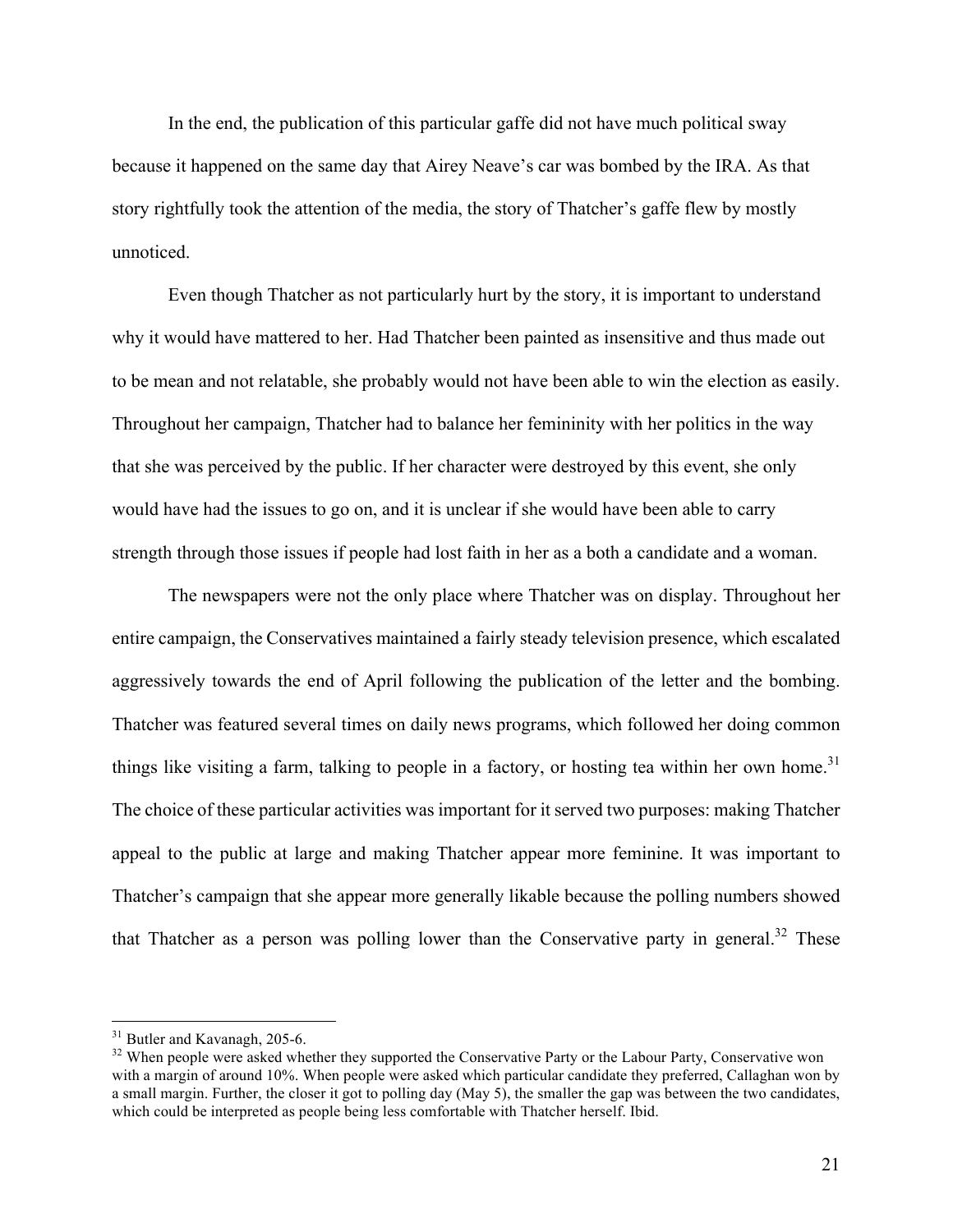walkabouts were able to make Thatcher more appealing to the public in several different ways. The first was that they took place all over England. Thatcher's tea tasting took place in Newcastle, the factory she visited was in Milton Keynes, the garment shop was in Leicester, and newborn calf was on a farm in Eye.<sup>33</sup> By placing herself all around the country, Thatcher reminded the public that she was not just the representative for Finchley, but rather a representative for all of England. At a deeper level, she was a representative for all classes of people in England, as opposed to the upper-middle class usually associated with the Conservative Party. It was incredibly important that Thatcher appealed to all levels of the social hierarchy because political scientists at the time were theorizing that class voting was no longer as predictable as it once was. One article published in 1961 suggested that classes did not vote predictably anymore due to the complexity of their self identification. Some people in the middle class might identify as working class and vote Labour because they identified with Labour's goals, while some people in the middle class who identified as working class might vote Conservative because they believed that Conservative might do more to change their quality of life. The article suggests that as class distinctions become more and more nuanced, voting blocs become harder to predict. $34$ 

Each of Thatcher's walkabout activities could be construed as occupations/activities that people of each social class may have. For example, Thatcher's tea tasting program may have resonated more with middle- and upper-class women who frequently hosted tea for their friends in their homes, while her excursions on the farm and in the garment factory may have struck a cord with men and women of the working class who spent their days doing those same things. Further, while this may not have been intentional, all of the activities represented a particular part of Thatcher's personal life as well. When Thatcher was a child her mother would sew the majority of

 <sup>33</sup> Ibid., 205-6. <sup>34</sup> Mark Abrams, "Social Class and British Politics," *The Public Opinion Quarterly* 25, no. 3 (1961).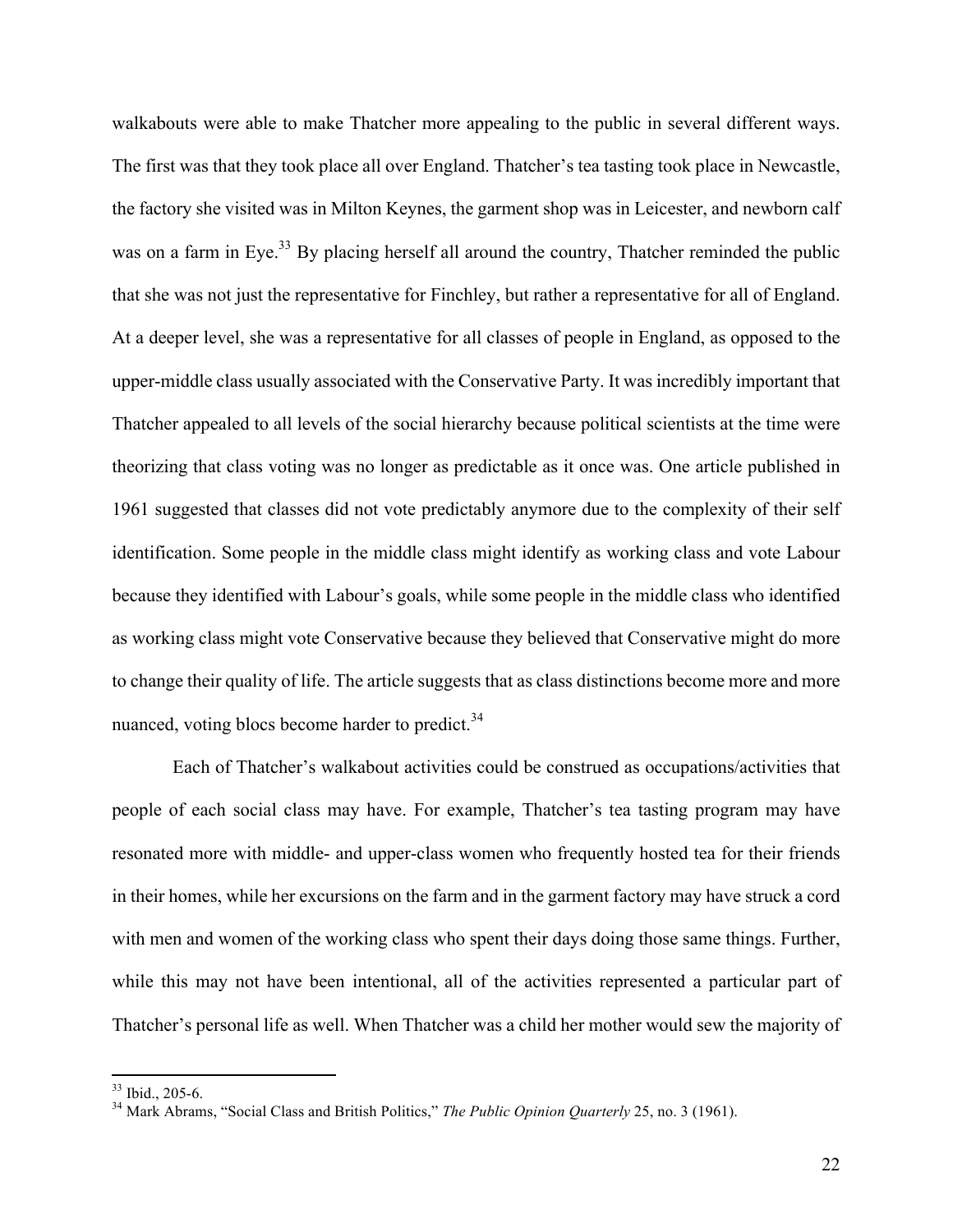her clothes, giving her familiarity with some of the aspects of the garment shop; Thatcher's degree in science from Oxford may have made it easier for her to relate to those in the heart beat tester factor; and her tea tasting may have been representative of her new life as a mother and uppermiddle class woman. Even the moment with the baby calf could have been perceived as showing Thatcher's more maternal side, and therefore making her even more relatable to all mothers around the country. By putting Thatcher in all of these different situations, the Conservative Party aimed to show that she was just like everyone else, making her more feminine and therefore more likeable. Thatcher's husband Denis was also present on some of these programs, reminding the public that she was a responsible married woman with a wholesome family of her own. All of these television programs expanded the reach of the Conservative voting base by showing the public the different sides of the Conservative woman that was leading them. If people could relate to Thatcher on every level of her persona, from her politics to her femininity, then they would be more likely to vote for her.

While Thatcher's television appearances were meant to make her appear more friendly, the Conservative ad campaign was meant to make her look like a competent leader.<sup>35</sup> The Conservatives ran five different ads over the course of the five-week election, with each framing the inflation crisis in a different way. The first four ads showed the negative impacts of Labour's inability to control the economy and the unions in various ways. The most powerful of these four ads showed the effects of the different labor strikes, featuring trash in the streets, undug graves, and abandoned buildings. The Conservatives used the powerful images in these four lead-up ads to make Thatcher's message even more powerful in the last ad, which was the only one that featured her personally. The fifth television spot opened up with Thatcher in her office, making a

<sup>&</sup>lt;sup>35</sup> These ads ran throughout her entire campaign, with the final ad running just days before polling.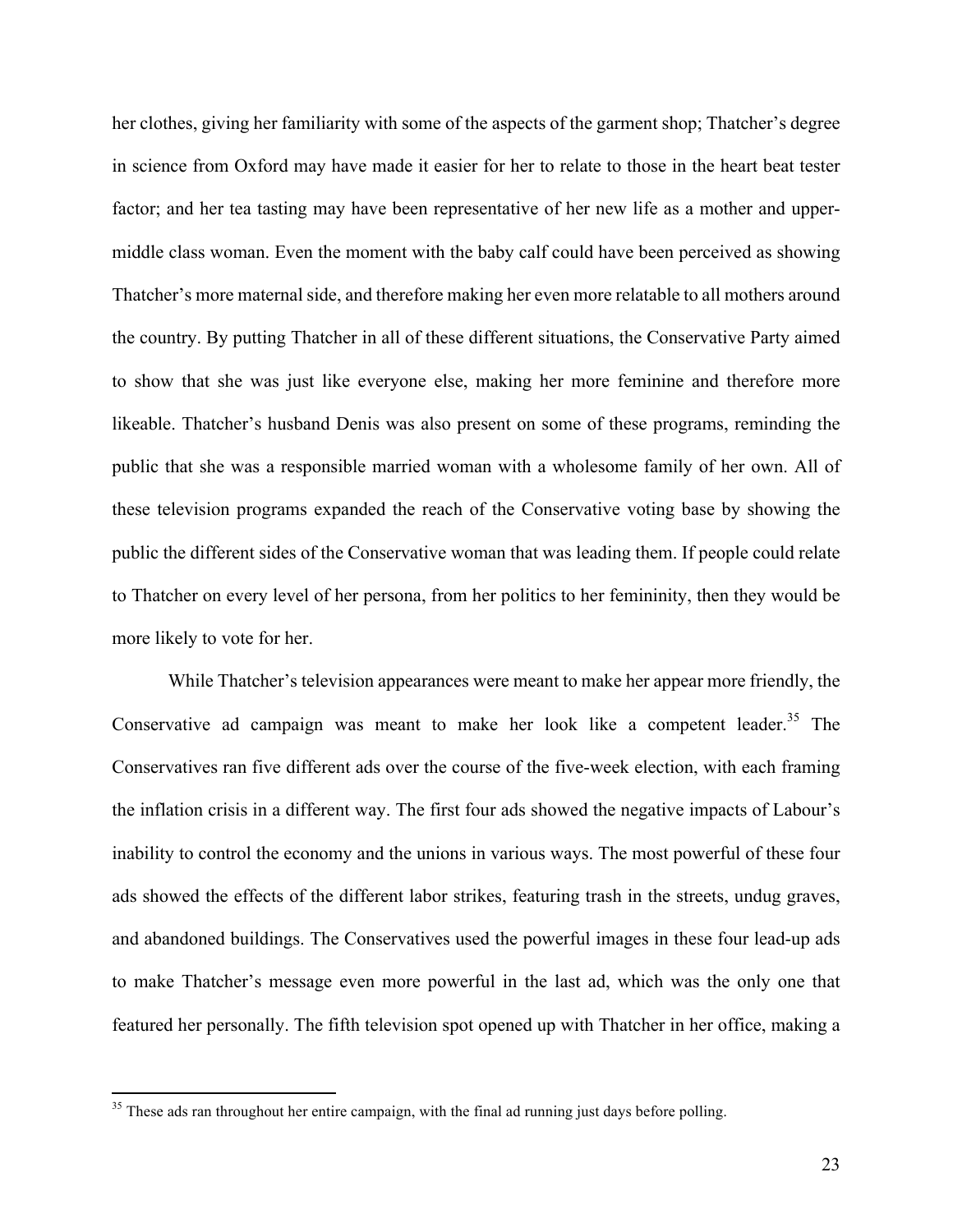crucial decision in a quiet voice, establishing her control over the room. It continued with the following voice over:

[Thatcher's voice] Many cherished things disappearing: money that keeps its value, real jobs that last, paying our way in the world, feeling safe in the streets, especially if you're a woman, chance for those from modest background like mine to get on. Need change for better now…Never had a woman PM before, but what matters are your convictions. My vision: greatness lies ahead, I know this in my heart. Voice of reason class for balance, for a land where all may grow, safe to work in, walk in, grow up in, grow old in. May this land of ours, which we love so much, find dignity and greatness and peace ahead.<sup>36</sup>

This final ad ties together many important aspects of Thatcher's campaign. The first was redefining what it meant to be a Conservative. The ad states that it is time that Britain go back to being safe for all people and their livelihoods. This recalls the speech that she gave in January of 1979 on the Winter of Discontent, which stated that it was time that everyone starts doing their part for the country. In order for the Britain to be safe, everyone has to start doing their jobs and helping themselves again. Thatcher says that a change is coming that will make the country safe again, and that change is the Conservative Party being back in control.

The most important part of this ad, for the purposes of this thesis at least, comes directly after the line calling for change. Thatcher says that the country has never had a woman Prime Minister before, but what matters are the convictions of the public. Here, Thatcher seems to answer this thesis' central question: Does it matter that Thatcher was a woman? At first read, it seems like this ad would have you believe that it does not matter. But upon further study, it might not be that straightforward. Rather than addressing the fact that she would be the first female Prime Minister, Thatcher immediately moves on to the importance of the public's opinion. This may have been as a way to distract the public from the fact of her gender. If this was the case, then Thatcher seems to have understood that her gender could not be ignored, but recognized that it was not something

 <sup>36</sup> Butler and Kavanagh, 224.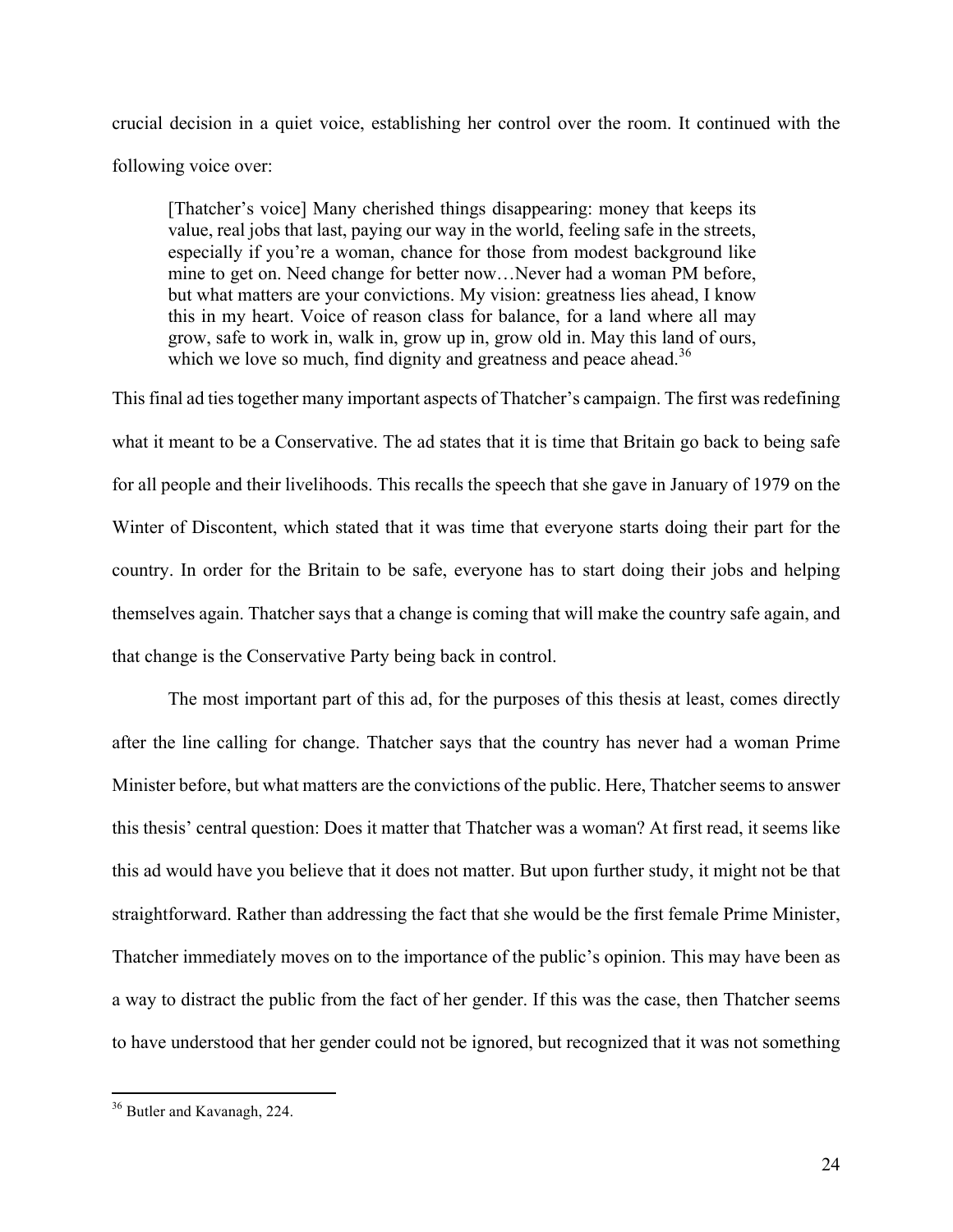helpful to spend time on and therefore quickly moved on. In this scenario, Thatcher's gender definitely mattered and not in a positive way. The way that the Conservatives handled Thatcher's gender in the campaign seems to support the latter of these readings in a couple different ways. When they were speaking about the issues, particularly when Thatcher was making speeches about the unions and the need for economic reform, Thatcher's gender never came up. In fact, her militant way of speaking and her seeming inability to back down from a fight were helpful in showing that she was ready to fight for the wellbeing of the country. That being said, these particular characteristics are significantly more masculine than the manner of speaking one would stereotypically associate with women, and it could be argued that Thatcher herself employed them to make herself come off as more masculine. If this is the case, then the Conservative strategists may have believed Thatcher's gender to be a detriment to their success and therefore done the most they could to distract the public from it. If that was true, however, why would they have agreed all of the feminine walkabouts on television? Possibly because despite the fact that they wanted to distract from her gender, it was simply too big of a factor to be ignored. Therefore, if they had to acknowledge it, they might as well do it in a way that was going to make it come off as a net positive.

If we agree that Thatcher's gender most certainly mattered in the case of her election, then the question remains as to how much it mattered. This is hard to quantify due to the lack of sources available that deal with Thatcher and her gender. If the video of her television programs were available for public viewing, it may be easier to tell how much work she did to either hide or emphasize her gender. Despite the unavailability of these sources, it is still possible to get a general idea of the importance of her gender in this case. Given that Thatcher personally polled lower than Callaghan, it is possible to construe this difference as having to do with people not wanting her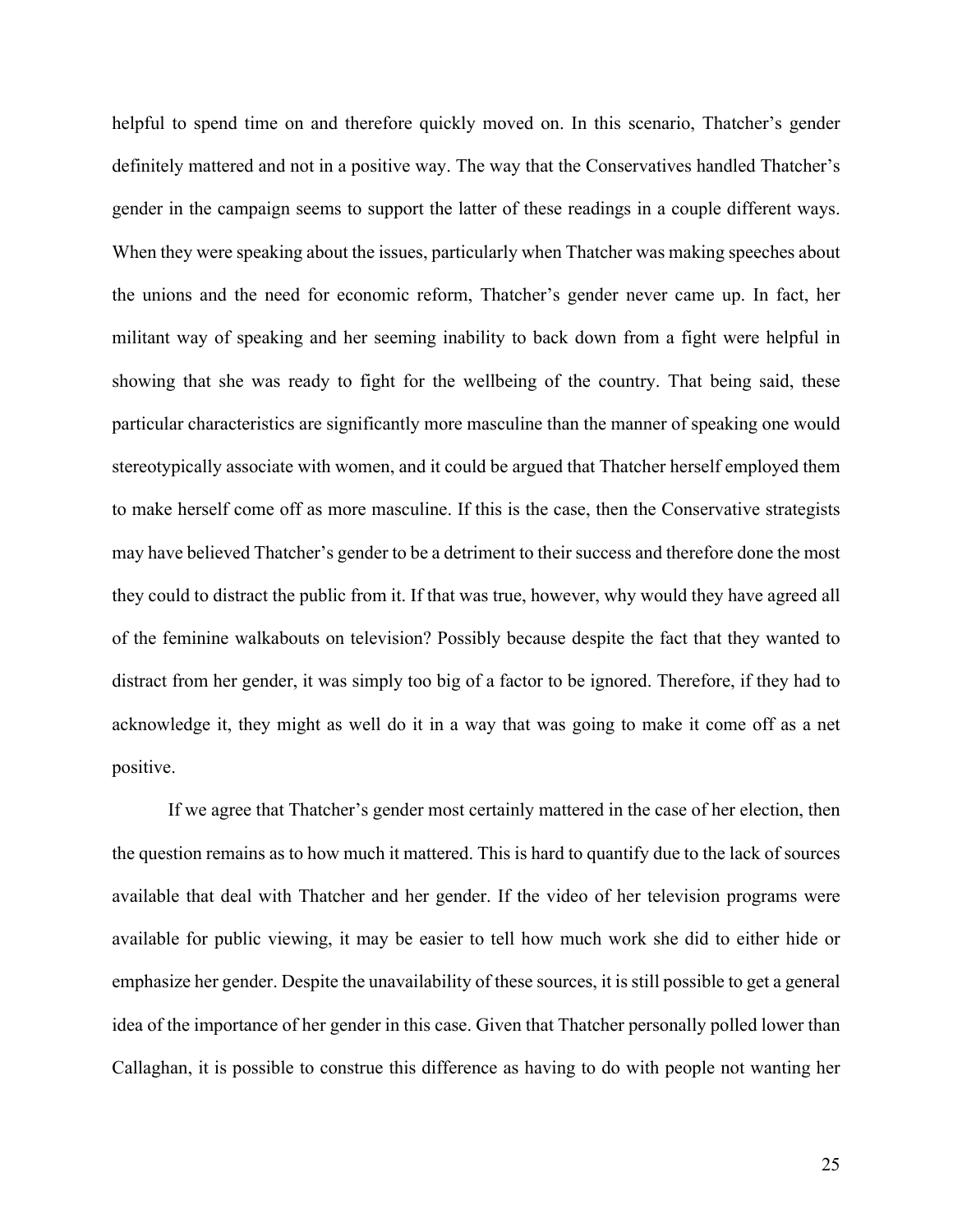because she was a woman. However, one also has to factor in Thatcher's general awkwardness in public appearances. Recordings of Thatcher that are available and the way that she has been portrayed in certain films show her to have a clipped way of speaking and possibly off-putting affectation. These factors, rather than her gender, may have been the greater reason for why people liked Callaghan more than her. It could also have been that she was an incredibly smart and able woman, and that may have intimidated men more than anything else.<sup>37</sup> If any or all of these options were the reasons behind why people voted the way they did, then it is clear that Thatcher's gender did matter at least a little in this case. Whether or not Thatcher's gender mattered more or less as her time in office went on, however, remains to be examined.

<sup>&</sup>lt;sup>37</sup> There is also the definite possibility that her gender mattered in that it was the first time that a woman could be Prime Minister and that was important. However, it seems unlikely that this would have had as much of an impact on the election then as it would today because people were not voting for the candidates themselves. Though there are not yet sources to back this up with statistics, it seems unlikely to this author that people would switch parties entirely to vote for a woman just for the sake of voting for a woman.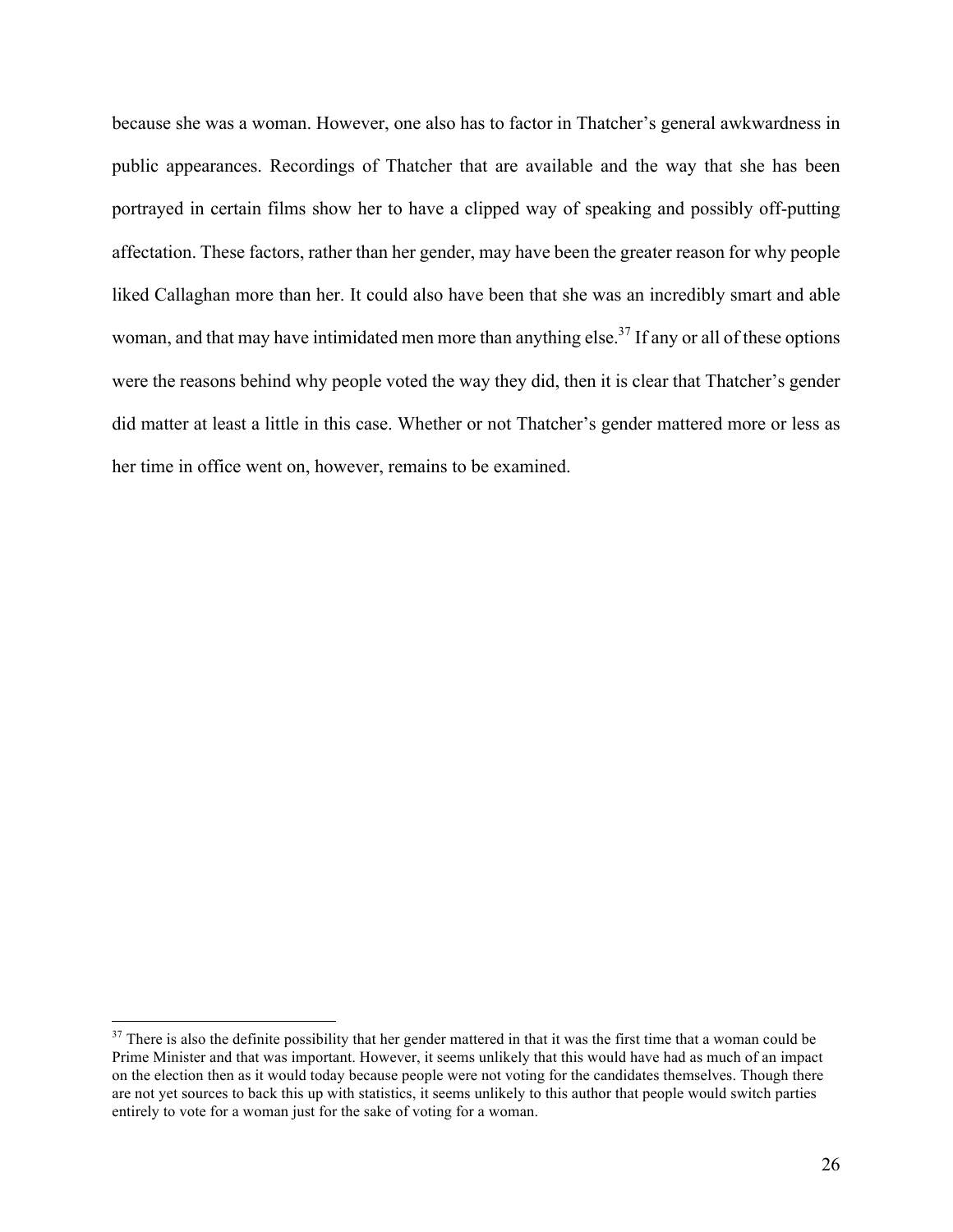#### **Chapter 2 Brixton: Thatcher's Battle Against the Welfare State**

Shortly after 5 PM on April 5, 1981, on the Frontline of Brixton, a young black man with a stab wound found himself surrounded by police officers. The police could have been trying to help the man, or they could have been trying to search him; their motives remain unclear to this day. Regardless of why they were speaking to the man, the police soon found themselves encircled by a group of angry black men armed with bricks. After a small fight between the police and the angry men, the stabbed man was taken to the hospital and the Frontline<sup>38</sup> was cleared. The next day the people of Brixton woke up to a police occupation of the Frontline consisting of police cars parked every 50 yards up and down the road. The day carried on as it usually would until 5 PM when one of the officers was hit in the head with a brick. A police line gathered to try to find the assailant, and soon there were two opposing lines of people: police and agitators. A few more bricks were thrown, but then there was a calm. All of the sudden the agitators charged the cop, and all hell broke loose.<sup>39</sup> This routine of rioting was repeated across the country several more times before the government took any action. In the aftermath of the riots, the government attempted to make some changes to police behavior. Supervisors were added to patrols that were made up of young officers to curb the use of inappropriate force, and riot-protective gear was added to the police uniform. Unfortunately, this was as far as changes to the police force went. The government did not insist on disciplinary action for racially prejudicial acts, nor did they succeed in recruiting any minority officers. This failure on the police front to adapt to diversity and Thatcher's choice not to amend any of her problematic

 

 $38$  The Frontline of Brixton was the primary meeting point between the area of the city that had been gentrified and the area of the city that was referred to as the "inner city." It was a wide street with shops, similar to most Main Streets in small cities or towns.

<sup>39</sup> *We want to riot: the 1981 Brixton uprisings* (London, Riot Not To Work Collective, 1982), 8.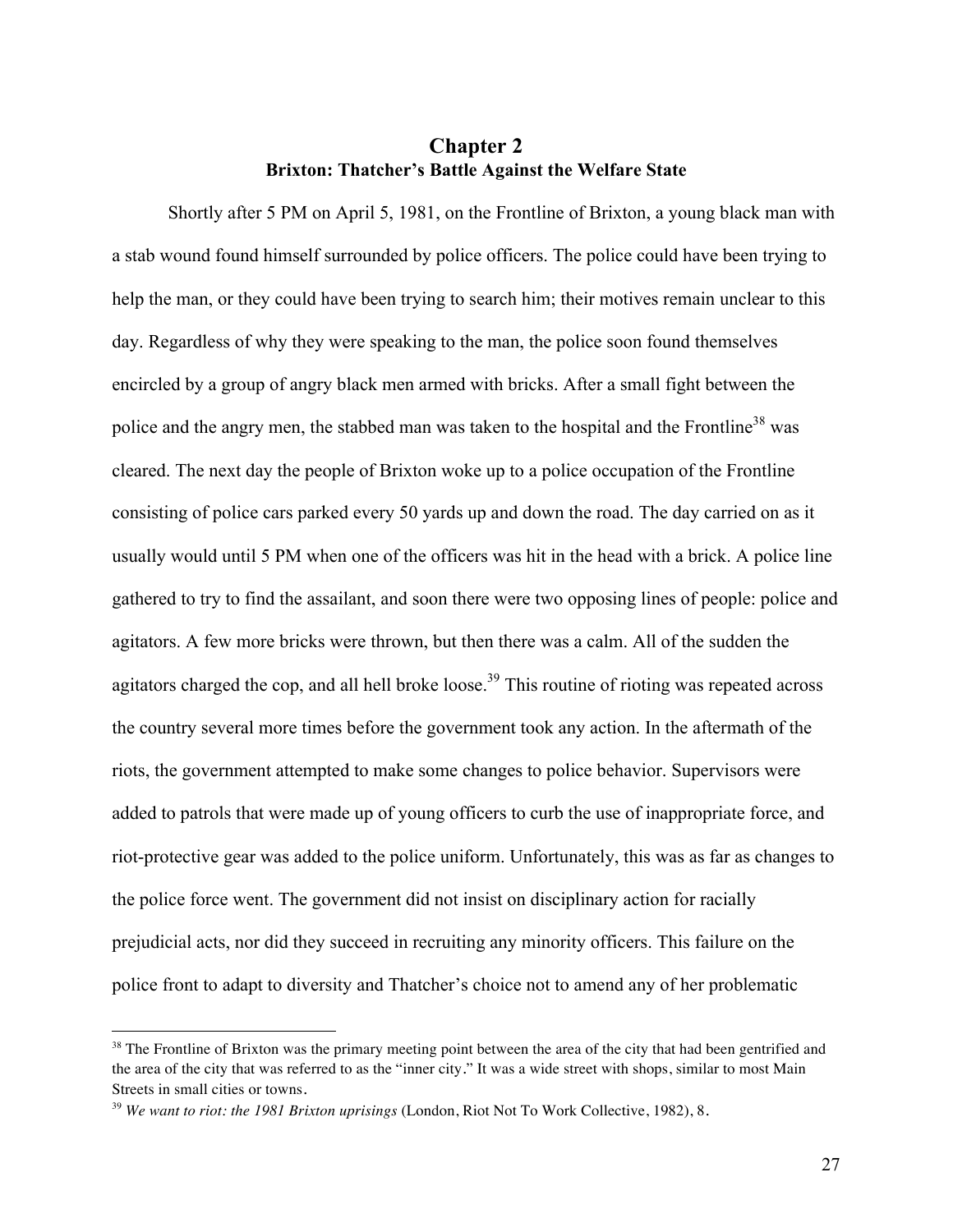legislation showed a distinct lack of focus on racial tensions from the government.<sup>40</sup> In fact, when called upon by Parliament to simply review some of her laws to see what effect they had on the rise of unemployment and racial tensions, Thatcher deflected the request and said that rather than finding the causes for the riots, one must first congratulate the police for their work in containing the problem. $41$ 

Much of the literature on the subject of the Brixton riots and the economic and social circumstances that caused the riots falls into two distinct categories: lists of policies and comparisons of Thatcher and her American counterpart, Ronald Reagan. The articles that fit into the first category vary in the type of content they provide depending on their political leanings. For instance, "The Future of the British Welfare State" by Peter Taylor-Gooby describes the political context in which Thatcher made many of her welfare decisions without making any criticism. The tone throughout his entire article is matter-of-fact and uncritical.<sup>42</sup> Given how controversial Thatcher's policies were, and the highly critical nature of many of the other articles referenced in this thesis, any article lacking in criticism tends to come across as supportive rather than objective. Gooby's article, though helpful in that it provides the immediate political motivations for Thatcher's agenda, does not explain how Thatcher's plan fit in the greater context of Conservatism.43 More critical articles, such as "Margaret Thatcher's Law and Order Agenda" by Richard J. Terrill and "Margaret Thatcher and the Inner Cities" by Michael Jacobs also tend to stay away from contextualizing Thatcher's extreme Conservative values. Instead

<sup>40</sup> Lord Leslie Scarman, "Prejudice: the stain remains.," *The Times*, November 25, 1982.

<sup>&</sup>lt;sup>41</sup> "Riots," *The Times*, July 7, 1981, accessed March 6, 2014, http://find.galegroup.com/ttda.<br><sup>42</sup> Peter Taylor-Gooby, "The Future of the British Welfare State: Public Attitudes, Citizenship and Social Policy

under the Conservative Governments of the 1980s," *European Sociological Review* 4, no. 1 (1988).<br><sup>43</sup> Taylor-Gooby, "Future of the British Welfare State," 3.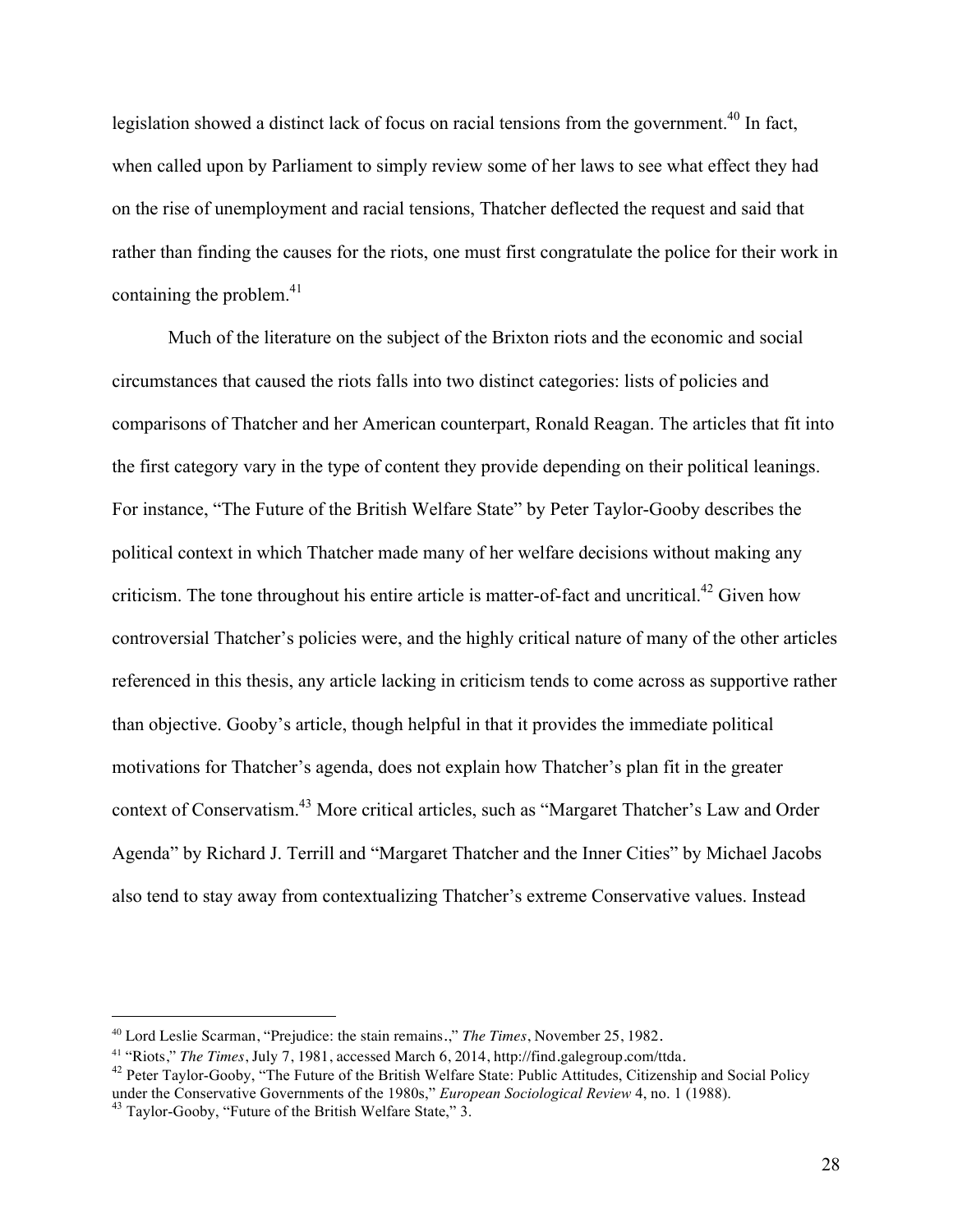both of these articles lend a critical eye to Thatcher's inner city policies and describe the backlash against them.<sup>44</sup>

The articles that fall into the second category share the same problem as those previously discussed, as they too tend to stay away from contextualizing Thatcher's policy in the history of Conservatism. Instead they use a comparison between Thatcher and Reagan to frame the policies of each leader. The situating of each politician in relation to the other, rather than in the history of their parties, seems to occur because it makes finding their differences significantly easier. As pointed out by David Hale in "Thatcher and Reagan: Different Roads to Recession" and Dorothy H. Clayton and Robert J. Thompson in "Reagan, Thatcher, and Social Welfare," the two politicians took only slightly different routes towards accomplishing very similar economic goals.45 In both of these two articles, the parallel nature of the two political agendas lends itself to easier comparison of the effectiveness of both leaders. Drawing on the descriptions of the immediate political motivations for Thatcher's agenda provided in these articles, this chapter argues that Thatcher's social and economic policies stem from her belief in neoliberalism, which is the belief that society is best motivated by financial incentives and not by government handouts. Given the controversial nature of these beliefs, Thatcher was required to step away from the sensitized version of herself that she employed during the 1979 election and rather rely more heavily on her militant, more masculine Iron Lady persona.

Thatcher was born to be a Conservative; she spent her whole life working, never had anything given to her, and earned every commendation and promotion she ever had. To her, the

<sup>44</sup> Richard J. Terrill, "Margaret Thatcher's Law and Order Agenda," *The American Journal of Comparative Law* 37, no. 3 (1989) and Michael Jacobs, "Margaret Thatcher and the Inner Cities," *Economic and Political Weekly* 23, no. 38 (1988).

<sup>45</sup> David Hale, "Thatcher and Reagan: Different Roads to Recession," *Financial Analysts Journal* 37, no. 6 (1981) and Dorothy H. Clayton and Robert J. Thompson, "Reagan, Thatcher, and Social Welfare: Typical and Nontypical Behavior for Presidents and Prime Ministers," *Presidential Studies Quarterly* 18. no. 3 (1988).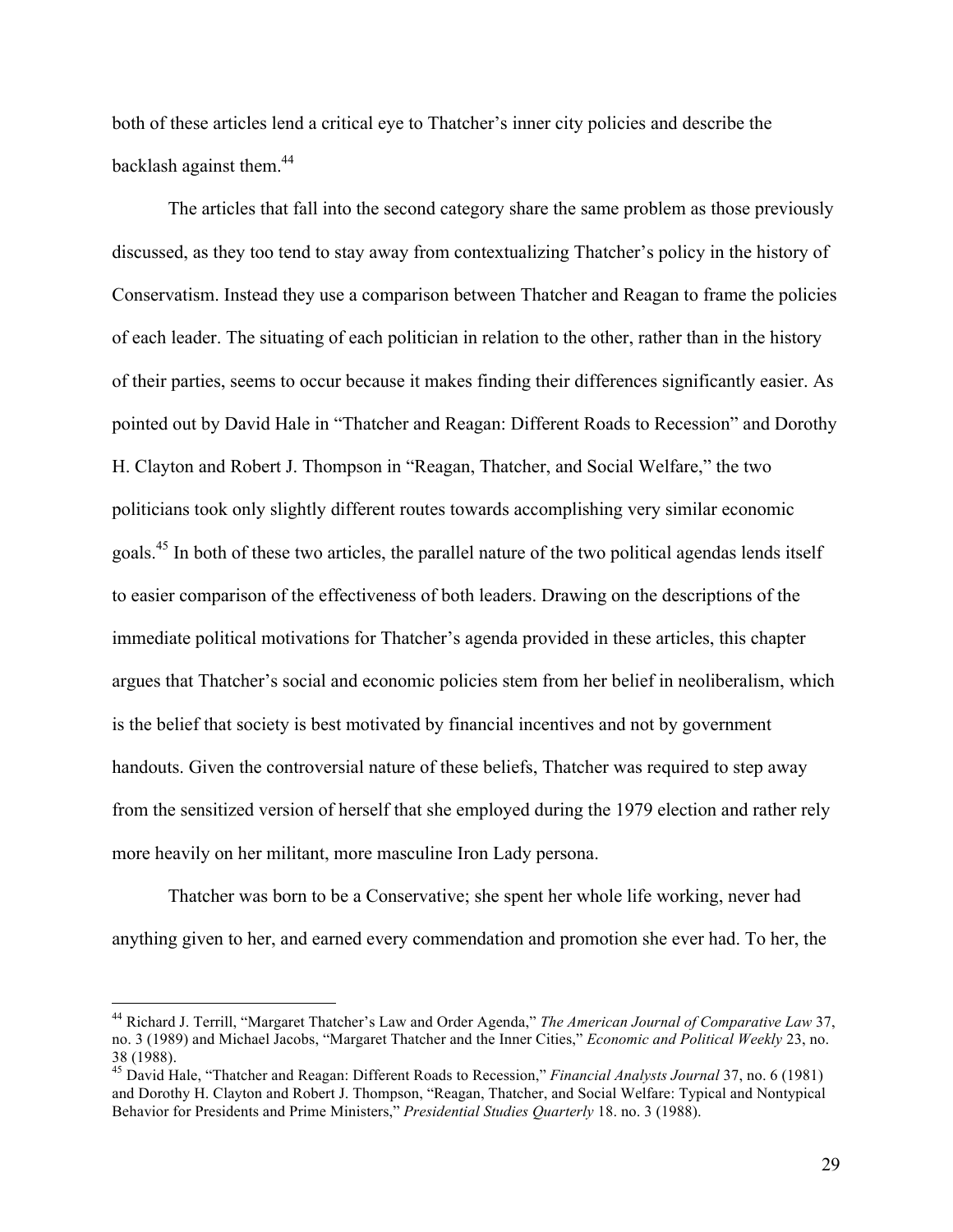idea that someone might be given an opportunity in life without working for it was anathema. She believed that any inner-city discontent came from the socialist agenda, which was in her mind based on the idea of handouts.<sup>46</sup> Less obviously, she was almost certainly racist. When Enoch Powell made his controversial "River of Blood" speech, Thatcher was supportive of the idea, however she understood that to be too outwardly supportive would be politically questionable. She too believed in an image of the ideal "British" man, and that man resembled Winston Churchill much more than someone from Jamaica or India. The laws she supported and the policies she made in the first three years of her ministership seemed to be based on these beliefs, not out of malice or hatred for the immigrant and poor communities supported by welfare, but rather out of the belief that they were not "British" because they did not work hard enough to qualify. In this instance, her gender almost certainly did not come into play. As we examine the origins of welfare and the cultivation of anti-immigrant feeling in Britain, it will become clear that feminine sensitivity was at no point something that Thatcher put into her law making or her public statements. In this moment, the only thing that mattered was her Conservative identity. In the time between her election and the Falklands War, being a Conservative meant being hard and determined to fix the economy above all else, even if it meant watching society break down.

Thatcher's election campaign left the electorate with two personas of the Prime Minister: Our Maggie, the thoughtful, more relatable woman, and the Iron Lady, the hard Conservative representative that was going to lead the country out of crisis. In the months immediately following the election, Our Maggie was pushed to the side due and the Iron Lady was ushered in to deal with the chaos that the former Labour government had left behind. The unions demanded

 <sup>46</sup> Moore, 460.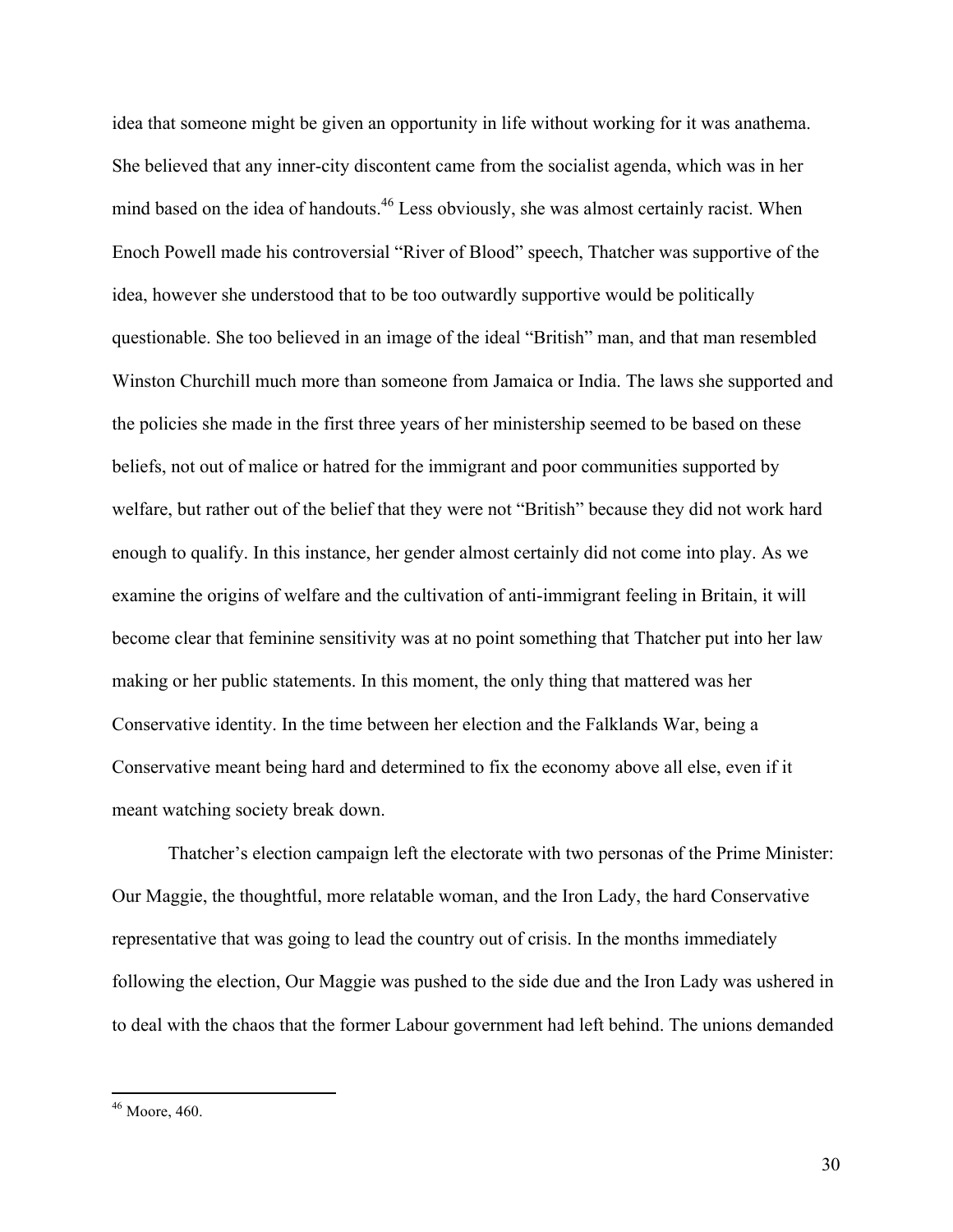that their wages be increased, and went on strike when they were not. At the same time, the steady rise of the inflation rate was leading the British economy to the breaking point.<sup>47</sup> Labour had not done nearly enough to fix the problem while they were in office, making a Conservative win in the election almost inevitable. Yet the crisis did not end with their win. It was fitting, therefore, in the face of such a crisis, that the first thing Thatcher had to do after being elected was to fix the budget. Constructing the budget was more complicated than just deciding what to cut and where to cut from; Thatcher had to find a balance between her own strict Conservative values and the needs of the public.

There are two aspects of Thatcher's Conservative beliefs that are important to the formation of this budget and the effects that it would have on society after it was passed. The first is Thatcher's monetarist economic point of view. Thatcher was a supporter of monetarist policy, meaning that she believed that expanding the money supply was inherently inflationary and that monetary authorities should only focus on maintaining price stability, <sup>48</sup> because it seemed more logical to her than the Keynesian system of borrow-and-spend, which went against her personal values. Her main goals in forming her budgets was to cut borrowing as much as possible, but in order to make that happen she had to drastically cut the budget. She believed that getting the economy back in order would be as easy as cutting taxes, cutting borrowing and spending, and letting interest rates rise to cover the rest.

Finding a place to cut the budget was easy for Thatcher due to the second important aspect of her Conservative values: her hatred of the welfare state. Following World War II, welfare was accepted as a necessary way of rebuilding a country ravaged by war. Every Prime

 <sup>47</sup> See Richard Coopey and Nicholas Woodward, *Britain in the 1970s: The Troubled Economy* (New York: St. Martin's Press, 1996) for more information on the economic crisis.

<sup>48</sup> *Merriam* Webster, s.v. "monetarism," http://www.merriam-webster.com/dictionary/monetarism.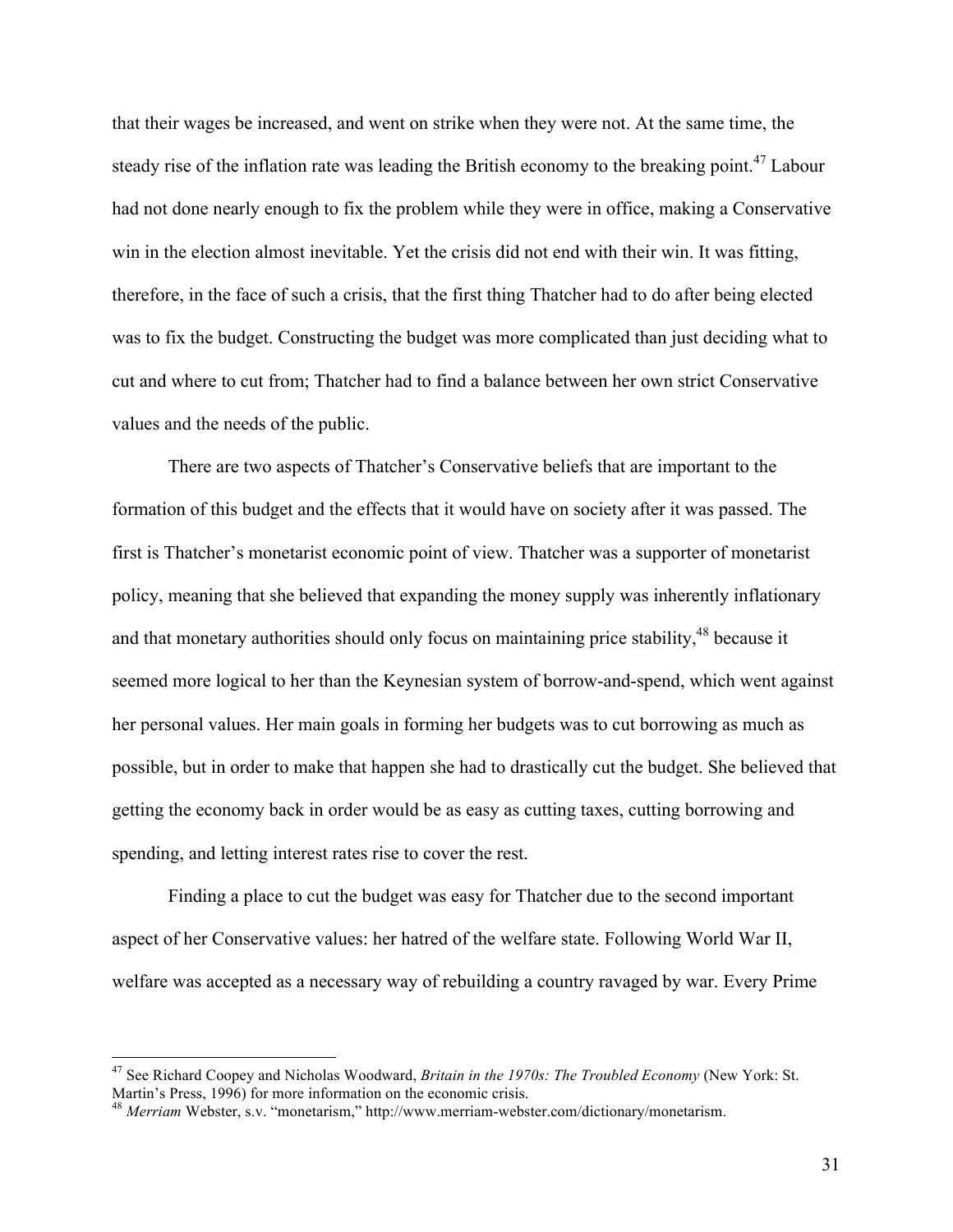Minister from the war onwards, regardless of political party, worked with the welfare system. Thatcher was the first to overtly say no. For her, welfare was society's crutch, a system made for people that chose not to work hard enough to support themselves.49

Thatcher's lofty goals of tempering inflation, shifting the tax burden, and cutting welfare were tempered by the realities of the country's economic situation. The first thing Thatcher did was bend to the will of the unions and allow for a large public sector wage increase.<sup>50</sup> Sources do not mention why she did this, but it would make sense to appease the unions only so far as it would allow her to complete the rest of her agenda. With the unions back at work, society would go back to normal, and the economy might be stimulated enough to allow for the more drastic changes she wanted to make. This plan unfortunately went bad almost immediately for reasons entirely outside of Thatcher's control. At almost the same moment as the agreement with the unions, Britain became an exporter of North Sea oil, whose value had recently doubled due to the OPEC oil crisis in 1979. This was both good and bad. The good side of this was that foreign markets rushed in to buy the oil and the pound, thus raising the value of the pound within world markets. This meant that it was easier for British people to buy imported goods because they were cheaper than they previously had been. The negative of this event was that it made British exports harder to sell because they were valued higher.<sup>51</sup> Due to this, British manufacturers could no longer compete on a global scale, and had to downsize. Within the first year of Thatcher's time as Prime Minister, the population of the Britain that was unemployed doubled, going from 1.5 million people to 3 million.

<sup>&</sup>lt;sup>49</sup>Clayton and Thompson, "Reagan, Thatcher, and Social Welfare, 568.<br><sup>50</sup> Hale, "Thatcher and Reagan: Different Roads to Recession," 61.

<sup>&</sup>lt;sup>51</sup> Will Hutton, "Thatcher's Half-Revolution," *The Wilson Quarterly* 11, no. 4 (1987), 126.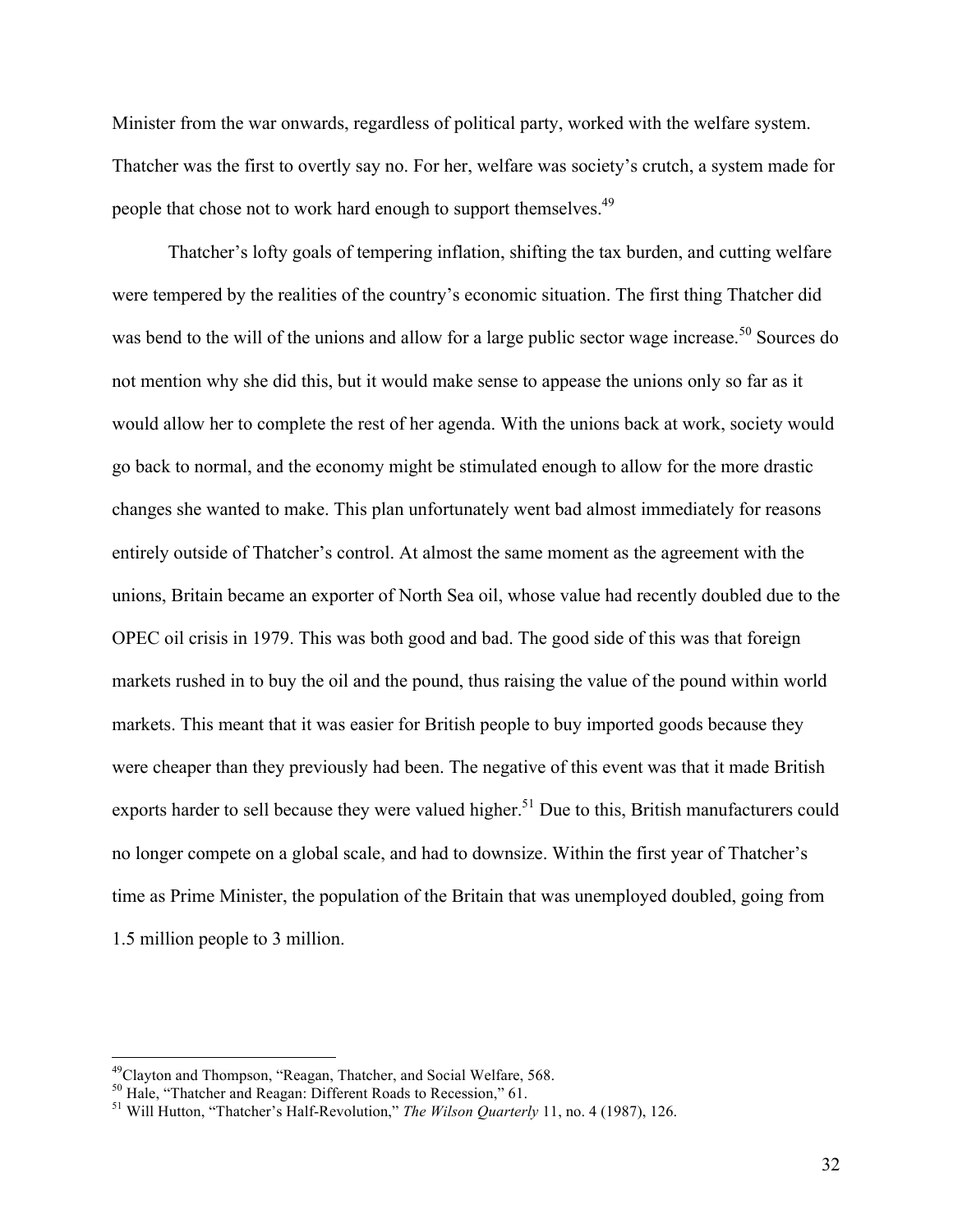Along with endeavoring to fix the economy, Thatcher also sought to return Britain to a state of neoliberalism, thus striking directly at the heart of what the welfare system was and why it was created. Neoliberalism describes a way of thinking that is a reinterpretation of old Liberal values. At the core of Classical Liberal beliefs was the concept that people would be the most efficient if they were given financial incentive. $52$ 

The welfare system, therefore, was the tangible representation of the opposite of neoliberal values. The welfare state was born out of a society that had just been ravaged by World War II. In the aftermath of the war, the British public said goodbye to Churchill, who had provided strong leadership through the hard times, and ushered in Clement Attlee, Churchill's Deputy Prime Minister and leader of the Labour Party. Attlee had in part been able to win the election because he had been successfully able to separate Churchill into two separate personas: the great war bulldog and the party leader for the Conservatives.<sup>53</sup> Once Attlee was in office, he went about making the Beveridge Report, which outlined the "cradle to grave" welfare system, into law. In its simplest form, the Beveridge Report set up a system in which the general public would pay a small flat insurance rate and would receive health care, pensions, and social security in return.54 Even Churchill, who in 1945 said that the state would need some sort of "Gestapo" to regulate the new "socialist" state, saw the necessity of the system. When he came back into power in 1951 he said this of his plans for how to deal with welfare: "What the nation needs is several years of quiet steady administration, if only to allow Socialist legislation to reach its full fruition."<sup>55</sup> This sentiment is important because it shows someone who believed that "British"

 $52$  This led to the passage of the Poor Law Amendment Act of 1842, which limited the amount of social welfare services a person could receive.

<sup>53</sup> Philip Abbott, "Leadership by Exemplar: Reagan's FDR and Thatcher's Churchill," *Presidential Studies Quarterly*, vol. 27, no. 2 (1997), 197.<br><sup>54</sup> This program was legally established in the National Insurance Act of 1946.

<sup>55</sup> Abbott, "Leadership by Exemplar," 198.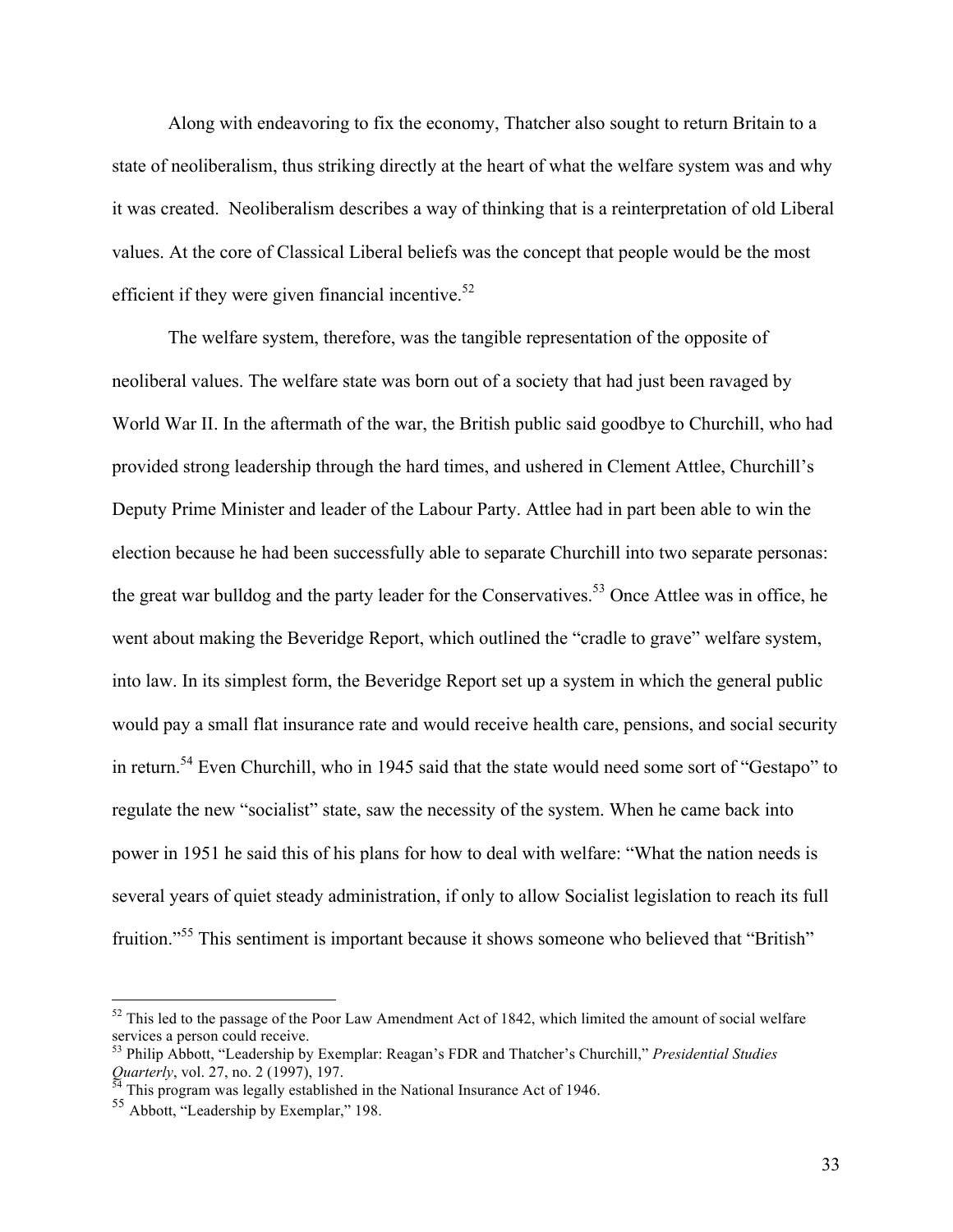was synonymous with "Conservative" could also believe that the welfare state was absolutely a necessary part of British life. The fact that Churchill himself held this belief would probably have been hard for Thatcher to understand given how much she idolized him. Philip Abbott argues that rather than try to understand this aspect of Churchill's perspective, she ignored it and focused more on the parts of his persona that agreed with her own beliefs. Thus, rather than accepting what was necessary for the prosperity of society, she focused more on the fact that the welfare state was a socialist system, and, as far as she was concerned, socialism was the enemy of Britain<sup>56</sup>

When she was theoretically striking at the nebulous enemy that was socialism, the people that Thatcher was really attacking when she cut back welfare were the ones that needed it most: the low-income and immigrant populations. While one might think that it is counterproductive to take benefits away from the people that need them to keep themselves afloat, Thatcher believed that this was the way to really incentivize them to work harder. This particular Conservative belief, however, may not have been Thatcher's only incentive for striking at those particular groups of people.

If there was ever one thing that Margaret Thatcher was not known for it was racial sensitivity. In fact, Thatcher was a supporter of one of the most outwardly racist Conservative MPs of the mid-20<sup>th</sup> century, Enoch Powell. On April 20, 1968, Powell gave the controversial speech that would later be called the "Rivers of Blood" speech. Powell gave the speech in order to speak against the Race Relations Amendment of 1968, which, if passed, would make it illegal to refuse housing, employment, or public services to someone based on their race, color, or ethnicity. In the speech, Powell recounts a conversation that he had with a middle-aged white

 <sup>56</sup> A seemingly antiquated idea reinvigorated by the Cold War. Abbott, 198.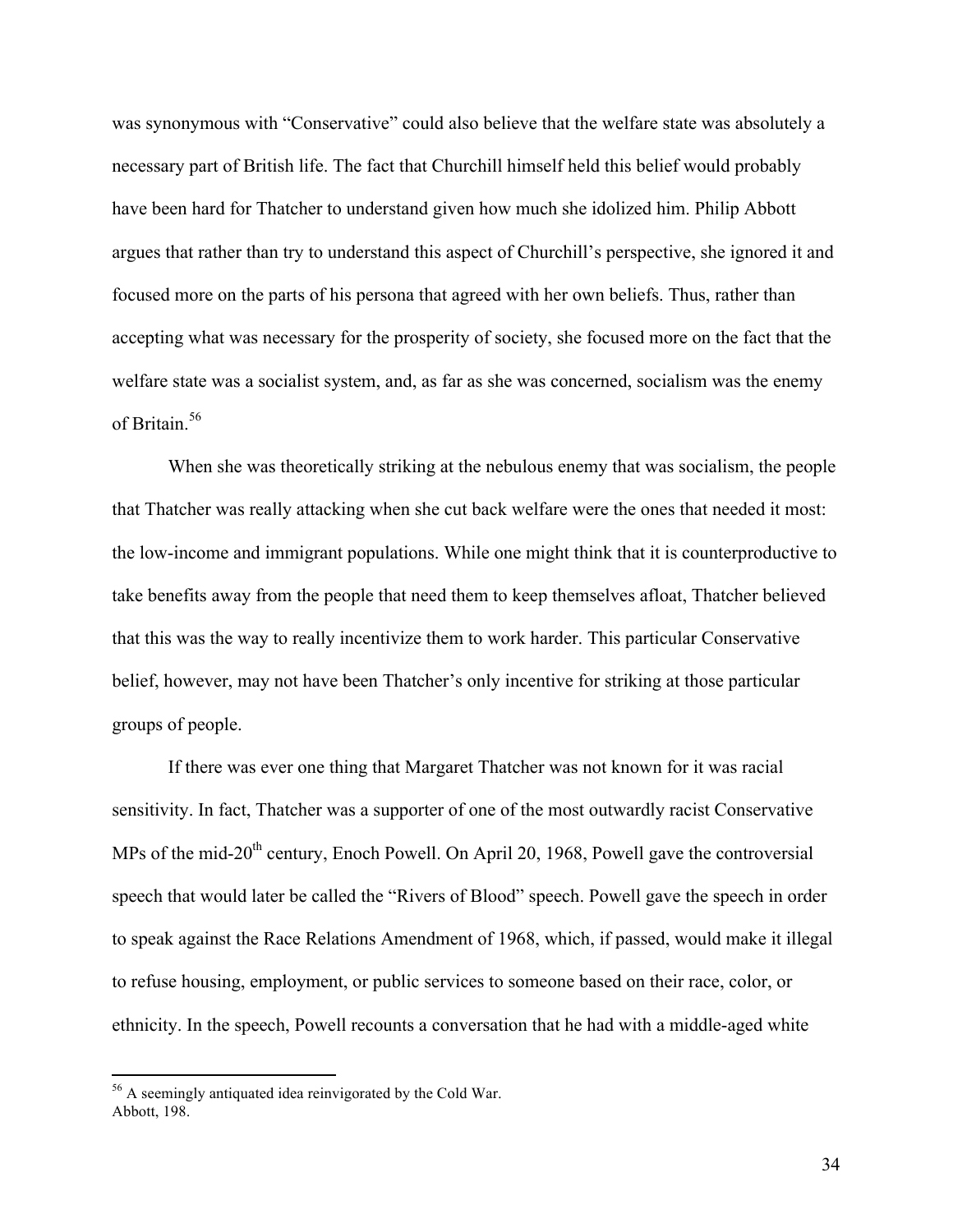constituent, who said to him that he would move his children out of the country if he could because he did not want to live in a country where the black man would "hold the whip" over the white man in "10 year's time." In response to this man's claim, Powell says that it is not in his power to simply "shrug" at this problem, but rather as the question, "How can its dimensions be reduced?"<sup>57</sup> He goes on to argue that the country must be mad to allow the entrance of  $5,000$ immigrant children per year, and that to allow them to settle is an even worse problem. The rest of the speech only continues to escalate the hate speech, saying that it is not discrimination against the immigrants that live in the country to not want to pass the Race Relations Act, but rather discrimination against those to come.<sup>58</sup> Finally, he puts the nail in his political career's coffin when he says that he does not want British people (white people) to wake up as a stranger in their own country.59

It is within this economic and social environment that the scope and implications of Thatcher's welfare legislation can be understood. Thatcher believed that providing incentives for private firms and individuals to succeed on their own was the only way that she could save the country. She thought that the best way to accomplish this would be to cut taxes, so that they could save their money, and to cut welfare, so that the government had the money to back the tax cuts and so that people had to try harder to be successful. Dorothy Clayton and Robert Thompson argue that Thatcher thought that it was her responsibility to educate the public about the nature of their own problems and how to solve them. In cutting the welfare state to its bare bones, Thatcher was teaching the public that their problem was laziness and that the way to solve it was to stop relying on the government and to find a way unrelated to the government to get the

<sup>&</sup>lt;sup>57</sup> Enoch Powell, "Rivers of Blood" (speech, Birmingham, April 20, 1968), *The Times*, http://www.telegraph.co.uk/comment/3643823/Enoch-Powells-Rivers-of-Blood-speech.html.

<sup>&</sup>lt;sup>58</sup> It is unclear how this distinction makes the situation any better.<br><sup>59</sup> Enoch Powell, "Rivers of Blood."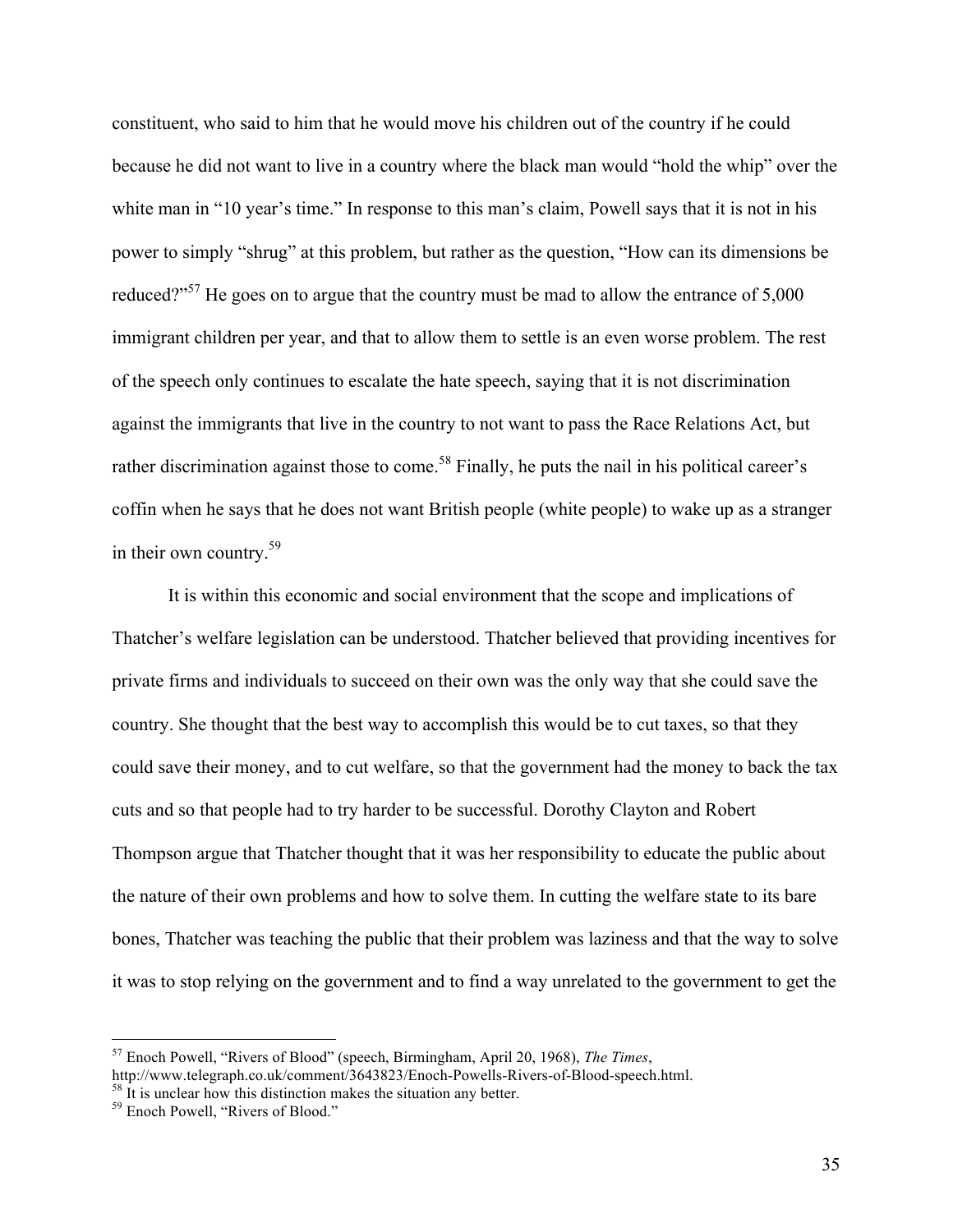same benefits that welfare provided.<sup>60</sup> Teaching this harsh lesson required that Thatcher step away from the sensitive and relatable version of herself that she portrayed during the election, and instead step back into the militant and abrasive personality that she had been known for in Parliament. Thatcher believed that society was falling apart under the sympathetic rule of the welfare state and therefore required a firmer hand to teach it how to succeed on its own. Thatcher had five strategies for breaking down the welfare system: 1. To use the regular budget process to reduce rates of growth in pension and alter regulations regarding pension eligibility; 2. To use the regular budget process to reduce income tax and increase capital gains and mortgage tax; 3. To use the regular budget process to increase fees for various NHS services, increase employee contribution to the NHS, reduce/eliminate benefits to strikers' families, home assistance to the elderly, free school programs, employed youths, increase rent for council houses, and shift the tax burden to the lower-middle class; 4. Set spending limits for NHS and local governments, forcing them to reduce services; and 5. Increase the national government's involvement in local programs as a means of standardizing and limiting the flexibility of local governments.<sup>61</sup>

Instead of decreasing the amount of people on welfare, her benefits cuts made it so more people had to be on welfare just to survive. At first glance, it is clear that all of these goals are aimed at forcing the lower and lower-middle classes to work and create benefits for themselves. When put into practice, they had almost the opposite affect. Rather than incentivizing people to work, these practices made it harder for people to get by in their daily lives. At the same time that unemployment benefits were getting cut, manufacturing plants and factories were being shut down due to the rise of British export costs, therefore it was both almost impossible to get/keep a job and live without one. In a more immediate sense, poor people started paying more taxes than

 $^{60}$  Clayton and Thompson, 567.<br> $^{61}$  Ibid., 569.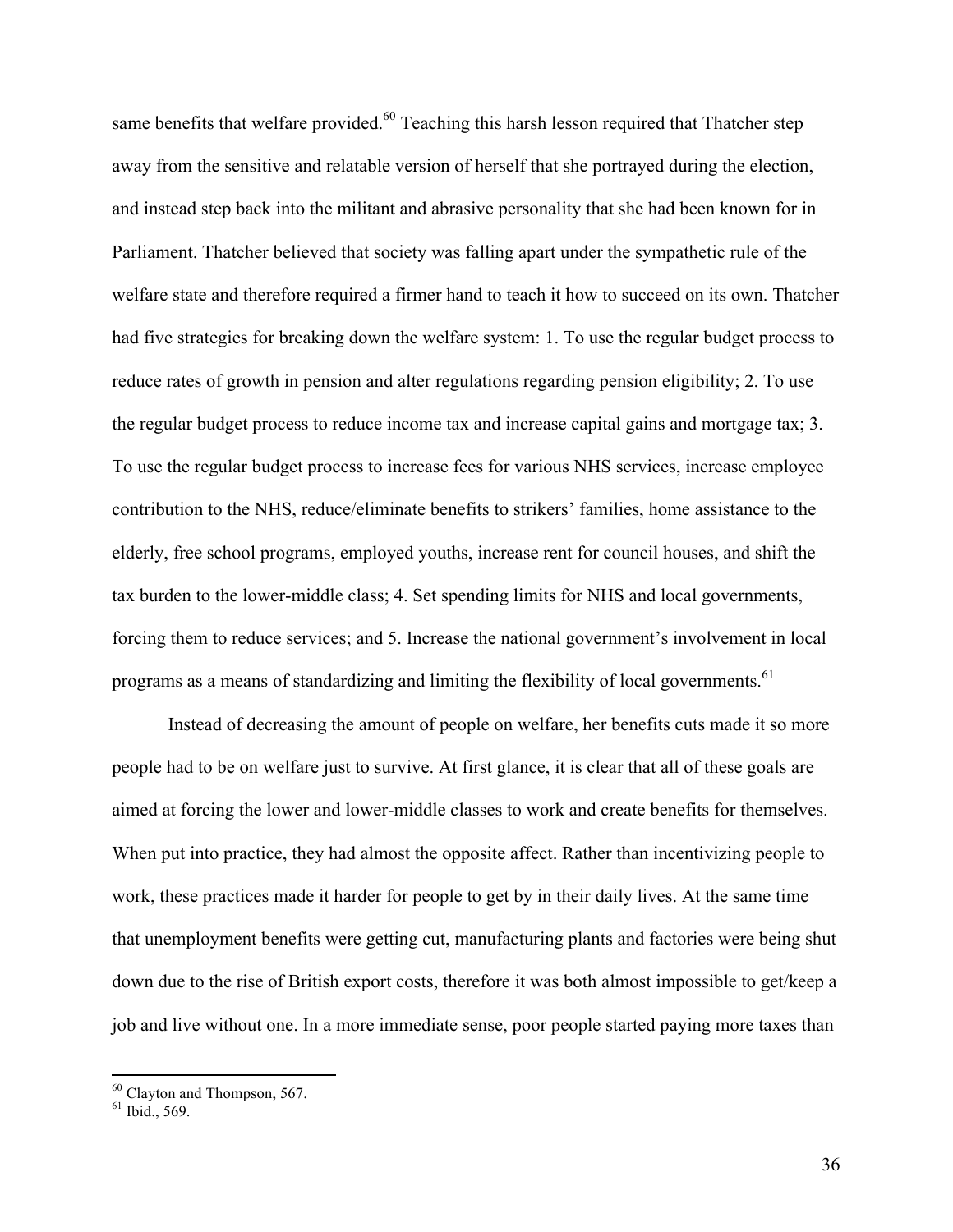they were before with less money than they had to begin with. This, in combination with the fact that more people were losing their jobs, made Thatcher's goal of reducing the welfare system an impossibility. $62$ 

Hoping for more success in her attempts to fix the social problems that she believed stemmed from the influx of immigrants into the country and the dead-beat life style of those living entirely off of welfare, Thatcher unleashed a militant policy agenda that attempted to limit the movements of those problematic populations. Powell's controversial opinions on race, though unpopular amongst the majority of the Conservative party at the time, were shared by Thatcher. Though unable to publicly support the specific comments that Powell made in his "Rivers of Blood" speech, she did support the general sentiments of his statements. Her belief for Powell's ideas later manifested themselves in the passing of the British Nationality Act of 1981. In an effort to reduce crime, which she believed was committed primarily by black youths, the British Nationality Act limited the amount of immigrants who could legally settle in the country.

The Act achieved this by establishing three categories of citizenship. The first category was for people that had ties to the country or the Commonwealth that was determined by immigration laws, which applied to most people living in Britain. Only those people had the legal right to live in the country. The second category was for people who lived in the Dependent Territories, which included the Falklands, Gibraltar, and Hong Kong, and allowed those people to have citizenship dependent on the immigration laws of their particular countries. The final category was for people that were citizens of the United Kingdom and the colonies that but were somehow excluded from the first group, and those people had no right to live in the country.<sup>63</sup>

 <sup>62</sup> Ibid., 570. <sup>63</sup> Richard J. Terrill, "Margaret Thatcher's Law and Order Agenda," *The American Journal of Comparative Law* 37, no. 3 (1989), 434-436.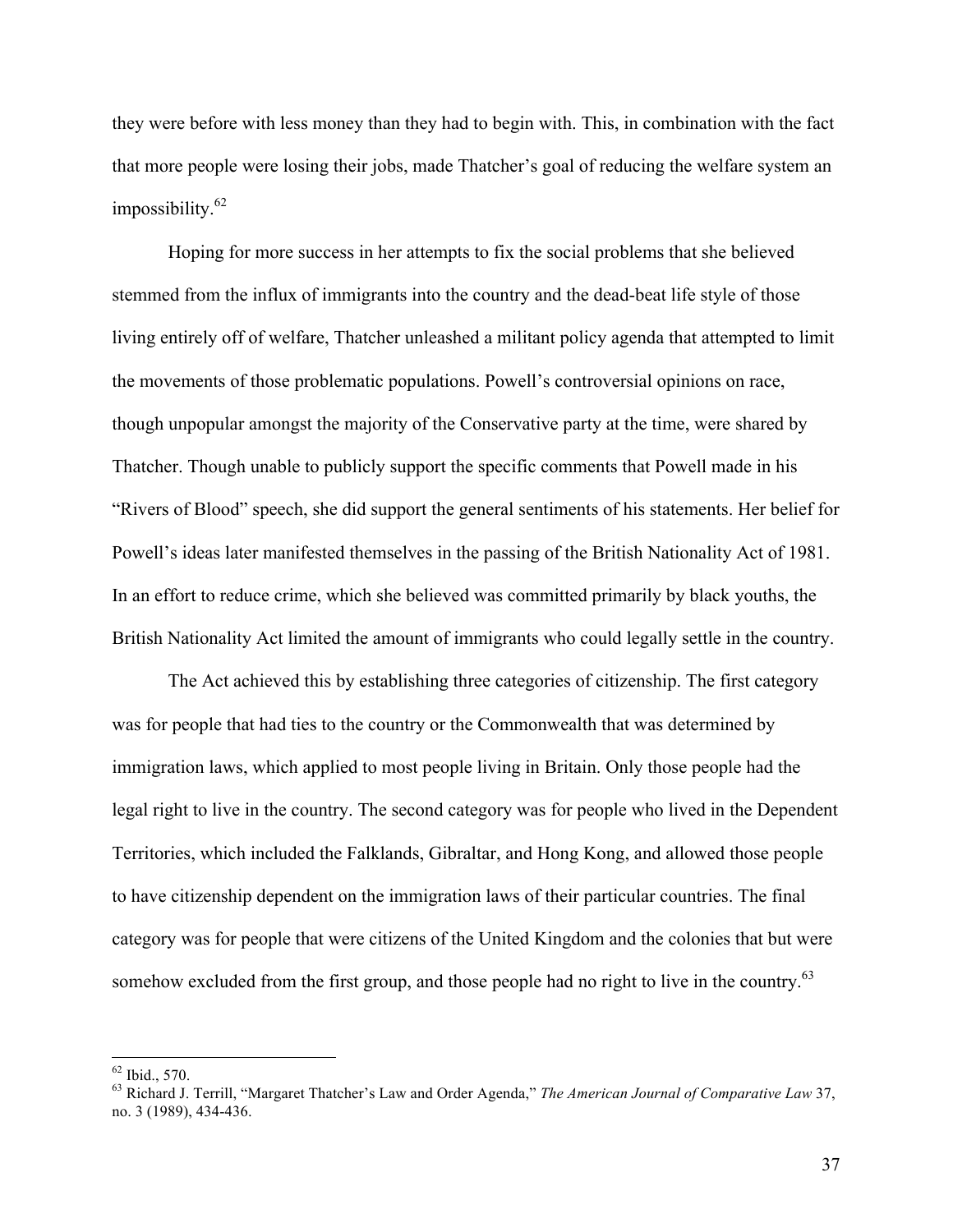Through a series of legal hoops, this last status disproportionally included many black and West Indian immigrants, and affectively limited the number of those groups who were allowed to enter the country.

Thatcher further restricted movements of the black and immigrant populations that could legally live in Britain under that 1981 law with the Criminal Attempts Act of 1981. This act was passed in an attempt to right the wrongs that were occurring under section 4 of the 1824 Vagrancy Act. Under section 4 (SUS), police officers were allowed to arrest people that they believed to be suspected of committing a crime. By the 1970s, this had escalated to the point of police arresting people they believed to be about to pickpocket someone or steal a car. In order to have a valid arrest under SUS, the police needed to have two witnesses, usually the two police officers on duty to corroborate the story, and then those witnesses had to have witnessed two separate acts. After the "suspect" was arrested, they were taken to a trial without a jury, so the police just had to convince a judge that they had made a valid arrest. As one might predict, this law began to disproportionality effect young black men that the police perceived as "loitering."<sup>64</sup> After a series of complaints were brought against the act, the Criminal Attempts Act was passed in March 1981. This Act repealed section 4 of the Vagrancy Act and established new parameters for arresting people suspected of interfering with a vehicle.<sup>65</sup> This new standard was probably left intentionally vague, and needless to say it did not go far enough to rectify the discriminatory problems of section 4.

Thatcher did not have to wait long for a reaction to the relative failure of the Criminal Attempts Act. Not only did the problematic nature of the Act itself incite action, but the mystery of how it got passed might also have been a source of inspiration for the rioters. Despite reading

 $^{64}$  Terrill, "Law and Order," 437-8.<br> $^{65}$  Ibid., 441.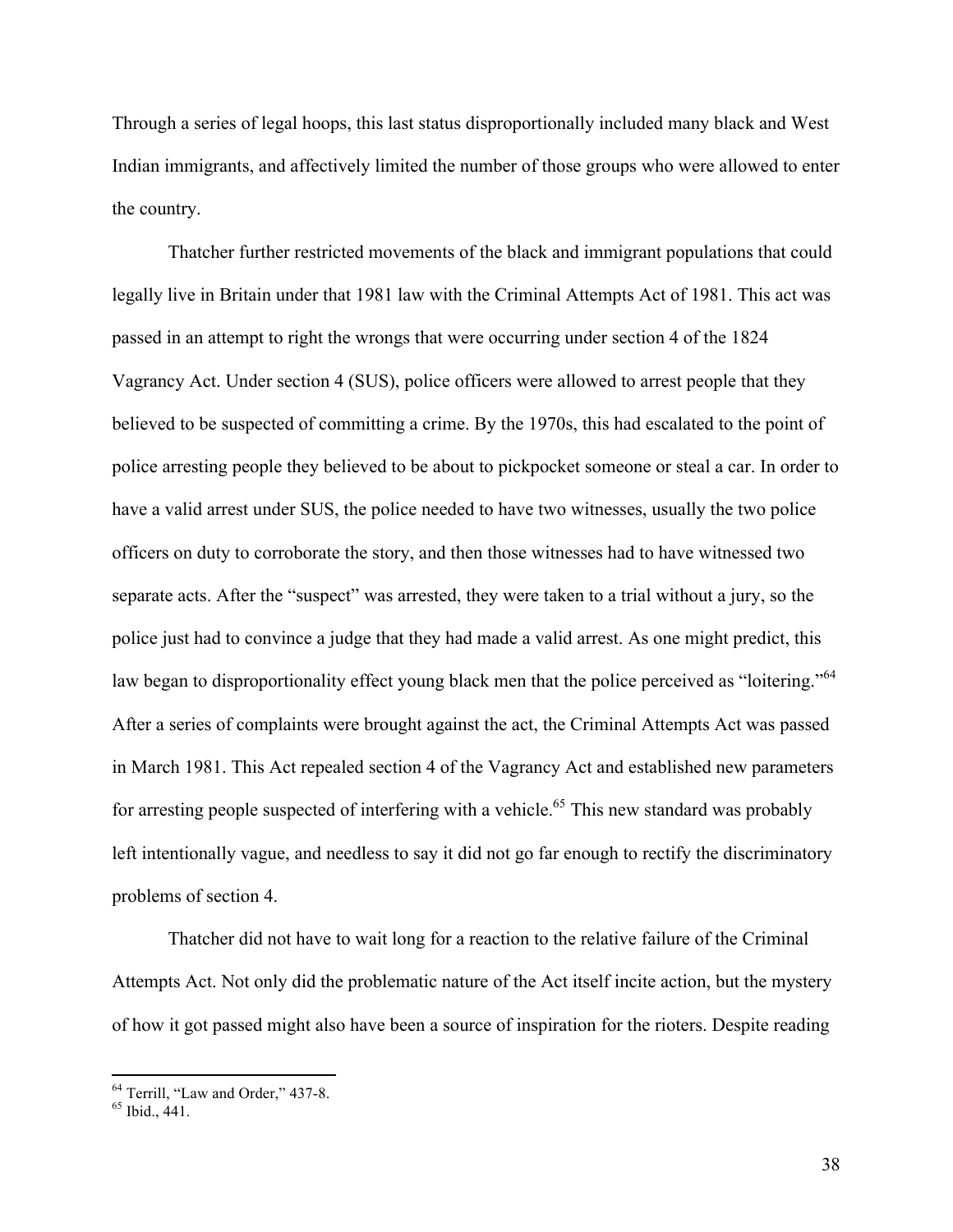Parliamentary debates on the Act, articles on the Act, and lists of groups that provided evidence against the Act, I have been unable to deduce where exactly this Act found support. From what I have been able to find, it seems like this Act was passed by Thatcher's force of will alone.

Four major race riots took place around England in July of 1981. Rather than addressing the insurmountable racial tension in the rioting areas, Thatcher's deflections of questions about the riots got worse as the riots continued. After the riot in Liverpool she emphasized that the people should not forget that there were 200 police injuries in the riots and that the "law must be upheld." She outright refused to acknowledge, and possibly believe, that the unemployment caused by her economic policies was the cause of the riots.

Because of this, she found herself severely limited in her abilities to temper the violence. As discussed before, she made some attempts to shore up police protection and gear, but that was as far as she went. She appointed Lord Scarman as head of the inquiry into the matter, but when he came back to her with information that pointed to unemployment being the cause of the riots she politely thanked him for his service and sent him on his way. Scarman was certainly not the last person who attempted to get her to see the situation clearly. When a news report commented on the crisis in July, she went so far as to say that not only was the problem caused because of bad Labour policies, but also that it was because the people that were rioting were brought up on TV and not much else.<sup>66</sup> In a story that President Reagan told later, he said that when he expressed his sympathies about the riots, she said that he shouldn't worry because it was just boys being boys.

Thatcher's inability to see the real causes of the riots when they were staring her in the face can be understood in two different ways. First, that her eagerness to blame the riots only on

 <sup>66</sup> Moore, 635.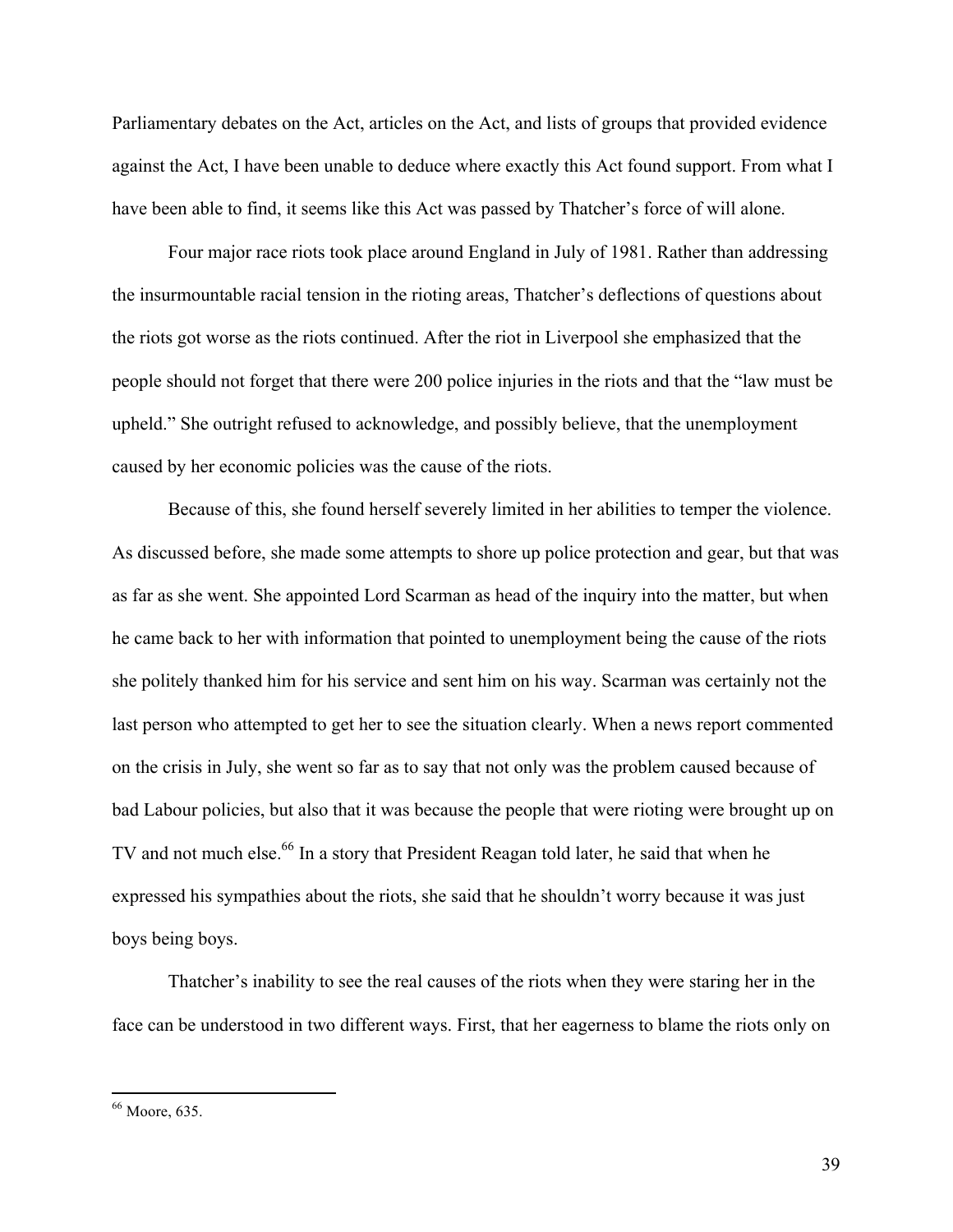the rioters and the apparent ease with which she answered questions about the violence acted as a means of bolstering her own beliefs about the different socio-economic levels of society. Thatcher spent most, if not all, of her adult life believing that a person had to work to earn all of their success. In her eyes, the rioters were young men who had never tried to get a job and instead had spent their whole life scrounging money and benefits first from their parents and later from the government. While this characterization may have been true of some of the rioters, it discounts the majority of people who had lost their jobs, had been born into a system of poverty, or who the system of immigration had systematically disenfranchised. For most of the people who were rioting, it did not matter whether or not they tried to get a job; the economy was working against them in three separate ways. The first, as discussed previously, was that factory closure made it almost impossible for laborers to find long term employment. The second was that labor unions were telling the workers to strike even though it was no longer productive for them to do so with Thatcher's benefits cuts. Even if the workers did try to strike for better pay or benefits, it would have hurt their families because they could no longer collect their spouse's benefits while the strike was going on. The third reason was gentrification; many middle class families were moving to the outskirts of the inner city at the same time that the economy was collapsing. In order to make way for the improved housing structures, inner city families were evicted and made homeless. Though perhaps not directly tied to the job market, the homelessness led to a rise in the inner city's general feeling of despair, and thus made the environment less conducive to hard labor.

Along with the wide sweeping lowering of morale, gentrification predictably caused problems when the original population of the inner city came into contact with its new inhabitants. With the new middle class inhabitants sometimes came the entitled, unemployed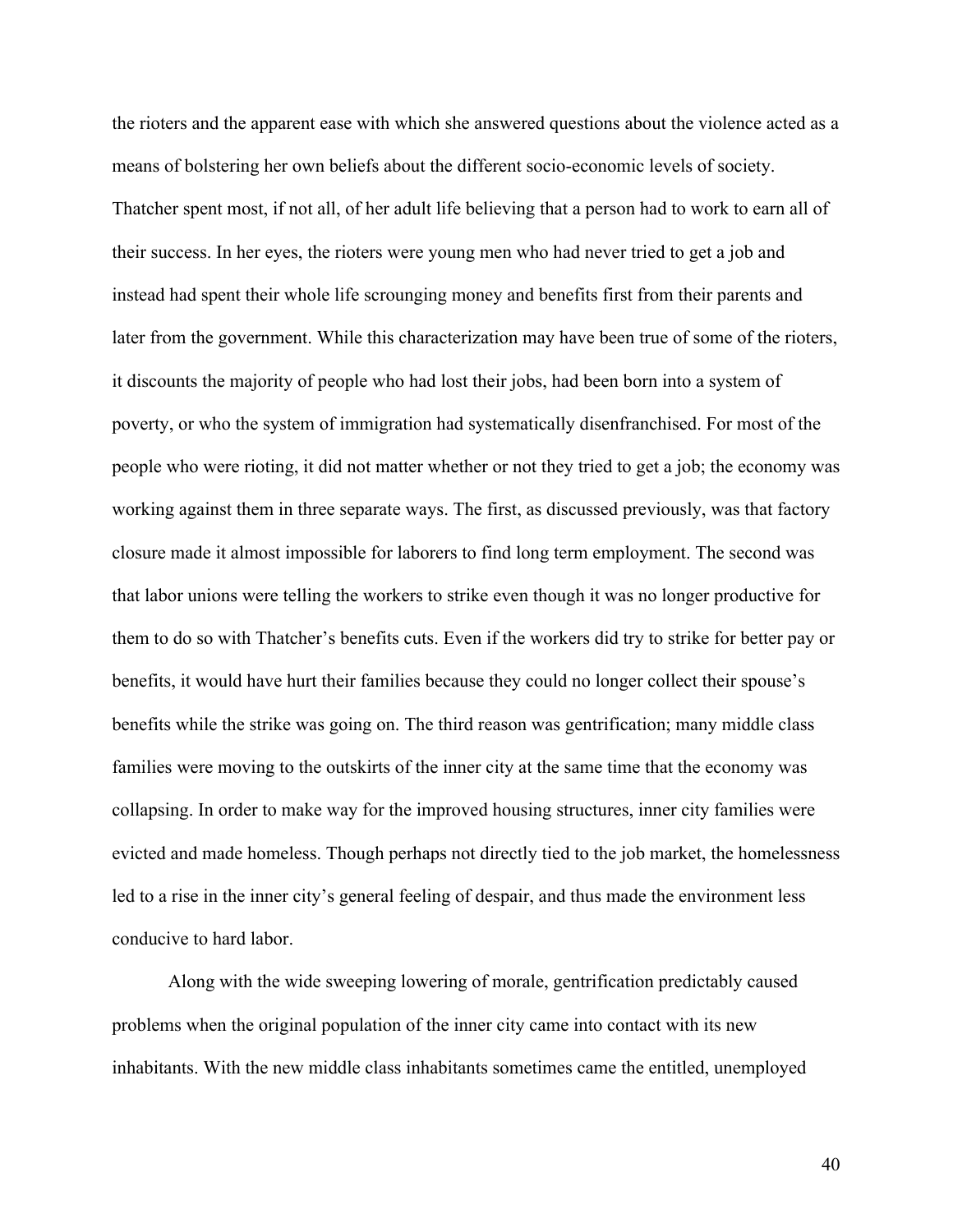white youth populations, which stood in stark contrast with the unemployed immigrant and non0white populations that were already there.

While Thatcher may not have been right about the motivations of the black rioters, she was certainly correct when it came to these white equivalents. In their case, they did feel that they were entitled to jobs that they believed were being taken away by the immigrants that were now their neighbors. <sup>67</sup> This belief led to increased racial tensions in the inner city, which were later capitalized upon by police acting under the sus (search and seizure) law. Given her already controversial opinions about race and inner city populations, it would have been easy for Thatcher to believe that the white youths' feelings of entitlement were shared with all of the youths of the inner city, and therefore she could have easily attributed the riots to those immature feelings, rather than the causes of their unemployment and poverty.

The second way that Thatcher's refusal to acknowledge the real causes of the riots could be explained is that it was a defense mechanism. Her biographer, Charles Moore, says that she responded flippantly to questions about the riots because she knew that she was powerless to stop them.<sup>68</sup> She knew that the situation was too far out of hand to change without a massive overhaul of her own policies. To fix the problem would have meant a reinstatement of the welfare system to an even larger degree, which is something that she never would have done. Rather than face the problem and try to fix it in a way that would probably have destroyed her legacy and gone against everything she believed in, she chose to put the problem aside and wait for it to sort itself out. In doing so, she defended herself both from the acknowledgement that she had caused hardship for 2.5 million of her people and from having to go back on her own values.

<sup>67</sup> John Rex, "The 1981 urban riots in Britain," *International Journal of Urban and Regional Research* 6, no. 1 (1982), 103.<br><sup>68</sup> Moore, 635.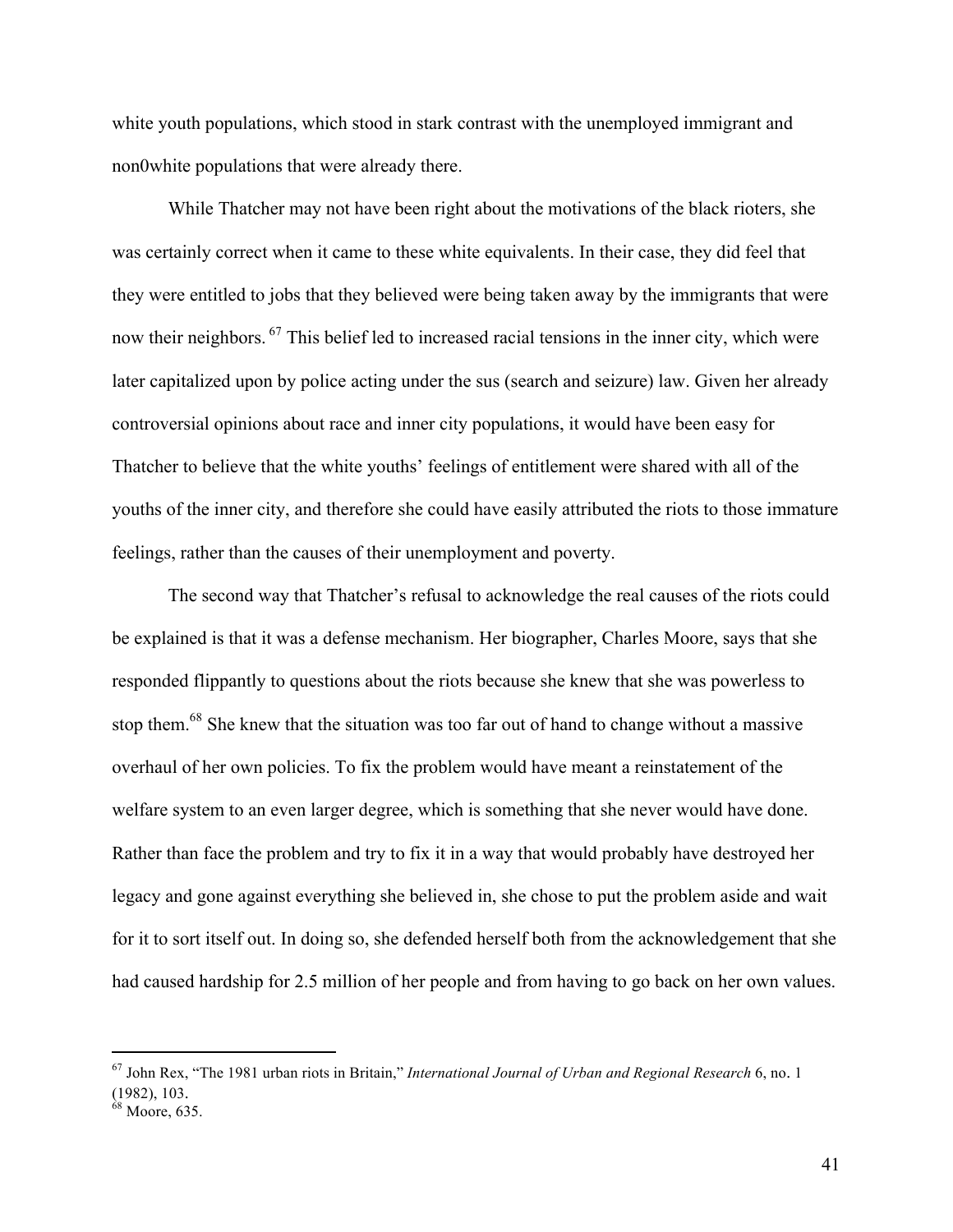It would be inappropriate to say that these issues of economic crisis and racial tensions were solved by the spring of 1983, where the next chapter begins. In fact, it may seem abrupt to end the story of this tumultuous moment in British history here. However, the abruptness is appropriate when one considers the events as they actually happened. Yes, Thatcher did find herself with her lowest approval rating of all time in this moment, and yes, society was falling apart at the seams. But it is with this background in mind that one can understand the true magnitude of Thatcher's success in the Falklands War. In the moment in which this chapter is set, it looked as if Thatcher would be booed out of office and quite possibly the Conservative party because of her massive failings on almost every domestic front. No one would have expected that she would succeed in a foreign war and save herself and her legacy. At the end of the next chapter, it will be clear how Thatcher was able to pull herself out of this moment of despair and into another two terms as Prime Minister.<sup>69</sup>

<sup>&</sup>lt;sup>69</sup> For a greater discussion of how Thatcher engaged with welfare and labor issues in the latter portion of her time as Prime Minister, please look to the Conclusion of this thesis.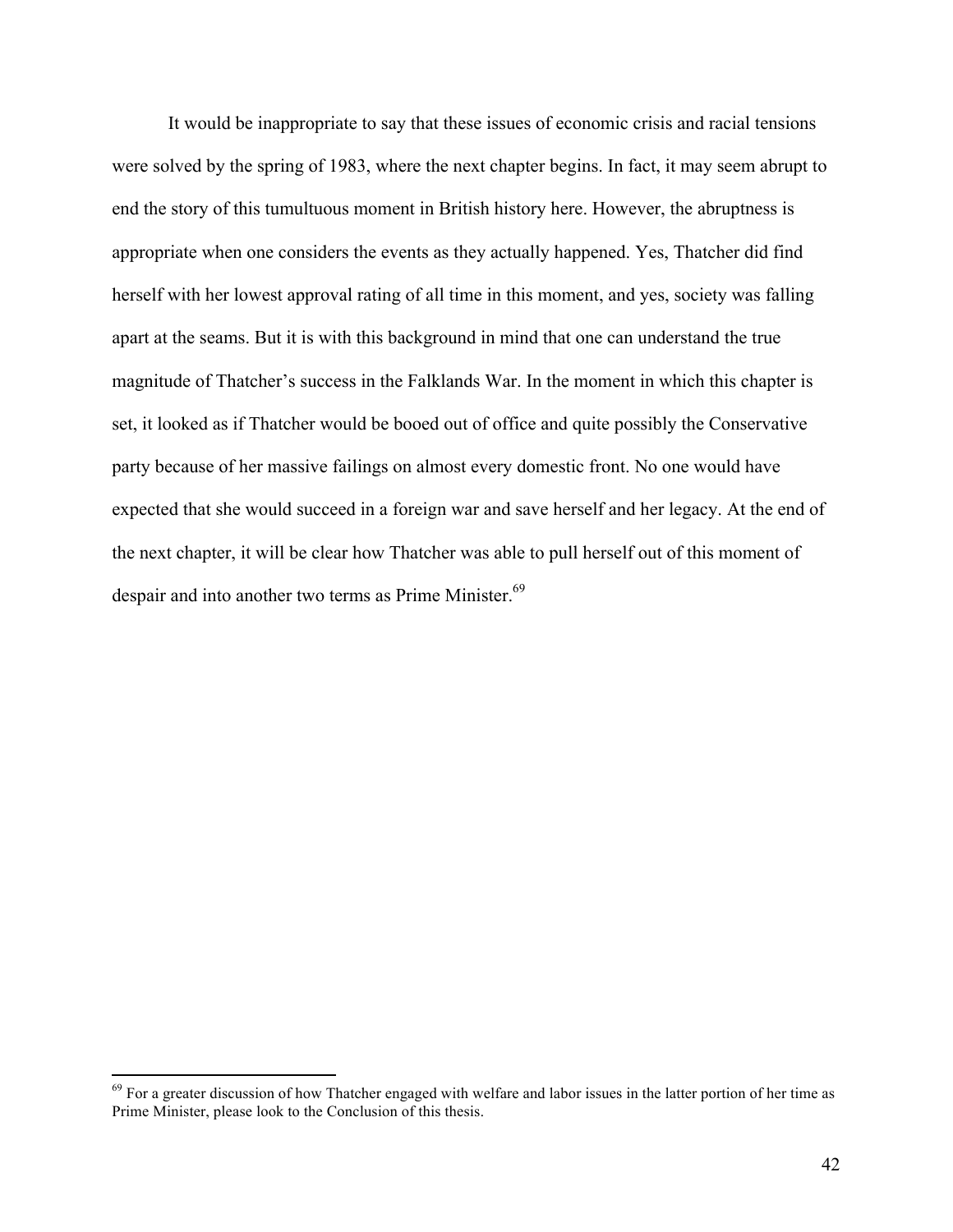## **Chapter 3 The Falklands War: Thatcher's Moment of Nostalgia and Empire**

Towards the end of the first Parliamentary debate on the likelihood of war in the Falklands, Enoch Powell said of Thatcher, "In the next week or two this house, the nation and the right honorable lady herself will learn of what metal she is made.<sup> $270$ </sup> By this point in her Prime Ministership Thatcher was already called the Iron Lady, but the war was the first true test of that image that she faced in office.<sup>71</sup> Though her encounters with the unions and their labor strikes in the years before the war were harrowing experiences, a more global challenge to Thatcher's legacy, and to the legacy of Britain as a global player, was imminent. The British Empire was an ideal that Thatcher believed in whole-heartedly, despite the fact that the Empire had already lost the vast majority of her colonies by the time Thatcher was in office. She believed that Britain was among the strongest nations of the world, and that every British person should do their part in defending that pride. That she could be the one in charge when Britain lost the Falklands was a nightmare for the Prime Minister. Losing, for her, was not an option worth entertaining. Though people were against her at every step of the war, Thatcher was adamant that the ideals of the Empire were worth fighting for. She was rewarded for her efforts in more ways than one. The war lasted less than two months, and by the end she had returned the Falklands securely to British control and shown that Britain was still the powerful country of her youth. The victory in the war helped propel Thatcher into the success of the rest of her time as Prime Minister. For Thatcher and her legacy, the Falklands were more than just a group of small islands

<sup>&</sup>lt;sup>70</sup> Moore, 673.<br><sup>71</sup> Up until recently, when a member of the Red Army came forward and said that he allegedly created the nickname, it was generally believed that the nickname "Iron Lady" was given to Thatcher by the Kremlin in 1976. Will Stewart, "Revealed: Red Army colonel who dubbed Maggie the Iron Lady…and changed the story," *Daily Mail*, February 24, 2007.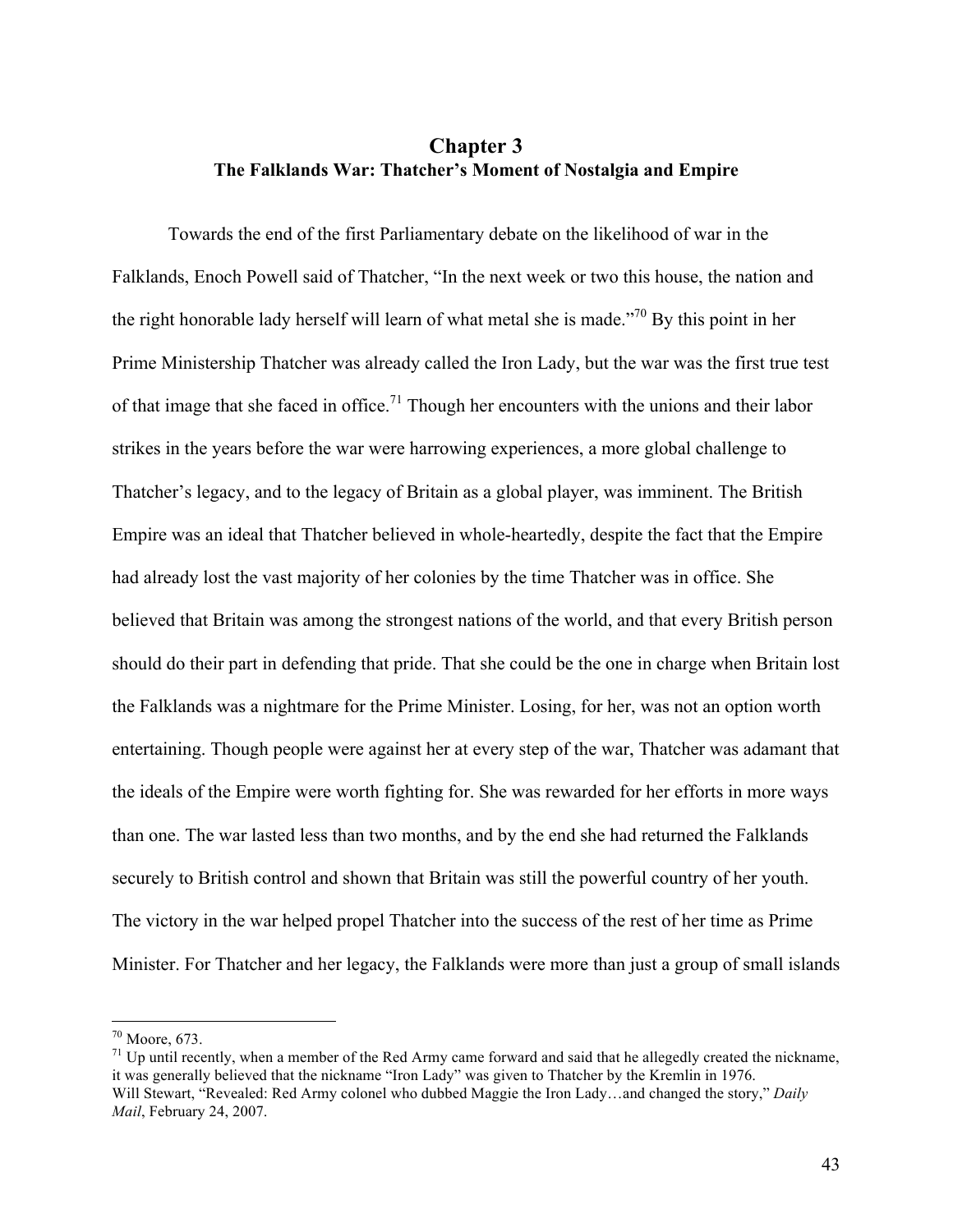in the South Atlantic, they were the key to cementing her views on what it meant to be British and what it meant to have Margaret Thatcher, a strong Conservative woman, as Prime Minister.

Much of the literature on Thatcher and the Falklands focuses either on the military and political tactics of the government or how Thatcher used the war in her 1983-4 campaign. When Charles Moore discusses the war in his biography of Thatcher, he focuses mostly on the way that Thatcher navigated the war politically, spending the majority of his time speaking about Thatcher's relationship with Reagan and his Secretary of State Al Haig. More particularly, Moore describes the relationship as one where Thatcher used Reagan and his administration as a middle man in Britain's negotiations with Argentina. Thatcher and Reagan's relationship became complicated due to this issue because, while Reagan wanted to support Thatcher as a friend, supporting how Britain was dealing with Argentina was a more complex issue. At the time of the war, America was trying to strengthen its relationship with certain South American countries in their effort to stop communism from spreading. For that mission to be effective, Reagan had to allow for some support for Argentina in general. Because of this, his dealings with Thatcher were a little less supportive than she would have hoped. Thatcher wanted to have American support in their military endeavors because she believed that Britain deserved it. Al Haig, Reagan's Secretary of State, disagreed. Instead of supporting her militarily, Haig did his best to make diplomatic negotiations successful between the two countries. It was only when Argentina rejected the proposed peace plans for the seventh time that Reagan and Haig could finally justify supporting Britain in their military efforts.<sup>72</sup>

The second context in which scholars usually talk about the Falklands is when they talk about the election of 1983. This election was incredibly important for Thatcher because before

 $72$  Moore, 683-690.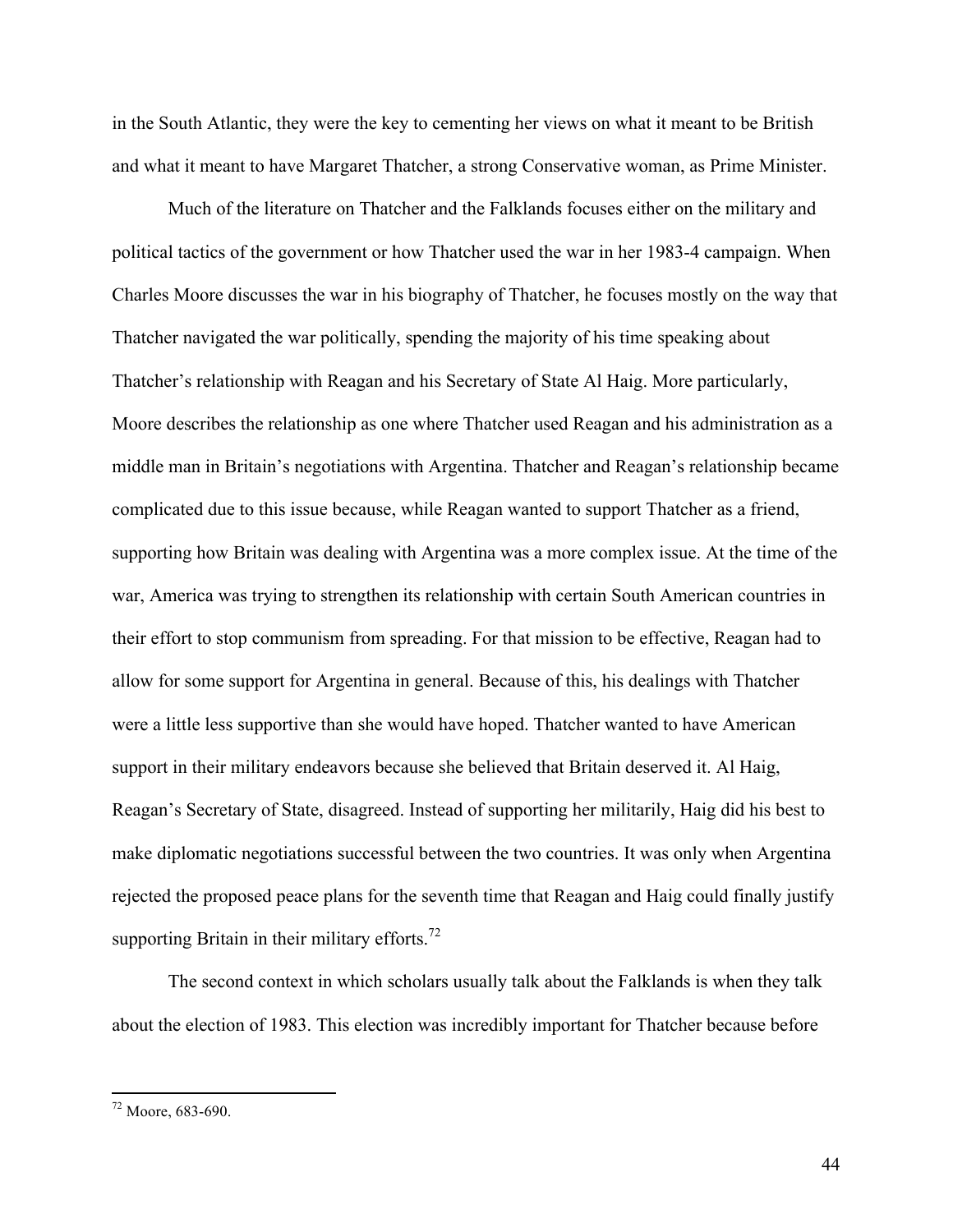the war even she was convinced that she would not win. In fact, part of the reason why she appointed Francis Pym to her Cabinet was because she thought he would be her replacement in the next election.<sup>73</sup> Before the war, Thatcher faced the worst poll numbers any Prime Minister had earned since World War II, the formation of a new "modern" political party, and opposition from within her own party. Some Conservatives in particular believed that the Falklands would be like a repeat of the Suez crisis and completely ruin her. Fortunately for Thatcher and unfortunately for everyone else, the opposite happened. William Mishler, Marilyn Hoskin, and Roy Fitzgerald argue that Thatcher's victory in the Falklands gave the Conservatives a boost because it made Thatcher appear capable of maintaining the stability and prosperity of the country. They write that public perceptions of economic stability in any given moment can either increase or decrease the amount of support they have for the government.<sup>74</sup> This was particularly helpful for Thatcher in the moments after the war because the public was so distracted by the victory that they forgot the disasters of the previous two years.

There are a few reasons why scholars frequently conflate Thatcher's actions and behaviors during the war with those after. First, Thatcher hid inside 10 Downing for the first few weeks of the war in order to focus on negotiations and military plans, two things that she thought were more important than any media appearance at the time. Because of this, there is an absence of primary source material from this moment. Though this moment is frequently skipped by scholars, I believe that the lack of material is just as important because her lack of public appearance at the time gives us information about her priorities at the time. Second, some scholars believe that Thatcher started building up for her next campaign in the victory period of

<sup>&</sup>lt;sup>73</sup> Ibid., 675.<br><sup>74</sup> William Mishler, Marilyn Hoskin, and Roy Fitzgerald, "British Parties in the Balance: A Time Series Analysis of Long-Term Trends in Labour and Conservative Support," *British Journal of Political* Science, vol. 19, no. 2 (1989), 214.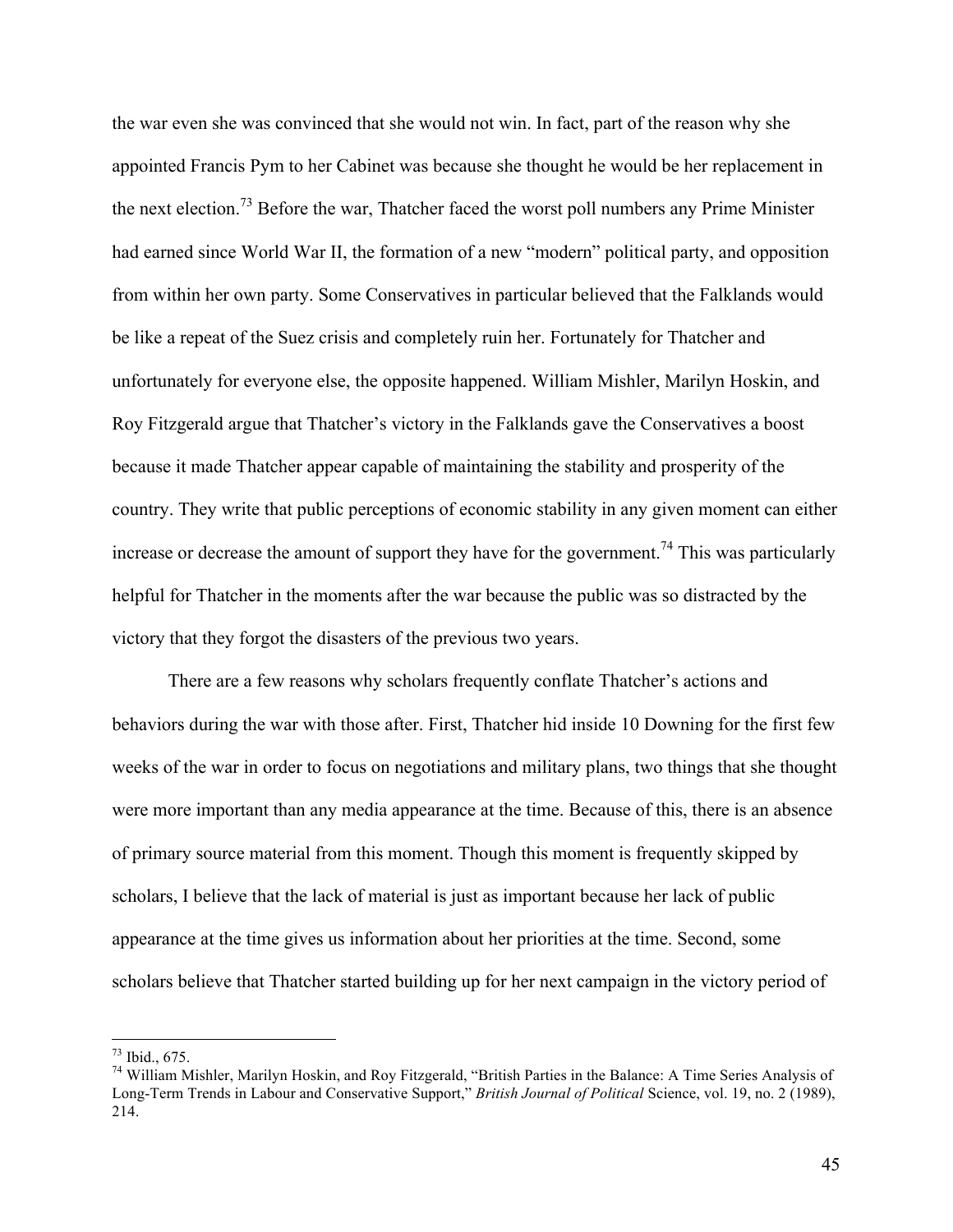the war and that that "victory" period started after the re-taking of South Georgia. The fact that they consider victory to have started halfway through the war necessarily leads to a conflation of events that happened during the war and immediately after. (For this chapter, I will consider the war to have ended on the day of Argentina's surrender, June 14, 1982.)

This chapter argues that, by that victory day in 1982, Thatcher's identity as the Iron Lady was solidified, and the definition of what it meant to be a Conservative woman at that time was made clear. That is not to say she was not still struggling with this identity as the war unfolded. Her support numbers were dismal, after all. She was dealing with a Britain that felt that she was racist, that she had no compassion for the unemployed, and that she had almost single-handedly ruined the British economy. The people probably would have hated her more had they known that the War was caused in part by negligent foreign policies that left the Falklands in a sort of political limbo. Nevertheless, Thatcher did manage to win the War through keen military maneuvers and not a little bit of luck, thus allowing her to move forward in her mission to turn Britain into the Conservative country that she idealized. To understand how she was able to transform Britain in this moment, I will analyze the tone and word choice in speeches she gave during the war, particularly ones made to the Mid-Bedfordshire Conservatives and to the Women's Conservative Conference, to show how traditional British values shaped the way Thatcher encouraged female support. I will further analyze her reasons for idealizing the "Falklands man" and discuss why that was important for her larger idea of what it meant to be British. Through an understanding of these speeches and the values that Thatcher promoted, we will be able to better understand how her definitions of what it meant to be a Conservative and a woman during war times might have shifted from what they were when she first took office.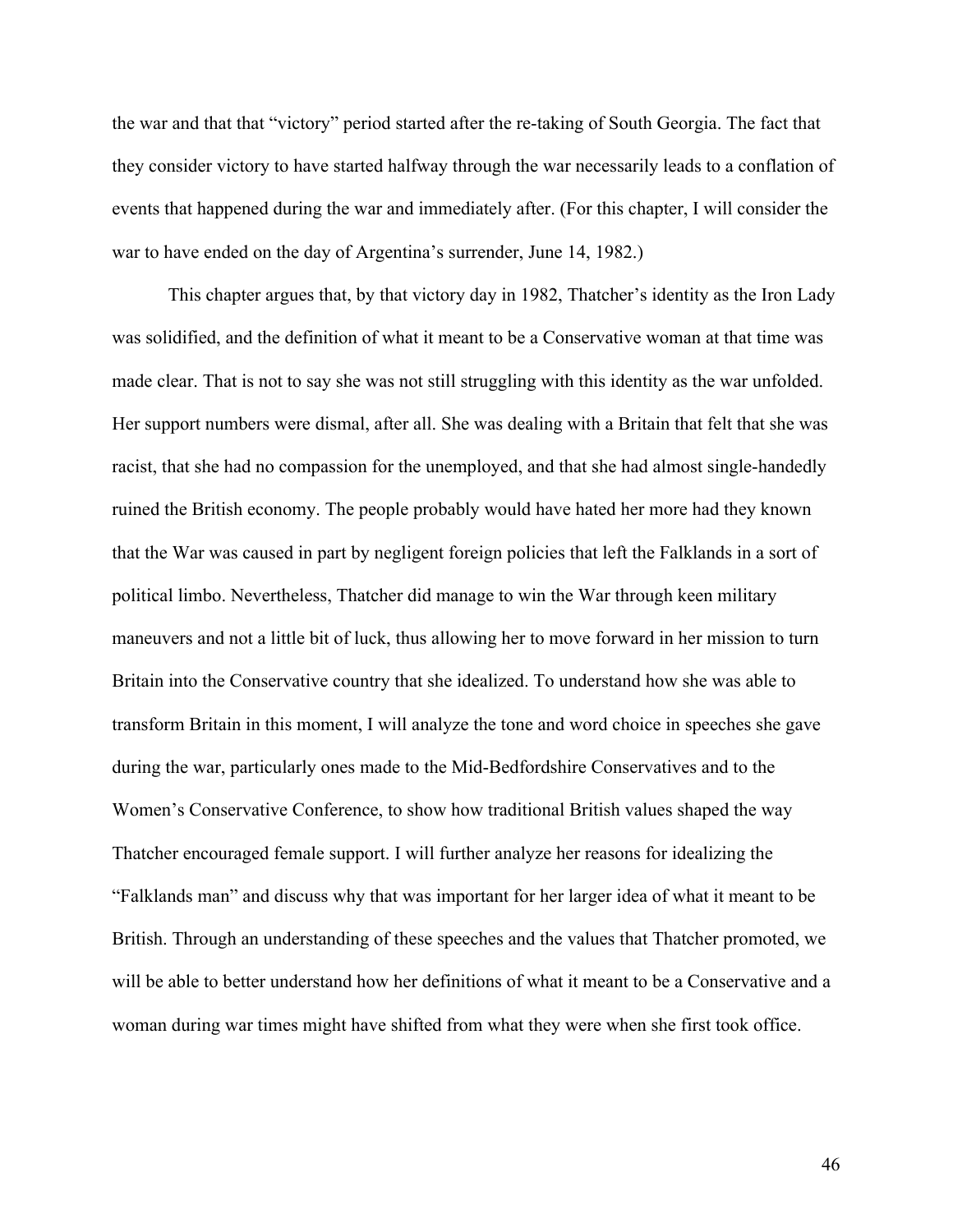When Thatcher was first elected in 1979, being a Conservative woman meant that she had to sugarcoat her words so that her harsh policies would be more palatable to the public.<sup>75</sup> This was almost the opposite of what she had to do during war times. Instead of making her messages appear softer, Thatcher had to appear harder, more stable, and almost masculine in order to make the country believe that she had everything under control. In this instance, being a Conservative meant understanding that war was a necessary way of freedom to those in the Empire without it, and being a Conservative woman meant being supportive of doing whatever it took to achieve that freedom.

Thatcher decided from the very beginning of the conflict that she was not going to give up control of the islands, even if it meant going to war. To no one's surprise, Thatcher's opposition in Parliament, both on the Labour side and within her own party, was against her immediately. They were instead in favor a leaseback agreement in which Britain would give Argentina control of the Falklands for ninety-nine years, after which control would go back to the British. Parliament was in favor of this idea due to the tricky economic situation that the country was in at that time. Following the labor crisis of 1981-2, the British government, was still desperately in need of operating funds, and therefore found itself facing extreme budget cuts. In an untimely coincidence, the government had also just agreed to give money to NATO, which meant that budget cuts would have to come from the Navy.<sup>76</sup> Ironically, the largest cut that was made was the decommissioning of the *Endurance*, a ship that was used at the time to patrol the waters around the Falklands. For the Argentinians, the *Endurance's* decommissioning showed that the British were either unwilling or did not care to defend the Falklands.<sup>77</sup> This, combined

<sup>&</sup>lt;sup>75</sup> With the exception of the ads discussed in Chapter 1.  $\frac{76}{7}$  Moore, 660-6.  $\frac{77}{7}$  Ibid.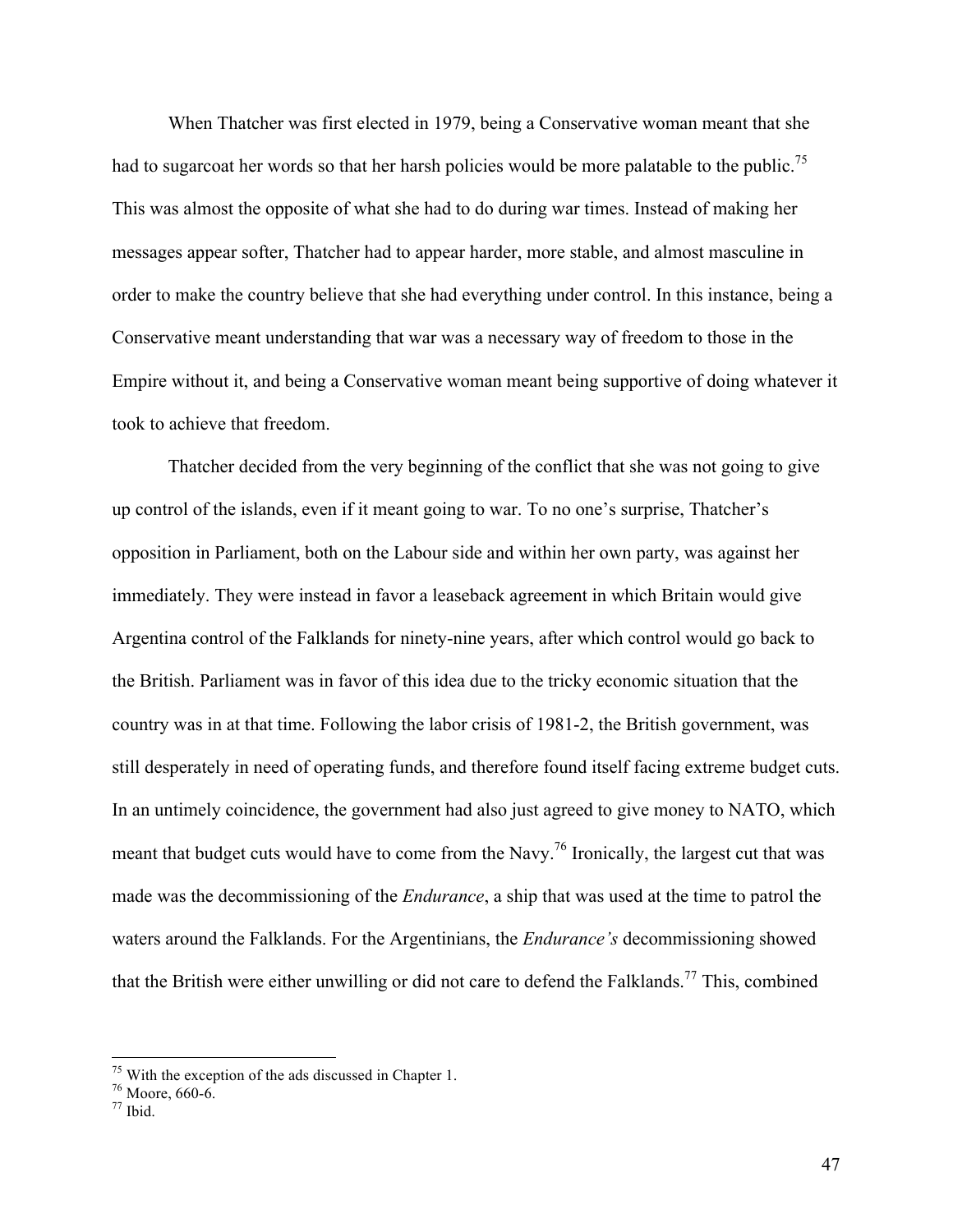with feelings that the British didn't care to work with them diplomatically,<sup>78</sup> meant that the Falklands and the government could not do anything about it.

As invasion was inevitable, the problem became how the government was going to deal with it. The first problem was a semantic one. They could not call the invasion an "invasion" because that would imply that they had already given up power of the island.79 Instead, the government's word was that they were engaged in a fight to "maintain British administration."<sup>80</sup> With the semantic battle taken care of, Parliament turned their heads to the actual battle. This task was significantly harder than deciding what to call the war. Thatcher failed to rouse even Conservative support for a counter- strike the morning after the invasion. Regardless of their lack of support, however, the invasion took place and Parliament had to accept it. With help from Americans Reagan and Haig, Thatcher was able to continue some negotiations with the Argentinians. The Argentinians, however, had different ideas. After they had rejected several proposals, it became clear to Thatcher and the British government that a physical fight was inevitable.

Between the lack of diplomatic success and the potential for loss of life in a physical battle, both public and Parliamentary opinions of Thatcher were getting lower and lower. People later said that Thatcher was out of her depths, stuttering and speaking without the conviction for

 $78$  This is a complicated issue. The previous administration had had dealings with the Argentinians that ended with them pretty much forgetting about negotiations and leaving the Argentina with nothing. The leaseback agreement was the last in a long line of half-baked agreements that the Argentinians rejected. They rejected the agreement both because of Britain's carelessness and because the new dictator, Galtieri, had to make a show of strength in order to maintain his image of an all-powerful leader. Given the motives of both Galtieri and Thatcher, diplomacy never stood a chance.

 $79$  Some media outlets at the time ran stories that the small military force that was stationed at the island had given up immediately. The truth was that they had actually put up quite a good fight and then failed. Unclear as to which image was worse for the British people at the time.

<sup>&</sup>lt;sup>80</sup> The semantic battle continued after the fighting started because the war could not technically be called a "war." Instead, Thatcher had to call it a "conflict" because Parliament needed to declare a war and Parliament was to cumbersome to do so.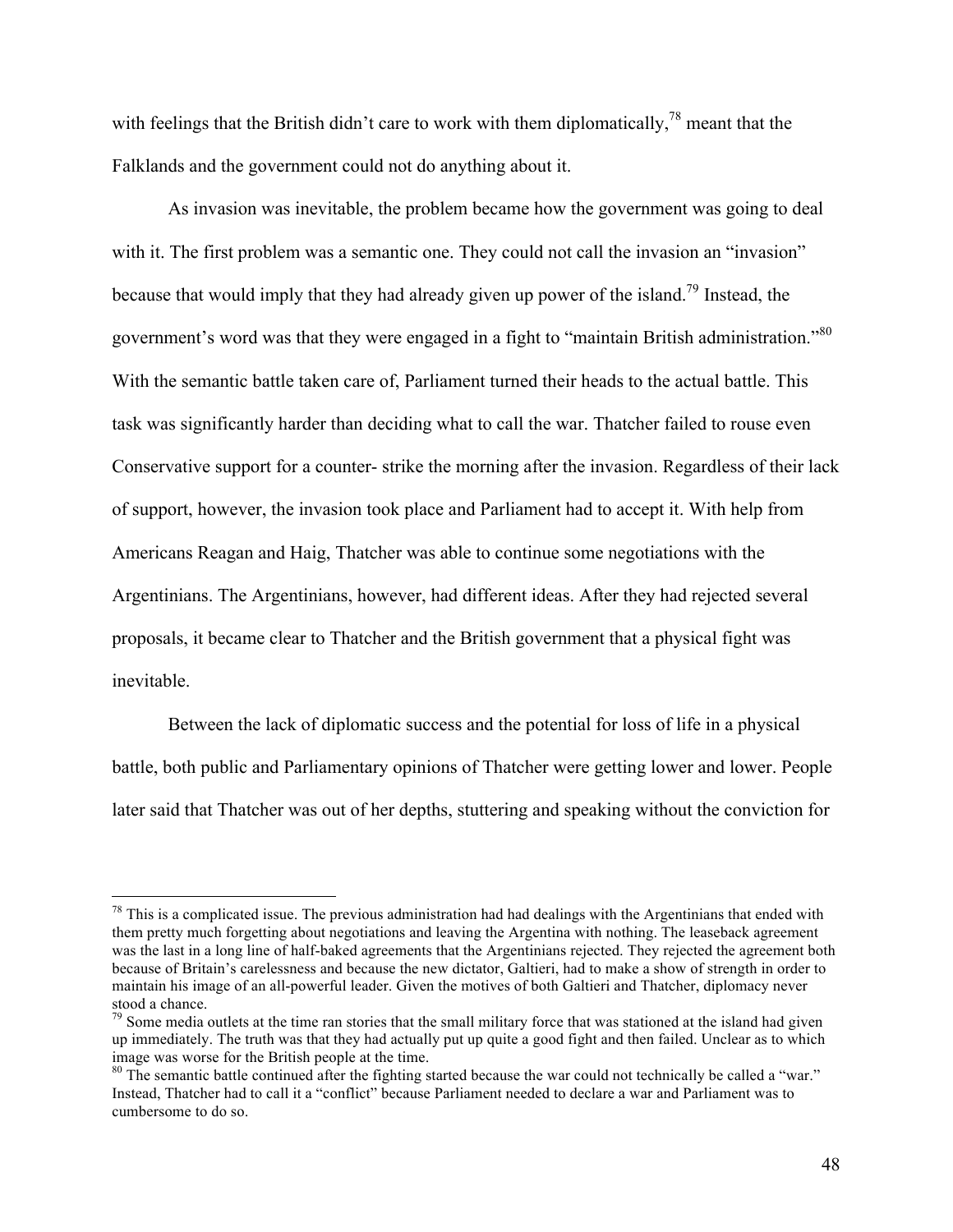which she was known.<sup>81</sup> People continued to believe this and approval ratings continued to sink until the first British victory in the conflict, the re-taking of South Georgia.<sup>82</sup>

Public opinion soared after the victory in South Georgia, which allowed for Thatcher to come into her own when it came to media appearances.

Though she was able to make British feel like the proud country of past times in that particular moment, the public was still hyper-aware that a military victory meant that there had been fighting, and fighting meant there was potential loss of life. Because of this hyperawareness, Thatcher's public support rested on the needle-head of success. If they continued to win bloodlessly, then the public would support her; if they lost battles, the public would turn on her once again. The latter happened following the sinking of the Argentinian *Belgrano* and the British *Sheffield*.<sup>83</sup> Fortunately for Thatcher and Britain at large, the military was shortly able to gain the all important foothold on the Falkland's beach. With that, the invasion/conflict/war was over. The British, and more importantly Thatcher, had won.

The first of Thatcher's major speeches during the Falklands war came after the victory in South Georgia, an island in the Falklands region that the British used as a base before it was taken by Argentina. The timing of this speech is significant because it furthers the idea that Thatcher did not want to make herself available to the public until she had good news to relay. In the beginning of the war, her messages to the public were more somber, asking for patience in the troubling times; after South Georgia, she started using words like "might, right, and majesty," harkening back to speeches that Churchill had made during World War II in which he used the same words.<sup>84</sup> It is important to analyze the first speech that she made during the war both

<sup>&</sup>lt;sup>81</sup> Ibid, 672.<br><sup>82</sup> Ibid, 680.<br><sup>83</sup> Ibid, 716.<br><sup>84</sup>Abbott, "Leadership by Exemplar," 198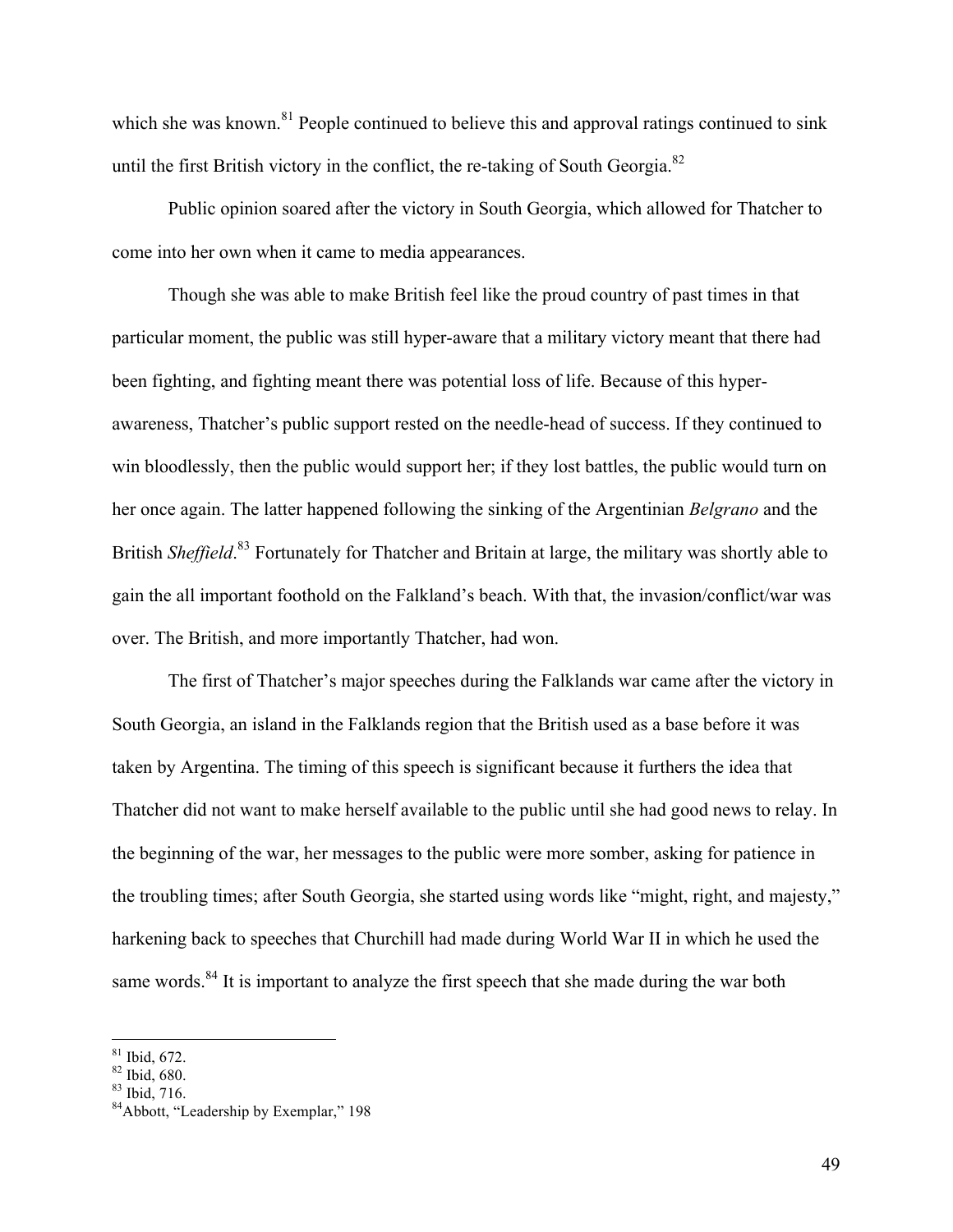because it finally gave the public some insight into how she was going to justify her reasons for war, and because it shows Thatcher's admiration for the leaders of the past, as well as her unyielding British pride.

The speech itself was not originally planned as a speech about the Falklands. Rather, it was a celebratory speech about the two members of Parliament that had represented the Mid-Bedforshire constituency for the preceding 50 years.<sup>85</sup> Thatcher quickly used the fact that MP Alan Boyd had been in Parliament since the 1930s to transition to an exposition on British ideals. She quotes Boyd when he said, "To this Commonwealth we offer the Crown of England as a symbol worthy of its ideals."<sup>86</sup> Thatcher took this statement to mean that whenever Britain fights, it fights for more than just a "standard of living" or an "income tax bracket."87 Instead, Britain fights for a way of life that is better than anywhere else. She continues that she was reminded of that speech when she was speaking to her Secretary-General about what was taking place in the Falklands. She adds that her Secretary-General finished his comments by saying that "[the Commonwealth] recognizes that unless some country says 'stop' to invaders, then the whole world will be liable to invasion of their territory..."<sup>88</sup> The irony in this statement is almost profound. One of the most basic things that one could understand about Thatcher and her belief systems is that she never would have thought for a second that the British Empire was a source of anything but good. Her intentional ignorance of the dark side of Empire is especially clear here when she says that it is Britain's responsibility to say "no" to other invading countries since Britain was always the one invading in the height of Empire. While this kind of irony might have

<sup>&</sup>lt;sup>85</sup> Though not central to the point of this speech, it is interesting to note that at the beginning of the speech Thatcher made a joke about her own age, which endeared her to the crowd and also made her seem more human.

<sup>86</sup> Margaret Thatcher, "Speech to Mid-Bedfordshire Conservatives (Falklands) (speech, Bedfordshire, April 30,

<sup>1982),</sup> Margaret Thatcher Foundation, http://www.margaretthatcher.org/document/104929. 87 This statement, though in the speech used to spread a message of unity, could also have been a jab at the Labour party, which was known for fighting only for the welfare state. <sup>88</sup> Thatcher, "Speech to Mid-Bedfordshire Conservatives."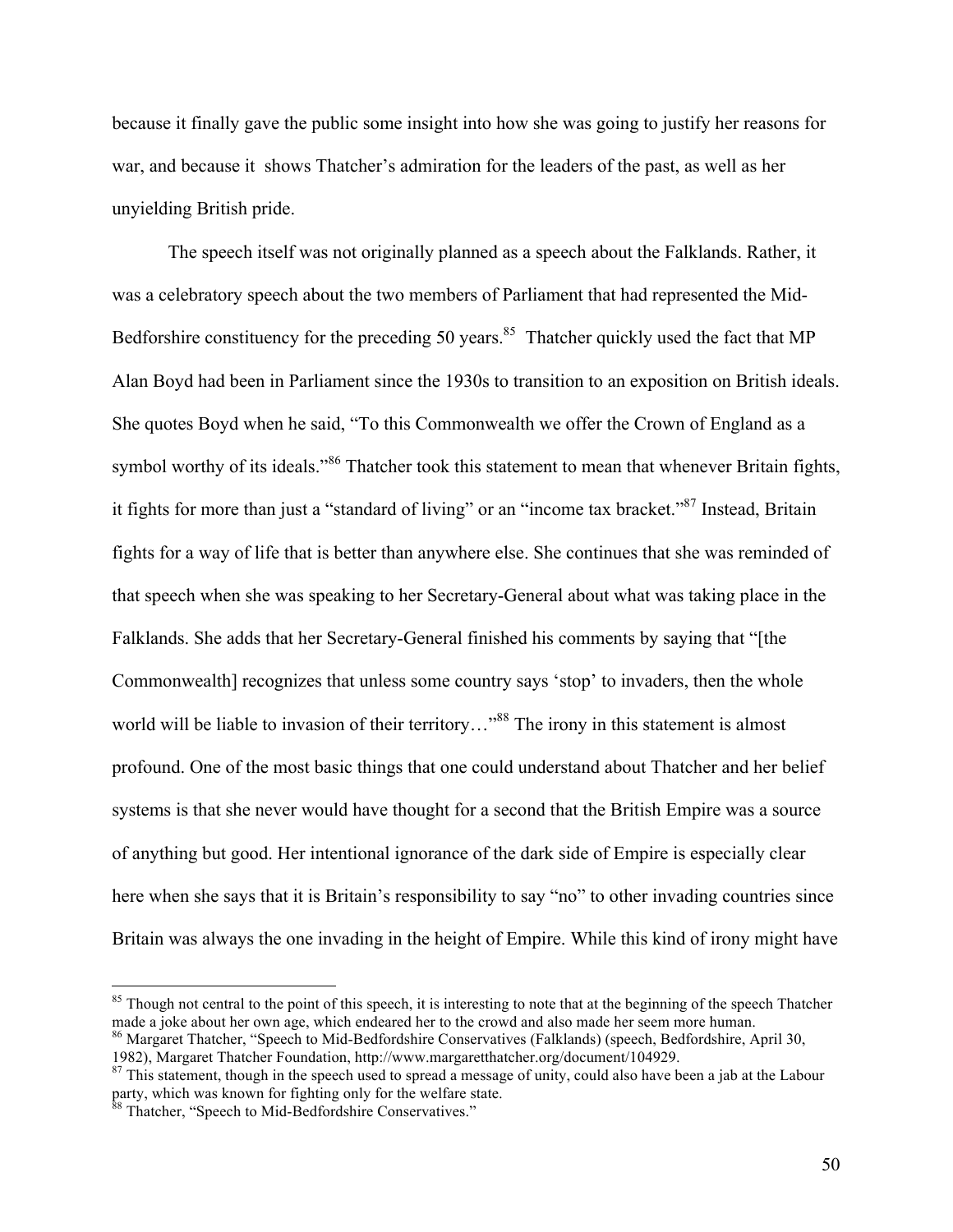been expected in the 19<sup>th</sup> century when people had less knowledge about the actual violence of empire, it was less acceptable by the 1980s. By that point, people had access to information about what the Empire had been like and most had lived through the process of losing the colonies, therefore giving Thatcher less of an excuse to idealize the notion of empire. Rather than referring to that darker side of empire, which would admittedly have been an odd thing to point out in a celebratory speech, she instead is referring to a greater time in history when Britain was a defender against invasion: World War II.89

It is this reference to the World War II era that allows Thatcher to get to the meat of her feelings on British pride. She does so by pointing out the difference between Britain then and Britain now (with now being 1982) by saying,

When Alan became a member for this constituency there were certain very obvious features about our country. We were a country of might, oh yes, a very very powerful nation, recognized the world over. But even more than being a country of might, we were a country of right and we were a country of majesty. Might, right and majesty. Might, oh great might. We were after all a very great Empire and Commonwealth. Let us never forget that when we stood in the cause of right that the whole Empire and Commonwealth which Alan had done so much to create came to stand by us to see that the things in which we believed should survive and endure.<sup>90</sup>

This passage of the speech is an example of the rhetoric that Thatcher was known for. For her, the Britain of the past was the most ideal version of the country, and the one that existed in her present was a disappointment. She returns to this time of greatness as a way to possibly justify her actions in the Falklands. It is not only the right of the British people, but a duty and mandate to go out and defend countries that needed to be defended from invasion. While she later goes on to acknowledge that Britain was no longer the great world power that it was in the time that she was referring to, she does include her belief that Britain still serves as an advisor country to the

 $^{89}$  Or at least they attempted to defend against invasion.  $^{90}$  Ibid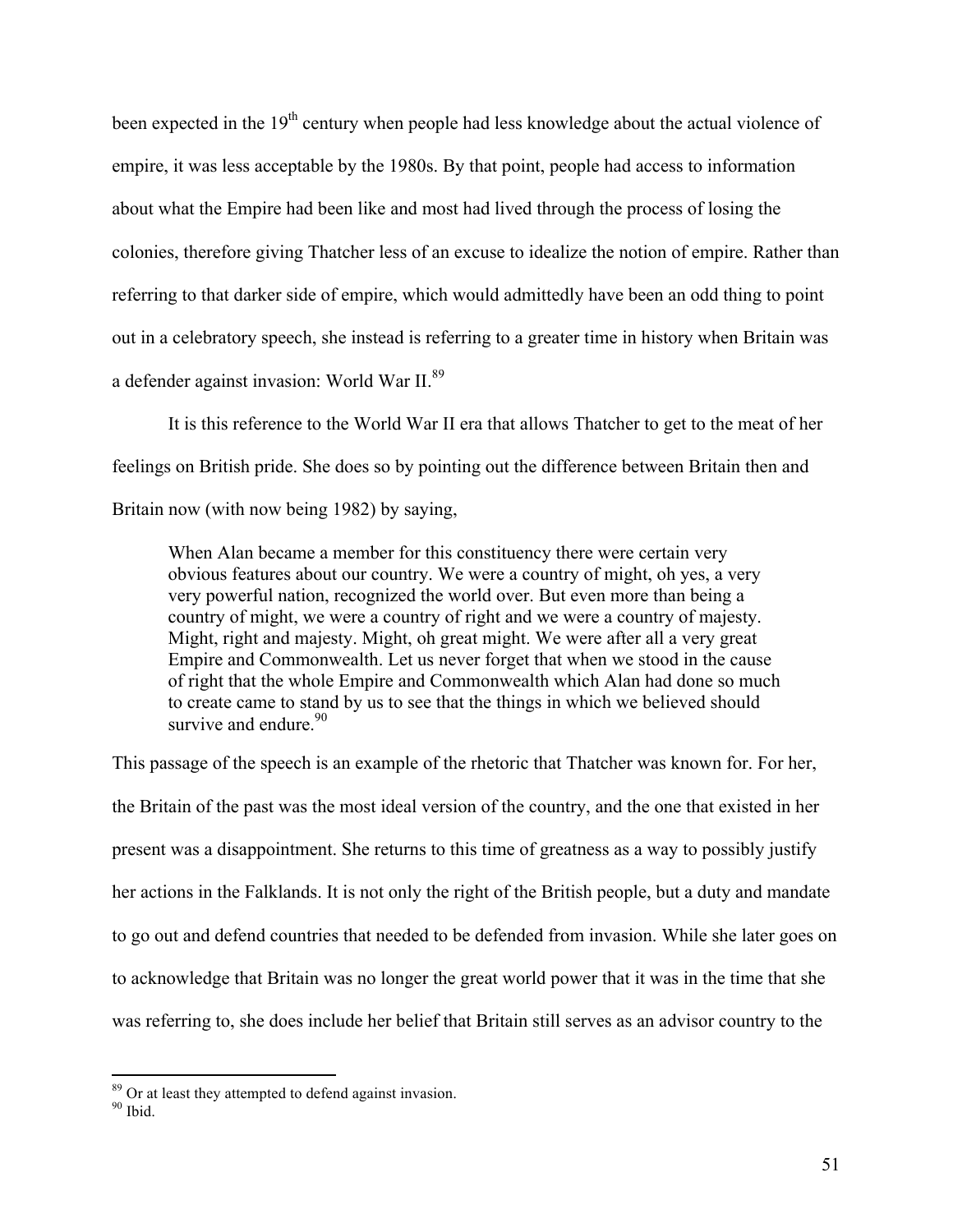countries that were in power at that time: the United States and the Soviet Union. The inclusion of this phrase is an indicator of her British pride because she was right when she said that much had changed in the 50 years since the war. In that time, Britain had built and almost broken the welfare state. However, rather than acknowledging those problems, she used memories of the past to try to make Britain seem proud and powerful again. This shows that for her an appearance of strength was more important than actual stability, a pointedly different notion of war than the war for the cradle-to-grave welfare system that was fought on the ground in Britain during World War II.

Following her statements on the "might" of Britain, she turned a justification for the continued fighting in the Falklands. She quoted a question she was asked in Parliament about whether or not it would be better to stop fighting and just have peace because there was already so much bloodshed. In her answer, Thatcher again referenced the idea that Britain is a defender of the weak. She admitted that yes, it would in theory be better that there was less bloodshed, but she continued by saying she wished she had responded with, "Look, there is one thing in the world more important even than peace. It is liberty and justice and duty. And unless our forefathers had fought for those things, you…would not be able to question me in the House of commons today."<sup>91</sup> Again she turns to the memory of when Britain had to fight for their right to be free $92$  in order to justify her actions in the present. For her, to be British meant that it was important to act on the "duty" that Britain had to ensure freedom for others above all else in this moment. She refers to this duty as "heritage," and maintains that British people must not forget that it is in their blood to defend others. her reference to heritage is particularly interesting because she does so by referencing Rudyard Kipling, a man who was not without his own racist

<sup>&</sup>lt;sup>91</sup> Ibid. <sup>92</sup> Again, something that may or may not have actually happened.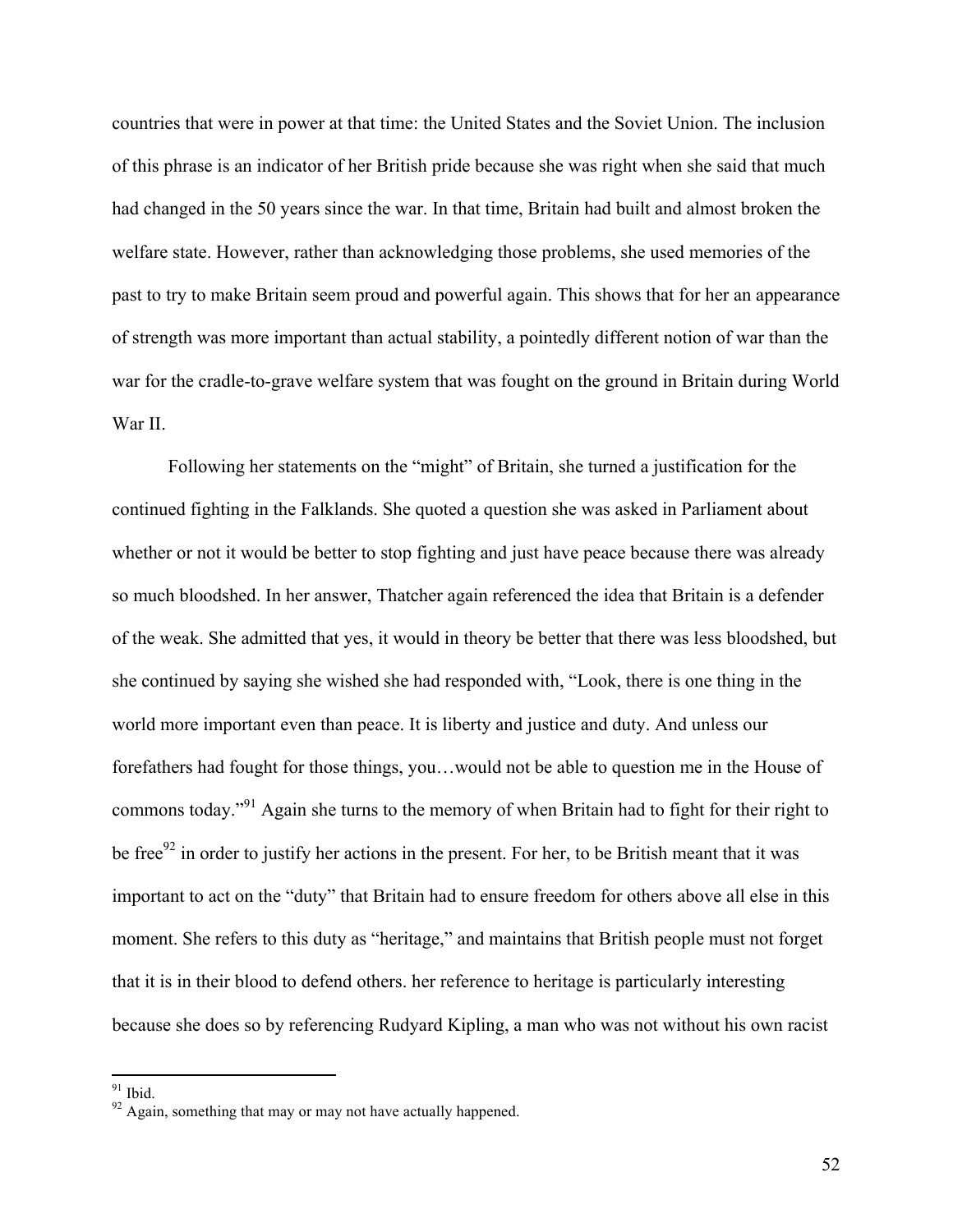tendencies.<sup>93</sup> Like Kipling, Thatcher thinks that she is fooling people when she is talking about how all of Britain has this heritage, when in reality it is only the Britain that she prefers that has this particular heritage. Both she and Kipling treat the black community as if they are separate from the rest of the population. While Kipling had some antiquated ideas about how black people had certain responsibilities and strengths because of their race, Thatcher did make any statements about them until she had to. Instead, as shown in her rhetoric about the "Falklands Man" that I will address later, she chose to pretend they did not exist.

The idea of heritage and the memory of old that Thatcher referred to in her entire speech really comes to a head at the end of the speech. She says,

We all three sat in the same Parliament as Winston Churchill. You were one of his ministers, you were in the same parliament because Winston didn't retire until 1964. We three sat in the same Parliament as Winston. Winston, with his tremendous long service, served…not only our Queen but Queen Victoria. Disraeli served Queen Victoria…What I am saying is that this is the way the thread of history runs…there have been certain things which have been unchanging throughout those years, and that is the undaunted spirit of the British people.<sup>94</sup>

Thatcher accomplishes her goal in this last statement. Though this speech was meant to be a celebration of two conservative men who had represented the Mid-Bedfordshire constituency for 50 years, it became a speech about how Thatcher was going to bring Britain back to the future, so to speak. She wanted both that the people would support her love for old British values and that people would associate her with the likes of Churchill and Disraeli because those were the men that she admired.

This passage is significant for our understanding of Thatcher's use of nostalgic rhetoric in several different ways. The first is that she refers to Churchill as "Winston." This is something

 $93$  See Rudyard Kipling's "The White Man's Burden" for an example of Kipling's views on race.  $94$  Thatcher, "Speech to Mid-Bedfordshire Conservatives."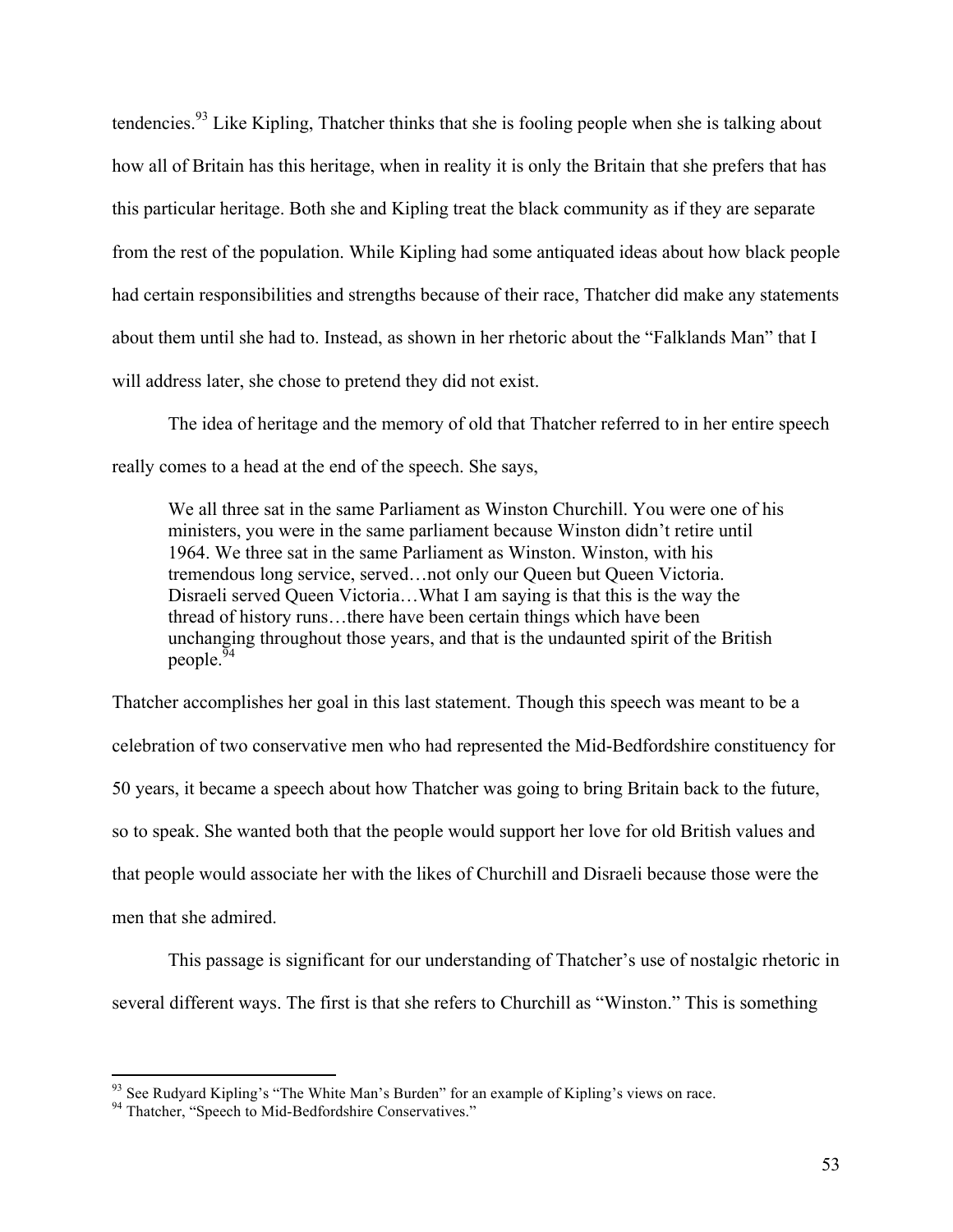that she did frequently, even though it is only recorded that they met once. She did this because she believed that she there was a familiarity between her and Churchill. He was her hero, and she aspired to be like him in almost every way. Philip Abbott writes in his article "Leadership by Exemplar" that Thatcher idolized Churchill so much that the first thing she did when she moved into 10 Downing Street was to move a portrait of him from her room in the House of Commons to her new Prime Minister's office.<sup>95</sup> Churchill was the great Conservative British war leader who led the country though some of its darkest times, which is exactly what Thatcher wanted to emulate in what she perceived to be a very similar moment.

Though it is ridiculous to say that the Falklands conflict was close in scale to World War II, Thatcher had very few opportunities to be directly compared to Churchill in behavior, so she eagerly took the Falklands as a moment to do so. In the same way that Churchill said that World War II was a battle between good and evil, freedom and fascism, Thatcher said in her speeches that Britain had to free the Falklands from Argentina's challenge to the Western way of living. Abbott argues that Thatcher perfectly captured the Churchillian aura when she announced that the next generations of youths would write the next "chapter in the history of liberty" after playing the song "Rule Britannia."<sup>96</sup> Churchill created such a standard of morality in which people were so happy to be living with the fruits of their freedom that they were outraged at the idea that anyone elsewhere could be living without such freedoms.<sup>97</sup> Thatcher used this exact line of reasoning to convince people that the Falklands were worth fighting for; if being British meant enjoying such freedoms bestowed upon you because you are British, and the people of the Falklands were in fact British, then the Falklanders having their freedoms infringed by the

<sup>&</sup>lt;sup>95</sup> Abbott, "Leading by Exemplar," 193.<br><sup>96</sup> Ibid. 197.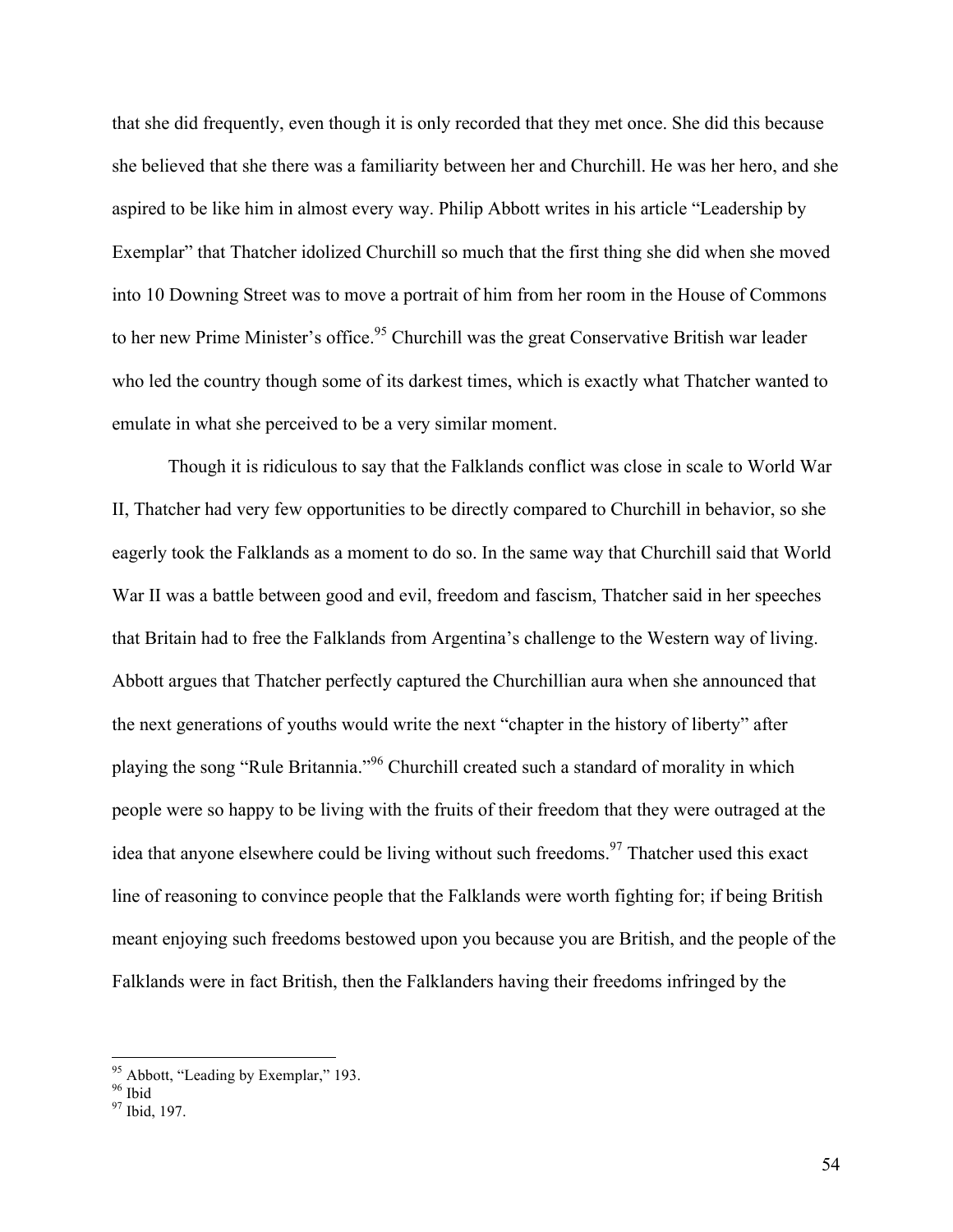Argentinians was a disgrace. And even if you did not believe that the Falklanders were British citizens, then by Churchill's invoked standard, they deserved those freedoms anyway because all people do. The Churchill that Thatcher idealized was Britain's bulldog, so that was what being a Conservative women meant in that moment. Rather than sensitizing the harshness and danger of the war, she had to bombard them with propaganda about British values until they too believed that they were doing the right thing. It was only after doing that that she could successfully lead her country into conflict.

The next name that she mentions briefly is Disraeli, another great Conservative leader from the mid-19<sup>th</sup> century. Though it is not explicitly stated why Thatcher mentioned Disraeli, it is in all likelihood that Disraeli was also Prime Minister during a tumultuous time for the British Empire. In 1878, after fighting a diplomatic battle with the Russians over territory in Crimea, Disraeli managed to arrange peace in the Balkans, thus establishing him as one of the greatest British statesmen. Throughout his time in office, Disraeli worked to make Britain appear to be the strongest country in the world, which needed to expand due to its excessive strength. In one particular speech he said, "Britain has outgrown the continent of Europe…England is no longer a mere European Power; she is a metropolis of a great maritime empire, extending to the boundaries of the farthest oceans."<sup>98</sup> Thatcher most likely wanted to emulate the success he had in making the idea of Empire popular, the idea of Queen Victoria as Empress of India as well, in addition to his success as a statesman. The comparison between Thatcher and Disraeli becomes even more interesting when considering the fact that Disraeli was in a similar economic crisis as well when he was promoting the Empire. If Disraeli was able to make his legacy about the

 <sup>98</sup> Freda Harcourt, "Disraeli's Imperialism, 1866-1868: A Question of Timing," *The Historic Journal*, vol. 21, no. 1 (1980), 96.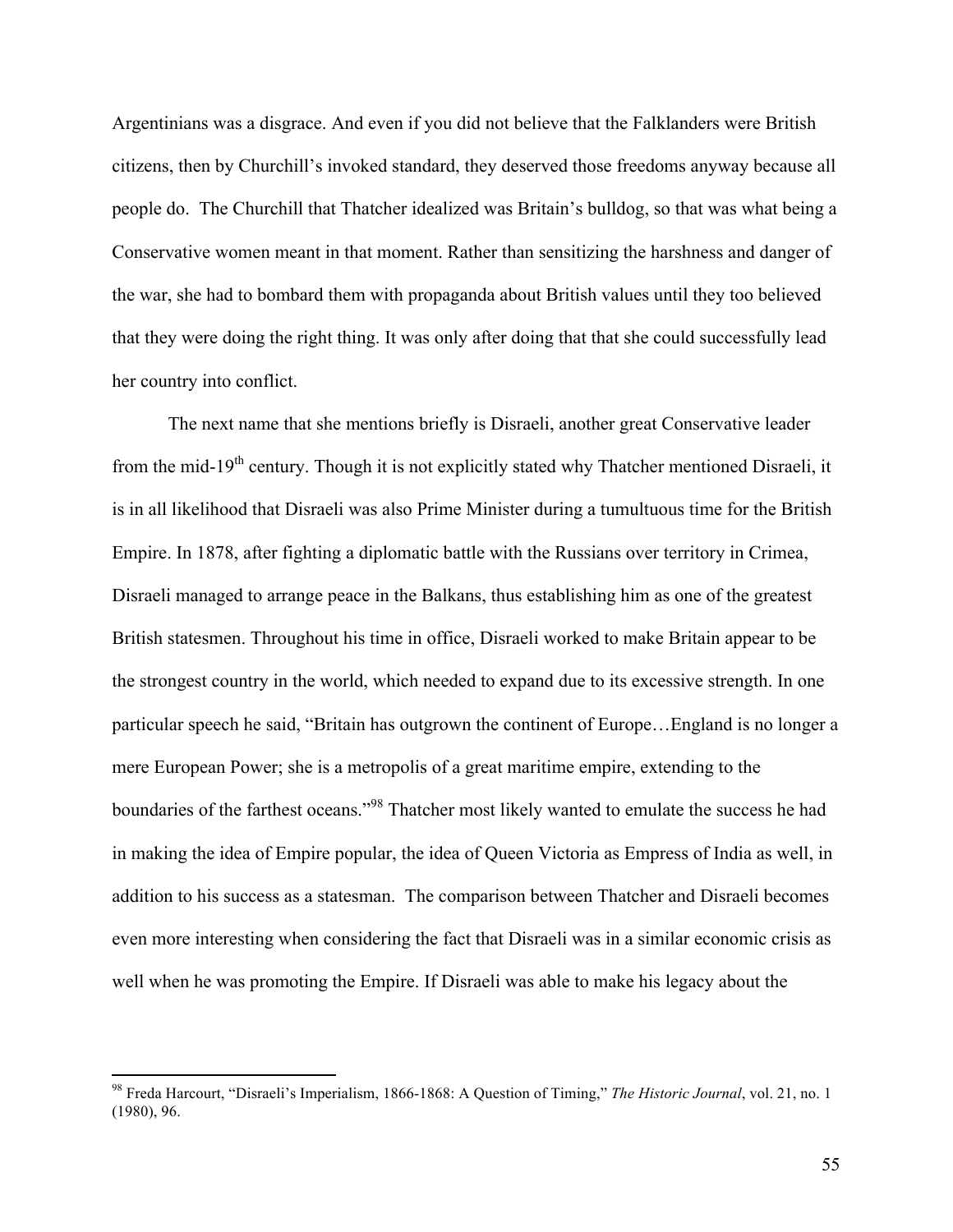success of the Empire rather than any other economic or social problems, then perhaps Thatcher could shape her legacy in the same way by tying his success to hers in public memory.

Thatcher's use of Queen Victoria's name here probably means less than one would assume. Though it could be that Thatcher wanted to evoke the idea of a powerful woman, it is more likely that she was using Victoria in the same way that Disraeli did: as an image of Empire. For Disraeli, giving Victoria a new title was a public relations move that Disraeli made the idea of Empire stronger. When one hears the word "empress," one thinks of more power and more control over vast lands than one would if they heard the word "queen." In the same way that Disraeli wanted people to think of unlimited British power when they heard the phrase "Empress Victoria," Thatcher wanted people to remember the former power of the Empire when she said the name Victoria in her speech.

Two weeks before the end of the war and one month after the victory in South Georgia, Thatcher used the same themes of nostalgia and the strength of empire in her speech to the Conservative Women's Conference on May 26. This was one of the most violent periods of the war; several ships had been brutally lost due to air strikes, and the public was feeling less than positively towards Thatcher and the war. Thatcher gave this speech to the Women's Conference as a way to describe and defend her actions. In doing so, she relied again on the idea that it was their duty as British people to defend the underdog. However, this time it wasn't just that it was their duty because they were British, but rather that it was their duty because the people that they were defending were also British.

Thatcher began the speech with a justification for why they had to use military force against Argentina. She explained to the women that they had tried a diplomatic solution through the US and through the UN, but that the Argentinians had rejected both attempts. Because of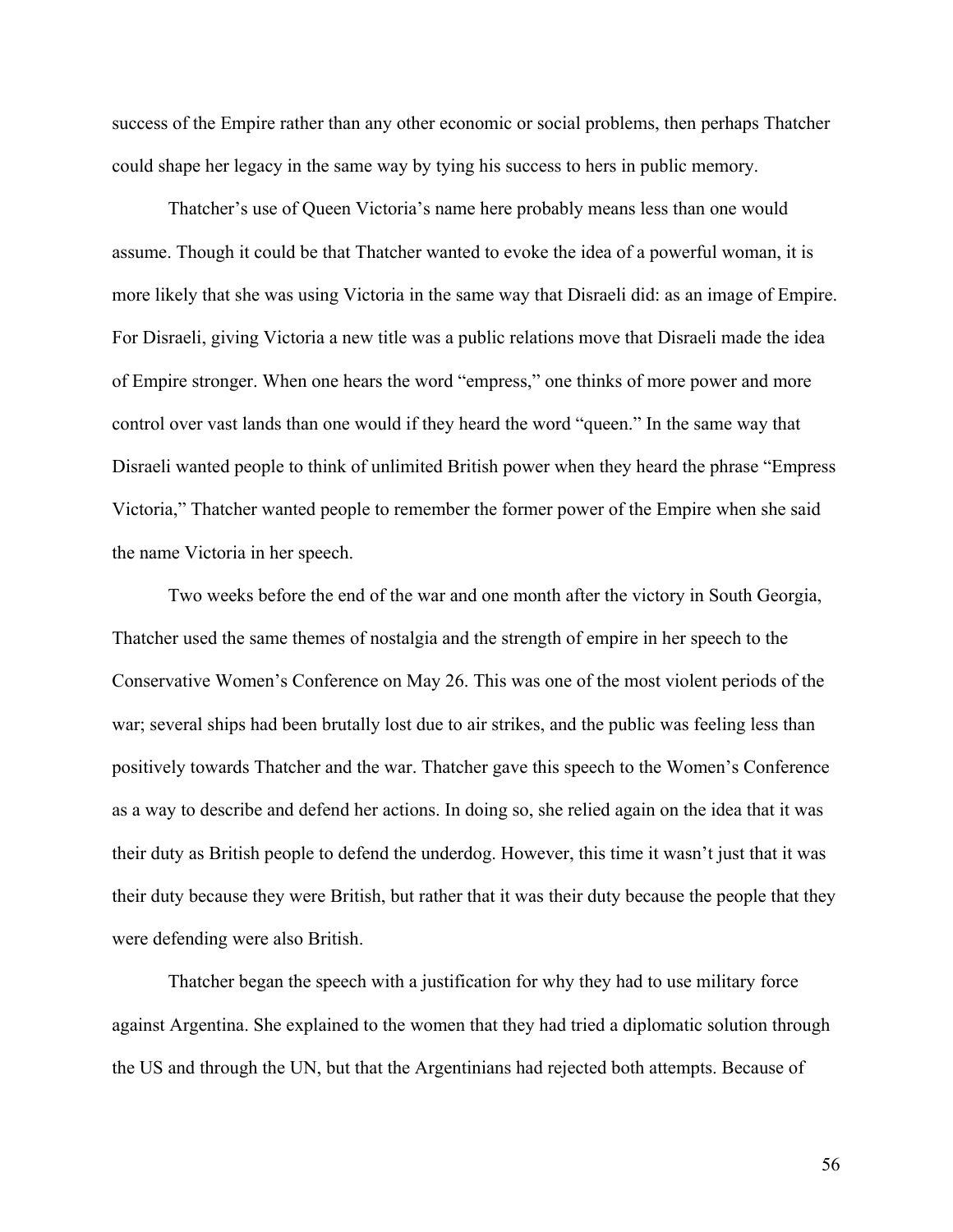this, they were left with no other choice but to attack. She says, "We in Britain know the reality of war. We know its hazards and its dangers. We know the task that faces our fighting men."<sup>99</sup> The fact that she says "fighting men" rather than "soldiers" shows her engrained perception of gender roles. She knows that the women know the reality of war because they are the ones that are left at home to deal with the repercussions. Women are the ones that have to take care of the men after they come home from war, and therefore they have the true insights as to how war affects the home-front.<sup>100</sup> It relies on Thatcher, therefore, to tell the women left at home how the men are fairing in the battles, which is what she goes on to do.

After describing the war to the women, Thatcher begins to describe why the Falklanders need to be defended. She says that the Falklanders are British and that they want to be British. According to Thatcher, when the soldiers arrived on the islands at the beginning of the invasion the Falklanders said to them, "We were expecting you. We wondered why you didn't get here sooner." To which Thatcher responded, "That is entirely characteristic of British people wherever they may be."<sup>101</sup> Though it seems like a stretch that people living on an island 8000 miles away that have never been in contact with a British person might have the same characteristics of British people, Thatcher runs with this idea. She quotes the New Zealand Prime Minister who said that the Falklanders were like family and that is why they have to be defended $102$ 

<sup>&</sup>lt;sup>99</sup> Margaret Thatcher, "Speech to Conservative Women's Conference" (speech, London, May 25, 1982), Margaret Thatcher Foundation, http://www.margaretthatcher.org/document/104948.

 $100$  This perhaps goes against the idealized notion of World War I in which women were not always kind to men that they saw were home from war. In some instances, women would try to guilt men into enlisting for the war, despite their lack of knowledge as to why they were not fighting. This included instances when men were sent home due to injuries.

 $101 \over 102$  Thatcher, "Speech to Conservative Women's Conference."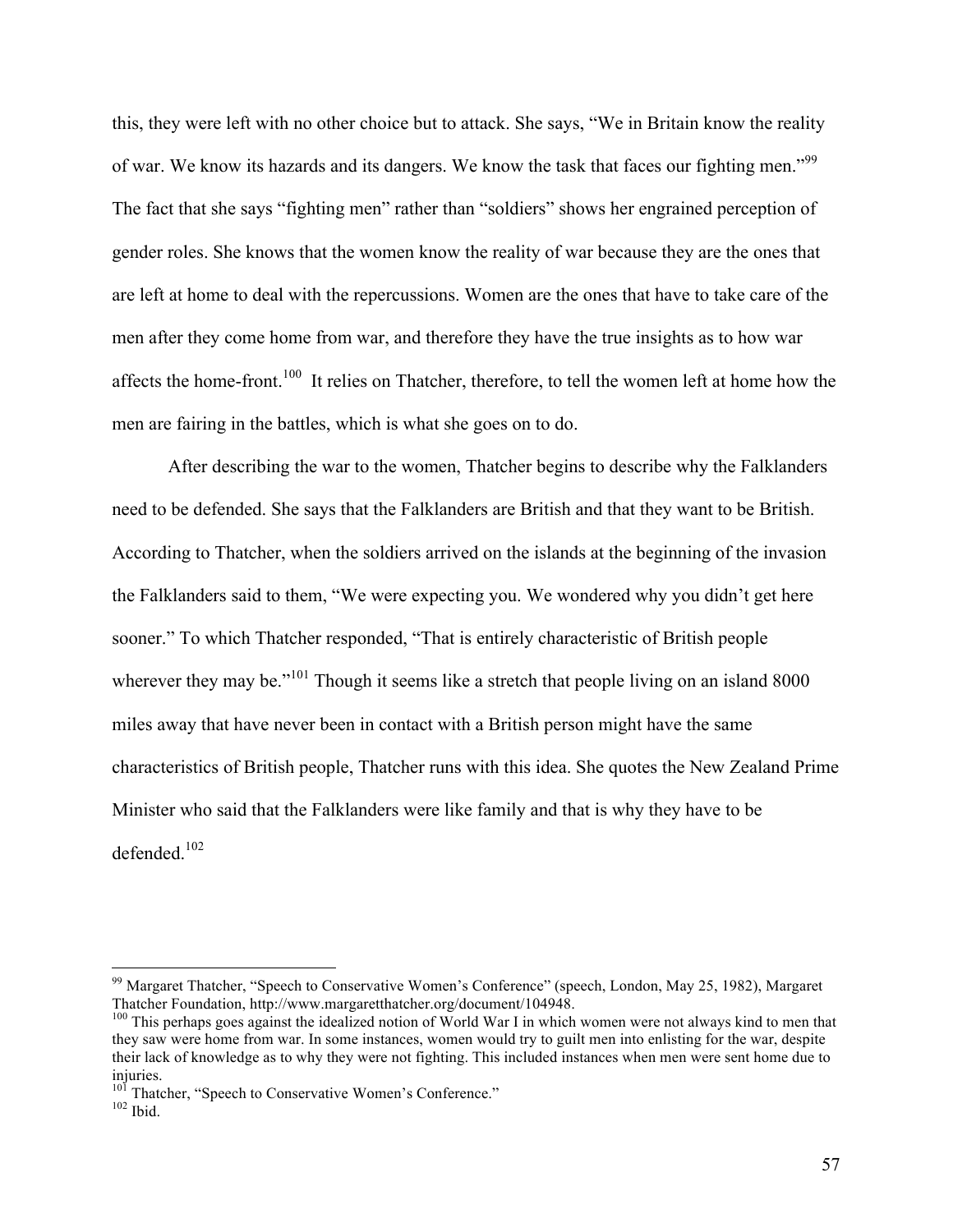To Thatcher, the idea that the Falklanders were family went beyond the fact that they were part of the British Empire. Indeed, the idea that they were ever part of the Empire had been called into question due to the fact that there were only 1800 Falklanders, and they lived on an island 8000 miles away and never had any interaction with British people.<sup>103</sup> It had more to do with the type of life that they led. The lifestyle of someone living is the Falklands was agrarian. They did not have much business because there was no need with such a small population. They were the type of people who had only what they needed and kept their lives very simple. It was a very homogeneous community, which was exactly the type of community that Thatcher liked best. By saying that the Falklanders were British because they embodied British values, Thatcher was promoting an idea of Britishness that was almost entirely different than the Britishness of the actual modern British people. Unlike the lifestyle of an average British person, the Falkland lifestyle was majority white and stemmed from a time without the modern class system. Thatcher preferred this type of life because it both adhered to the Victorian values that she preferred, while also eliminating the types of problem that she was facing from the more diverse communities of England. The more that Thatcher could pretend that England was just like the Falklands, the more she could ignore the social problems that were facing her at home.

The question remains of why Thatcher thought it was necessary to explain the importance of the Falklands Man to the *Women's* Conservative group as opposed to Conservatives or the public in general. Thatcher said in her speech that women were the ones that knew the horrors of war because they were the ones that had to live in aftermath at home. She maintained that it was a woman's responsibility to take care of the country and keep it up and running while the men

<sup>&</sup>lt;sup>103</sup> There were only ever a couple of trading stations set up on the island. Rather than having a strict imperial rule like India or South Africa, the Falklanders were only nominally under British rule. This slight British rule was part of why there was so much confusion about who actually had control of the island between Britain and Argentina.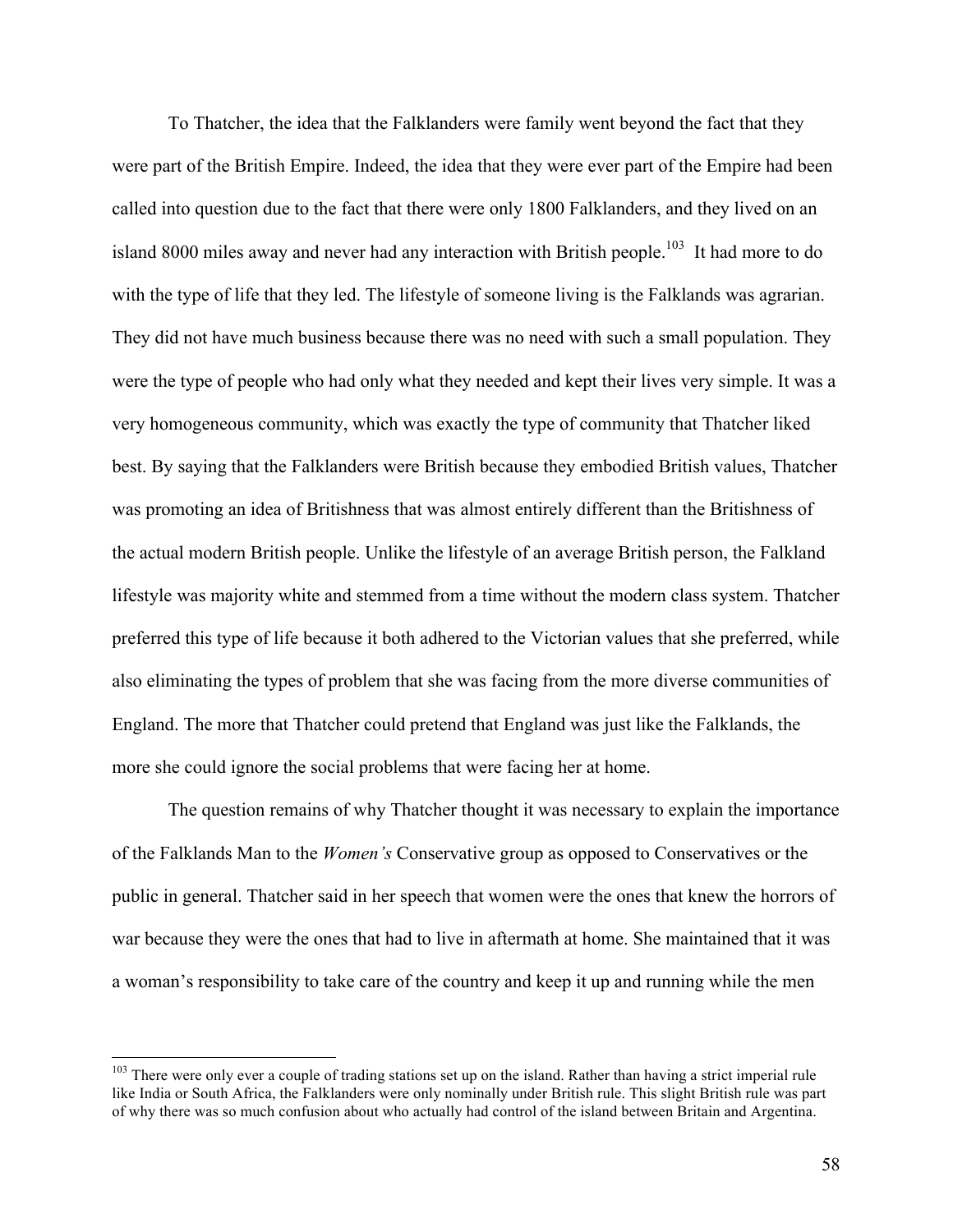were away fighting their manly ways. This is the type of woman that Thatcher herself would have striven to be had she not been Prime Minister. But she was Prime Minister, and therefore she could not simply be that idealized woman. Instead, she had to act as a bridge between that ideal woman and a manlier type figure because she was in power. In her capacity as Prime Minister, Thatcher was a strong figure that stood her ground and defended her country, acting more as a man than as a woman. Because she was able to embody that kind of manly figure,  $104$ she was more able help women understand what was going on in the war in terms that they could grapple with. By becoming that bridge between the genders, Thatcher created a category of gender roles that was entirely unique from the ones that she promoted.

Thatcher's need to bridge the gap between the two genders shifted the definition of what it meant to be a Conservative woman from being sensitive and understanding of the needs of the people to being stable and understanding of the needs of the Empire. Rather than having to focus on the way that she sounded when she spoke, Thatcher had to worry about the message that was coming across to the people. In needing to convince the people that war was necessary for maintaining Britain's reputation of power across the world, Thatcher had to become more than just a relatable woman, she had to be an icon. To achieve this, she went back to the last great Conservative leader: Winston Churchill. By emulating the way that he spoke and the ideas of greatness and duty that he used, Thatcher changed Conservatism from what it had been in the first two years of her time in office to what it had been during World War II. In this particular moment of her time in power, it did not matter that Thatcher was a woman because her identity had to be bigger than her gender. It was not enough that she could relate to women because she was one or men because she was leading a war, she had to become a figure that people believed

<sup>&</sup>lt;sup>104</sup> Not to be confused with the black or immigrant man that she fought against in the previous chapter.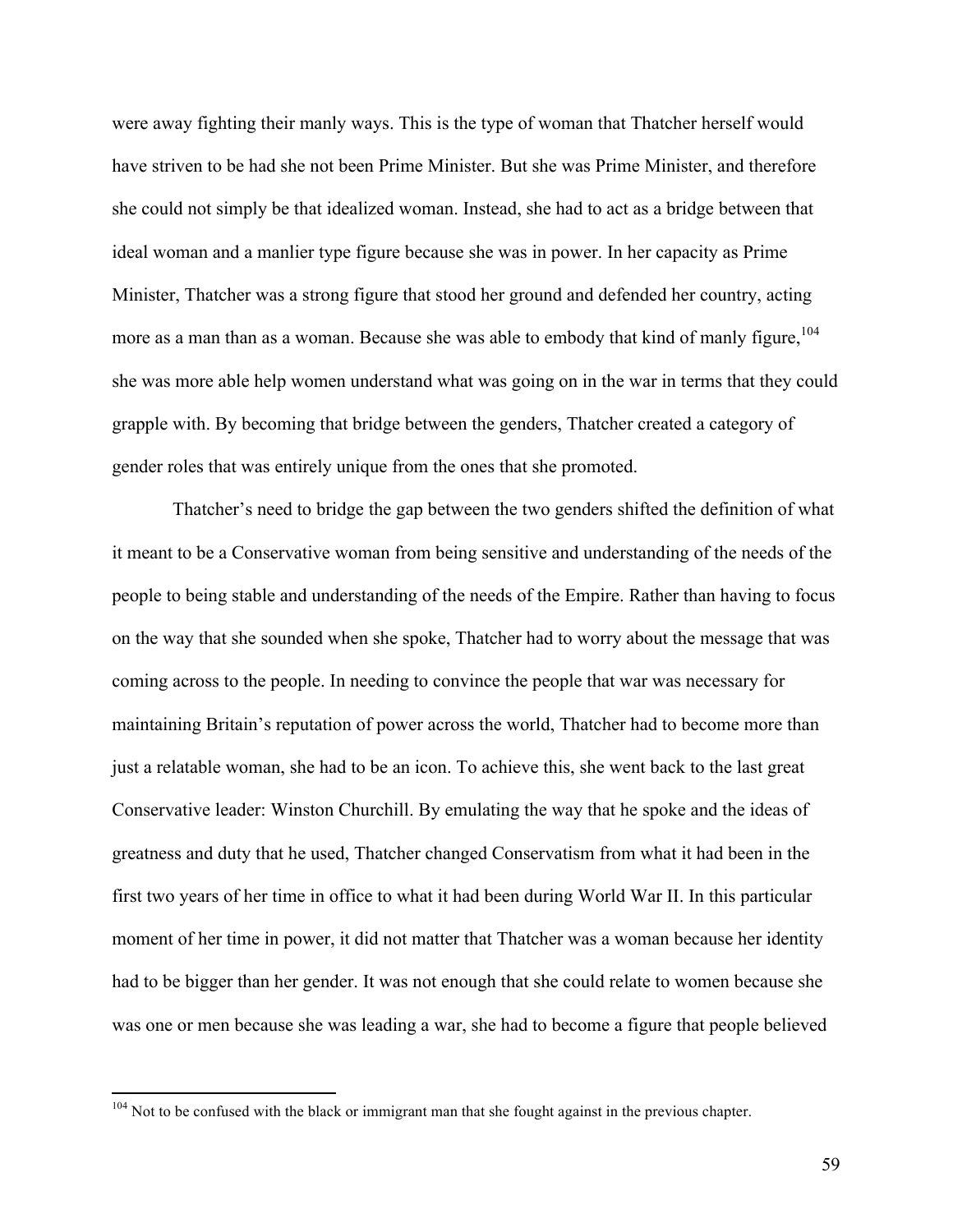represented British strength. This is truly what it meant to be the Iron Lady. From the moment of victory onward, Thatcher was someone that the public believed truly had the strength of will and experience to lead the country.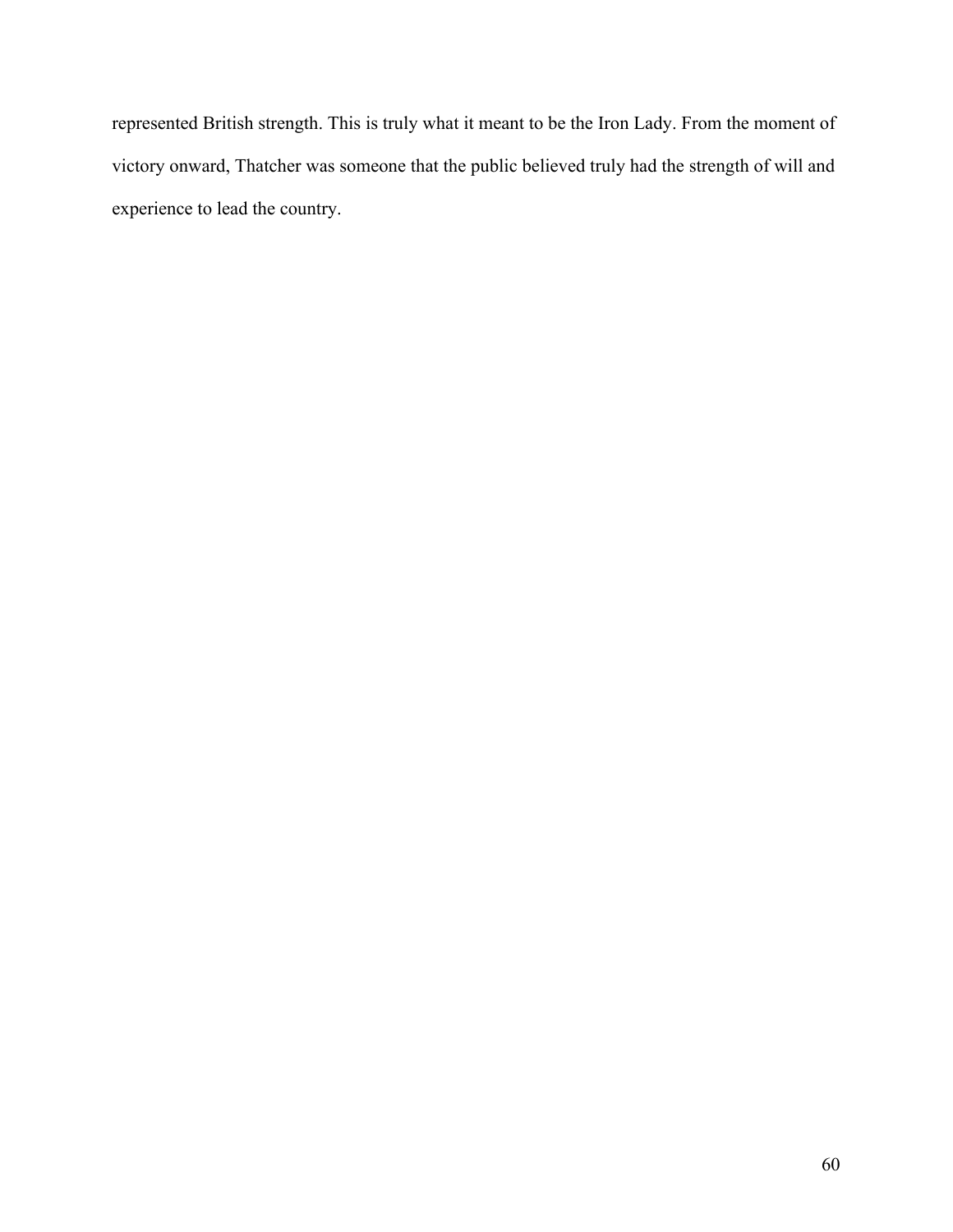## **Chapter 4 Urban Development Corporations: Thatcher's Battle Against the Welfare State Continued**

"Mrs. Thatcher found Britain's glass half empty; she has emptied it, and it is now half full."- Will  $H$ utton<sup>105</sup>

In June 1983, Mrs. Thatcher was standing on the precipice of victory in the Falklands and looking out onto another successful election cycle. With the war having given her and her Conservative party the push that they needed to get back into the public's good graces, Thatcher was now powerful and confident enough to complete the policy agenda that she had laid out in 1979. This agenda included rolling back welfare, saving the economy from the troubles of inflation and debt, and lowering the rate of crime in the inner cities. As Hutton implies in his quote, Thatcher found Britain in a dismal state when she first took office in May of 1979. The work she did within the first two years, be it intentional or unintentional, worked to bring Britain to a state of absolute zero. Before the conflict in the Falklands, Thatcher was looking at a country that had 3 million people unemployed, rioters and racial tensions in the streets, and an economy that was still falling fast. The war, however, pushed all of those issues to the side and brought the country together briefly to defend its pride. But now in 1984, its pride having been defended, the country was left with all of the same problems it had before the war. The government was still in debt, crime was still a problem, and racial tensions were present in the inner city.

Through privatization and crime legislation, Thatcher was able to impose her own Conservative view on Britain in such a way that would not have been possible in the early years of her time in office. Once Thatcher won the Falklands War, she had enough political clout and

 <sup>105</sup> Will Hutton, "Thatcher's Half- Revolution," *The Wilson Quarterly (1976-)*, vol. 11, no. 4 (1987), 134.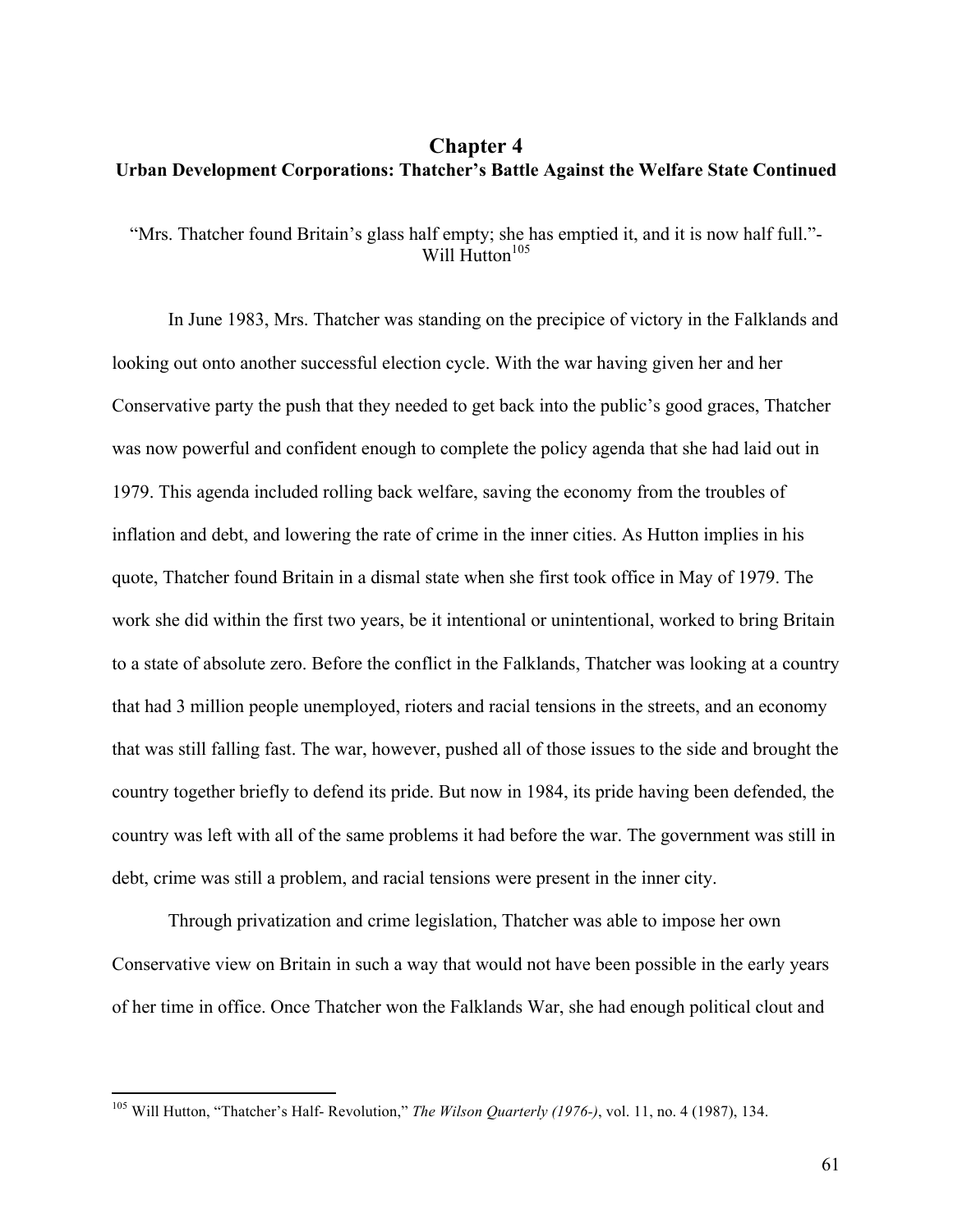confidence to form laws in such a way that they represented a neoliberal way of governing. Privatization allowed her to shrink the size of the government and sell her union problems to private corporations, which in turn allowed her to focus on the problem of the inner cities and their inhabitants. Clearly, when it came to conforming Britain into one that matched her Conservative way of living, Thatcher's gender did not really matter. This could perhaps be because she had already proven that she could be competent in spite of her gender during the war. Once she had shown the country that she could successfully lead them through war, a distinctly masculine endeavor, so far as wars tend to be construed, she convinced the public that she could do the masculine job of leading the country just as well as anyone else even if she was a woman. Thatcher's own gender was never a factor when she was conceiving her new laws, and therefore she did not make it an issue when it came to passing them. Taking the period of 1984- 1987 as its focus, this chapter will examine the how Thatcher used a militant Conservative policy agenda, more particularly privatization and race and crime related laws, to solve the perceived social problems, and explore how she was able to impose her own Conservative vision on the country in doing so.

Between 1984 and 1987, Thatcher went so far as to create communities made up of white, middle-class people that embodied the neoliberal values that drove her politics. She did this by establishing several different types of community outreach programs that in reality did less community outreach and more community replacement. Perhaps the most pervasive of these programs was the establishment of Urban Development Corporations (UDC). UDCs were statutory planning corporations that had the power to override the decisions of local governments designed to bring private companies into inner city areas. The point of UDCs was to allow for faster planning and to cut through government red tape so that more corporations could be built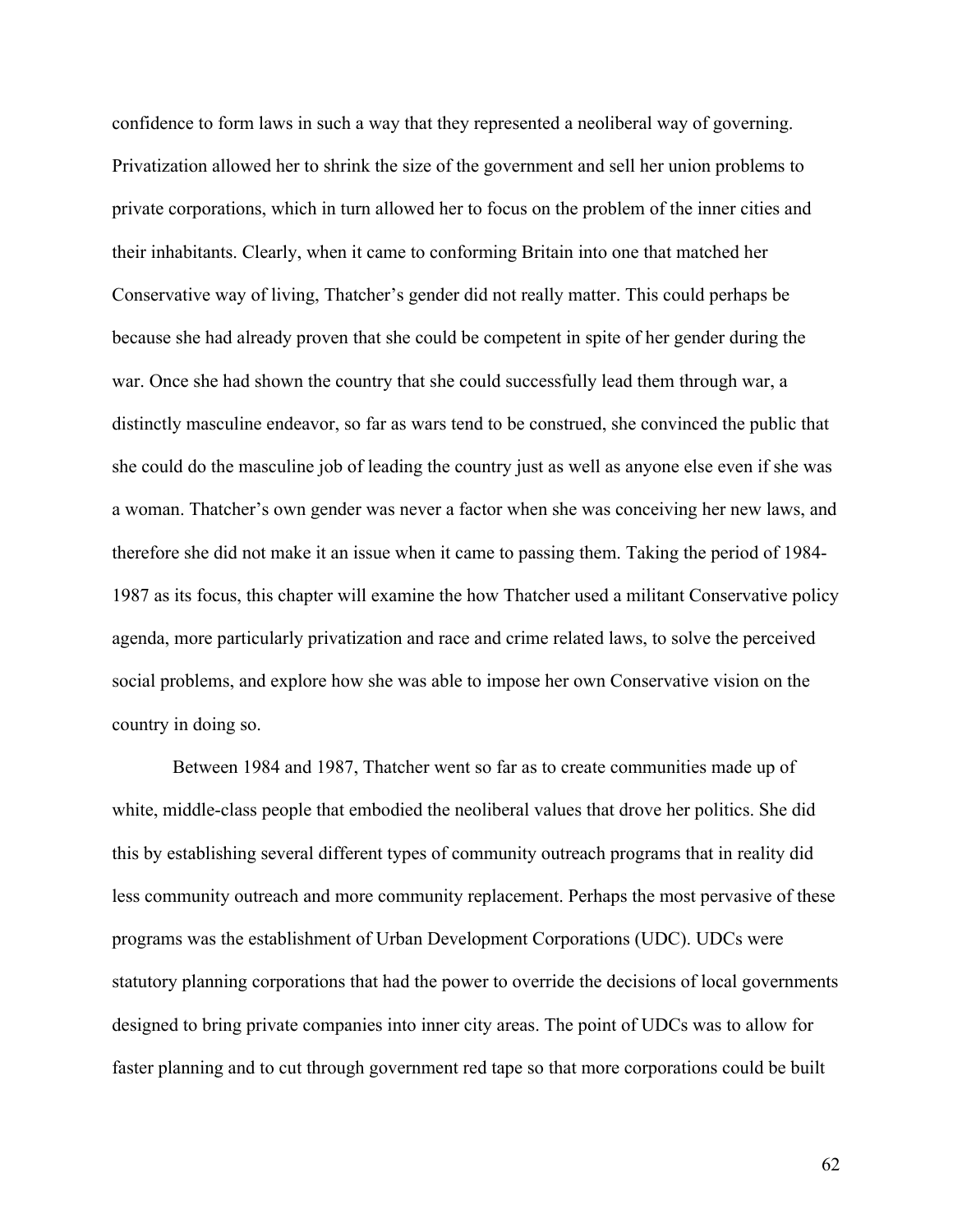more quickly than they could if the corporations had to go through the local governments. While on face it may look like the UDCS could possibly be a positive force for bringing more jobs to underprivileged areas, in fact they did the opposite. UDCs would build up areas like docks abandoned warehouses and fill them with nice apartments and super stores. Then the jobs would be filled by middle class people brought in from other areas rather than by people who lived in the area. Therefore, rather than actually helping the areas in which they were located, the UDCs crowded the streets with "yuppies" from other places and increased racial tensions and tensions stemming from unemployment. $106$ 

The UDCs and other such programs had another more sinister, or clever, depending on your political affiliation, effect. By giving the new corporations the power to bypass local governments, the Conservative government undercut the power of the Labour party, who held the majority of the local council seats in these areas. After the Conservatives gained more power in this way, they went a step further by replacing the Labour voting blocs with Conservative ones. All of the gentrification in these areas meant that people who would usually align themselves with the Conservative party, middle-class white collar workers, started moving in and shifting the vote in the area from Labour to Conservative.<sup>107</sup> Thus in establishing these community outreach programs that were supposed to be improving the quality of life for the communities in which they were located, Thatcher was actually creating communities of people that were more representative of her own values. Diabolical though this method may have been, it was quite successful in giving the Conservatives more seats in the 1987 election.<sup>108</sup>

 <sup>106</sup> Michael Jacobs, "Margaret Thatcher and the Inner Cities," *Economic and Political Weekly*, vol. 23, no. 38 (1988), 1943.

 $\frac{107}{108}$  Jacobs, "Inner Cities," 1944.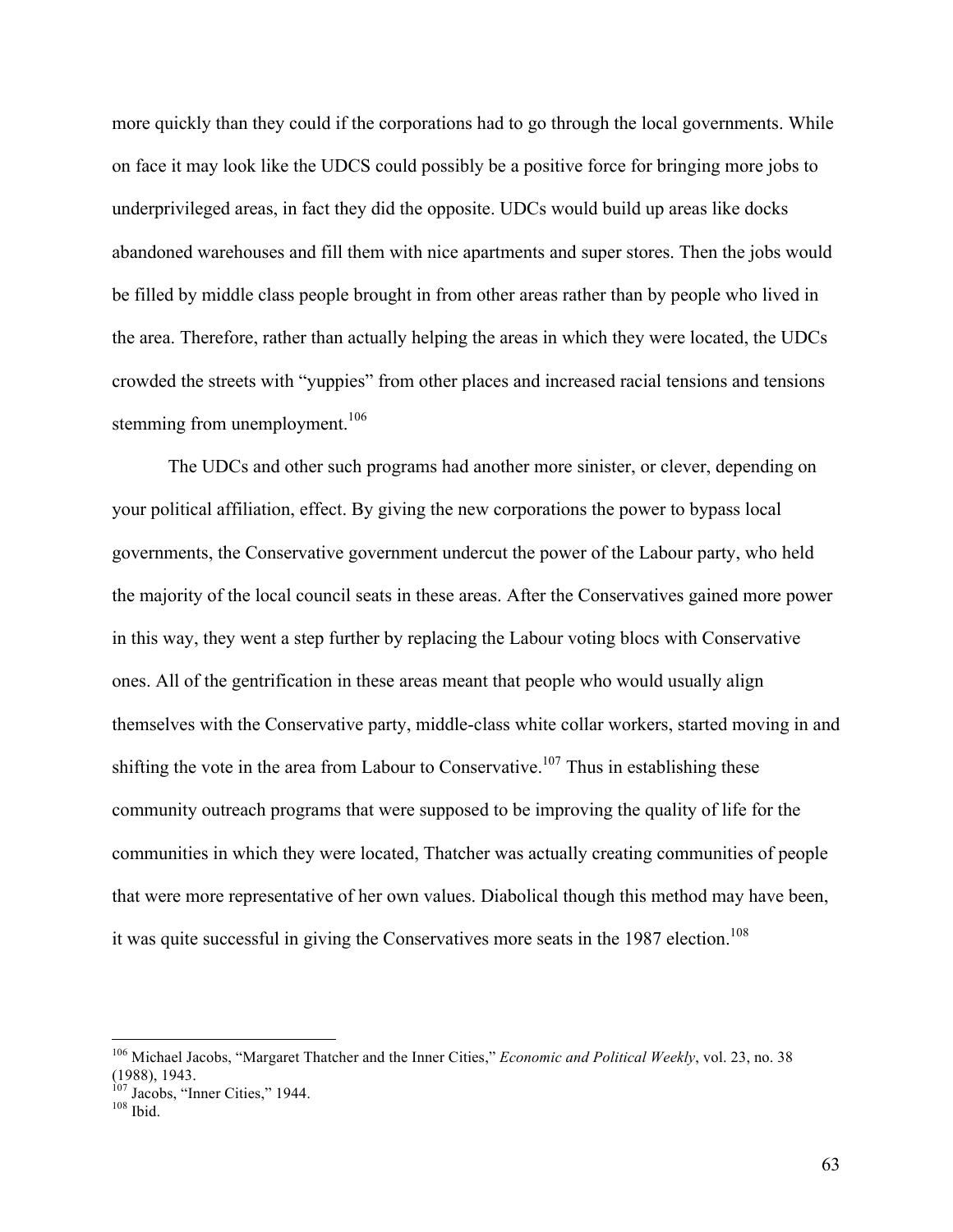The rest of Thatcher's decade in power was filled with a similarly militant need to impose Conservative values in all walks of life. This included reshaping the economy and the union power structure through privatization and reforming crime laws so that they further restricted the problem populations identified in Chapter 2. For Thatcher, the concept of privatization represented more than just a way to save the government's pocketbook, it as a way to reverse the effects of the socialist regime that she believed had been ruling over the country since World War II.

In order to best understand why privatization represented the epitome of Thatcher's Conservative beliefs, one must understand why the practice became necessary and the neoliberal values that paved the way for it's use in the early 1980s. Thatcher used a different set of neoliberal guidelines in this period of her administration than she did in her first time. Rather than focusing on making the public self-sufficient, Thatcher centered her second term around limiting the government's intervention in the markets.

The seeds of nationalization, the opposite of privatization, were sown in the early days of the Great War when the government began to seize control of several war related industries. Perhaps as a by-product of the urgent need for the products of said industries, the government ran the businesses incredibly efficiently. In fact, the government's management was so efficient that the public called for greater nationalization of other private industries.<sup>109</sup> In the same moment as this public demand for more nationalized industries, the Labour party was starting to form a more socialist platform. In 1918, the Labour party stated in their constitution that they were committed to the idea of common ownership of the production and distribution of goods, a clearly socialist value. However, rather than the the socialist/communist meaning of the idea of

 <sup>109</sup> Alan N. Miller, "Ideological Motivations of Privatization in Great Britain Versus Developing Countries," *Journal of International Affairs* 50, no. 2 (1997), 395.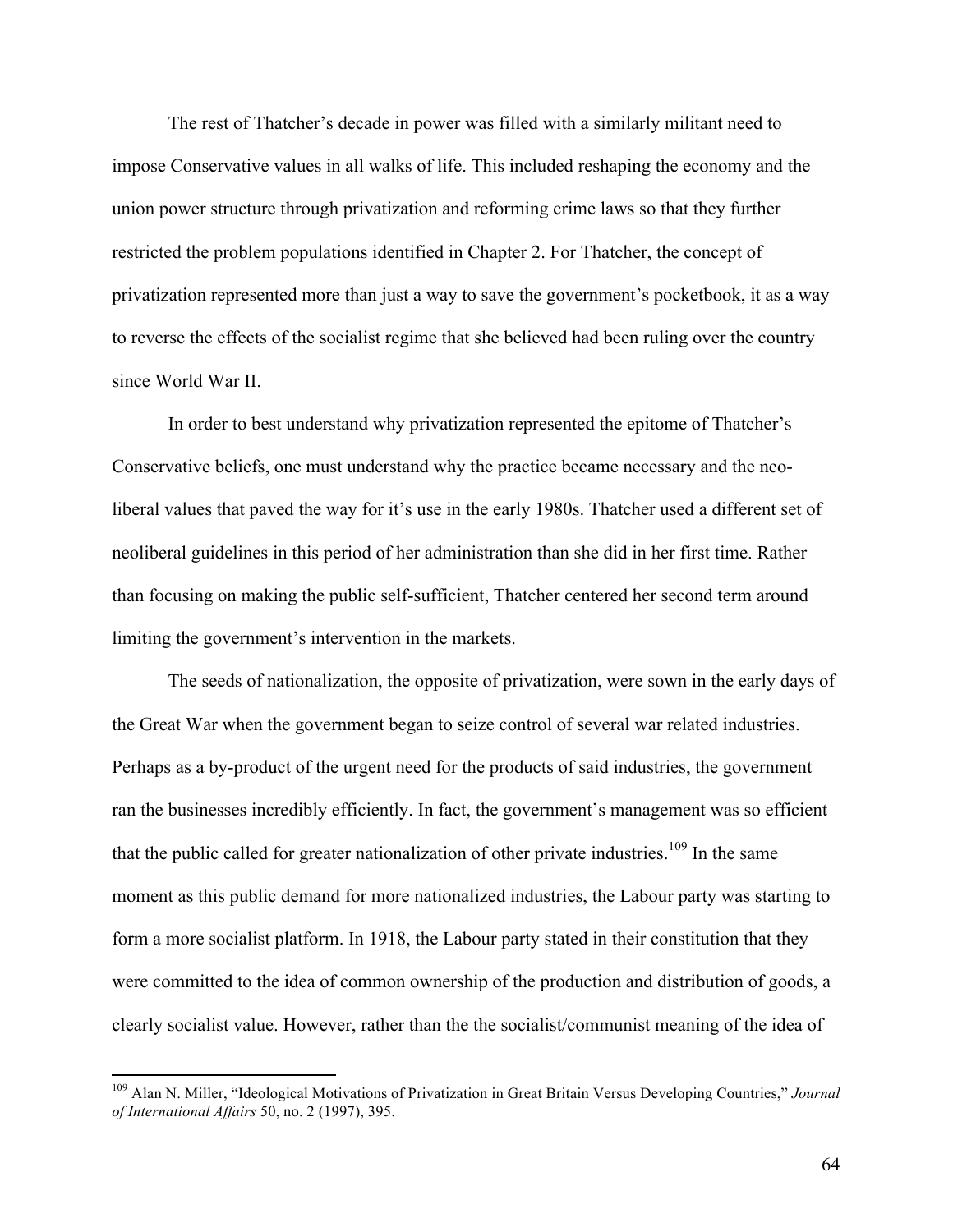common ownership, in which the people all have an equal share in a company, the Labour party meant that the people would be represented through government ownership of a business, thus complying with the already formed idea of nationalization. The Labour party of the Great War era believed that nationalization would bring the country one step closer to socialism, which was their goal at the time.<sup>110</sup> At this time, people that supported the idea of nationalization believed that the government would have to work harder to run these businesses efficiently so that they could maintain the support of the people. Another common belief at the time was that nationalization would make the distribution of wealth in the country more equal as individual people or corporations could not have a monopoly on any given utility or product. Between 1920 and 1945, the government nationalized several major British industries, including the British Broadcasting Company (BBC) and the Central Electricity Board between 1920 and 1930, and the Bank of England under the 1946 Nationalization Act.<sup>111</sup>

Thirty or so years went by before the system of nationalization began to crumble. Despite some people's first belief that nationalized systems would run more efficiently than private systems because of the government's need for public support, the nationalized industries were in reality much more inefficient than people would have liked. For example, some people had to wait two years just to get a telephone installed in their homes through British Telecom.<sup>112</sup> This apparent lack of efficiency arose because rather than the companies needing public support to survive, they just needed their products to remain a necessary part of daily life. In so far as every British person had a need for some sort of telecommunication, the government would have a reason to keep that company alive, regardless of whether or not it was turning a profit. Because

<sup>&</sup>lt;sup>110</sup> Ibid.<br><sup>111</sup> Miller, 396.<br><sup>112</sup> Ibid. 397.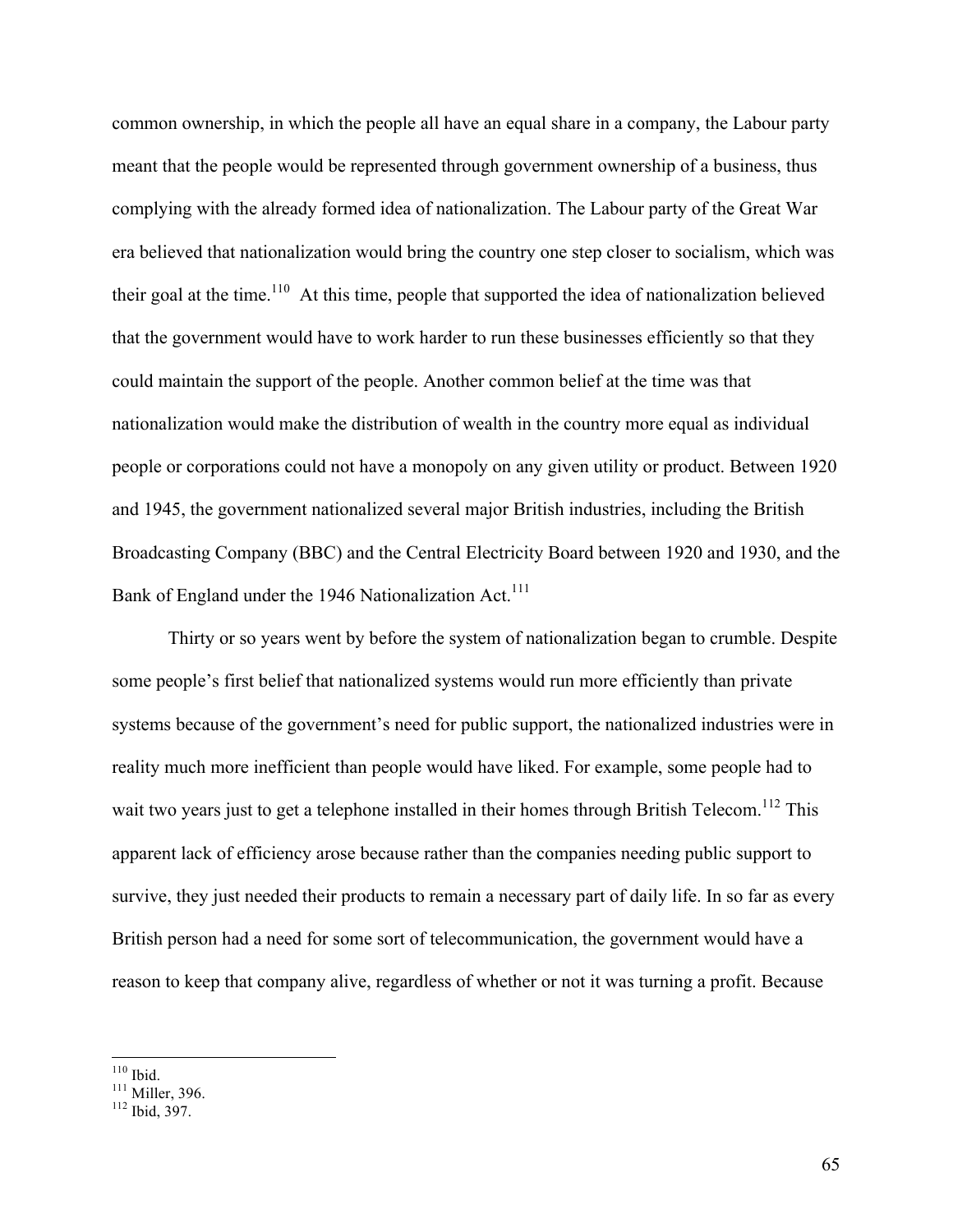of this, the management of the actual industries did not need to be particularly efficient because they knew that there was no chance of getting shut down. Furthermore, the government's focus was necessarily more attuned toward social and political problems, so they were not paying enough attention to these companies to see that they were costing them more money than they were worth  $^{113}$ 

Nationalization would have been a nightmare situation for Thatcher. Not only was it an unnecessary area of government control, Conservatives believed, but it was also creating an atmosphere of laziness that Thatcher would have seen as entirely un-British given her neoliberal beliefs. Along with the belief that financial incentive was the best way to motivate society, another core liberal belief was that the government should have limited intervention in the free market. Thatcher took hold of these ideas, thus making them neoliberal, and used them to form her agenda for privatization. While Thatcher's actions in accordance with the first tenet of neoliberalism are fairly obvious given her steps towards dismantling the welfare system,  $114$  her adherence to the guidelines for the free market is more relevant to this period of time.

The Classical Liberals would have wanted Thatcher to shrink the government in such a way that it would have allowed the markets more freedom to act without regulation, so that was what she did. By selling large portions of the public sector to private citizens, Thatcher was able to align the economy to her Conservative values in several ways. The first was that it limited the government's control over industrial industries, a place, Conservatives may have argued, that they did not need to be in the first place. A further benefit of leaving the management of these industries in private hands was that it increased competition within the industry. When the government was running the entire business, they did not have to try to make their products good

<sup>&</sup>lt;sup>113</sup> Ibid.  $114$  Please refer to chapter two for greater detail.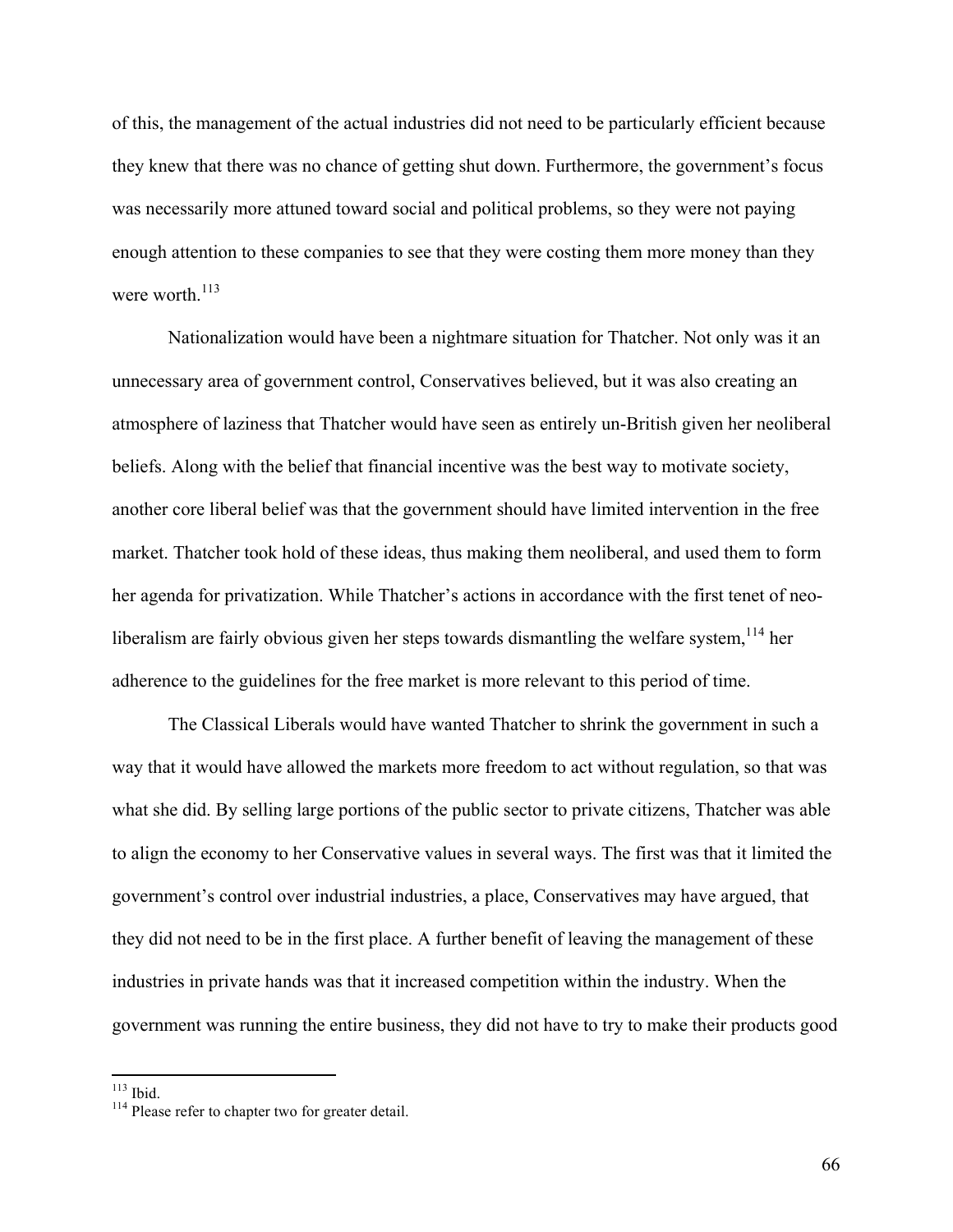because they were the only ones producing them. Once the industries went into private hands, however, disparate companies had to compete to create products that people would want to buy or invest in, thus making the prices and products more attractive for the public and creating competition within the markets.<sup>115</sup> Thus by establishing more competition, Thatcher was forcing private companies to fend for themselves and create their own wealth, a concept that distinctly resembled Thatcher's own Conservative mindset.

Another benefit that came from privatization was the weakening of the trade union's bargaining power. This happened in two steps. The first step was a change to the laws that allowed the unions to have an immense amount of power in the first place. Parliament passed a measure in 1982 that restricted the unions' immunity to punishment for strikes only to situations in which they had a dispute with the member's own employers, and that dispute could only concern wages and work conditions.<sup>116</sup> Another measure passed in 1984 that further restricted the union's abilities, now saying that they could only strike if it was supported by a majority of the workforce voting with a secret ballot. $117$ 

The power of the unions reached its peak in the spring of 1984 when leader of the National Union of Mineworkers, Arthur Scargill, called for a massive strike of 180,000 workers. This strike had two major problems. The first was that it happened in spring, which was not the height of coal mining season. This immediately made the strike less effective than it would have been had it started in winter when people needed the coal to keep warm. The second problem was that he started the strike without the majority support of the workers, meaning that he had fractured his support base before he had even started. Thus a strike that should have been

<sup>&</sup>lt;sup>115</sup> Miller, 399.<br><sup>116</sup> Kent Matthews, Patrick Minford, Stephen Nickell, and Elhanan Helpman, "Mrs Thatcher's Economic Policies 1979-1987," *Economic Policy* 2, no. 5 (1987), 65. <sup>117</sup> Matthew, "Economic Policies," 66.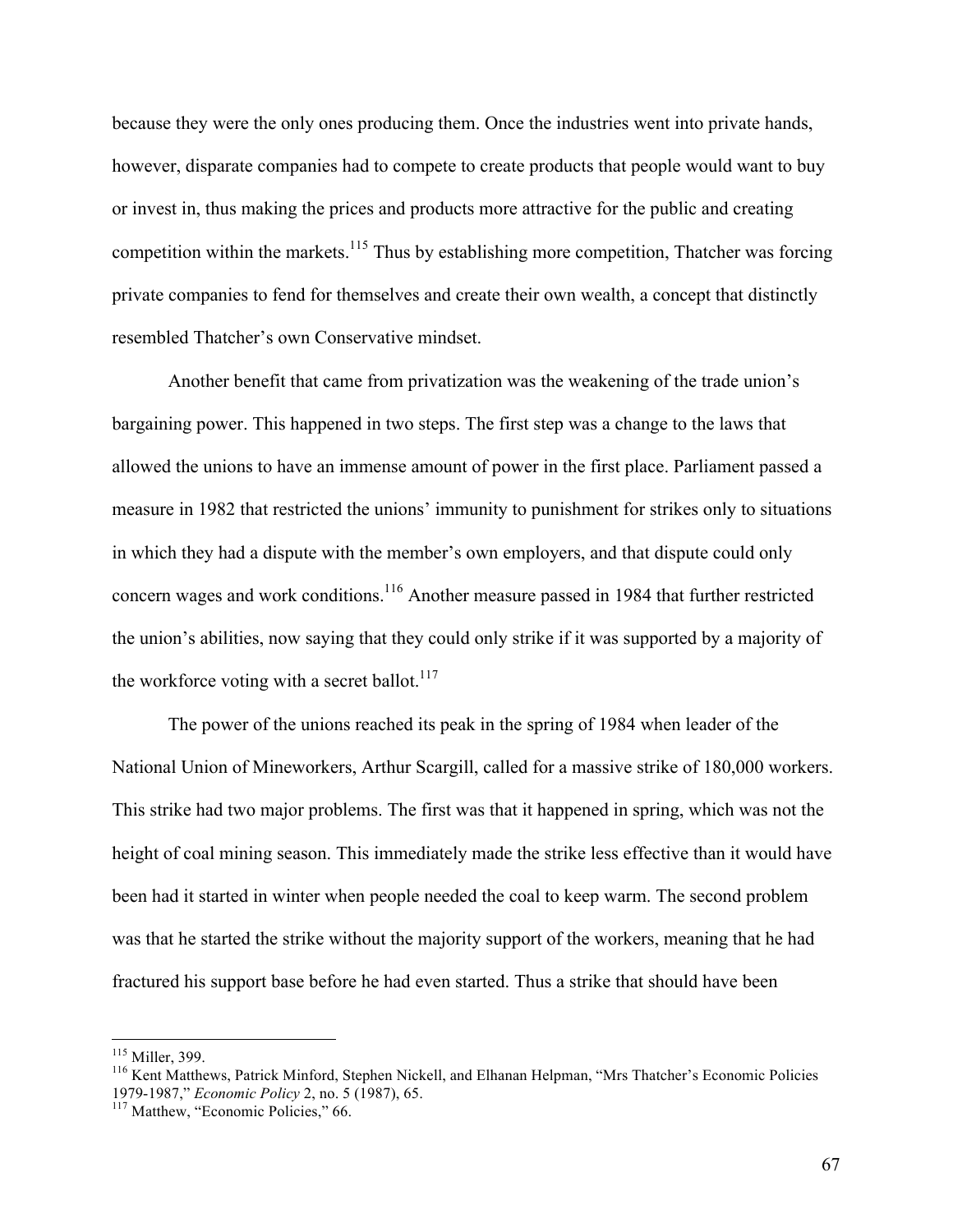powerful and effective only lasted only twelve months and Scargill fell from power. The failure of this strike had two lasting effects on the relationship between workers and management. The first was that workers were now more tentative about striking without a ballot, and the second was that management now felt that they could change their practices without union retaliation.<sup>118</sup> Now that the unions had less power to bargain with, it was time to put the second part of the plan to weaken their power into place. When Thatcher began privatizing industries, she also began to sell off the sources of the unions' employment. Now that the unions were no longer a part of the public sector, the government was less on the hook for having to negotiate with them.

Over the course of three years, Thatcher solved two major problems: the debt of the government and the fight with the unions. When compared to what the country looked like when she took office in 1979, the Britain of 1984 was significantly more Conservative and controlled.

With the economy and the unions taken care of, Thatcher's final step towards making Britain resemble Thatcher's Conservative dream was to further restrict crime in the inner cities. This was done through two different but interrelated methods. The first was through laws similar to the ones described earlier in this thesis that gave the police more discretionary power. The second method was through intentional gentrification of some of the problem areas. These two methods worked together to both change the population of the bad areas into ones that were more docile and acceptable to the government (read: white and Conservative) and to stop the populations that were left unchanged before they could start a riot.

Following the passage of the Criminal Attempts Act in 1981, which changed some of the SUS law restrictions, the government went further with the Police and Criminal Evidence Act of 1986. This Act allows for the police to stop cars that they believe could be in the process of

<sup>&</sup>lt;sup>118</sup> Hutton, "Half-Revolution," 129.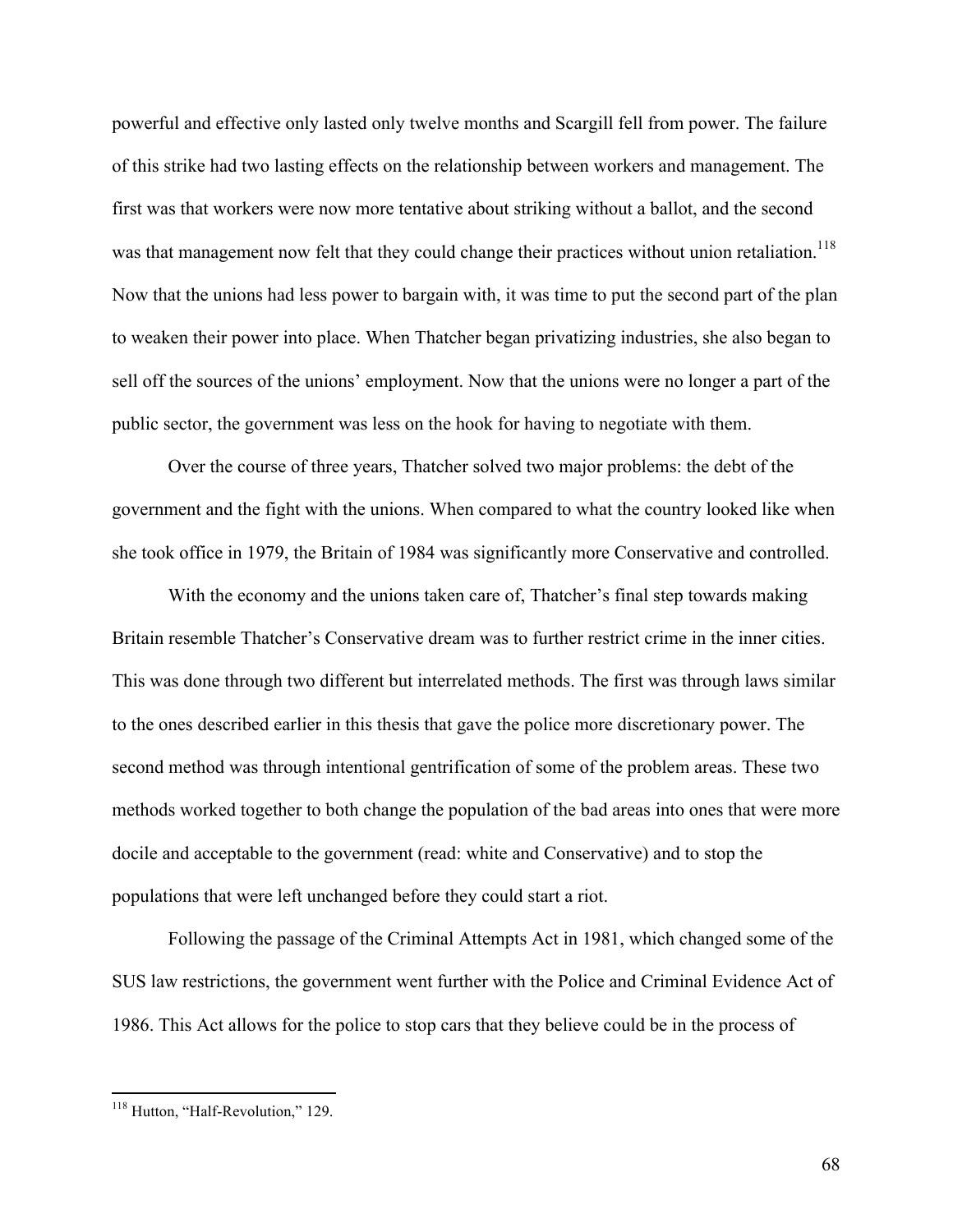being used for some sort of heist or crime, as well as stop cars that they believe may be carrying some sort of illegal weaponry. The Act also allows the police to set up road blocks in places where they believe there is a trend of crime.<sup>119</sup> As one may imagine, the passage of this Act was met with some skepticism because some people believed that it was passed as a further way to control the immigrant populations that the government thought was the source of the crime, despite the fact that there were studies that proved otherwise. The government did not take much heed of the skepticism, however, and instead went ahead with the Act. Some believed that the allowances made in the Act was some sort of post-riot strategy for the police.<sup>120</sup>

This act, in combination with the Public Order Act of 1986, made Thatcher's views on the sources of crime and the ways to stop crime absolutely clear. The Public Order Act of 1986 set out several limitations of the public's right and ability to assemble to protest in public. This law came on the heels of the 1985 riot in Birmingham, which was similar in violence and structure to the riots of 1981. This riot was particularly notable because before the riot the police and the local community had been cooperating peacefully with each other. Despite this cooperation, however there was a high amount of violent crimes in the area. The riot was started by a dispute over a parking ticket and ended with several Asian and black West Indian run stores being broken into by some local youths.<sup>121</sup> Case law already allowed police to to restrict riots and public assemblies that turned violent with basically whatever force necessary, but this new law gave police almost unlimited discretionary power in the case of public riots. The Public Order Act allowed the police to stop gatherings *before* they happened if they believed that the gathering may turn violent or get too rowdy. This Act showed two very important aspects of

<sup>&</sup>lt;sup>119</sup> Terrill, "Law and Order," 443.<br><sup>120</sup> Terrill, 448.<br><sup>121</sup> Ibid., 449-50.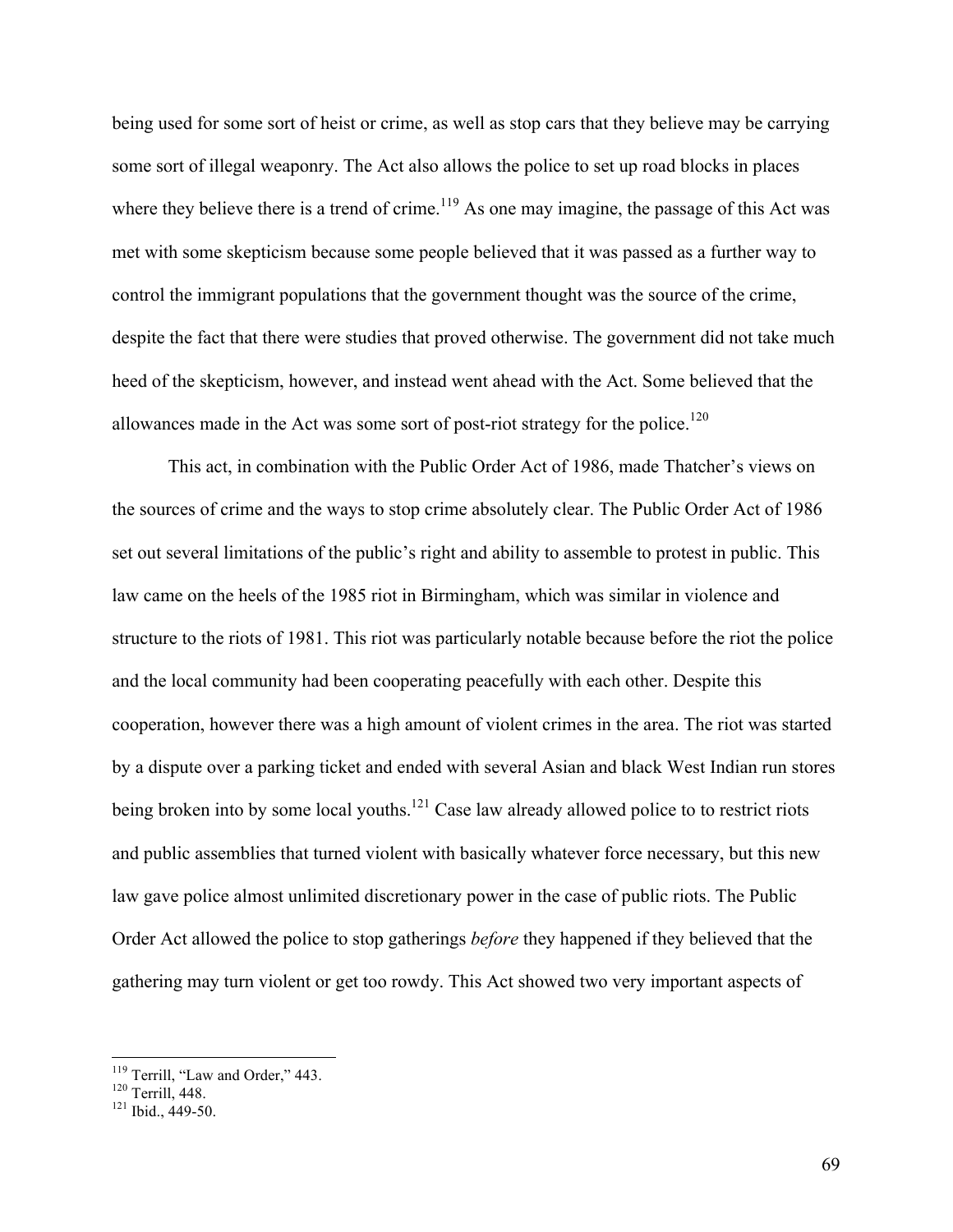Thatcher's Conservative beliefs: first that she believed that individual rights were more important collective rights, and second that Thatcher had almost unwavering support of the police.<sup>122</sup>

Thatcher's support of the police explains in part why she supported the intentional gentrification of some of the problem areas around London. By refusing to see the real cause of the problem, police discretion and a lack of understanding of immigrant and racially diverse communities, and giving the police carte blanche to stop crime by whatever means necessary, Thatcher had affectively solved the crime problem to such an extent that she could be happy of it. Her solution, however, was to limit the movements immigrant and racial communities so much so that she did not really have to think about them.

Pushing parts of society that she would rather not think about off to the side is the embodiment of the way that Thatcher ran her entire administration. When groups of people or government system did not fit into her neoliberal vision of Britain, Thatcher would find a way to marginalize them to the point that they stopped having any agency. Thatcher was not sensitive towards the plight of the lower classes, nor did she act on any maternal feeling to give benefits to those in need. When it came to issues of the economy and social structure, Thatcher relied on her ability to embody maleness, rather than her biologically natural femininity. For Thatcher, her strongest characteristic was the fact that she was headstrong and militant in her beliefs. She delivered her speeches and her opinions in a manly way, and after several years in office that was probably the way that people perceived them. If, for her, the only issue on the table was whether or not something was Conservative enough, and she was shaping the nation in such a way that her Conservatism was the only thing that mattered, then her gender was a non-issue. Through the

 <sup>122</sup> Ibid., 451.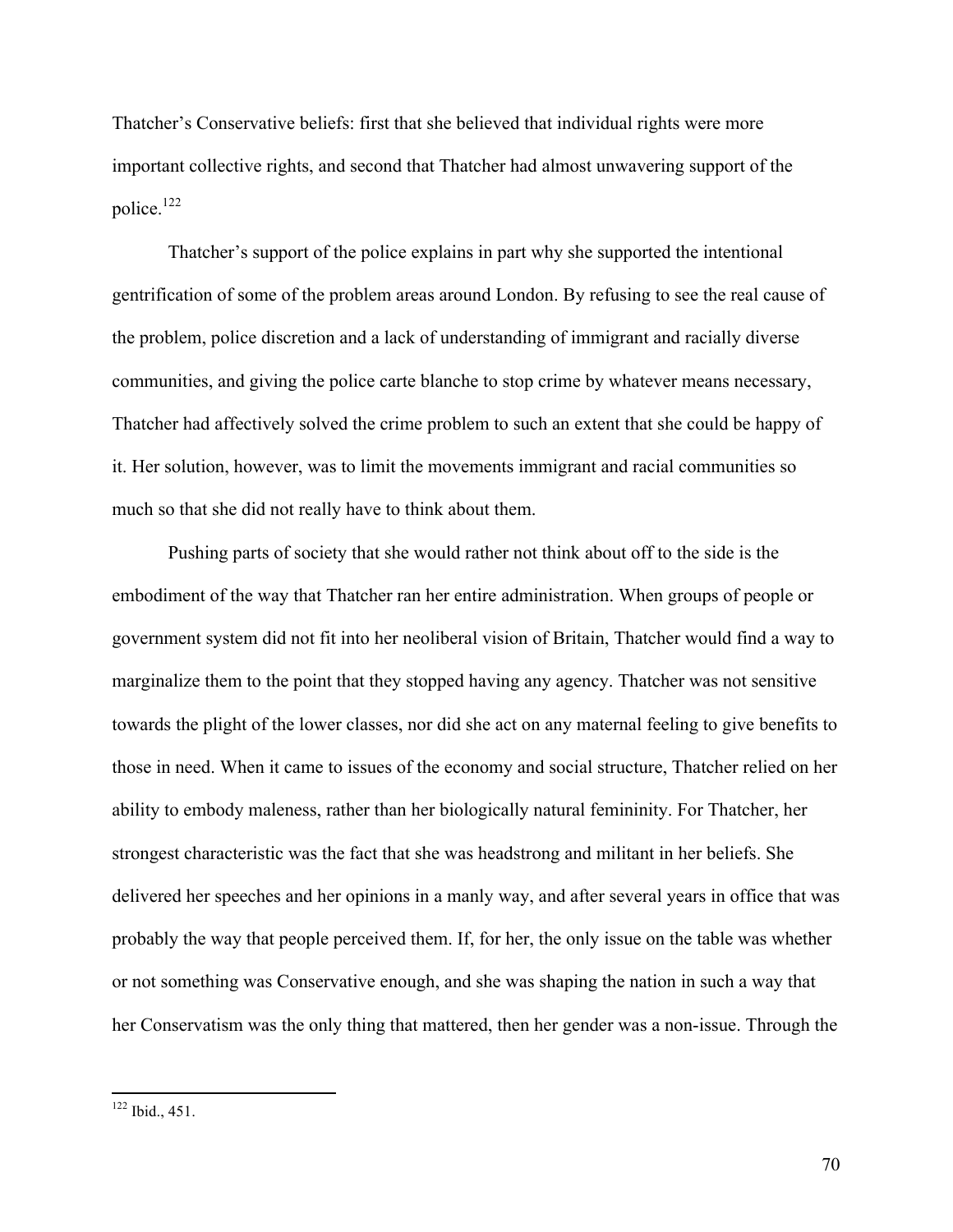last five years of Thatcher's tenure, the only thing that called attention to her gender was her nickname, but even then, it would have been more accurate in the sense that she was made of iron rather than that she was a lady, in the gendered sense of the word.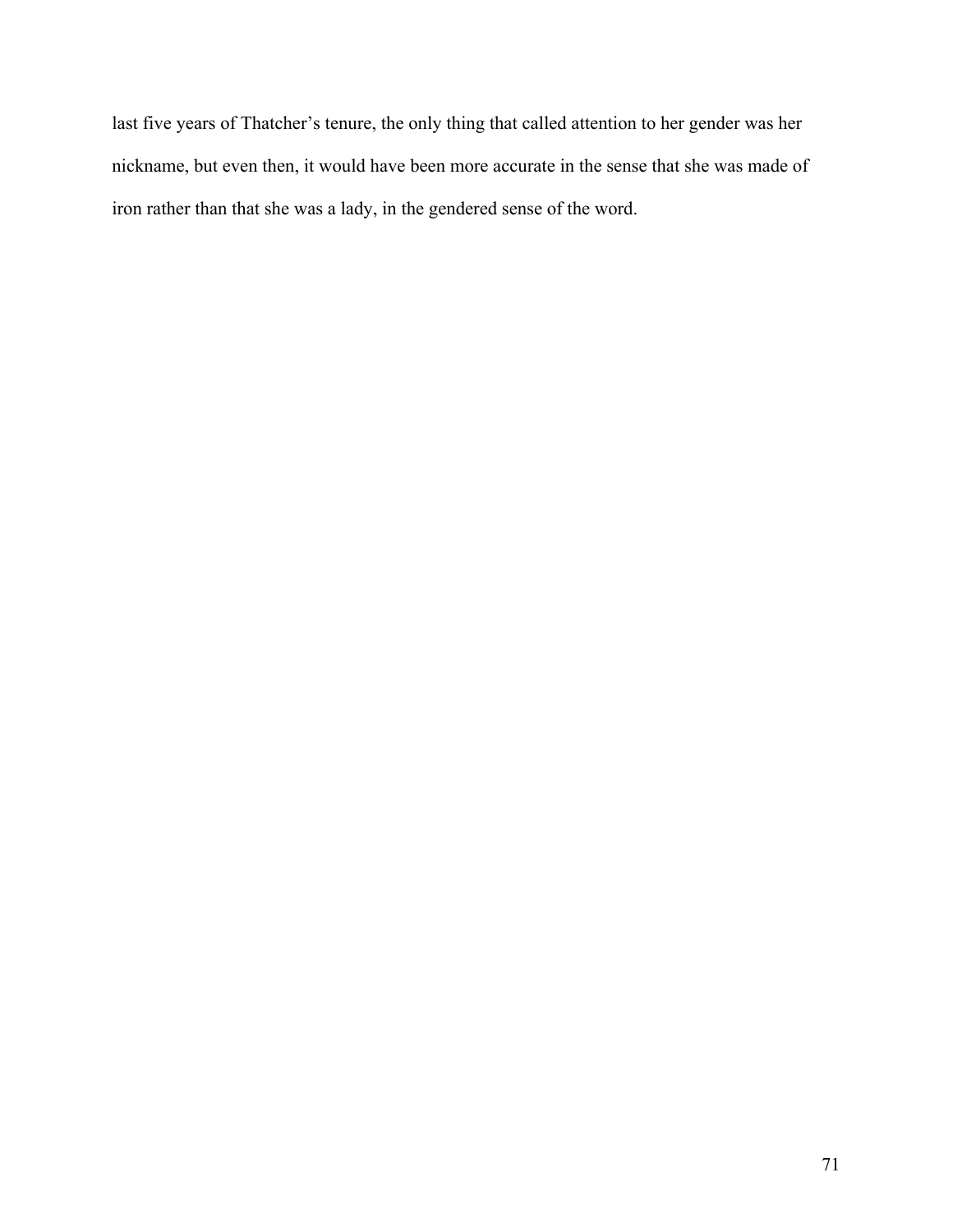## **Conclusion**

When I started the process of writing this thesis I knew very little about Margaret Thatcher. From what I had heard about her from pop culture and various lessons in class, she seemed universally hated. Perhaps it was because of the generational divide between myself and those who had actually lived while she was in power, or the continental divide between myself and the United Kingdom, but I found myself with a healthy amount of what all aspiring historians need to create a well-rounded research project: objectivity. As I started my research and learned what exactly she did to make herself memorable, I was unencumbered by the general feeling of dislike that she left behind when she resigned in 1990. Because of this, I have been able to study Mrs. Thatcher and Thatcherism without being personally bothered by its unfortunate aftermath.

Yet, while this objectivity has been beneficial to my analysis of the importance of her gender and her place in the history of Conservatism, it has almost been a hindrance to my understanding of her legacy. When I came across instances of her racism or lack of compassion for those less fortunate in research for this thesis, I noted the facts with the goal of understanding why she made certain decisions and not how those decisions personally and emotionally impacted the public. But now that I am faced with the job of understanding her legacy and therefore understanding why she has ended up as one of the most hated figures in recent British history, I find that the objectivity that was once so helpful is necessarily slipping away. In studying the aftermath of the Thatcher decade and the transformations of society that occurred, I have found that it is impossible not agree with the general consensus at least a little. This is because despite her best efforts to return Britain to its previous glory, Thatcher made her time in office devastating to all those that were not already middle class. Thus, this thesis will conclude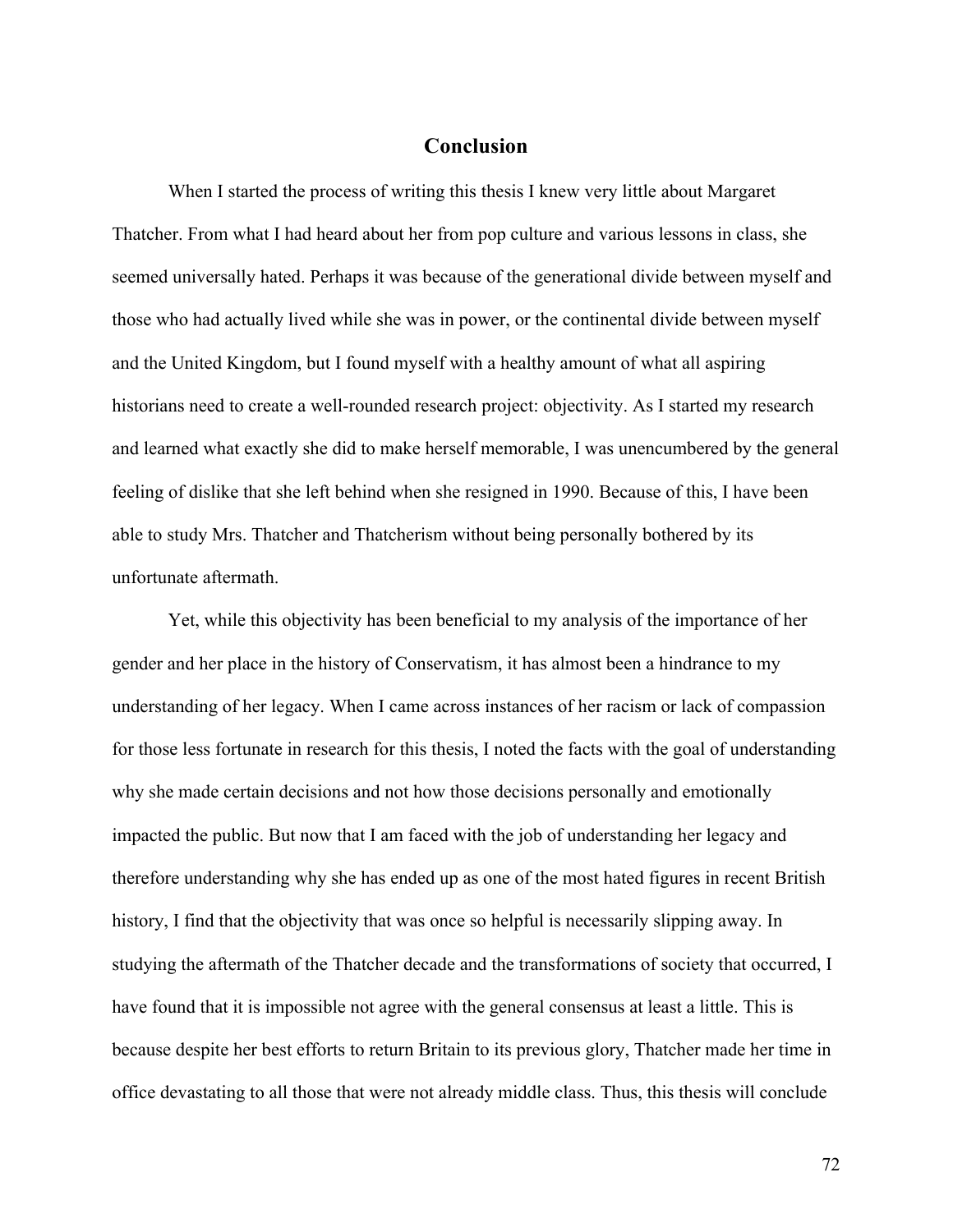with the necessary discussion of how Thatcher's new Conservatism transformed society into one which willfully ignored the "underclass," as they would come to be called, and how Thatcher's ultimate transcendence of her gender made gender matter more in elections to come.

When Thatcher started privatizing Britain's public industries, she did more than just settle the government's debts; she deepened the divide between social classes. Privatization was the process of selling whole industries to private citizens or corporations, creating competition by destroying the government's monopolies on various products. While privatization was a net good for the government, it could be argued that it was the opposite for society. Privatization allowed for the wealthy sector of society to grow more wealthy, because they were now able to have a hand in these privatized business, and caused the poorer members of society to become even more poor. As I mentioned in the previous chapter, privatized companies were often more efficient than their government counterparts, and part of that efficiency came from massive lay offs.<sup>123</sup> While the rising unemployment rate was a problem that Thatcher ignored when she was trying to stabilize inflation, it did not just go away after she had succeeded in her economic goals. Instead, the unemployment problem persisted well into the next administration. To fix the problem, Prime Minister John Major, a Conservative MP who replaced Thatcher after she resigned, set out to reverse one of Thatcher's major economic feats by returned the economy to a Keynesian market structure.<sup>124</sup> Major, and much of the Conservative party by this point, disagreed with Thatcher's prioritization of market stability over social stability.<sup>125</sup> The return to Keynesian principles meant that the government had a budget that now allowed for deficits to cover the growing need for job security and benefits in Britain. Though this attempt by the

<sup>&</sup>lt;sup>123</sup> William Megginson, "Privatization," *Foreign Policy*, no. 118 (2000), 23.<br><sup>124</sup> G.K. Shaw, "Fiscal Policy: The Third Thatcher Administration 1987-1990 and the Thatcher Legacy 1990-1993," *FinanzArchiv/ Public Finance Analysis* 51, no. 1 (1994), 87.<br><sup>125</sup> Rodney Brazier, "The Downfall of Margaret Thatcher," *The Modern Law Review* 54, no. 4 (1991), 475.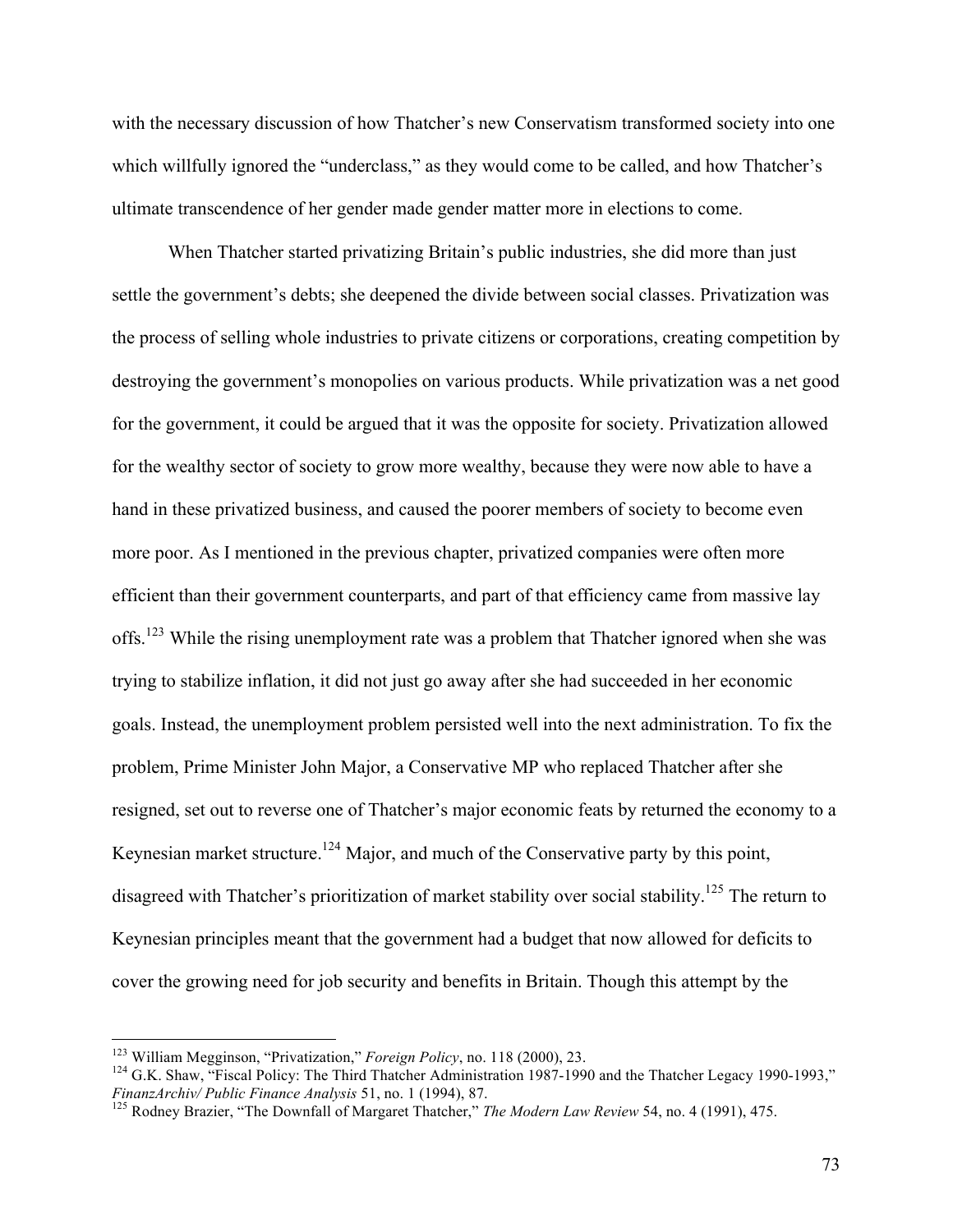government to to stem the problem of unemployment was made in good intentions, the damage was already done. Not only had the Thatcher decade forced more than 2 million more people into unemployment than there had been in 1979, but it had also changed the way that people looked at them.

In the article "Shameless? Picturing the "underclass" after Thatcherism," Heather Nunn and Anita Biressi discuss how the new underclass was conceived during the Thatcher years and fortified in the years that came after. They argue that the underclass was born out of a break from the working class that occurred after privatization. Privatitzaton, they argue, split the working class into those who could benefit from buying into the newly privatized businesses and those who could not. Those who could not buy into the new system became the new underclass, while those who could rose to the middle class.<sup>126</sup> The working class, they go on to argue, was then filled by immigrants, who took jobs that no one else wanted.<sup>127</sup> This new class system, then, was the legacy that Thatcher's value system left on Britain. Throughout her time in office, Thatcher made it clear how she felt about those who could not support themselves. Whether it was through her slashing of the welfare system or her inflammatory comments against the rioters in 1981, Thatcher showed the public that they would have to conform to her values if they wanted to survive in her Britain. And at some point, though it is still unclear when, the public began to agree with her, or at least seem like they did. The new class system that came out of Thatcher's economic ministrations left behind the working and not working poor, and in time the public began to see those people as nuisances. And, after some time, the public opinion of the underclass went further than just surface annoyance. Nunn and Biressi argue that the public

 <sup>126</sup> Heather Nunn and Anita Biressi, "Shameless? Picturing the "underclass" after Thatcherism," in *Thatcher and After: Margaret Thatcher and Her Afterlife in Contemporary Culture*, ed. Louisa Hadley and Elizabeth Ho (New York: Palgrave Macmillan, 2010), 138. 127 Nunn and Biressi, "Shameless?" 139.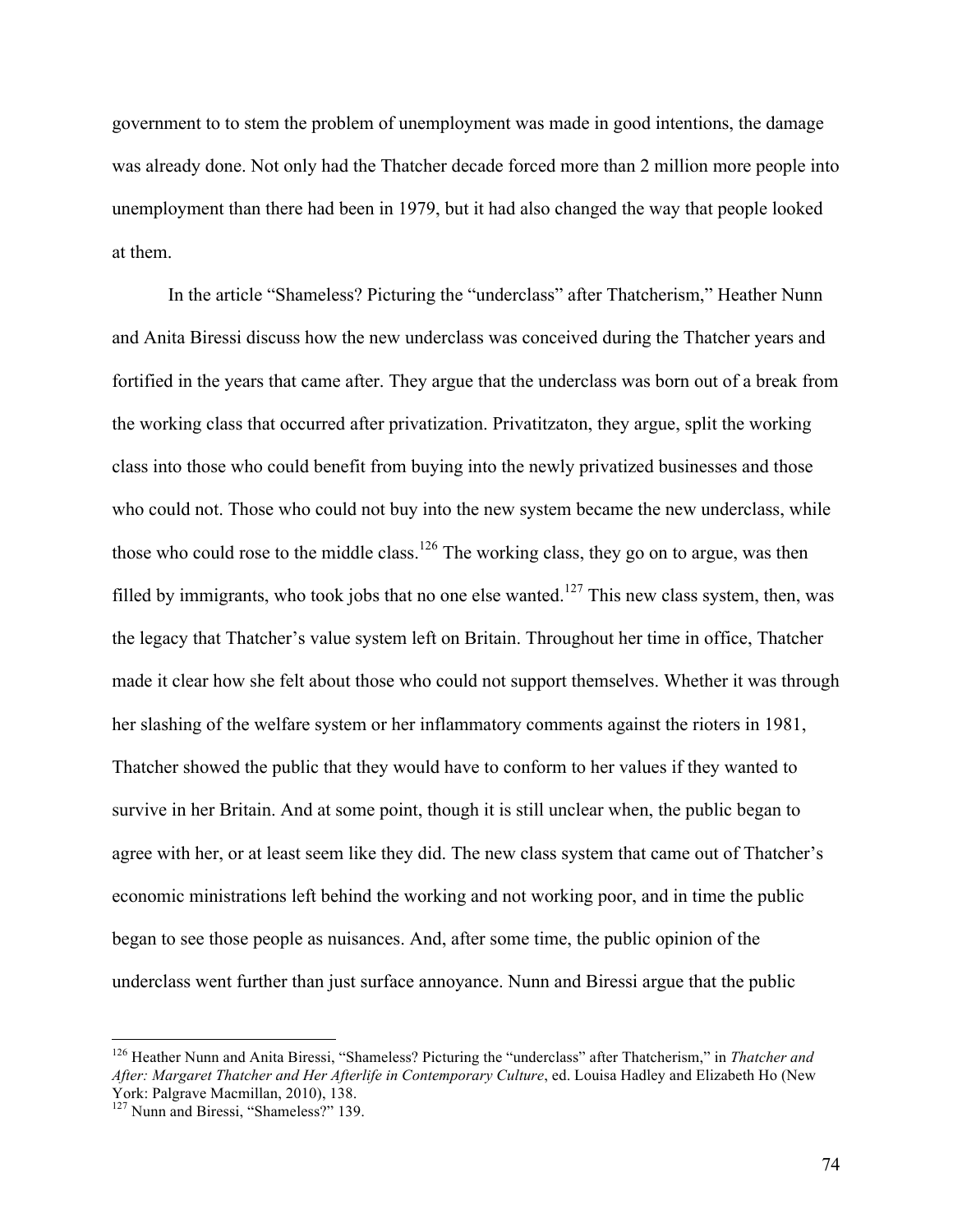began to believe that people were poor as a choice, a notion that was not far off from Thatcher's Conservative beliefs.<sup>128</sup>

The seeds of distaste and condescension toward the underclass that Thatcher had planted when commended the police on their service during the riots in 1981 rather than address the problems of unemployment and gentrification had thus grown into something much worse by the 1990s and early 2000s. At best, the underclass was ignored as Thatcher had wanted. At worst, reality and lifestyle television shows exacerbated the public's already negative perception of the underclass.

Reality shows, though commonplace now, were new in the late 1990s, and came about around the same time that the underclass was solidifying as a new part of the social hierarchy. Though harmless on the surface, self-improvement reality television shows become more harmful their messages are analyzed. Self-improvement shows show the general public that normal people can make their lives infinitely better by simply changing the way that they dress or working out more. The point of these shows is to make things that people would normally have to work incredibly hard for look easy. This neoliberal message, combined with a society that already believed that their poorest members were poor intentionally, is extremely pernicious.129Adding to the harmful nature of the life-style shows was the rise in popularity of crime solving shows, which frequently portrayed perpetrators as drunks, drug addicts, prostitutes, and other iterations of the poorest members of society. Showing suspects in such a way on these shows sensationalized a belief that society already had: that the underclass was rife with criminals.<sup>130</sup> Entertaining though these shows may be, they really serve as to amplify of one

<sup>&</sup>lt;sup>128</sup> Ibid., 141-2.<br><sup>129</sup> Ibid., 143.<br><sup>130</sup> Ibid.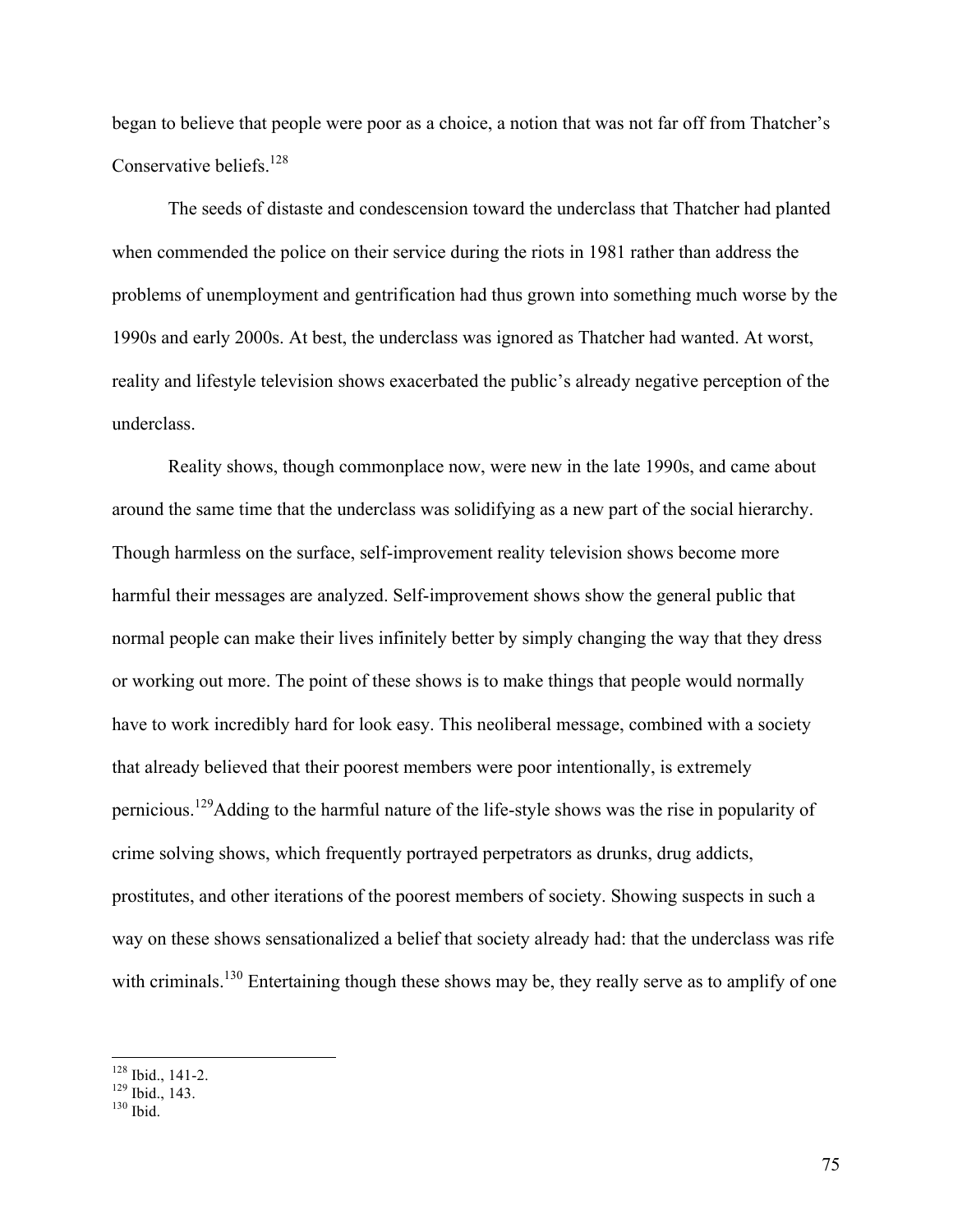of Thatcher's least charming beliefs: that people who cannot raise themselves in society are shameful and deserve to be looked at as such. In understanding this particular aspect of Thatcher's legacy, one begins to understand why people remember her in such a negative way.

Thatcher's legacy as the first female Prime Minister is no less complicated than her legacy with regards to the economy and social class. As I have shown throughout this thesis, Thatcher's gender mattered less and less over the course of her time in power. It mattered when it came to selling her as a candidate in 1979 because it was hard for the public to immediately accept such a strange woman as the leader of the country. Not only did Thatcher need to be sensitized so that her extreme views could be more easily accepted, but she also needed to appear as more feminine so that she could be more relatable. This necessity of being relatable however, did not last long after she was elected. When it came to her economic and social plans, Thatcher's gender did not matter at all. Even she clearly expressed her femininity in the way that she appeared in public, with her hair always perfect and suit always matching, Thatcher's record as Prime Minister on paper gives no indication of her gender.

While in office, Thatcher did not do anything particularly helpful for women other than become Prime Minister. But that's just the thing; Thatcher was not the the first female Prime Minister because the country wanted a woman as a leader, she became the first female Prime Minister because she was a powerful politician that happened to be a woman. As we saw in Chapter 3, when Thatcher needed to relate to women, she was able to do so, and when she needed to inspire men to follow her she was able to do that as well. Thatcher's ability to cross this gender gap meant that it did not matter which gender she belonged to, for she was able to employ stereotypically male characteristics just as well as stereotypically female ones. It was

76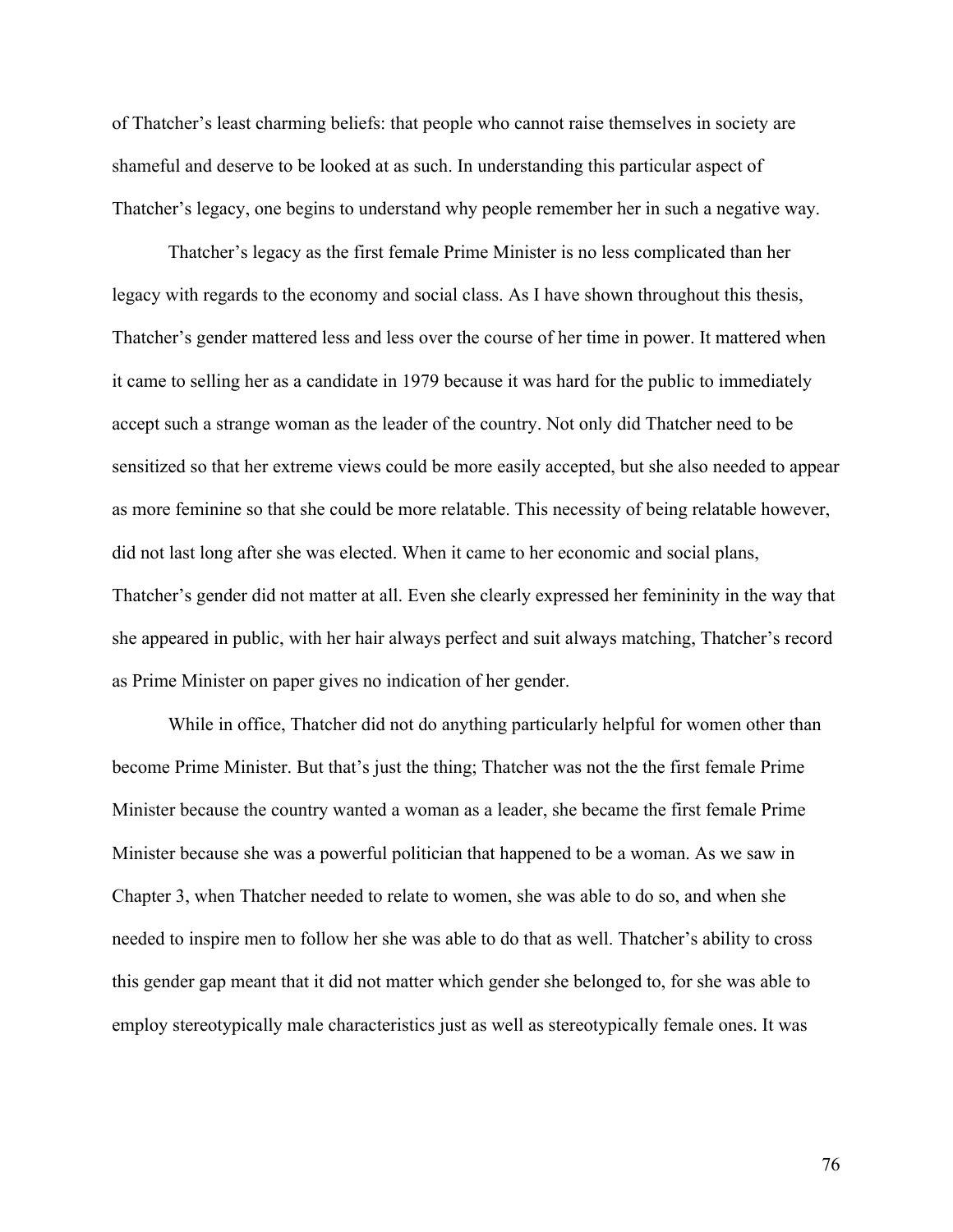only after Thatcher was already long gone from 10 Downing Street that the fact of her gender started to become most important to her legacy.

Thatcher's gender matters now because we as a society say it does. And even now, there exists a separation between the idea of Thatcher as Prime Minister and the idea of Thatcher as a woman. When people think of Thatcher, the first thing they think about is how horrible she was. But that horribleness does not stem from her gender, it stems from her economic and social politics and the impacts that they had on society. It is only after people acknowledge this aspect of her time in office that they add something about her gender. Derogatory statements have certainly been used about her, but in my experience with telling people the subject of this thesis, they very rarely come first. Comments about her gender are added as an afterthought because social norms dictate that a comment has to be made.

Why, then, does gender matter so much now when America is faced with the possibility of its first female President? Hillary Clinton has been attacked for having many of the same qualities as Thatcher: a forced tone of voice, an inability to relate to the public, and a militant attitude towards certain subjects. However, whereas Thatcher was able to overcome these setbacks, they at times seem almost insurmountable for Clinton. Even though Clinton is as experienced and formidable a candidate in this race as any of the men, $131$  the public gets seemingly caught up in the way that she presents herself. For instance, if she says something intelligent in a "shrill" tone of voice, the content of her speech does not matter, only the fact that she came off as a bitch.<sup>132</sup> We judge Clinton in the aforementioned way because she is not succeeding as a stereotypical woman. Instead, she at times transcends gender like Thatcher, and

 $131$  Even more so than some of the men.<br> $132$  This word, though inappropriate, is important to include due to its gendered nature.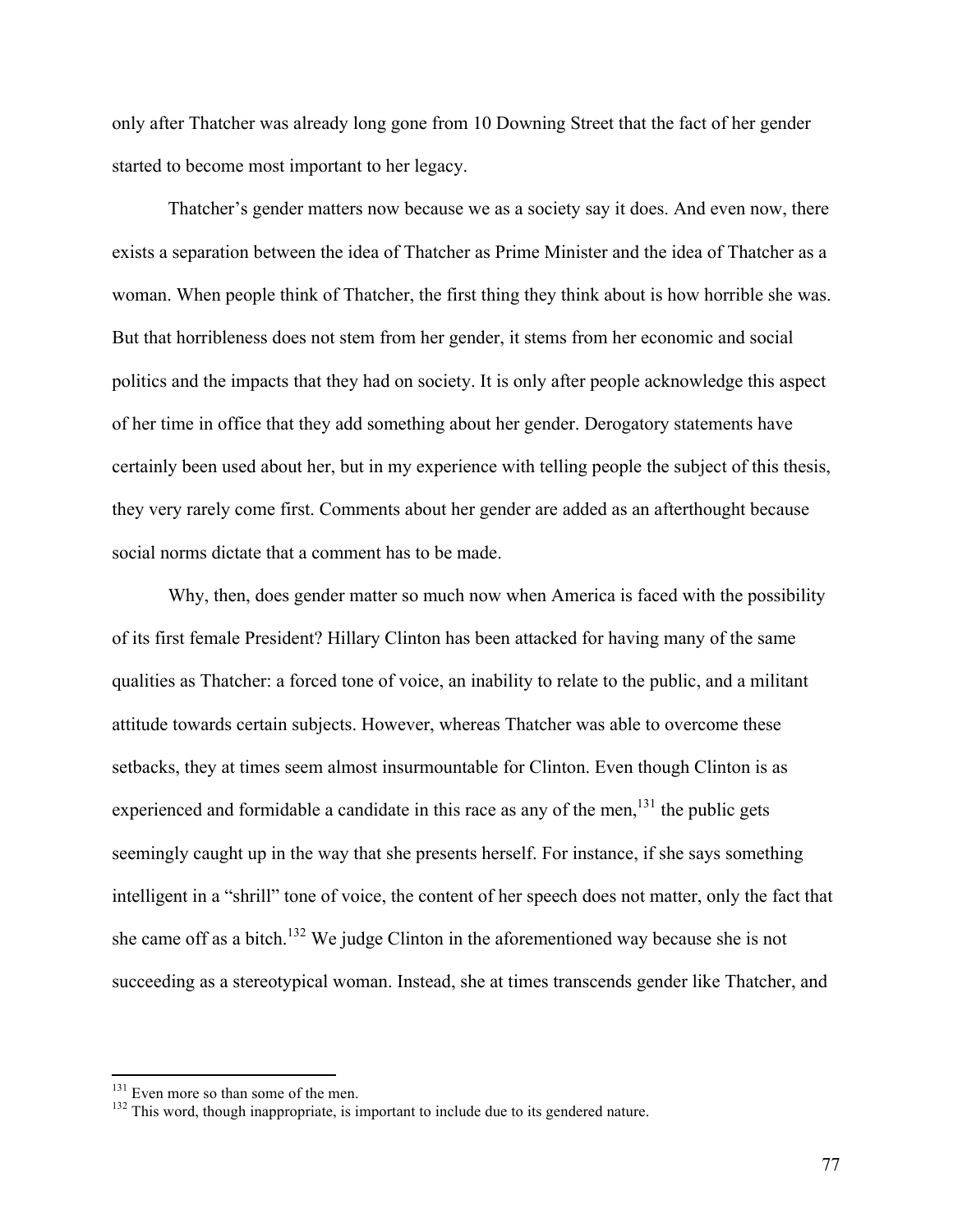that bothers people. In our race to achieve gender equality, we have made stereotypical gender matter more.

Therein lies the confusion in Thatcher's legacy.

Though Thatcher theoretically proved that a woman could run a country, her transcendence of gender also proved that gender did not matter. When people strive for gender equality, they want to prove that a woman can do a job just as well as man. Regardless of one's political affiliation, one cannot say that Thatcher did not successfully run at least some aspects of the country, for Britain did not fall apart into complete shambles under her leadership. Just as any man could have made the same decisions that she did and been just hated for them, Thatcher thus lead the country both better and worse than any man that came before her. That is the true accomplishment of the Thatcher decade. Thatcher, as a woman, even a woman who did not pay attention to her own gender, did the same job that a man had done before, and then proved that it did not matter that she was a woman while doing it. In this, she truly proved that women can do the same job as men with equal success and failure. That is true equality, and a positive legacy that should not get lost in all the negative.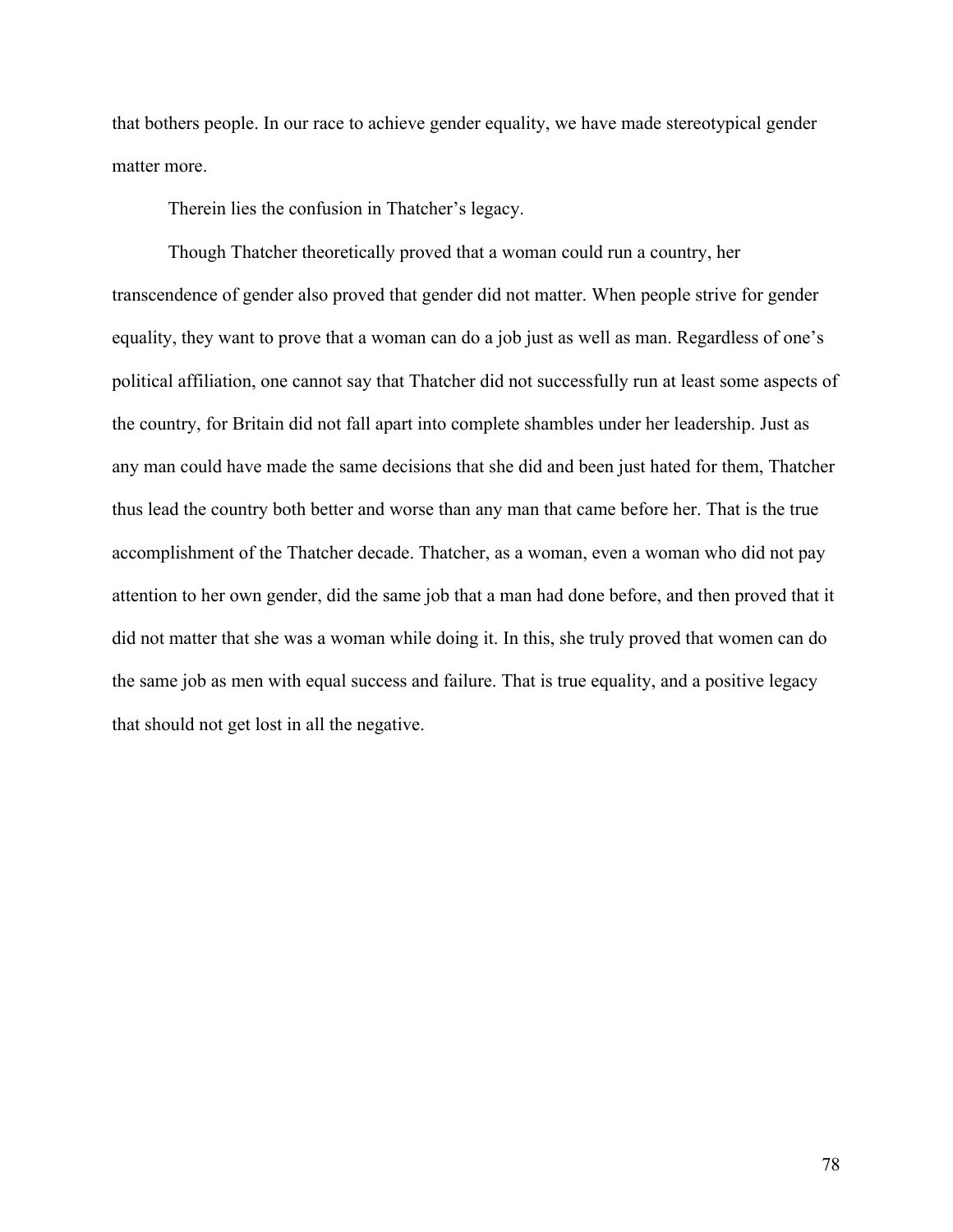## **Bibliography**

Abbott, Phillip. "Leadership by Exemplar: Reagan's FDR and Thatcher's Churchill." *Presidential Studies Quarterly* 27, no. 2 (1997), 186-206.

Abrams, Mark. "Social Class and British Politics." *The Public Opinion Quarterly* 25, no. 3 (1961), 342-350.

Black, Amy and Stephen Brooke. "The Labour Party, Women, and the Problem of Gender, 1951-1956." *Journal of British Studies* 36, no. 4 (1997): 419-452.

Brazier, Rodney. "The Downfall of Margaret Thatcher." *The Modern Law Review* 54, no. 4 (1991), 471-491.

Burton, John. "Privatization: The Thatcher Case." *Managerial and Decision Economics* 8, no. 1 (1987), 21-29.

Butler, David and Dennis Kavanagh. *The British General Election of 1979*. London: The Macmillan Press Ltd., 1980.

Butler, David and Dennis Kavanagh. *The British General Election of 1987*. New York: St. Martin's Press, 1988.

Campbell, John. *Margaret Thatcher, Volume One: The Grocer's Daughter*. London: Pimlico, 2001.

Campbell, John. *Margaret Thatcher, Volume Two: The Iron Lady*. London: Jonathan Cape, 2003.

Clayton, Dorothy H. and Robert J. Thompson. "Reagan, Thatcher, and Social Welfare: Typical and Nontypical Behavior for Presidents and Prime Ministers." *Presidential Studies Quarterly* 18, no. 3 (1988), 565-581.

Cooper, Barry, Allan Kornberg, and William Mishler, eds. *The Resurgence of Conservatism in Anglo-American Democracies*. Durham: Duke University Press, 1988.

Davis, Ian, ed. *Memories of Margaret Thatcher*. London: Biteback Publishing Ltd., 2013.

"Edward Heath: A profile of the former UK Prime Minister." *BBC News*. August 4, 2015, http://www.bbc.com/news/uk-politics-33772016.

Gardiner, John. *The Victorians: An Age in Retrospect*. London: Hambledon and London, 2002.

Hadley, Louisa and Elizabeth Ho, ed. *Thatcher and After: Margaret Thatcher and Her Afterlife in Contemporary Culture*. New York: Palgrave Macmillan, 2010.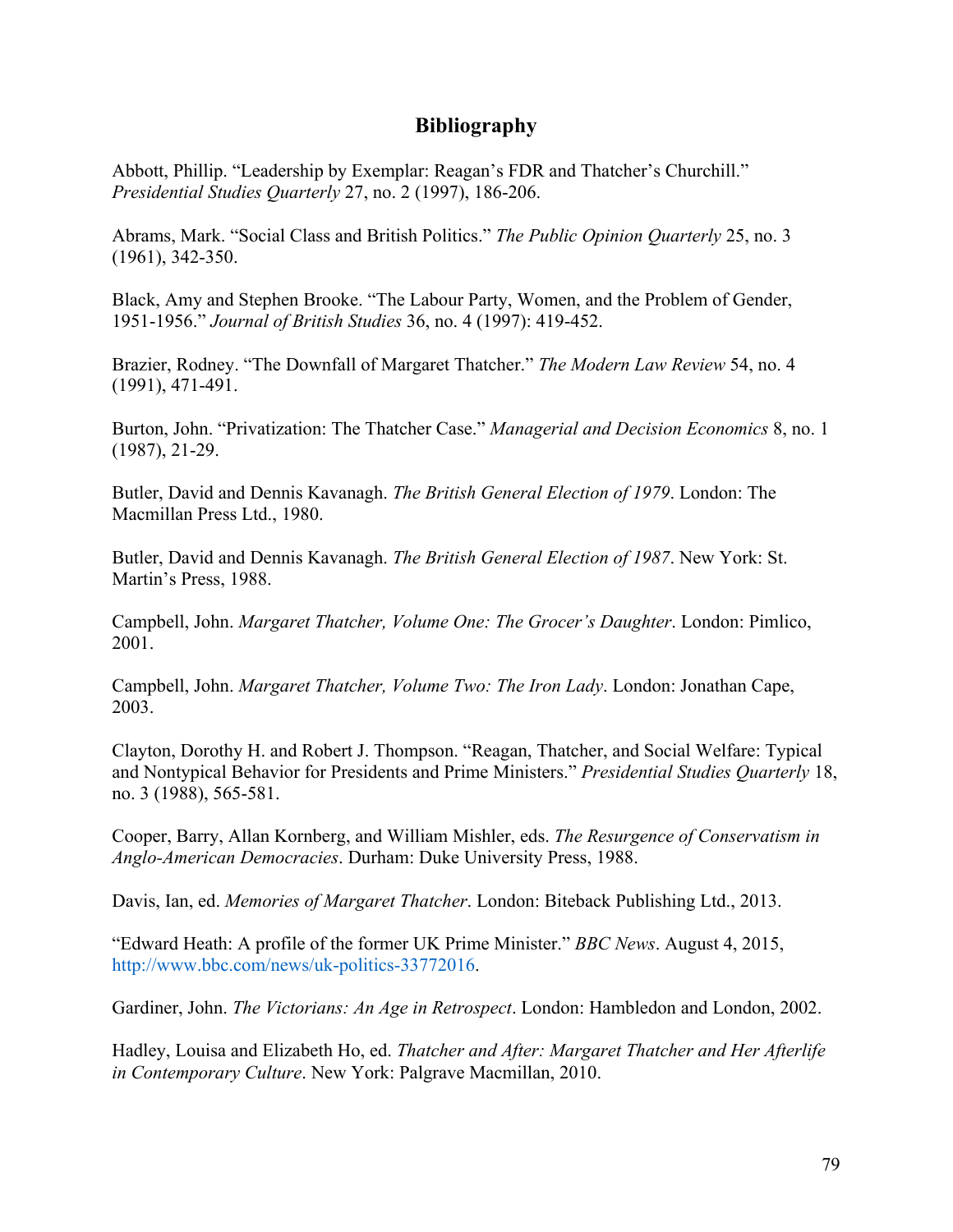Hale, David. "Thatcher and Reagan: Different Roads to Recession." *Financial Analysts Journal* 37, no. 6 (1981), 61-68 and 70-71.

Harcourt, Freda. "Disraeli's Imperialism, 1866-1868: A Question of Timing." *The Historical Journal* 23, no. 1 (1980), 87-109.

Harris, Robin, ed. *Margaret Thatcher: The Collected Speeches*. New York: Harper Collins, 1997.

Hennessey, Peter. "The Last Retreat of Fame: Mrs. Thatcher as History." *The Modern Law Review* 54, no. 4 (1991), 492-498.

Himmelfarb, Gertrude. *Victorian Minds*. New York: Alfred A. Knopf, 1968.

Houghton, Walter E. *The Victorian Frame of Mind, 1830-1870*. New Haven: Yale University Press, 1957.

House of Commons. Parliamentary Debates. Commons Sitting. Vol. 662. July 13, 2002. http://hansard.millbanksystems.com/commons/1962/jul/13/national-assistance-increasedrates#S5CV0662P0\_19620713\_HOC\_86.

Hutton, Will. "Thatcher's Half-Revolution." *The Wilson Quarterly 1976-* 11, no. 4 (1987), 123- 134.

Jacobs, Michael. "Margaret Thatcher and the Inner Cities." *Economic and Political Weekly* 23, no. 38 (1988), 1942-144.

Kaldor, Nicholas. *The Economic Consequences of Mrs. Thatcher*. London: Gerald Duckworth and Company, Ltd., 1983.

Mandler, Peter. *The English National Character: The History of an Idea from Edmund Burke to Tony Blair*. New Haven: Yale University Press, 2006.

Matthew, Kent, et. Al. "Mrs. Thatcher's Economic Policies 1979-1987." *Economic Policy* 2, no. 5 (1987), 57-101.

Megginson, William. "Privatization." *Foreign Policy*, no. 118 (2000), 14-27.

Miller, Alan N. "Ideological Motivations of Privatization in Great Britain Versus Developing Countries." *Journal of International Affairs* 50, no. 2 (1997), 391-407.

"The Miners Strike and the Social Contract." The National Archives. http://www.nationalarchives.gov.uk/cabinetpapers/themes/miners-strike-social-contract.htm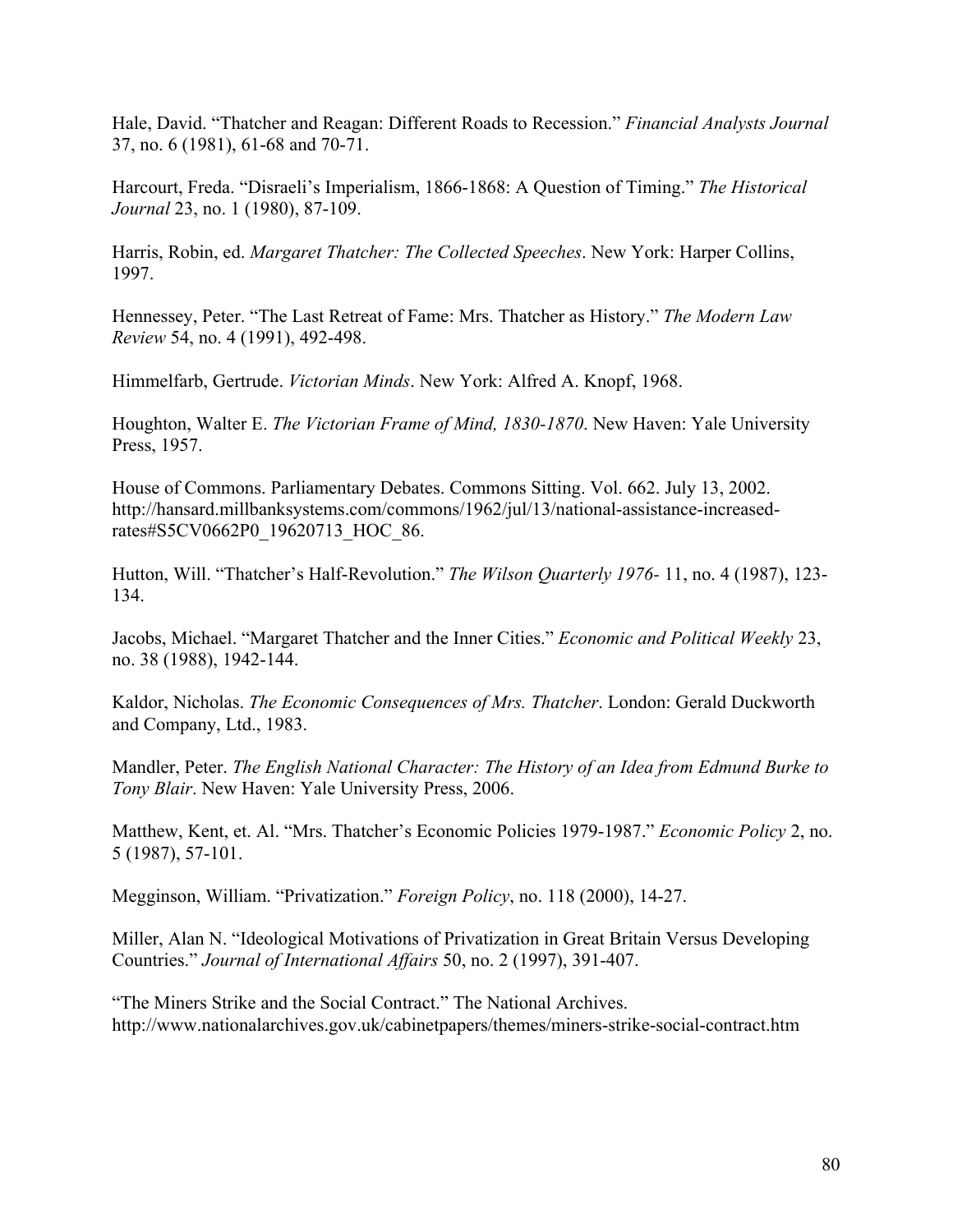Mishler, William, Marilyn Hoskin and Roy Fitzgerald. "British Parties in the Balance: A Time-Series Analysis of Long-Term Trends in Labour and Conservative Support." *British Journal of Political Science* 19, no. 2 (1989), 211-236.

Moore, Charles. *Margaret Thatcher, The Authorized Biography: From Grantham to the Falklands*. New York: Alfred A. Knopf, 2013.

Morgan, Kenneth O. "James Callaghan: a great PM who, 100 years on, still stands tall." *The Guardian*. March 27, 2012. http://www.theguardian.com/commentisfree/2012/mar/27/jamescallaghan-prime-minister-centenary.

Norporth, Helmut. "Guns and Butter and Government Popularity in Britain." *The American Political Science Review* 81, no. 3 (1987), 949-959.

Nunn, Heather. *Thatcher, Politics, and Fantasy: The Political Culture of Gender and Nation*. London: Lawrence & Wishart, 2002.

Ogden, Chris. *Maggie: An Intimate Portrait of a Woman in Power*. New York: Simon and Schuster, 1990.

Penniman, Howard R., ed. *Britain at the Polls, 1979: A Study of the General Election*. Washington: American Enterprise Institute for Public Policy Research, 1981.

Ram, Susan. "British Politics in Wake of Miner's Strike: Margaret Thatcher's Troubled Legacy." *Economic and Political Weekly* 20, no. 37 (1985), 1552-1553.

Ranney, Austin, ed. *Britain at the Polls 1983: A Study of the General Election*. Durham: Duke University Press, 1985.

Rex, John. "The 1981 urban riots in Britain." *International Journal of Urban and Regional Research* 6, no. 1 (1982), 99-113.

Riddell, Peter. *The Thatcher Decade*. Oxford: Basil Blackwell, 1989.

"Riots." *The Times*. July 7, 1981. http://find.galegroup.com/ttda.

Sathyamurthy, T.V. "Britain's '10-Year Itch' Under Thatcher Administration." *Economic and Political Weekly* 24, no. 26 (1989), 1446-1447.

Scarman, Lord Leslie. "Prejudice: the stain remains." *The Times*. November 25, 1982.

Shaw, G.K. "Fiscal Policy: The Third Thatcher Administration 1987-1990 and the Thatcher Legacy 1990-1993." *FinanzArchiv/ Public Finance Analysis* 51, no. 1 (1994), 75-94.

Stewart, Will. "Revealed: Red Army colonel who dubbed Maggie the Iron Lady…and changed the story." *Daily Mail*. February 24, 2007.